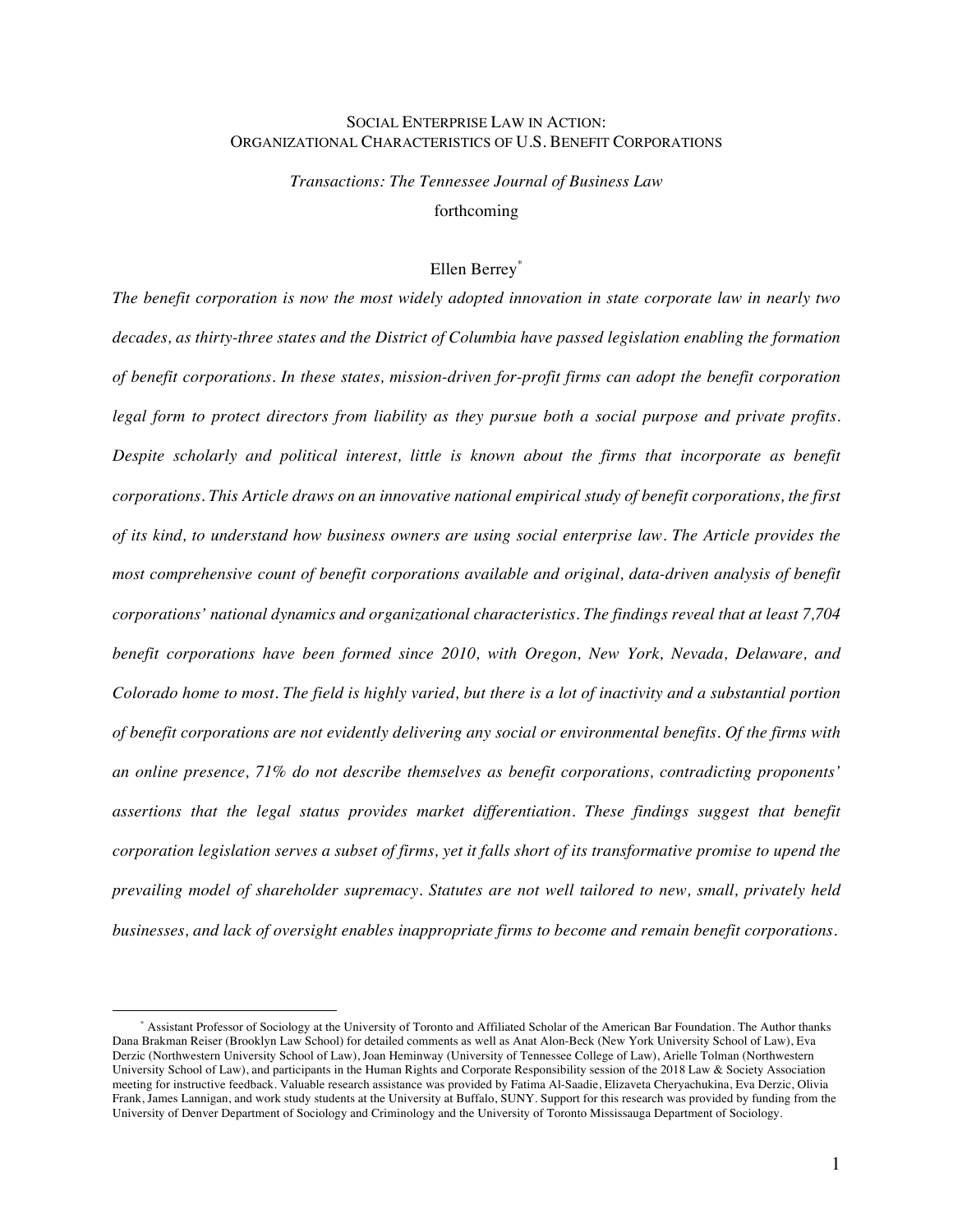- I. INTRODUCTION
- II. THE BENEFIT CORPORATION AS A LEGAL FORM OF SOCIAL ENTERPRISE
- III. THE CHALLENGES OF STUDYING BENEFIT CORPORATIONS AS ORGANIZATIONS
	- *A. Obstacles to Obtaining Reliable Data*
	- *B. Existing Research*
- IV. DESIGN OF THE STUDY
- V. EMPIRICAL FINDINGS ON THE ORGANIZATIONAL CHARACTERISTICS OF U.S. BENEFIT **CORPORATIONS** 
	- *A. Prevalence of Benefit Corporations, Domicile State, and Timing of Incorporation*
	- *B. The Ease of Registering with the State*
	- *C. The Industries*
	- *D. Products and Services, Size of Workforce, and Geographic Scope*
	- *E. Stated Benefits*
	- *F. Publicizing Benefits and a Lack of Legal Greenwashing*
	- *G. Annual Benefit Reporting*
	- *H. But Are They Beneficial?*
- VI. WHAT SHOULD BE DONE TO BETTER SUPPORT BENEFIT CORPORATIONS?
	- *A. Tailor the law and advocacy to small, new firms*
	- *B. Treat the legal form as a business facilitator, not branding*
	- *C. Raise the threshold for becoming a benefit corporation and improve oversight*
- VII. CONCLUSION

<u>.</u>

## **INTRODUCTION**

The benefit corporation is a new sort of American corporate entity that is legally obligated to

pursue both a social mission and private profits.1 Faced with unique legal requirements on their firms,

directors and boards of benefit corporations must consider the impacts of their decisions not just on

shareholders, but also on their stakeholders who may include employees, customers, community

members, the environment, and society at large.<sup>2</sup> According to its proponents, benefit corporation law

upends the reigning model of shareholder supremacy, which directs firms to maximize shareholders'

short-term financial returns.<sup>3</sup> The pay-off of this more flexible legal alternative, advocates say, is that

<sup>&</sup>lt;sup>1</sup> For a seminal statement on benefit corporation law, see WILLIAM H. CLARK & LARRY VRANKA, THE NEED AND RATIONALE FOR THE BENEFIT CORPORATION: WHY IT IS THE LEGAL FORM THAT BEST ADDDRESSES THE NEEDS OF SOCIAL ENTREPENEURS, INVESTORS, AND, ULTIMATELY, THE PUBLIC (2013), available at http://benefitcorp.net/sites/default/files/Benefit\_Corporation\_White\_Paper.pdf.

<sup>2</sup> *See generally* William H. Clark, Jr. & Elizabeth K. Babson, *How Benefit Corporations are Redefining the Purpose of Business Corporations*, 38 WILLIAM MITCHELL L. REV. 817 (2012) (discussing factors that led to the emergence of benefit corporations and unique requirements on benefit corporation directors to consider interests in addition to shareholder interests); Robert T. Esposito, *The Social Enterprise Revolution in Corporate Law: A Primer on Emerging Corporate Entities in Europe and the United States and the Case for the Benefit Corporation*, 4 WM. & MARY BUS. L. REV. 639, 645 (2013) (describing the landscape leading to the emergence of an international social enterprise movement as "corporate law is on the precipice of a momentous sea change whose hallmark will be social enterprise entities that consider the interests of shareholders and stakeholders alike").

<sup>3</sup> CLARK & VRANKA, *supra* note 1, at 5. Shareholders and stakeholders are discussed in greater detail below at *infra* notes 40–55 and accompanying text.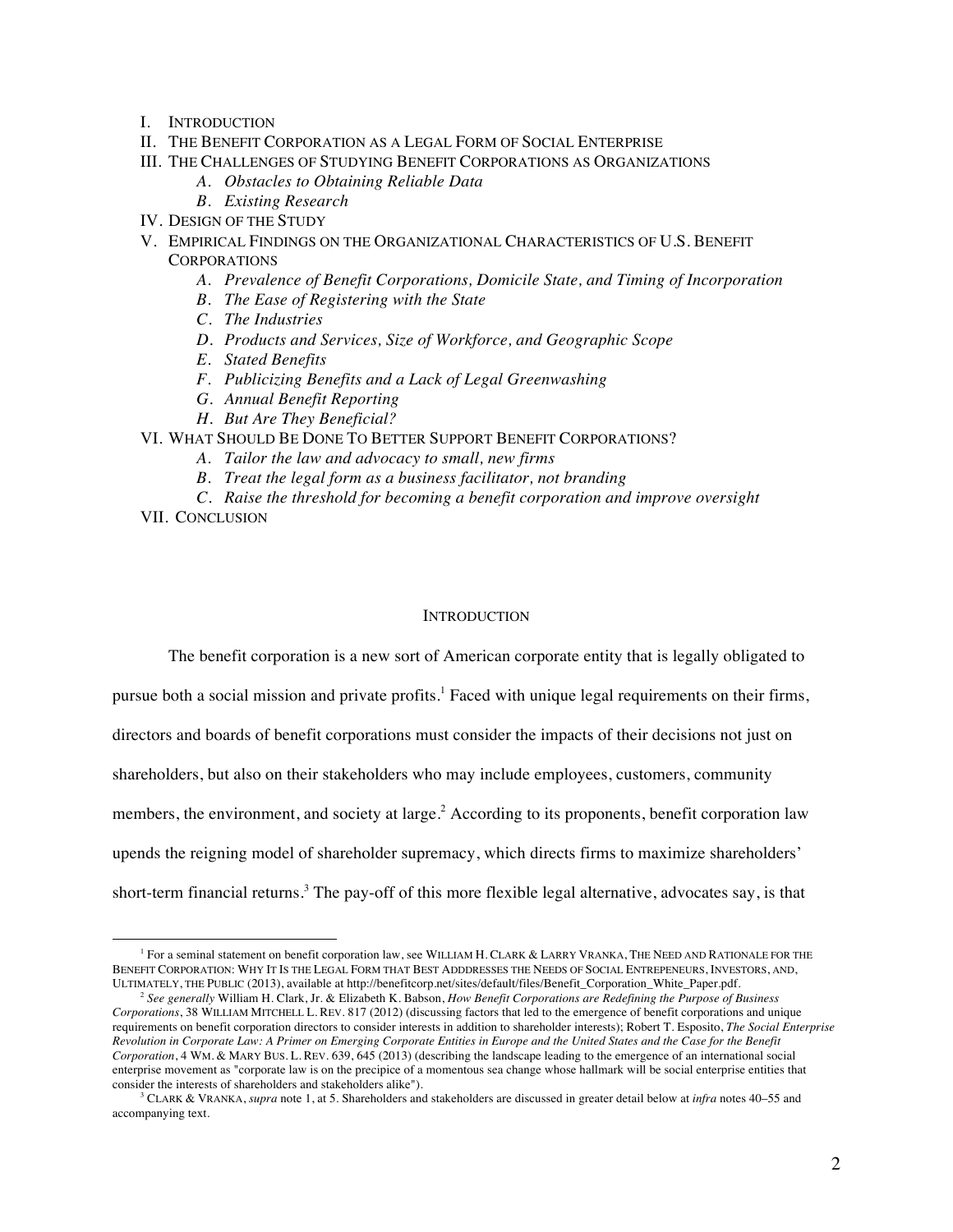social entrepreneurs can run mission-driven businesses that prioritize a "higher standard" of social responsibility.<sup>4</sup>

The benefit corporation is the most widely adopted innovation in state corporate law in nearly two decades.<sup>5</sup> Thirty-three states and the District of Columbia have enacted benefit corporation statutes, beginning with Maryland in 2010.<sup>6</sup> The adoption of a variation on benefit corporation legislation by the state of Delaware is especially noteworthy.<sup>7</sup> Delaware is home to the majority of publicly held U.S. companies, including the vast majority of Fortune 500 firms,<sup>8</sup> and Delaware law, upheld by the highly influential Delaware Court of Chancery, mandates that firms work to maximize shareholder value.<sup>9</sup> Beyond the United States, benefit corporation legislation passed in Italy in 2015 and has advocates in numerous other countries, such as Columbia and Canada.<sup>10</sup>

Firms have taken notice. While those interested in using business strategies to accomplish

social or environmental objectives can choose from a growing menu of legal forms of social enterprise,

<sup>4</sup> *Id*. at 6. *See also* Hans Rowhouser, *Michael Cummings & Andrew Crane, Benefit Corporation Legislation and the Emergence of a Social Hybrid Category,* 57 CAL. MGM'T REV. 13, 20–27 (2015) (finding, based on empirical analysis of legislative records and interviews with 32 legislators and legislative aides, that proponents of benefit corporations emphasize the flexibility of this new organizational form and its positive spillover effects on society, the clarity it provides to stakeholders, and its compatibility with changing cultural mores); JANE L. COLLINS, THE POLITICS OF VALUE: THREE MOVEMENTS TO CHANGE HOW WE THINK ABOUT THE ECONOMY 47 (2017) (explaining that those who participated in the social movement to create benefit corporations "saw the benefit corporation's new practices as challenging the notion that value on the stock market was value in real life and that short-term gains always trumped sustainable returns and social well-being").

<sup>5</sup> *See* Steven John Munch, Essays on the Diffusion of State Corporate Law (2015) (unpublished Ph.D. dissertation, Northwestern University) (on file with author).

<sup>6</sup> *See* BENEFIT CORP., *State by State Status of Legislation*, BENEFIT CORP., http://benefitcorp.net/policymakers/state-by-state-status (last

<sup>&</sup>lt;sup>7</sup> For the idiosyncrasies of Delaware benefit corporation law, *see infra* notes 51–54 and accompanying text.

<sup>8</sup> *See* Alana Semuels, *The Tiny State Whose Laws Affect Workers Everywhere,* THE ATLANTIC (Oct. 3, 2016),

https://www.theatlantic.com/business/archive/2016/10/corporate-governance/502487/. B Lab characterizes Delaware as "the most important state for businesses that seek access to venture capital, private equity, and public capital markets." J. Haskell Murray, *Social Enterprise Innovation: Delaware's Public Benefit Corporation Law*, 4 HARV. BUS. L. REV. 345, 350 (2014) [hereinafter *Social Enterprise Innovation*] (quoting B Lab on the significance of Delaware for corporate law).

<sup>9</sup> Brian R. Cheffins, *Delaware Governance and the Transformation of Corporate Governance,* 40 DEL. J. CORP. L. 1, 1 (2015) (reviewing the significance of Delaware's contributions to U.S. corporate governance law over forty years). For a critique of Delaware's influence on corporate law, *see* Kent Greenfield, *THE FAILURE OF CORPORATE LAW: FUNDAMENTAL FLAWS AND PROGRESSIVE POSSIBILITIES* 107–12 (2006) (arguing that widespread deference to Delaware to govern the most powerful corporations is undemocratic). *See also infra* note 34 and accompanying text.

<sup>10</sup> See BENEFIT CORP., *International Legislation*, BENEFIT CORP., http://benefitcorp.net/international-legislation (last visited Jul. 1, 2018).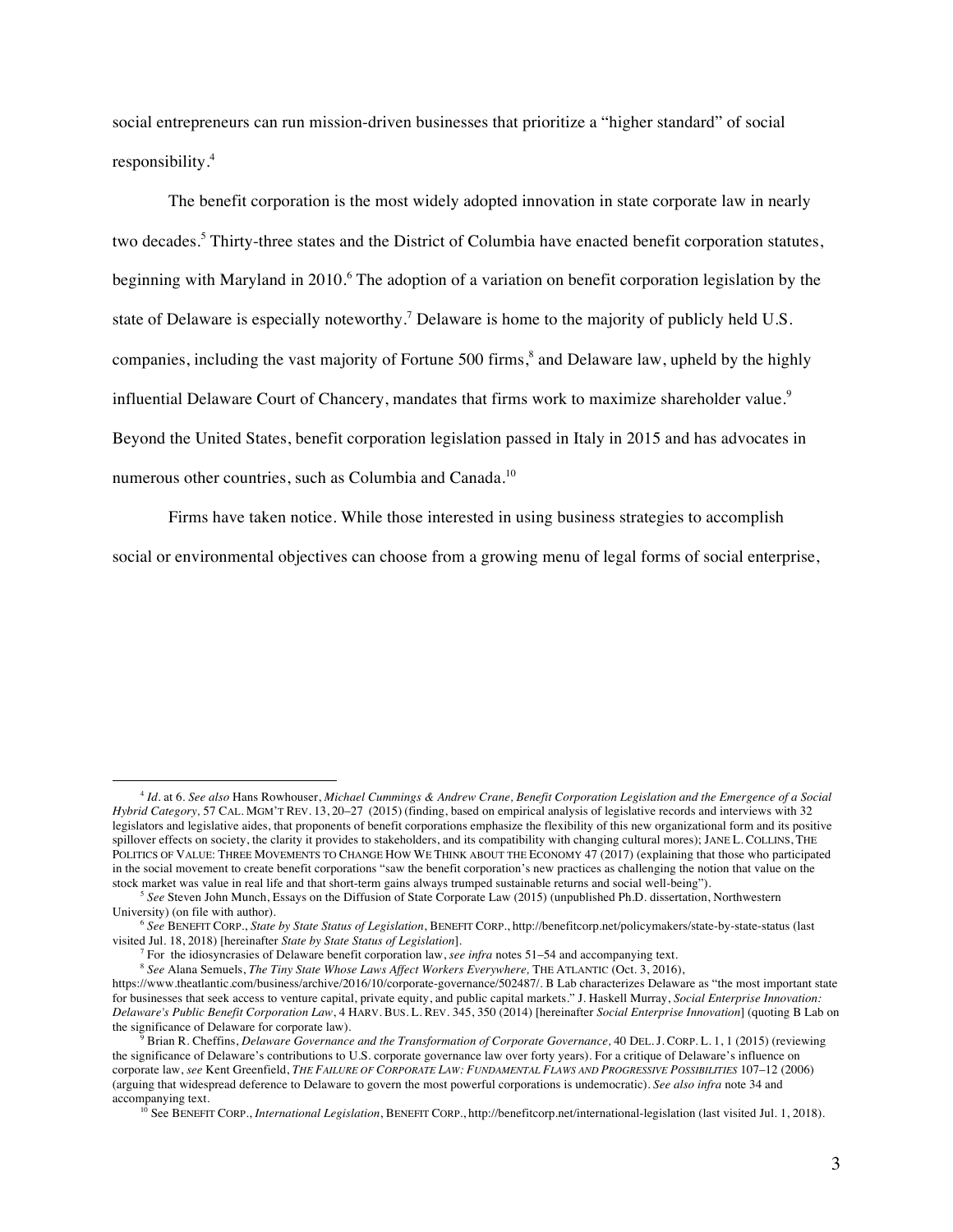the benefit corporation has become the most popular option.<sup>11</sup> High-profile examples of benefit corporations include Kickstarter, an online crowdfunding platform geared toward creative projects;<sup>12</sup> People Against Dirty, which sells "planet-friendly" Method and Ecover products and pays workers more than 40% of the minimum wage;<sup>13</sup> Warby Parker, whose "Buy a Pair, Give a Pair" program has distributed more than 4 million eyeglasses to individuals with low-income;<sup>14</sup> This American Life, which produces narrative journalism for public radio;<sup>15</sup> and Patagonia, an outdoor apparel firm with a mission to "build the best product, cause no unnecessary harm, use business to inspire and implement solutions to the environmental crisis."<sup>16</sup> Laureate Education, the world's largest network of for-profit higher education institutions, went public in February 2017, making it the first and thus far only publicly held benefit corporation.<sup>17</sup>

While the genesis of benefit corporations has created much hype about remarkable firms and the potential for social change, little is known about what exactly benefit corporations actually do or how they understand and pursue their social missions. This Article draws on an innovative and original empirical study to document the implementation of U.S. benefit corporation law. It analyzes social enterprise law in action, to show the real-life consequences of this legal innovation.<sup>18</sup> Specifically, it

<sup>&</sup>lt;sup>11</sup> See generally Briana Cummings, Note, *Benefit Corporations: How to Enforce a Mandate to Promote the Public Interest*, 112 COLUM. L. REV. 578 (2012) (describing the emergence of benefit corporations as a for-profit form of social enterprise); DANA BRAKMAN REISER & STEVEN A. DEAN, SOCIAL ENTERPRISE LAW: TRUST, PUBLIC BENEFIT, AND CAPITAL MARKETS (2017) (explaining the range of specialized legal frameworks for social enterprises). The most recent, but unverified, count of benefit corporations identifies 5,199 active firms. *See B Corp Impact Data,* DATA.WORLD*,* http://data.world/blab/b-corp-impact-data (last visited Jul. 8, 2018). *See also* Cooney et al., *supra* note 88 (showing that benefit corporation legislation has spread more rapidly across states than L3C legislation and that very similar numbers of L3C's [1051] and benefit corporations [998] existed as of July 2014); COLLINS, *supra* note 4, at 45 (2017) (contrasting the passage of more than 30 benefit corporation state statutes in six years with the passage of limited liability laws, which occurred over two decades). A Google Trends analysis comparing all Google searches for "benefit corporation" and "L3C" in the United States between Jan. 1, 2004 and Aug. 2, 2018 shows that starting in Jan. 2012, searches for benefit corporation became consistently more common than for L3C. *Google Trends: Compare "Benefit Corporation" and "L3C," 2004- Aug. 2, 2018* (on file with author). Google searches for benefit corporation peaked in popularity in Sept 2015. *Id.*

<sup>&</sup>lt;sup>12</sup> KICKSTARTER, https://www.kickstarter.com/about?ref=global-footer (last visited Jun. 14, 2018).<br><sup>13</sup> People Against Dirty, B LAB, https://www.bcorporation.net/community/people-against-dirty (last visited Jun. 14, 2018

<sup>14</sup> WARBY PARKER, *Buy a Pair, Give a Pair,* WARBY PARKER, https://www.warbyparker.com/buy-a-pair-give-a-pair (last visited Jun. 14, 2018).<br><sup>15</sup> THIS AMERICAN LIFE, *Changes at* This American Life, THIS AMERICAN LIFE (Jul 9, 2015),<br>https://www.thisamericanlife.org/about/announcements/changes-at-this-american-life.

<sup>&</sup>lt;sup>16</sup> PATAGONIA, *About*, PATAGONIA, https://www.patagonia.com/blog/about/ (last visited Jun. 14, 2018).

<sup>17</sup> LAUREATE INT'L US., *About Laureate,* LAUREATE INT'L US., https://www.laureate.net/AboutLaureate (last visited Jun. 14, 2018); David Gelles, *For Start-Ups, Altruism as an Alternative to Acquisition or I.P.O*, N. Y. TIMES (Nov. 4, 2015),

https://www.nytimes.com/2015/11/05/business/dealbook/for-start-ups-altruism-as-an-alternative-to-acquisition-or-ipo.html (identifying a few

 $^{18}$  In law and society scholarship, the long-running analytic distinction between law on the books and law in action is captured in the title although not the content—of Roscoe Pound's *Law in Books and Law in Action*, 44 AM. L. REV.12 (1910). *See also* KITTY CALAVITA, INVITATION TO LAW & SOCIETY: AN INTRODUCTION TO THE STUDY OF REAL LAW 94 (2d ed. 2016) (identifying the gap between law on the books and in action as a central and foundational idea in the law and society field).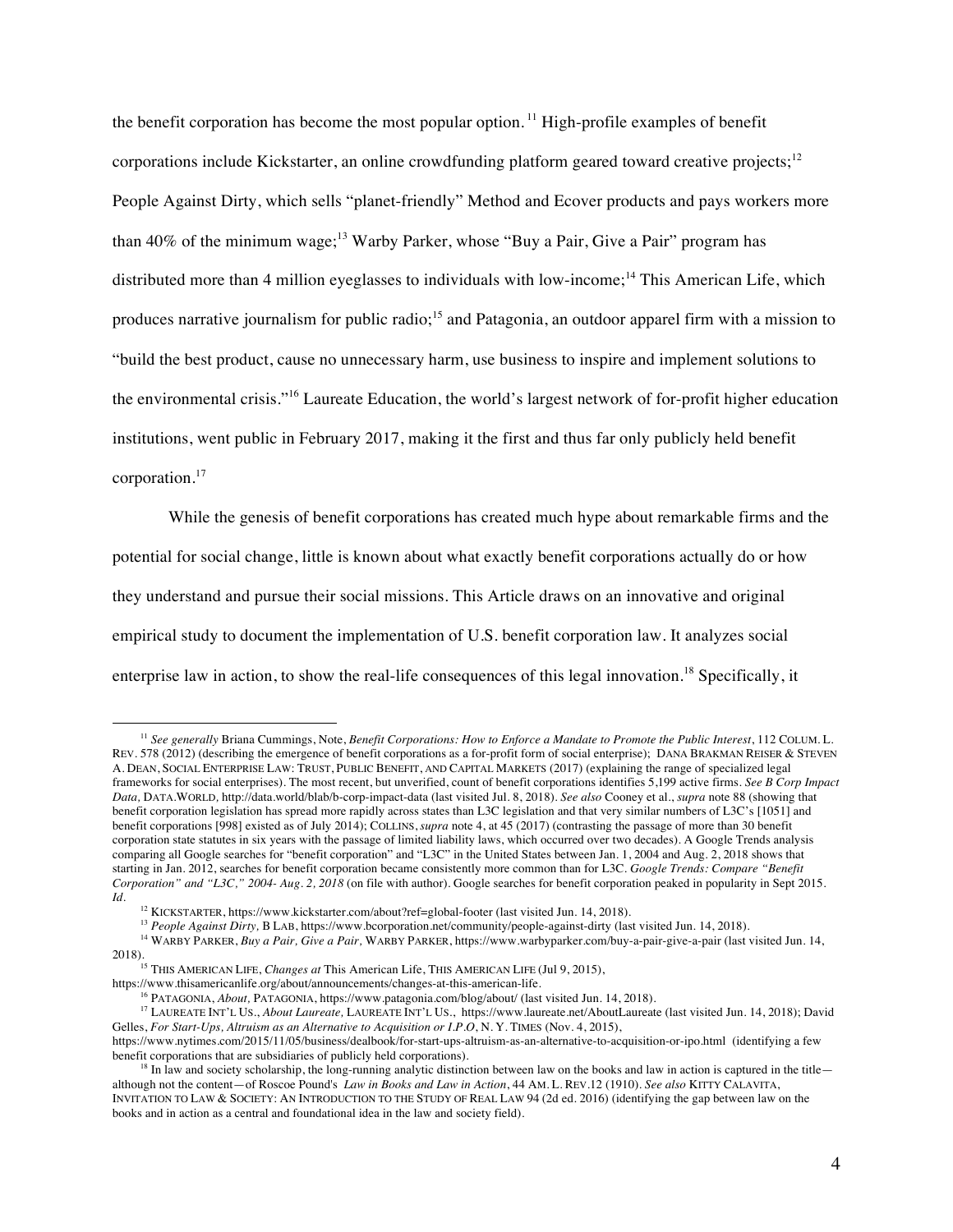presents novel, unpublished data that demonstrate the prevalence, location, and timing of the creation of benefit corporations, as well as benefit corporations' industries, organizational characteristics, and identities. It does so by identifying all known benefit corporations ever created (to capture age and geographic location) and by analyzing in-depth the online content of a random sample of 570 firms (to determine their organizational characteristics). It finds that at least 7,704 benefit corporations were created between October 1, 2010 and December 31, 2017.<sup>19</sup> The in-depth sample analysis captures the wide range in benefit corporations' organizational characteristics, showing, for example, that the overwhelming majority are small, privately held firms.<sup>20</sup> The sample includes social enterprise heavyweights, such as Patagonia and Mightybytes, a mid-sized Chicago web design and marketing firm with the tagline, "We build creative digital solutions for conscious companies,"<sup>21</sup> alongside Northern Nevada Pest Control,<sup>22</sup> Optimum Real Estate Management in New York,<sup>23</sup> and Colorado-based Seaway Heavy Lifting (SHL), which transports, installs, and manages equipment for offshore oil and gas extraction and wind farms worldwide.<sup>24</sup>

This Article proceeds in six Parts. Part II provides background on the legal requirements of benefit corporations. Part III discusses the challenges in identifying, studying, and understanding benefit corporations as business entities. Part IV describes the design of the study. Part V presents new and novel empirical findings on the organizational characteristics of U.S. benefit corporations, which reveal the prevalence of benefit corporations, their states and timing of incorporation, and their industries as well as their products and services, size of workforce, geographic scope, and stated benefits. It includes analysis of the ease of registering as a benefit corporation with the Secretary of State (or equivalent office) in each state with a benefit corporation statute. Part VI proposes strategies to support and protect the integrity of the benefit corporation form. These strategies include tailoring benefit corporation law, advocacy, and

1

<sup>23</sup> No URL currently available. For a business profile, see OPTIMUM REAL ESTATE MGMT INC.,

<sup>19</sup> *See infra* Part IV. A list of firms is available upon request from the Author.

<sup>20</sup> *See infra* Part V.A.

<sup>21</sup> MIGHTYBYTES, http://www.mightybytes.com (last visited Jul. 1, 2018). *See* also COLLINS, *supra* note 4, 50–51, 53 (interviewing Tim Frick, principal of MightyBytes, for her study of the benefit corporation/B Corporation movement).<br><sup>22</sup> NORTHERN NEV. PEST CONTROL, http://www.renonevadaexterminators.com/ (last visited Jul. 1, 2018).

http://www.buzzfile.com/business/Optimum-Real-Estate-Management-Inc.-845-354-0911 (last visited Aug. 1, 2018).

<sup>&</sup>lt;sup>24</sup> SEAWAY HEAVY LIFTING, https://www.seawayheavylifting.com.cy/services (last visited Jul. 1, 2018).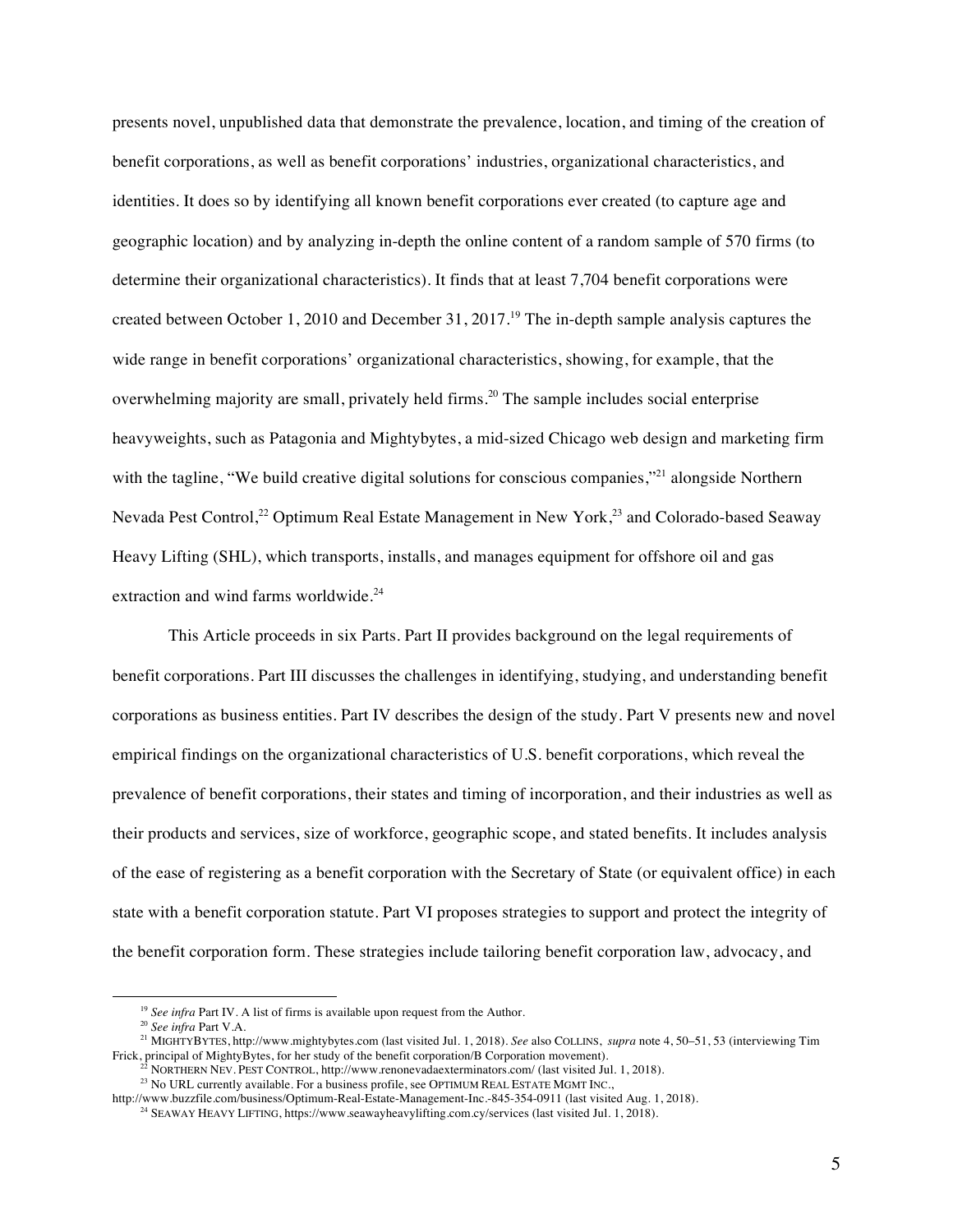advising to the serve the needs of the vast majority of benefit corporations, which are very small new firms; treating the legal form as a means of motivating social entrepreneurs and facilitating a business community of social enterprises, rather than branding for unknown stakeholders; and raising the threshold for becoming a benefit corporation and improving oversight. The discussion also calls for observational and interview research to gain deeper insight into patterns identified by this study. Part VII presents concluding comments.

### II. THE BENEFIT CORPORATION AS A LEGAL FORM OF SOCIAL ENTERPRISE

Over the last twenty-five years, there has been a surge of interest in social enterprise.<sup>25</sup> According to its proponents, social enterprise rests on two fundamental premises. First, the current capitalist economic system and its long-standing organizational paradigm of three sectors—public, private, and non-profit—have produced tremendous wealth and opportunity. However, this system has unevenly distributed rewards around the globe and has caused grave damage to the natural environment and human well-being.<sup>26</sup> The division of organizations into these three sectors leaves them ill-equipped to adequately address extraordinarily complex problems, such as climate change, economic inequality, and the settlement of displaced migrants.<sup>27</sup> Second, capitalism can, in fact, provide tools to solve many of the social and environmental problems it has created.<sup>28</sup> Indeed, capitalism can be fruitfully restructured so that people can mobilize its creative and productive processes—such as entrepreneurialism, competition,

<sup>25</sup> *See, e.g.,* Cummings, *supra* note 11; RORY RIDLEY-DUFF & MIKE BULL, UNDERSTANDING SOCIAL ENTERPRISE: THEORY AND PRACTICE ( 2d ed. 2015) (examining the growth of social enterprises over the past 35 years at a local, national, and international level); DENNIS R. YOUNG ET AL., THE SOCIAL ENTERPRISE ZOO: A GUIDE FOR PERPLEXED SCHOLARS, ENTREPRENEURS, PHILANTHROPISTS, LEADERS, INVESTORS, AND POLICYMAKERS (Dennis R. Young et al. eds., 2016) (exploring different ways to classify and understand social enterprises).

<sup>26</sup> DENNIS R. YOUNG & CASSADY V. BREWER, *Introduction, in* YOUNG ET AL., *supra* note 25, 1, 3–4 .

<sup>&</sup>lt;sup>27</sup> *Id.* at 4 ("It is entirely reasonable to conceive of social enterprise as a response to failures (or more precisely 'inefficiencies') in all three of the conventional sectors.").

<sup>28</sup> *See generally* WILLIAM MCDONOUGH & MICHAEL BRAUNGART, CRADLE TO CRADLE: REMAKING THE WAY WE MAKE THINGS (2002) (arguing for the necessity of redesigning production models to eliminate waste caused by current practices); PAUL HAWKEN ET AL., NATURAL CAPITALISM: CREATING THE NEXT INDUSTRIAL REVOLUTION (2008) (presenting arguments for the creation of a sustainable commerce design). Many observers, particularly business experts, claim that corporations can best drive this radical transformation of capitalism, *see, e.g.,* JOHN ELKINGTON, CANNIBALS WITH FORKS: THE TRIPLE BOTTOM LINE OF 21<sup>st</sup> CENTURY BUSINESS (1997) (asserting that companies can transition to sustainability by valuing profit-making, environmental quality, and social justice).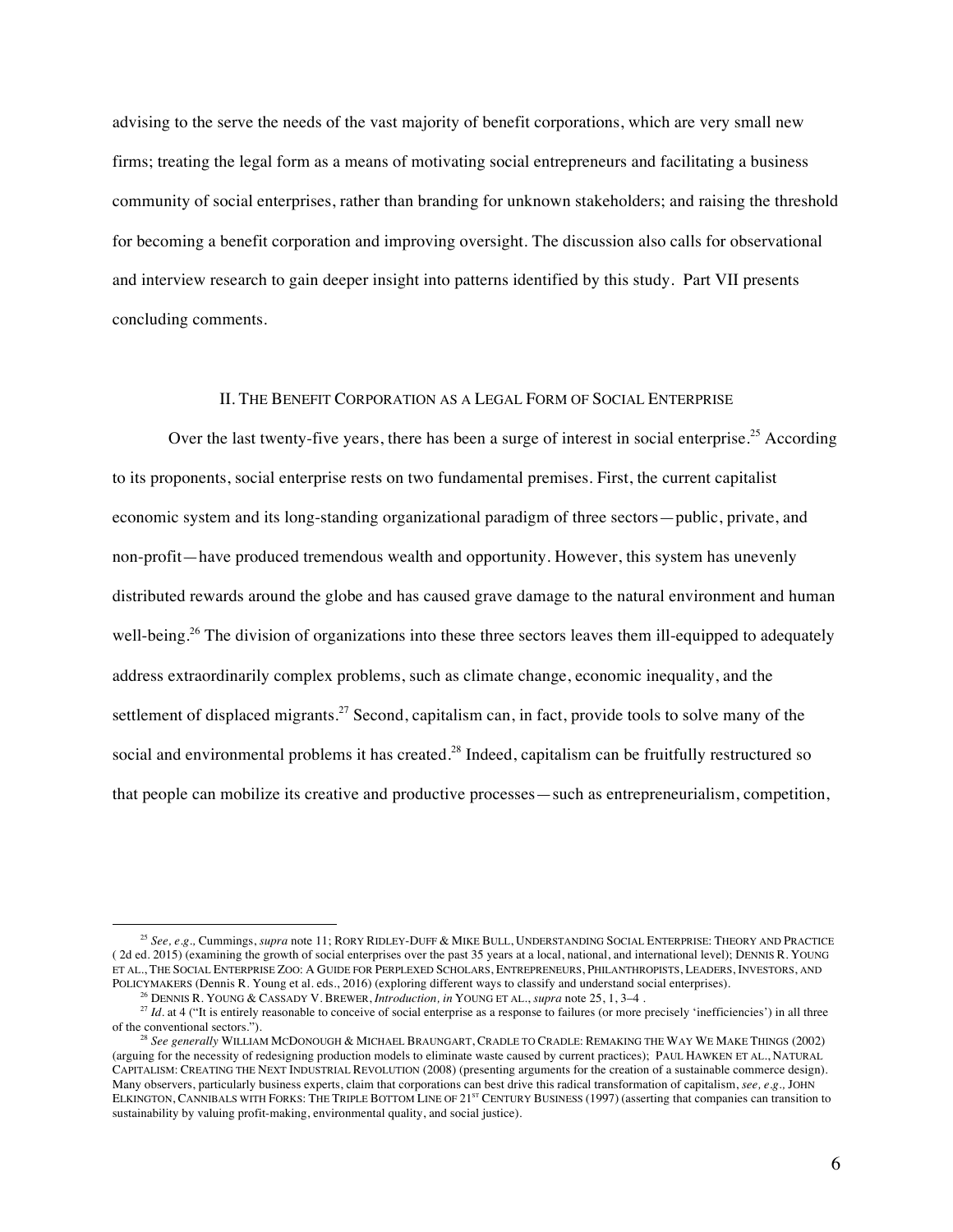and market disruption—to transform society for the better.<sup>29</sup> Creating new institutions and organizational forms that span sectors is an essential part of the solution.

A broad range of activities fall under the social enterprise umbrella, from impact investing to conscious consumerism to fair trade certification. In the U.S. context, social enterprises are typically forprofit entities that generate revenue through commerce while advancing a social mission, in contrast to traditional corporations, which prioritize profit-making. <sup>30</sup> Captured in the slogan of B Lab, a U.S.-based non-profit advocate of social enterprise, these firms "use the power of business to solve social and environmental problems."<sup>31</sup>

Social enterprise law is the legal arm of this movement. It takes aim at a central premise of corporate governance law: that directors should serve the financial interests of shareholders above other stakeholders, objectives, and values.<sup>32</sup> Proponents of social enterprise law point to the norm of shareholder wealth maximum, specified in *Dodge v. Ford Motor Co.*, <sup>33</sup> *eBay v. Newmark,*<sup>34</sup> and other cases, as the foremost legal obstacle.<sup>35</sup> The emergent body of social enterprise law has the express objective of shielding social enterprises from the legal and market pressures that lead businesses to prioritize financial returns over social mission.<sup>36</sup> It provides legal tools to owners who want to both

<sup>29</sup> *See, e.g.,* Michael E. Porter & Mark K. Kramer, *Creating Shared Value*, 89 HARV. BUS. REV. 62 (2011) (discussing the desirability of companies rethinking their attitudes on value production). For a critical perspective, *see* Marshall Ganz et al., *Social Enterprise Is Not Social Change*, 16 STAN. SOC. INNOVATION REV. 59 (2018) (arguing that social enterprise and social entrepreneurship have done little to fix systemic social problems they purport to address).

<sup>30</sup> *Social Enterprise Innovation, supra* note 8, at 347–49 (defining "social enterprise" and providing a brief overview of benefit corporation model); REISER & DEAN, *supra* note 9, at 52–53 (discussing the emergence of benefit corporations and comparing and contrasting existing frameworks with other for-profit corporate models).

 $31$  CERTIFIED B CORP., https://www.bcorporation.net (last visited Jul. 1, 2018).

<sup>32</sup> CLARK & VRANKA, *supra* note 1, at 7–21 (discussing existing frameworks for corporate governance law).

<sup>33</sup> 170 N.W. 668, 684 (Mich. 1919) ("A business corporation is organized and carried on primarily for the profit of the stockholders. The powers of the directors are to be employed for that end. The discretion of directors is to be exercised in the choice of means to attain that end, and does not extend to a change in the end itself, to the reduction of profits, or to the non-distribution of profits among the stockholders in order to devote them to other purposes.").

 $34$  16 A.3d 1,  $37$  (Del. Ch. 2010) (affirming that corporate directors have a fiduciary duty to maximize shareholder value).

<sup>35</sup> *See* J. Haskell Murray, *Choose Your Own Master: Social Enterprise, Certifications, and Benefit Corporation Statutes*, 2 AM. U. BUS. L. REV. 2, 17 (2012) [hereinafter *Choose Your Own Master*] (reviewing the social enterprise movement's criticisms of the wealth maximization norm as well as claims made by skeptics and concluding that "the persistent common perception seems to be that directorial duties require placing shareholder wealth at the forefront"); REISER & DEAN, *supra* note 11, at 4 ("Even if the notion that the law poses a threat to mission tends to be overblown, that first generation of social enterprise legal interventions served a valuable purpose by attacking the notion at the roots").

<sup>&</sup>lt;sup>36</sup> REISER & DEAN, *supra* note 11, at 3 (explaining that new hybrid legal forms "aim not only to house social enterprises but to free them from the concern that the law will conspire with market forces to strip them of their social missions").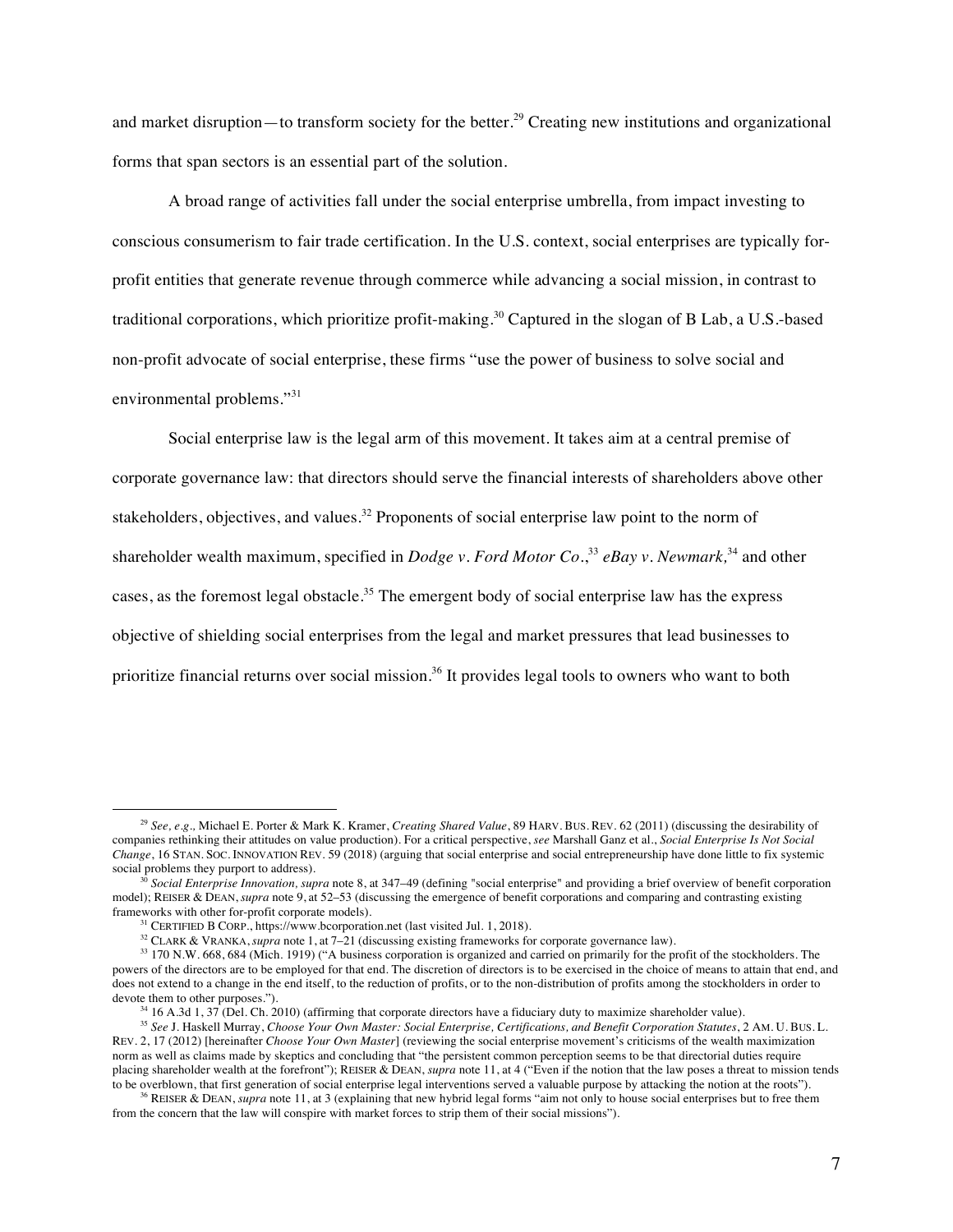generate monetary returns and achieve social goals and may be willing to sacrifice some profit in the process.<sup>37</sup>

Above all else, social enterprise law enables the creation of a "fourth sector" of new hybrid entities as alternatives to the traditional legal forms for-profit and nonprofit forms.<sup>38</sup> The first generation of these hybrid entities began with low-profit limited liability companies (L3Cs). Over time, these forms have expanded to include benefit corporations and entities specific to single state jurisdictions, most notably the social purpose corporation, a legal form currently available in California, Washington, and four other states as well as Puerto Rico.<sup>39</sup>

Almost all states with benefit corporation statutes have adopted versions that closely resemble the model legislation, which has been invented, developed, and publicized under B Lab's leadership to facilitate state-level adoption.<sup>40</sup>As defined in the model legislation, benefit corporations depart from the traditional for-profit corporate model in terms of their social objectives, accountability, and transparency.<sup>41</sup> The model legislation requires organizations to tailor the corporate purpose in their charters to have a "general public benefit." which is defined as "[a] material positive impact on society

1

REISER & DEAN, *supra* note 11, at 5 (explaining that the "first generation" of "[b]enefit corporations and their kin can be thought of as an open declaration that when investors and entrepreneurs reach a consensus to balance mission and profit, state law will not interfere"); *Choose Your Own Master*, *supra* note 35, at 19–24 (providing a brief history of frameworks for corporate governance); J. Haskell Murray, *The Social Enterprise Law Market*, 75 MD. L. REV. 541, 543–54 (2016) [hereinafter *The Social Enterprise Law Market*] (same). *See also* B LAB, *Social Purpose Corporations and the B Corp Legal Requirement for Certification, available at* https://www.bcorporation.net/sites/default/files/documents/legalreq/SPC\_Legal-Requirement\_9222016.pdf (last visited July 25, 2018)

<sup>&</sup>lt;sup>37</sup> Dana Brakman Reiser, *Theorizing Forms of Social Enterprise*, 62 EMORY L.J. 681, 683 (2012) (analyzing how specialized legal forms are "permitting, achieving, and branding the difference of social enterprise").

 $^{18}$  *Id.* at 683 (observing that, according to social enterprise enthusiasts, "traditional for-profit and nonprofit legal forms frustrate social entrepreneurs' bold new vision for achieving social change"); Joseph W. Yockey, *Does Social Enterprise Law Matter?*, 66 ALA. L. REV. 767, 772 (2015) (describing the "fourth sector" as comprised of non-governmental entities that combine elements of the business and nonprofit sectors).

<sup>(</sup>differentiating social purpose corporations from benefit corporations on the grounds that social purpose corporations only have a specific beneficial purpose, rather than a general public benefit, and are only required to consider stakeholders with an interest in that purpose). In Puerto Rico and Tennessee, social purpose corporations are, confusingly, called public benefit corporations. *Id.* 

<sup>40</sup> B LAB, MODEL BENEFIT CORPORATION LEGISLATION WITH EXPLANATORY COMMENTS (2017) [hereinafter MODEL BENEFIT CORPORATION LEGISLATION], available at http://benefitcorp.net/sites/default/files/Model%20benefit%20corp%20legislation%20\_4\_17\_17.pdf. B Lab has played a central role in the benefit corporation movement by promoting the model legislation as the new corporate benefit corporation entity statute. CHRISTOPHER MARQUIS et al., CASE STUDY: B LAB: BUILDING A NEW SECTOR OF THE ECONOMY 10-12 (2011). B Lab leadership created the model legislation together with Drinker, Biddle, and Reath, LLP and firm partner William H. Clark, Jr. *Id.* The organization also has led and aided state-level efforts to pass legislation by lobbying lawmakers, mobilizing supporters, testifying, and assisting in customizing statespecific provisions. *Id*.*; see also* Jane L. Collins & Walter N. Kahn, *The Hijacking of a New Corporate Form? Benefit Corporations and Corporate Personhood*, 45 ECON. & SOC'Y 325, 326–27 (2016); Munch, *supra* note 5, at 136..

<sup>41</sup> REISER & DEAN, *supra* note 11, at 53–60 (comparing and contrasting the structure of benefit corporations with those of other for-profit entities); Clark & Babson, *supra* note 2, at 818–19. *See also* B LAB, *FAQs*, B LAB, http://benefitcorp.net/faq (last visited Jul. 1, 2018) [hereinafter *FAQs*]*.*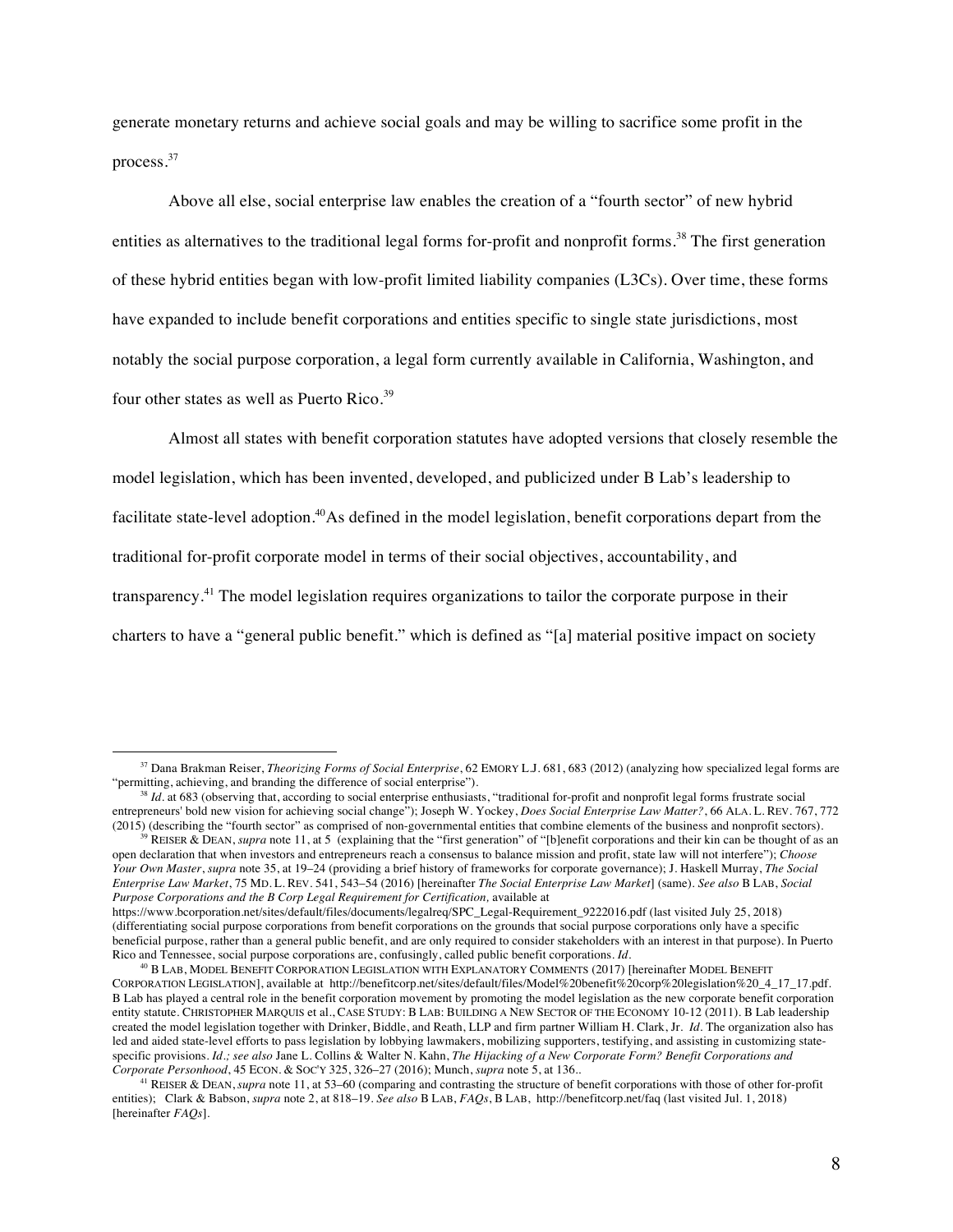and the environment, taken as a whole, from the business and operations of a benefit corporation,"<sup>42</sup> and it further allows them to articulate "specific public benefits:

- (1) providing low-income or underserved individuals or communities with beneficial products or services;
- (2) promoting economic opportunity for individuals or communities beyond jobs in the normal course of business;
- (3) protecting or restoring the environment;
- (4) improving human health;
- (5) promoting the arts, sciences, or advancement of knowledge;
- (6) increasing the flow of capital to entities with a purpose to benefit society or the environment; and conferring any other particular benefit on society or the environment.<sup>43</sup>

Other provisions of the model legislation address fiduciary conduct, shareholder voting, and disclosure.44 The model legislation obligates directors to take into account, though not necessarily pursue, the interests of non-shareholders alongside shareholders' financial interests. <sup>45</sup> Directors gain some protection from personal liability for making decisions that favor those interests (or not), as well.<sup>46</sup> Shareholders can challenge how directors balance constituencies through claims that request injunctive relief.<sup>47</sup> Supermajorities of shareholders are necessary to create or end benefit corporation status.<sup>48</sup> According to the model legislation, two mechanisms exist to create accountability: shareholders and directors have standing to sue to enforce public benefit obligations, and benefit corporations are required share with shareholders, the public, and the state a statement on their performance in the form of a benefit

<sup>42</sup> MODEL BENEFIT CORPORATION LEGISLATION, *supra* note 40, at § 102.

<sup>43</sup>*Id.*

<sup>44</sup> REISER & DEAN, *supra* note 11, 54–55; Clark & Babson, *supra* note 2, at 818–19. *See also FAQs*, *supra* note 41.

<sup>45</sup> MODEL BENEFIT CORPORATION LEGISLATION, *supra* note 40, at §301(a).

<sup>46</sup> *Id.* at § 301(c).

<sup>47</sup> FREDERICK H. ALEXANDER, THE PUBLIC BENEFIT CORPORATION GUIDEBOOK: UNDERSTANDING AND OPTIMIZING DELAWARE'S BENEFIT CORPORATION GOVERNANCE MODEL 24 (2016), available at

https://higherlogicdownload.s3.amazonaws.com/GOVERNANCEPROFESSIONALS/a8892c7c-6297-4149-b9fc-378577d0b150/UploadedImages/Topical%20Pages%20Documents/PublicBenefitCorporationGuidebook.pdf.

<sup>48</sup> MODEL BENEFIT CORPORATION LEGISLATION, *supra* note 40, at §102.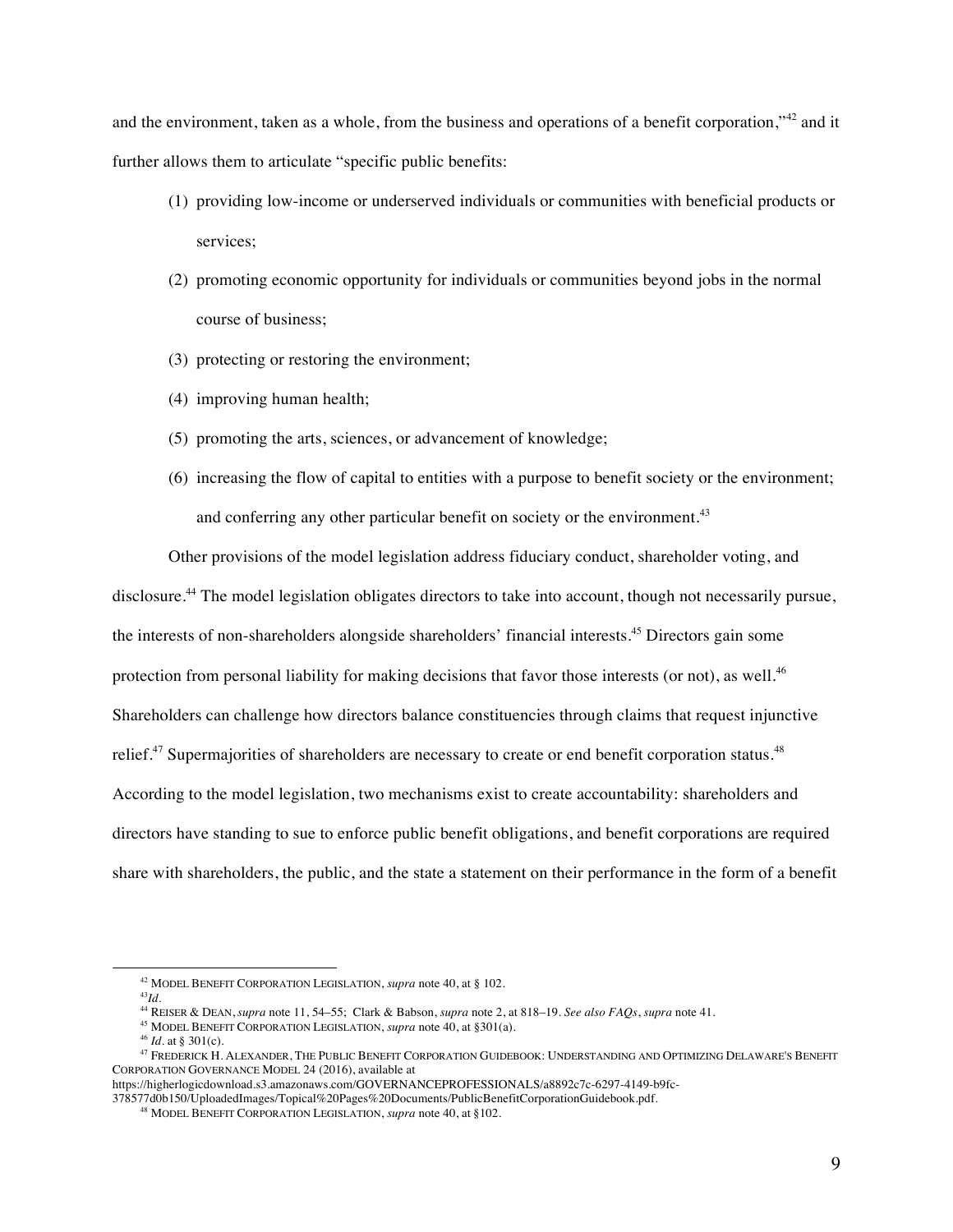report. <sup>49</sup> That report should contain a self-assessment of the organization's performance using a transparent, independent, reliable standard established by a third-party.<sup>50</sup> In all other major respects, benefit corporations are subject to existing corporate law. There is no tax advantage.

Although the model legislation is widely used as a template, benefit corporation statutes vary somewhat across states. The most notable departure is Delaware, which introduced its public benefit corporation legislation in 2014.<sup>51</sup> In step with Delaware General Corporation Law, which disfavors regulation, Delaware's statutory provisions make few requirements of benefit corporations beyond modifying the director's duties and obliging the firm to state its specific benefits.<sup>52</sup> Directors must "balance" the shareholder interests, non-shareholder interests, and the specific benefits identified in the organization's charter.53 Delaware's statute also has fewer mechanisms for disclosure and accountability than the model legislation.<sup>54</sup> Colorado followed Delaware's approach of placing more relaxed requirements on benefit corporations.<sup>55</sup>

The potential pay-offs of becoming a benefit corporation are many. The special legal provisions are supposed to ensure the business's pursuit of its social mission and provide governance mechanisms to achieve the requirements.<sup>56</sup> Furthermore, the benefit corporation form is intended to provide legal protections to directors, expand shareholder rights, help businesses maintain their social mission during

<sup>&</sup>lt;sup>49</sup> *Id.* at § 305 ("Right of action"); §401 ("Preparation of annual benefit report").

<sup>50</sup> MODEL BENEFIT CORPORATION LEGISLATION, *supra* note 40, at §401(b). *See also* Cummings, *supra* note 11, at 595–602 (providing an overview of current practices regarding transparency and self-reporting in benefits corporations).

<sup>&</sup>lt;sup>51</sup> The legislation adopted can be found at DEL. CODE ANN. tit. 8, § 361, *et. seq.* For an account of the adoption of this legislation, *see e.g.*, FOLEY HOAG LLP, *Delaware Enacts Benefit Corporation Legislation*, FOLEY HOAG LLP (Jul. 23, 2013),

https://www.foleyhoag.com/publications/alerts-and-updates/2013/july/delaware-enacts-benefit-corporation-legislation. *See generally*  ALEXANDER, *supra* note 47, 12–13 (comparing the traditional "ownership model" of Delaware corporate law with the "enterprise model" of Delaware benefit corporation law).

<sup>&</sup>lt;sup>52</sup> Alicia E. Plerhoples, *Delaware Public Benefit Corporations 90 Days Out: Who's Opting In?*, 14 U.C. DAVIS BUS. L. J. 247, 253–54 (2014).

<sup>53</sup> DEL. CODE ANN. tit. 8, § 365(a) (2013); *Social Enterprise Innovation, supra* note 30, at 554.

<sup>54</sup> *Social Enterprise Innovation*, *supra* note 830, at 554. Notably, the Delaware statute requires a biannual benefit report, rather than an annual one. *Id.; see also* DEL. CODE ANN. tit. 8, § 366(b). It does not require that the report uses a third-party standard, nor does it mandate the dissemination of the report to the public at large. *Social Enterprise Innovation*, *supra* note 830, at 554.

<sup>&</sup>lt;sup>56</sup> See What Is a Benefit Corporation?, BENEFIT CORP., http://benefitcorp.net (last visited Jul. 1, 2018) (defining the benefit corporation as "[a] new legal tool to create a solid foundation for long term mission alignment and value creation. It protects mission through capital raises and leadership changes, creates more flexibility when evaluating potential sale and liquidity options, and prepares businesses to lead a mission-driven life post-IPO.").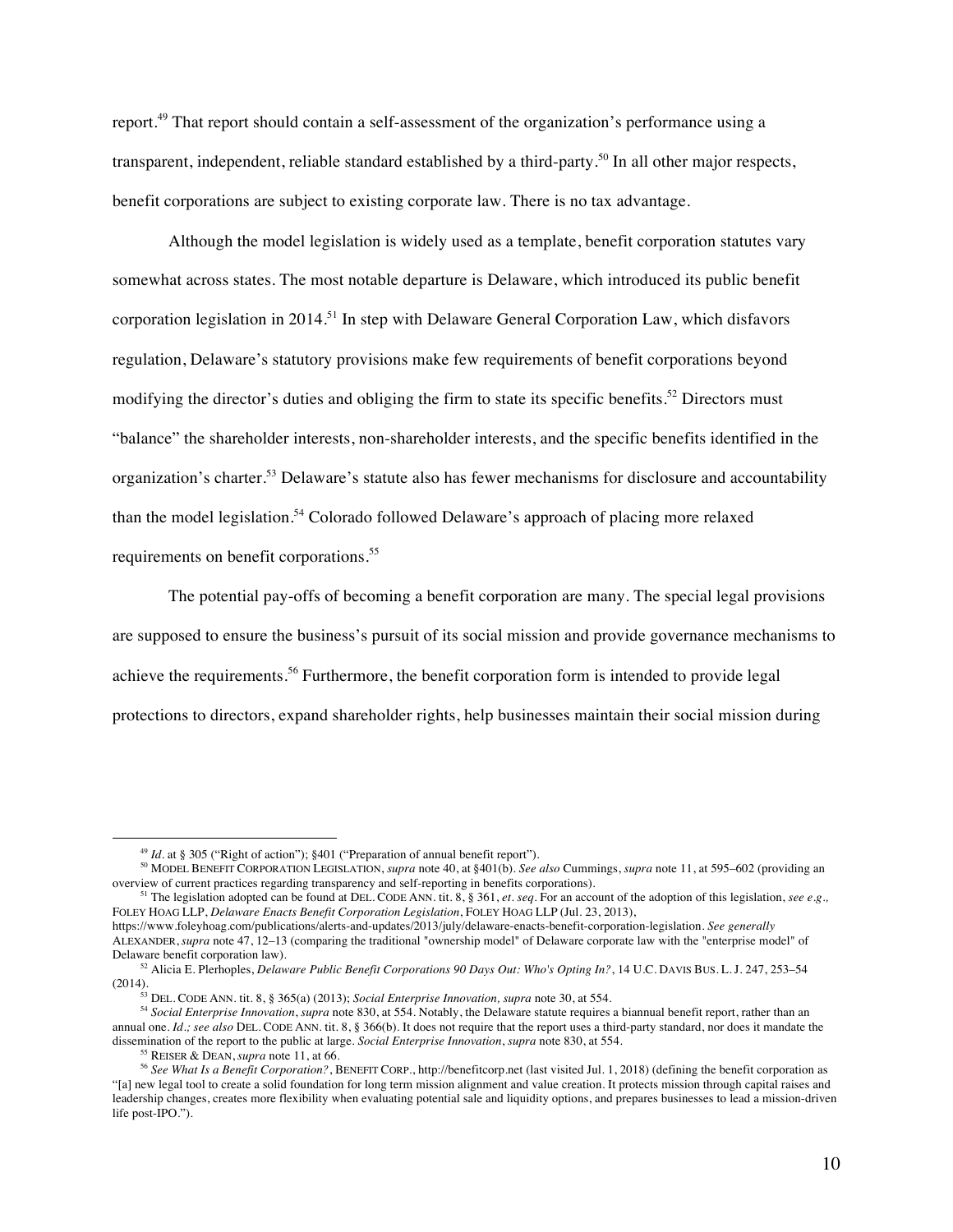ownership changes, and provide greater access to capital when raising money.<sup>57</sup> Becoming a benefit corporation also can clarify the business's mission to interested parties, including business partners, employees, and consumers.<sup>58</sup> Another stated advantage is that the benefit corporation form can prevent "greenwashing"— in which companies make misleading and false claims about engaging in positive proenvironment activities while neglecting to disclose their negative environmental impacts.<sup>59</sup>

Benefit corporations should not be confused with certified B Corporations ("B Corps"), despite their similar names and origins in the work of B Lab.<sup>60</sup> The benefit corporation is a legal form of organization that a firm can opt into through filings with the Secretary of State, Division of Corporations, or equivaelnt office of its domicile state (so long as state legislation is in effect where it is incorporated). In contrast, B Corp certification refers to a private third-party assessment by B Lab, to determine whether the organization meets "meet rigorous standards of social and environmental performance, accountability, and transparency."<sup>61</sup> B Lab explains it certification as such: "B Corp is to business what Fair Trade certification is to coffee or USDA Organic certification is to milk.**"**<sup>62</sup> Both for-profit and non-profit entities (not just benefit corporations) can apply for B Corp certification. An organization can be a B Corp, a benefit corporation, or both. $^{63}$ 

There is lots of buzz about benefit corporations. In the American Bar Association's *Business Law Today*, John Montgomery writes, "The benefit corporation may be the most significant development in corporate law since New York combined limited liability and free incorporation in 1811."<sup>64</sup> In political

<sup>57</sup> *See Why Is Benefit Corp Right for Me?*, BENEFIT CORP., http://benefitcorp.net/businesses/why-become-benefit-corp (last visited Jul. 1, 2018); *What Is a Benefit Corporation?*, BENEFIT CORP., http://benefitcorp.net/attorneys (last visited Jul. 1, 2018). *See also* Cummings, *supra*  note 11, at 590–95 (discussing goals behind the benefit corporation form).

<sup>58</sup> Clark & Babson, *supra* note 2.

<sup>59</sup> *See, e.g., Choose Your Own Master*, *supra* note 35, , at 33 ("the benefit corporation statute is said to be an antidote to 'greenwashing' and faux corporate social responsibility"). *See also* Michelle J. Stecker, *Awash in a Sea of Confusion: Benefit Corporations, Social Enterprise, and the Fear of "Greenwashing*,*"* 50 J. OF ECON. ISSUES 373 (2016) (arguing that the structure of benefit corporations safeguards against greenwashing); Thomas P. Lyon & A. Wren Montgomery, *The Means and End of Greenwash*, 28 ORG. & ENV'T 223 (2015) (reviewing social scientific analyses of greenwashing and identifying mechanisms of misleading behavior).<br><sup>60</sup> For a historical account, see COLLINS, *supra* note 4, at 31–35.

<sup>&</sup>lt;sup>61</sup> See What Are B Corps?, CERTIFIED B CORP., https://www.bcorporation.net/what-are-b-corps (last visited Jul. 1, 2018). <sup>62</sup> *Id*.

<sup>&</sup>lt;sup>63</sup> However, B Lab requires most certified B Corp businesses in states with benefit corporation statues to reincorporate as benefit corporations within a given time period. *See Protect Your Mission*, CERTIFIED B CORP., https://www.bcorporation.net/become-a-b-corp/whybecome-a-b-corp/protect-your-mission (last visited Jul. 1, 2018).

<sup>64</sup> John Montgomery, *Mastering the Benefit Corporation*, AM. BAR. ASSOC.: BUS. LAW TODAY (Jul. 2016), https://www.americanbar.org/publications/blt/2016/07/02\_montgomery.html.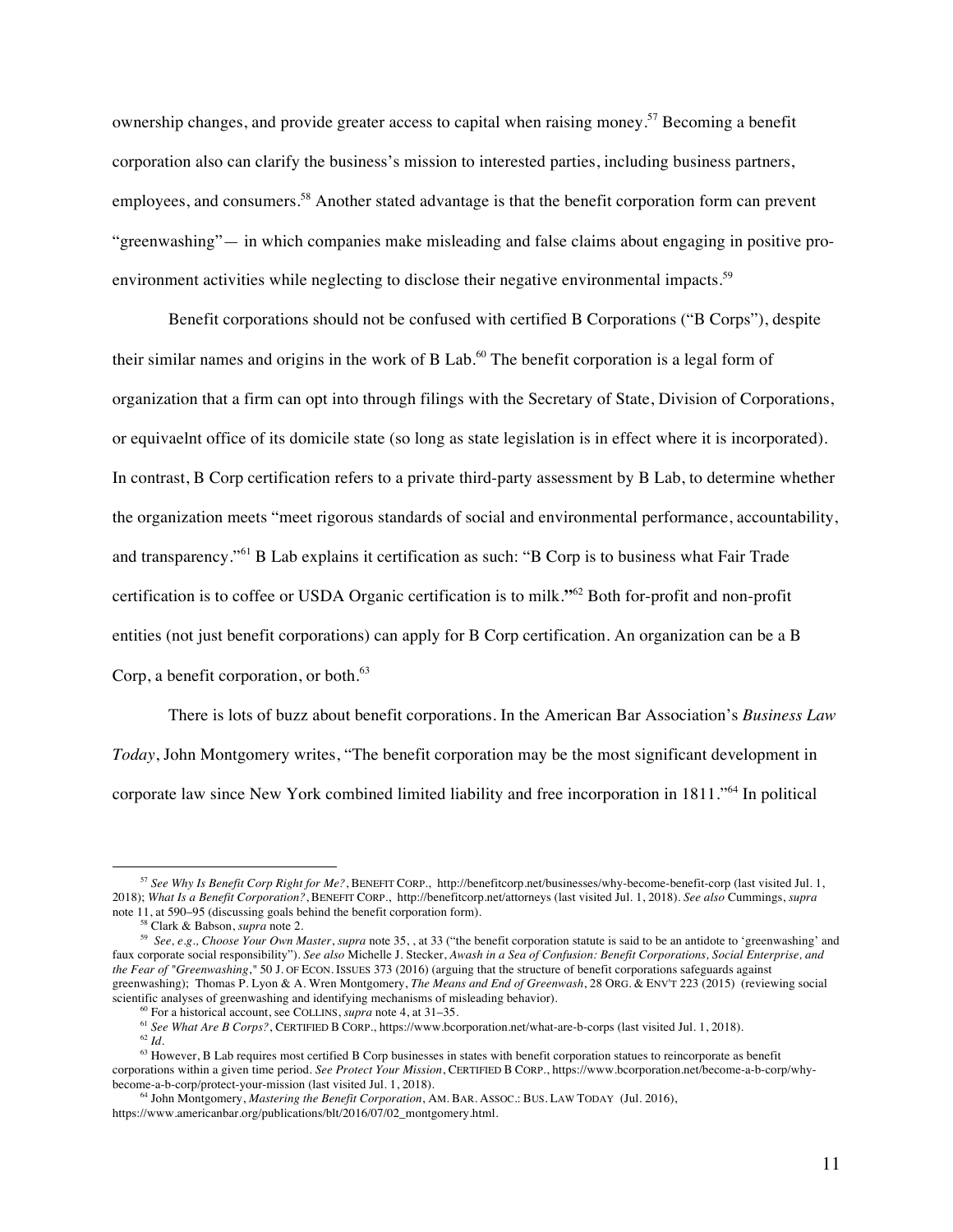circles, benefit corporations consistently get support across the political spectrum, appealing to both the do-good sentiments of liberals and progressives and the free enterprise ideology of conservatives and libertarians. According to B Lab, when state legislators have voted on benefit corporation legislation, they have given it an almost 90% overall approval rating overall.<sup>65</sup>

The legislation also has its detractors. Skeptical legal analysts argue that benefit corporation statutes are not necessary and that assertions by advocates about the ruling model of shareholder supremacy mischaracterize the current state of corporate law.<sup>66</sup> Supporters counter that the legal form does useful extra-legal work by signaling a firm's social mission<sup>67</sup> and creating institutional space that facilitates cooperation among firms, investors, and other stakeholders. <sup>68</sup> Other concerns of critics revolve around ambiguities in statutes. They argue that the definitions of general and specific public benefits are "vague" and "nebulous"<sup>69</sup> and do not include prioritization of the interests directors should consider.<sup>70</sup> Some skeptics note that the legislation lacks guidance on how firms should manage and balance commitments to multiple missions,<sup>71</sup> which creates potential litigation risks<sup>72</sup> and uncertainty in how the courts will interpret statutes.<sup>73</sup> Another criticism is that benefit corporation law, with "tepid protections" for shielding the social missions of benefit corporations from resistant shareholders, fails to create a trusted brand that will attract investors.<sup>74</sup> Sociologists point out that, notwithstanding lofty rhetoric about

<sup>&</sup>lt;sup>65</sup> COLLINS, *supra* note 4 at 9 (discussing sentiment that "many corporate lawyers are . . . suspicious that [benefit corporations] are not a very good idea, and maybe thinking 'it it ain't broke . . . . '"). *See also Why Pass Benefit Corporation Legislation,* BENEFIT CORP., http://benefitcorp.net/policymakers/why-pass-benefit-corporation-legislation (last visited Jul. 1, 2018).

<sup>66</sup> *See, e.g.,* LYNN STOUT, THE SHAREHOLDER VALUE MYTH: HOW PUTTING SHAREHOLDERS FIRST HARMS INVESTORS, CORPORATIONS, AND THE PUBLIC 25 (2012) ("The notion that corporate law requires directors, executives, and employees to maximize shareholder wealth simply isn't true. There is no solid legal support for the claim . . . "); Joan Macleod Heminway, *Shareholder Wealth Maximization as a Function of Statutes, Decisional Law, and Organic Documents*, 74 WASH. & LEE L. REV. 939, 971 (2017) (asserting that evidence of an enforceable norm of shareholder wealth maximization is "inclusive"); Lynn Stout & Sergio Gramitto, *Corporate Governance as Privately-Ordered Public Policy: A Proposal*, Cornell Law School Research Paper No. 17-42 (Dec. 19, 2017), http://ssrn.com/abstract=3042761 (arguing that shifting corporate governance to change how shares are owned, traded, and voted can effectively address myriad social and environmental problems such as rising economic inequality).

<sup>&</sup>lt;sup>67</sup> See, e.g., J. Haskell Murray, *Defending Patagonia: Mergers and Acquisitions with Benefit Corporations*, 9 HASTINGS BUS. L. J. 485, 504, 505–06 (2013).

<sup>68</sup> Yockey, *supra* note 38, at 809–11.

<sup>69</sup> Kyle Westaway & Dirk Sampselle, *The Benefit Corporation: An Economic Analysis with Recommendations to Courts, Boards, and Legislatures*, 62 EMORY L. J. 999, 1034–35 (2013).

<sup>70</sup> J. William Callison, *Putting New Sheets on a Procrustean Bed: How Benefit Corporations Address Fiduciary Duties, the Dangers Created, and Suggestions for Change*, 2 AM. U. BUS. L. REV. 85, 93–95 (2012).

<sup>71</sup> *See, e.g.,* REISER & DEAN, *supra* note 11, at 76 (noting that few legal forms of social enterprise "articulate precisely how fiduciaries and managers should balance their enterprises' dual commitments"); *Choose Your Own Master, supra* note 35, at 27–28.

<sup>72</sup> Clark & Babson, *supra* note 2, at 828–29; Joan Macleod Heminway, *Corporate Purpose and Litigation Risk in Publicly Held U.S. Benefit Corporations*, 40 SEATTLE L. REV. 611 (2017) (analyzing benefit corporation from the perspective of litigation risks).

<sup>73</sup> Westaway & Sampselle, *supra* note 69, at 1033.

<sup>74</sup> REISER & DEAN, *supra* note 11, at 76.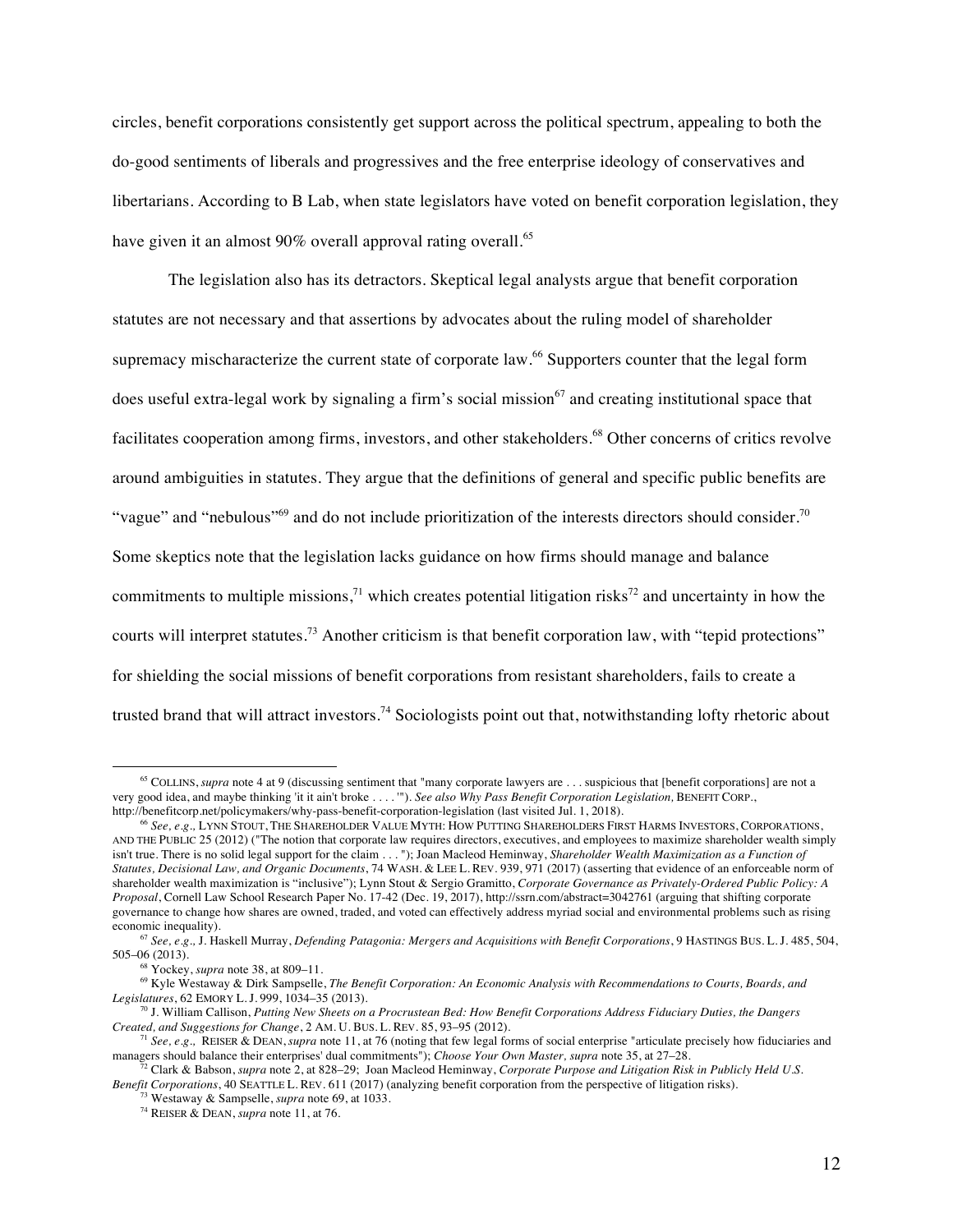the benefit corporation's far-reaching potential, the law does not change the balance of power to provide greater authority to workers, consumers, or communities. <sup>75</sup> There also has been conservative political opposition to benefit corporation legislation in Colorado, Michigan, Minnesota, New Mexico, and North Carolina.76 The North Carolina legislature attempted to pass benefit corporation legislation over the course of at least three years. Opponents consistently blocked or voted down the bills claiming that the legislation harbors a socialist threat to free market enterprise.<sup>77</sup>

A major shortcoming of benefit corporation law, recognized by enthusiasts and critics alike, is the absence of sufficient mechanisms for transparency, accountability, and enforcement. The bar to entry to the benefit corporation status is very low. To declare themselves as benefit corporations, firms simply need to make the election to file state paperwork and, in some cases, add a few words or a short paragraph about the benefits they provide.<sup>78</sup> State statutes fail to create systems of accountability, and federal rules on disclosure do not fill in the gap because they apply to few benefit corporations, which are almost always small and privately held.<sup>79</sup> Firms are supposed to use benefit reports (produced annually or biannually, depending on the state) to verify the firm's impacts and create transparency. The model legislation calls for yearly reporting measured according to a third-party standard along with a compliance statement,<sup>80</sup> but the requirements are ambiguous, requiring only a narrative description of the benefits created by the company and any obstacles toward achieving those benefits.<sup>81</sup> The model legislation does not mandate an external audit or certification.<sup>82</sup> It further provides no method for verifying the truthfulness of the reports or even confirming that organizations have complied with filing requirements.<sup>83</sup>

<sup>75</sup> Collins & Kahn, *supra* note 40, at 34 ("[T]he benefit corporation governance does not give workers, consumers or community members a voice in corporate governance. Should these groups perceive their interests to be ill-served by corporate decisions, the benefit corporation framework offers them no mechanisms to be heard.").

<sup>76</sup> *Id.* at 328; Munch, *supra* note 5, at 137. *See also, e.g.,* WYNNE COLEMAN, STOP SENATE BILL 26, THE NORTH CAROLINA BENEFIT CORPORATION ACT! (Apr. 11, 2011), available at https://www.freedomadvocates.org/download/research/bcorp-sb26.pdf. 77 COLLINS, *supra* note 4, at 45.

<sup>78</sup> Callison, *supra* note 70, at 109–10.

<sup>79</sup> Alina S. Ball, *Social Enterprise Governance*, 18 U. OF PA. J. OF BUS. L. 919, 953–57 (2016).

<sup>80</sup> MODEL BENEFIT CORPORATION LEGISLATION, *supra* note 40, at §401(a).

<sup>81</sup> J. Haskell Murray, *An Early Report on Benefit Reports*, 118 W. VA. L. REV. 25, 46 (2015) [hereinafter *Early Report*]; Cummings, *supra*  note 11, 590–95.

<sup>82</sup> Ball, *supra* note 79, at 963.

<sup>83</sup> *Id.* at 963.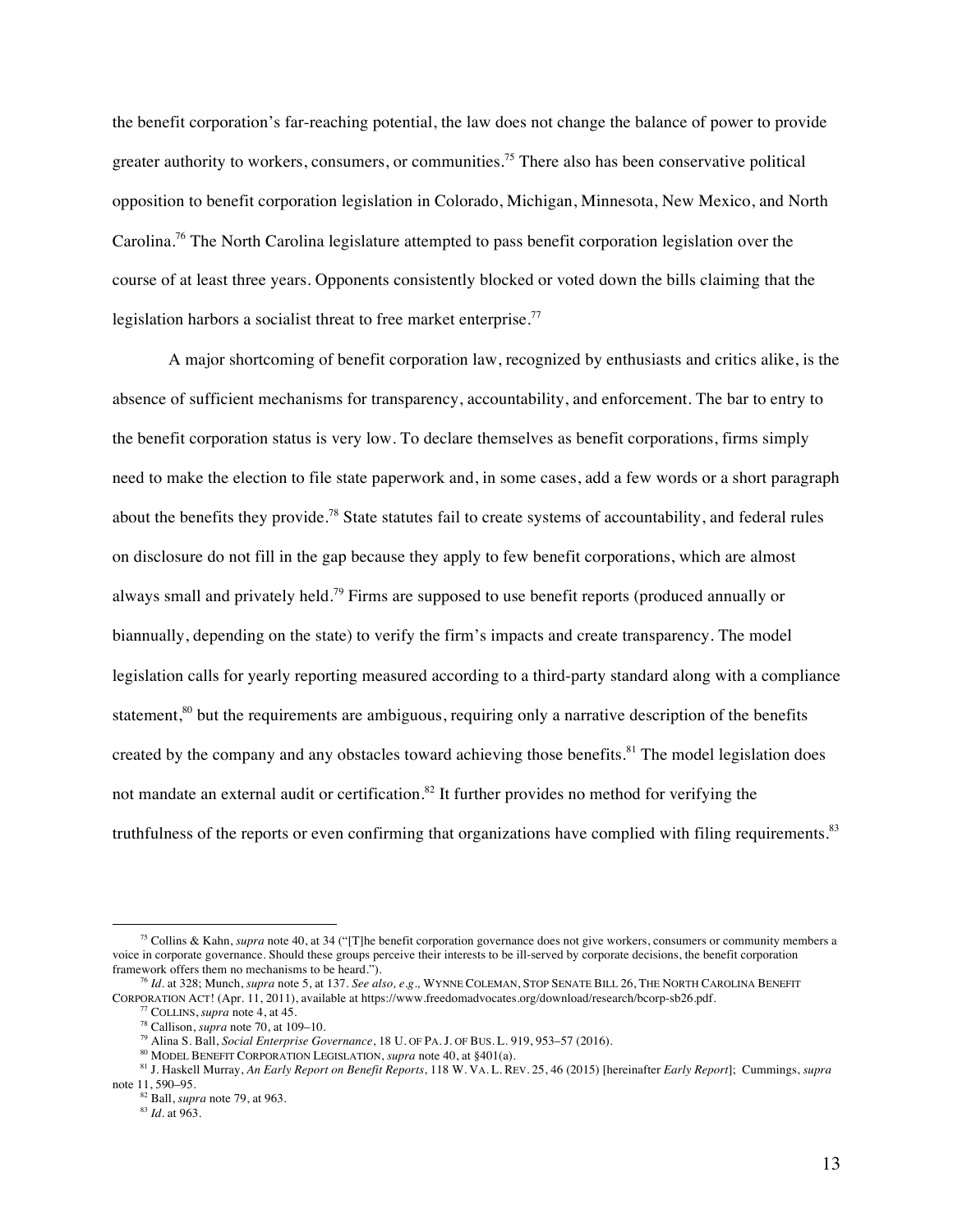# III. THE CHALLENGES OF STUDYING BENEFIT CORPORATIONS AS ORGANIZATIONS

Despite the legal significance of the benefit corporation innovation, the popularity of statutes, public enthusiasm, and scholarly intrigue, little systematic empirical information is available on benefit corporations *as organizations*. The growing corpus of academic articles, published primarily in law review journals, and books on benefit corporations and related forms of social enterprise has interrogated benefit corporations from legal and ethical perspectives. This scholarship frequently mentions the names of a few high-profile benefit corporations but does not systematically survey firms or qualitatively analyze their activities in depth.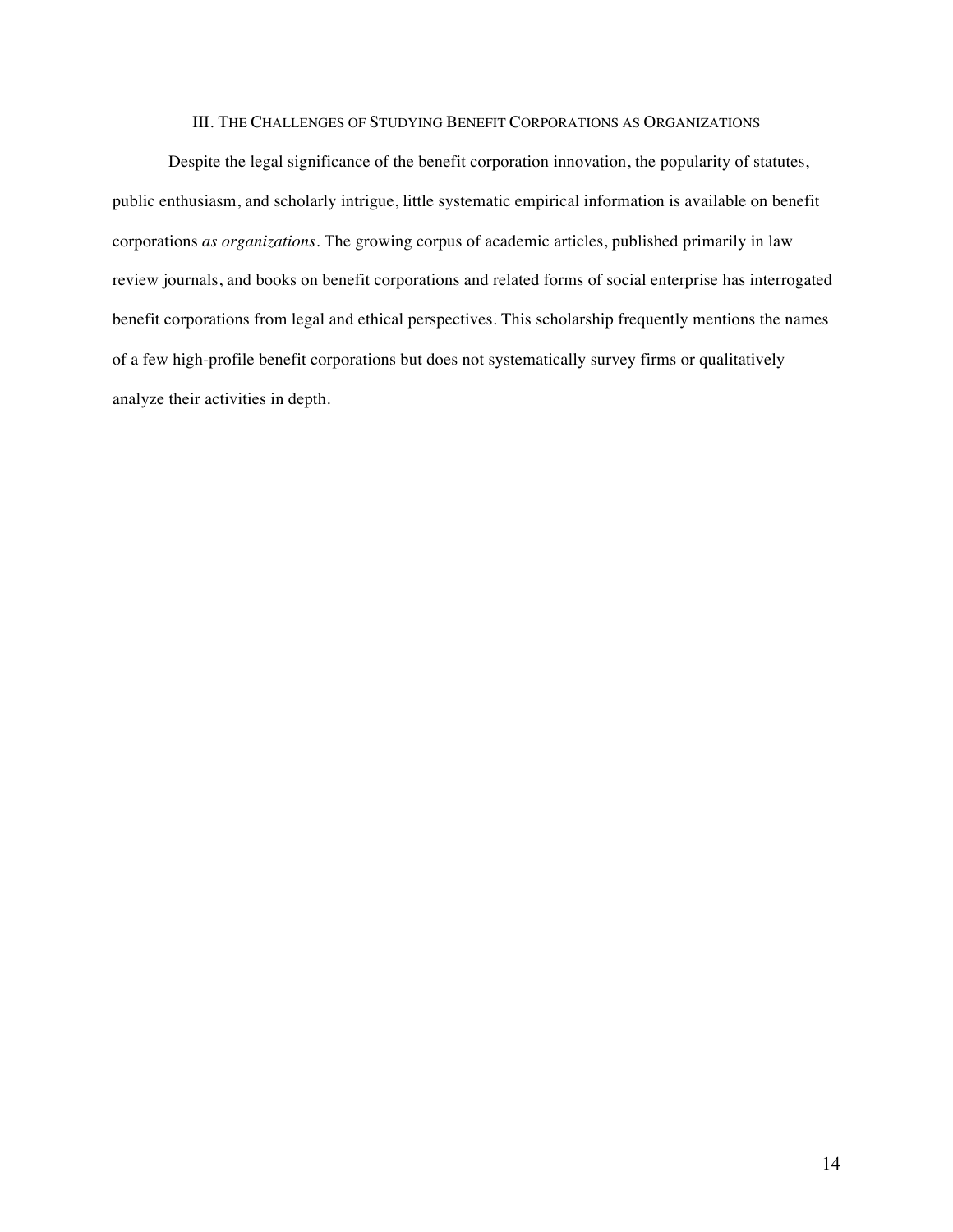## *A. Existing Research*

To date, four original empirical studies have examined firms that are benefit corporations.<sup>84</sup> Given the many difficulties of obtaining empirical data,<sup>85</sup> interested scholars have necessarily devoted much research activity to identifying and counting benefit corporations. As noted above, B Lab's most recently posted list includes 5,199 active benefit corporations.<sup>86</sup> The most up-to-date published count found 2,636 benefit corporations as of Fall  $2015$ .<sup>87</sup> Previously, in July 2014, Kate Cooney and her colleagues identified 998 benefit corporations across the United States and further found that firms were adopting the benefit corporation form at a rate far faster than the L3C form.<sup>88</sup>

In 2014, Murray analyzed benefit reports from firms in four states—a total of 123 benefit corporations—by searching for the reports on businesses' websites and, if none were posted, requesting reports from companies directly.<sup>89</sup> Of the 100 benefit corporations that were active, just eight (8%) had benefit reports—an "abysmal" rate of compliance, according to Murray. Alicia Plerhoples' 2014 descriptive study examined the organizational characteristics of the 55 benefit corporations that incorporated or converted in Delaware in the first three months after the new statute went into effect.<sup>90</sup> She found that most (74%) were most likely new, small businesses.<sup>91</sup> In terms of industry concentration, almost one third (31%) provided professional services,<sup>92</sup> and 11% each were in technology, education, or

<sup>&</sup>lt;sup>84</sup> To my knowledge. Some empirical research has been conducted on benefit corporation legislation. Munch, 151-3 2015. For a study of the diffusion of benefit corporation statutes, *see* Munch, *supra* note 5, at 151–53 (finding that states are more likely to conform to model legislation provisions if they wait longer to adopt the benefit corporation statute and if they view the Model Business Corporation Act as a complete standard rather than a collection of guidelines to be negotiated, while a larger Democratic legislative caucus is associated with greater departure from the model legislation); Rowhouser, Cummings, & Crane, *supra* note 4, at 20–27 (showing that states are more likely to adopt benefit corporation legislation if state politics favor tax investments to address social problems, if there is an existing population of social enterprises, if the state's population of non-profit organizations is smaller, and if the state legislature already engages in policy innovation). Comparatively more empirical research is being conducted on certified B Corps, as B Lab has made systematic organizational information on B Corps available to researchers. *See, e.g.,* Suntae Kim et al., *Why Companies Are Becoming B Corporations*, HARV. BUS. REV. (Jun. 17, 2016), https://hbr.org/2016/06/whycompanies-are-becoming-b-corporations.

<sup>85</sup> *See* Part III.B.

<sup>86</sup> *See supra* note 11 and accompanying text.

<sup>87</sup> *The Social Enterprise Law Market, supra* note 40, at 589.

<sup>88</sup> Kate Cooney et al., *Benefit Corporation and L3C Adoption: A Survey*, STAN. SOC. INNOVATION REV. (Dec. 5 2014), available at https://ssir.org/articles/entry/benefit\_corporation\_and\_l3c\_adoption\_a\_survey.

<sup>89</sup> *Early Report, supra* note 81, at 33–34.

<sup>90</sup> Plerhoples, *supra* note 52, at 257–59.

<sup>91</sup> *Id.* at 259. See also *Early Report, supra* note 81, at 43-44.

<sup>92</sup> *Id.* at 263.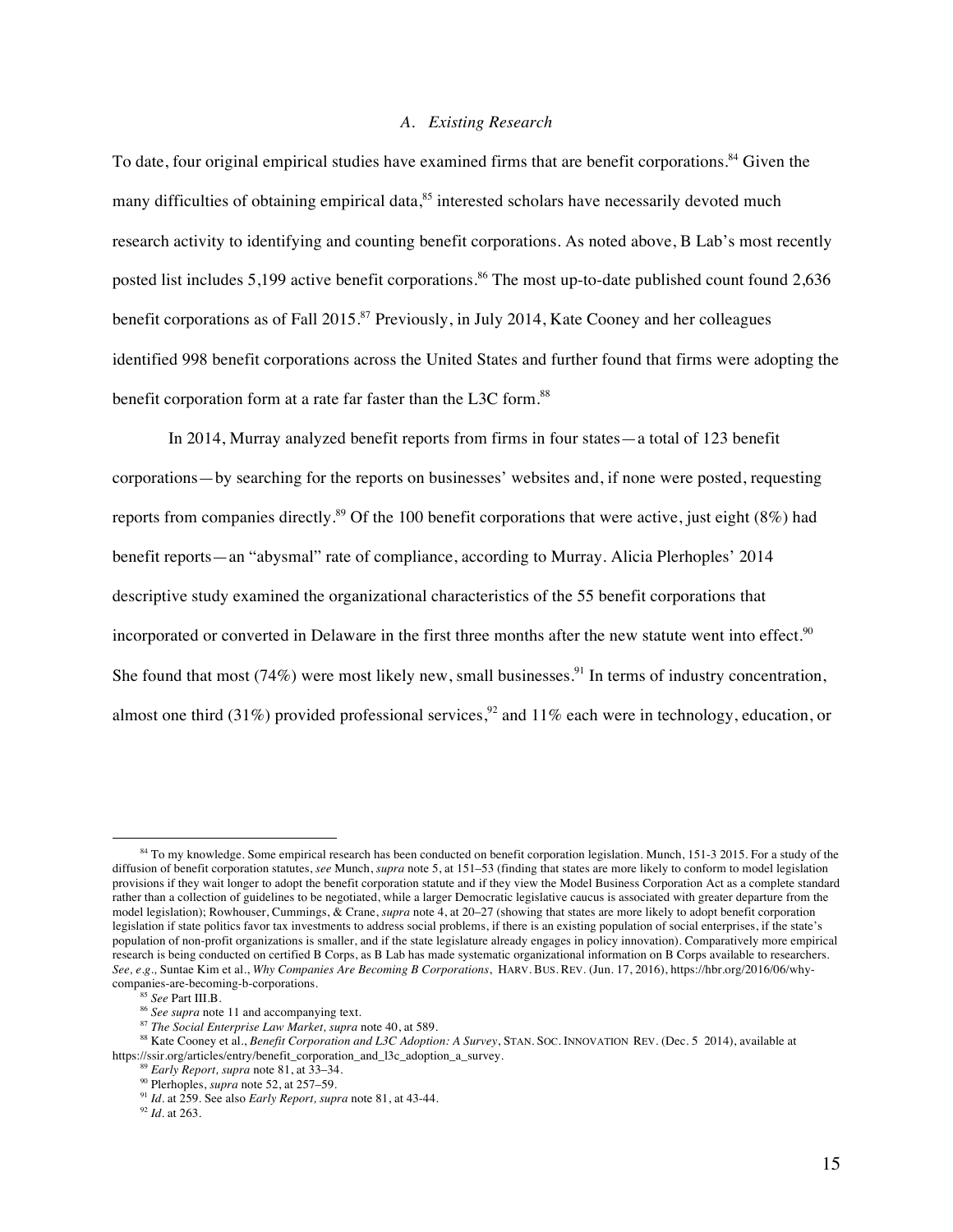the production or sales of consumer products.<sup>93</sup> Some of those 55 firms failed to note their specific public benefits in their charters.<sup>94</sup>

The only extensive qualitative investigation of benefit corporations, by sociologists Jane Collins and Walter Kahn, is a case study of the benefit corporation/B Corp movement based on interviews with political advocates, attorneys, and business owners as well as reviews of legal documents and news coverage. <sup>95</sup> Their analysis of the firms that are benefit corporations, however, is primarily confined to a few that are active in the social enterprise movement. Their findings underscore the significance of the benefit corporations beyond its legal framework.<sup>96</sup> Collins characterizes the benefit corporation movement as part of a larger project of moral revaluation, describing it as "an attempt to acknowledge and value contributions that the current mode of economic reasoning made invisible," such as the importance of workers' skills and knowledge, the consequences of businesses for geographic places, and the value of a stable climate.<sup>97</sup> Collins and Kahn also point to the movement's "enabling discourses" that expand the purpose of corporations and disrupt the prevailing ideology of shareholder value supremacy.<sup>98</sup>

In sum, there is little systematic empirical knowledge of the firms that are benefit corporations, including what sorts of organizations become benefit corporations and what precisely those organizations are doing.

#### *A. Obstacles to Obtaining Reliable Data*

A major obstacle to studying benefit corporations as organizations is simply identifying these entities.<sup>99</sup> The primary sources of information are decentralized, as each Secretary of State, Division of Corporations, or equivalent office maintains its own separate database for business entities. Many states

<sup>93</sup> *Id.* at 264.

<sup>94</sup> *Id.* at 271

<sup>&</sup>lt;sup>95</sup> Collins & Kahn, *supra* note 40, at 328 (describing methodology). *See also* COLLINS, *supra* note 4 (reviewing statutes and common theories of governance). For a case study of B Lab based on secondary data, *see* MAR

<sup>&</sup>lt;sup>96</sup> See, e.g., Ball, supra note 79, at 961 n.199 (2016) (discussing the potential normative impact of hybrid-corporation statutes on solving governance issues).<br><sup>97</sup> COLLINS, *supra* note 4, at 65.

<sup>&</sup>lt;sup>98</sup> Collins & Kahn, *supra* note 40, at 345.

<sup>99</sup> *See, e.g., The Social Enterprise Law Market, supra* note 40, at 568 (describing challenges of obtaining data set); Plerhoples, *supra* note 52, at 257–59 (same).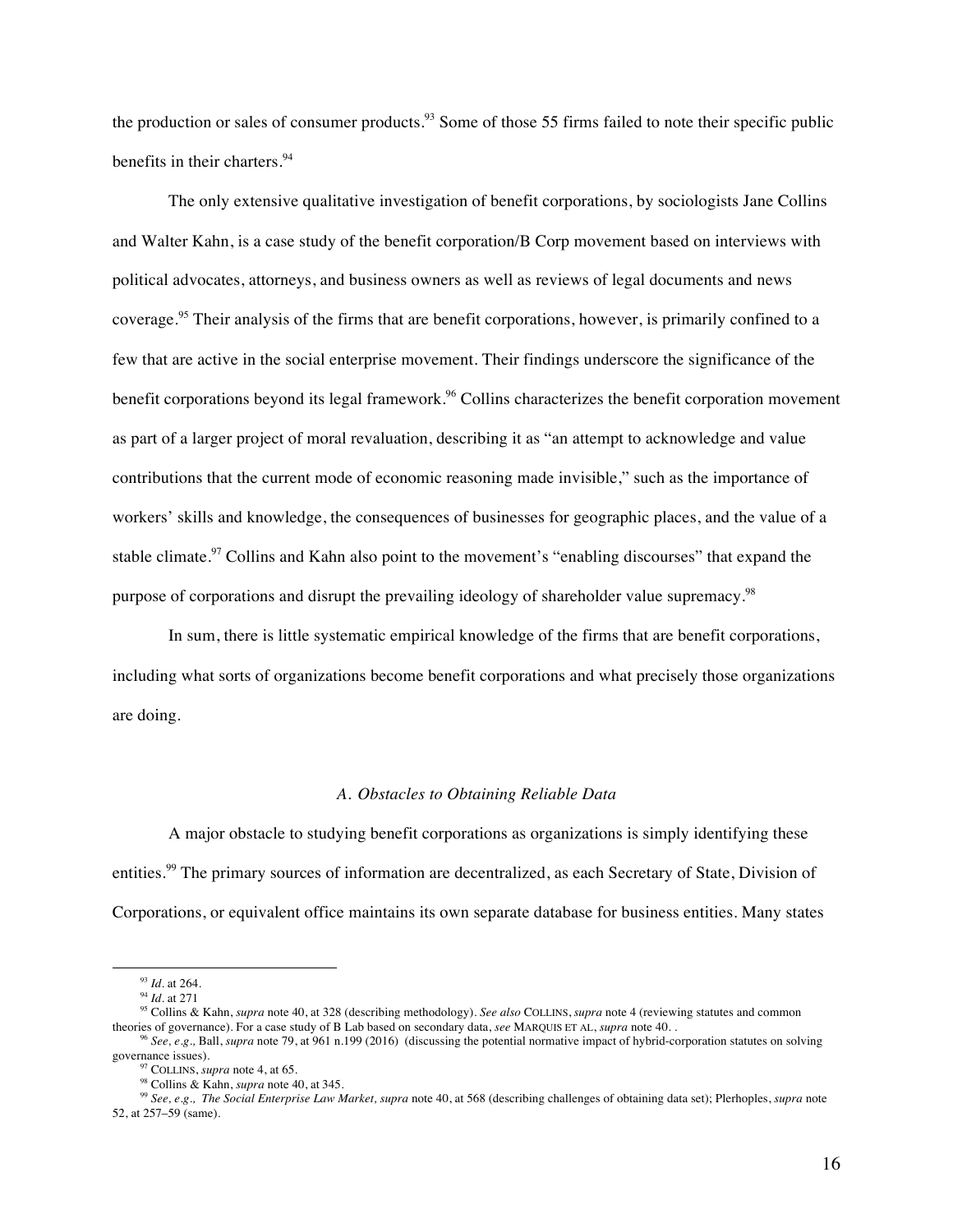do not record which entities are benefit corporations.<sup>100</sup> Only the state of Oregon, which has an extensive open data initiative, makes it possible to search its business entities database for benefit corporations.<sup>101</sup> Finding staff within the relevant offices who can provide this information is also challenging, although some can and do provide lists of benefit corporations on an ad hoc basis on request. Those lists have varying degrees of detail, from just names of active benefit corporation to more comprehensive record. For many years, B Lab has hosted a searchable, online database of active benefit corporations based on information it obtained from state offices and individuals' suggestions.<sup>102</sup> Since Spring 2017, B Lab also has occasionally posted an updated list of benefit corporations on data.world, an online data repository site (and benefit corporation itself), as further described below.<sup>103</sup> However, B Lab does not verify all names in its lists. For example, its most recently posted list includes at least 26 companies in California that are not in the California Secretary of State database. <sup>104</sup> To my knowledge, B Lab's lists have not previously been analyzed in published research.

A second challenge to studying benefit corporations, once their names have been identified, is the lack of systematic information available from states. The typical business entities database record lists the name of the business entity, its legal type and/or kind (e.g. corporation), a list describing its filing history, its date of incorporation, its status (e.g., good standing, consolidated, revoked), and its residency/jurisdiction (domestic to that state or "foreign," meaning that the entity is domiciled in another jurisdiction but registered to operate in the state). The name, address, and phone number of the registered agent also are usually provided, and sometimes contact information for officers. Some databases provide the total number of shares a stock corporation is authorized to issue. Most do not provide the documents the entity has filed with the state. Those that do, such as California, provide access to the text of articles

<sup>&</sup>lt;sup>100</sup> *The Social Enterprise Law Market, supra* note 40, at 568 n.183 (noting that advocates have told state governments benefit corporation legislation is very inexpensive to implement). *See also Why Pass Benefit Corporation Legislation, supra* note 65 (assuring legislators that "[p]assing benefit corporation legislation creates a no-cost economic development opportunity for states").

<sup>101</sup> *See Open Data Portal*, OREGON.GOV, https://data.oregon.gov (last visited Jul. 1, 2018).

<sup>&</sup>lt;sup>102</sup> *Find a Benefit Corp*, BENEFIT CORP., http://benefitcorp.net/businesses/find-a-benefit-corp (last visited Jul. 1, 2018).

<sup>103</sup> *B Lab,* DATA.WORLD, https://data.world/blab (last visisted Jul. 1, 2018). *See also infra* notes 108–110 and accompanying text. 104 *See B Corp Impact Data, supra* note 11.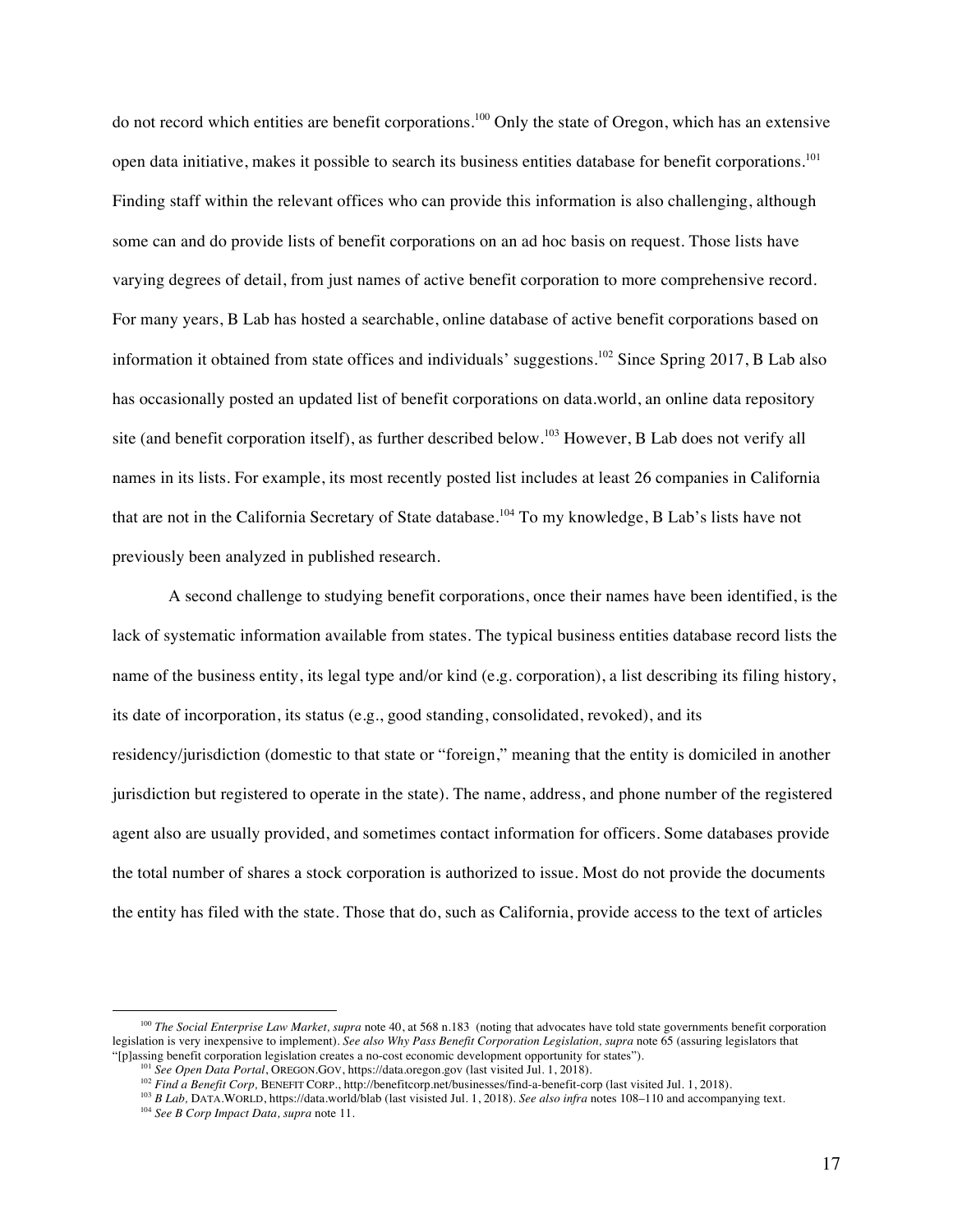of incorporation, which may or may not include the benefit corporation's statement of its social benefits, along with other filings such as amendments. Few states post benefit corporations' annual reports.

Gathering this information is tedious. In all state databases other than Oregon's, the names of benefit corporations must be searched individually. Numerous click-throughs are necessary to access details. Apart from Oregon, the public cannot download state records on benefit corporations in bulk. Some states, most notably Delaware, charge fees to obtain the status and filing histories of individual entities.

A third hurdle is maintaining current, accurate information. This organizational field is constantly changing. New benefit corporations incorporate every day. Benefit corporations go into default or terminate every day. Firms that the state records as "inactive" may still be operating a business, while "active" firms often show no signs of business activity. Firms go through permutations that affect their benefit corporation status; one might begin as a traditional corporation then convert to a benefit corporation then convert back to the traditional form again. They may be foreign entities in states that do not have benefit corporation law. Some firms that identify as benefit corporations on their websites and have been certified as B Corps by B Lab are not listed in a state database, or they cannot be identified in a state database because other entities have similar names.

A final obstacle is obtaining detailed, systematic information about benefit corporations from sources other than the states' business entities databases, namely through the firm's website or Facebook page or through the websites of third parties that aggregate information on businesses. Gathering information from these sources requires original, empirical, social scientific investigation. The research is labor intensive.

## IV. DESIGN OF THE STUDY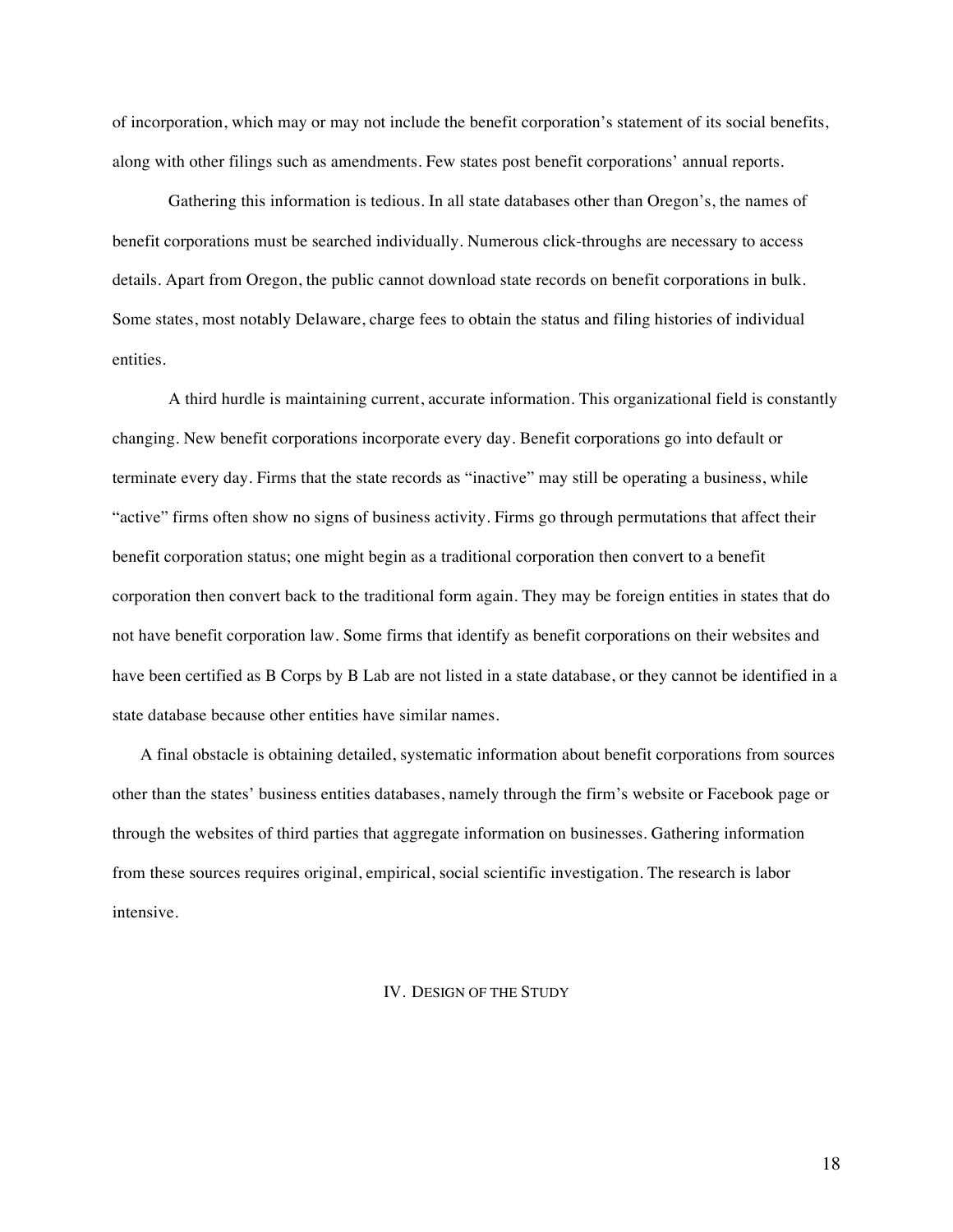This research study extends and expands Plerhoples's 2014 study of 55 Delaware benefit corporations and Murray's 2015 study of benefit reporting by 100 benefit corporations in four states.<sup>105</sup> It consists of two original datasets as well as a state-by-state comparison of the process of filing to become a benefit corporation. I created the first dataset by compiling the names and dates of incorporation of benefit corporations that have incorporated since the first statute went into effect, in October 2010. I selected states for inclusion in the dataset if they had been identified that B Lab as having passed benefit corporation legislation.<sup>106</sup> I gathered names of benefit corporations from multiple sources over the course of three and a half years, from January 2015 through June 2018: the online public database and internal records maintained by B Lab;<sup>107</sup> individual Secretary of State, Division of Corporations, or equivalent offices that responded to my direct requests for the names of benefit corporations; searches of Secretary of State offices' online databases for entities with "PBC" or "benefit corporation" in the name; and the comprehensive but non-exhaustive lists of benefit corporations posted by B Lab on data.world in spring 2017, winter 2018, and spring  $2018$ .<sup>108</sup> In addition, I gleaned additional names from a non-exhaustive list of investors in benefit corporations<sup>109</sup> and a list of certified B Corps with impact data,<sup>110</sup> both also posted by B Lab on data.world in 2018. My research team checked the names of all these firms (or, if necessary, a shortened variation of its name) in the business entities database for their respective state. If the state database did not list a firm, we searched for it using the Google search engine to determine if it had changed its name or if its name or domicile state had been listed erroneously.

According to this extensive inventorying, at least 7,704 benefit corporations incorporated in the United States between October 2010 and December 2017. This is undoubtedly an undercount, given the

1

<sup>109</sup> Investors in Benefit Corporations, DATA.WORLD, http://data.world/blab/investors-in-benefit-corporations (last visited Jul. 1, 2018).

<sup>105</sup> Plerhoples, *supra* note 52; *Early Report, supra* note 81.

<sup>&</sup>lt;sup>106</sup> See State by State Status of Legislation, *supra* note 6. Although the law creating the Delaware public benefit corporation diverges considerably from the model legislation, social enterprise advocates and the Delaware bar committee, among other Delaware officials, used the model legislation as their starting point. ALEXANDER, *supra* note 47, at 8–9. This dataset does not include social purpose corporations due to the

<sup>&</sup>lt;sup>107</sup> Find a Benefit Corp, supra note 102..

<sup>108</sup> *B Lab*, *supra* note 103.

<sup>110</sup> *B Corp Impact Data*, *supra* note 11.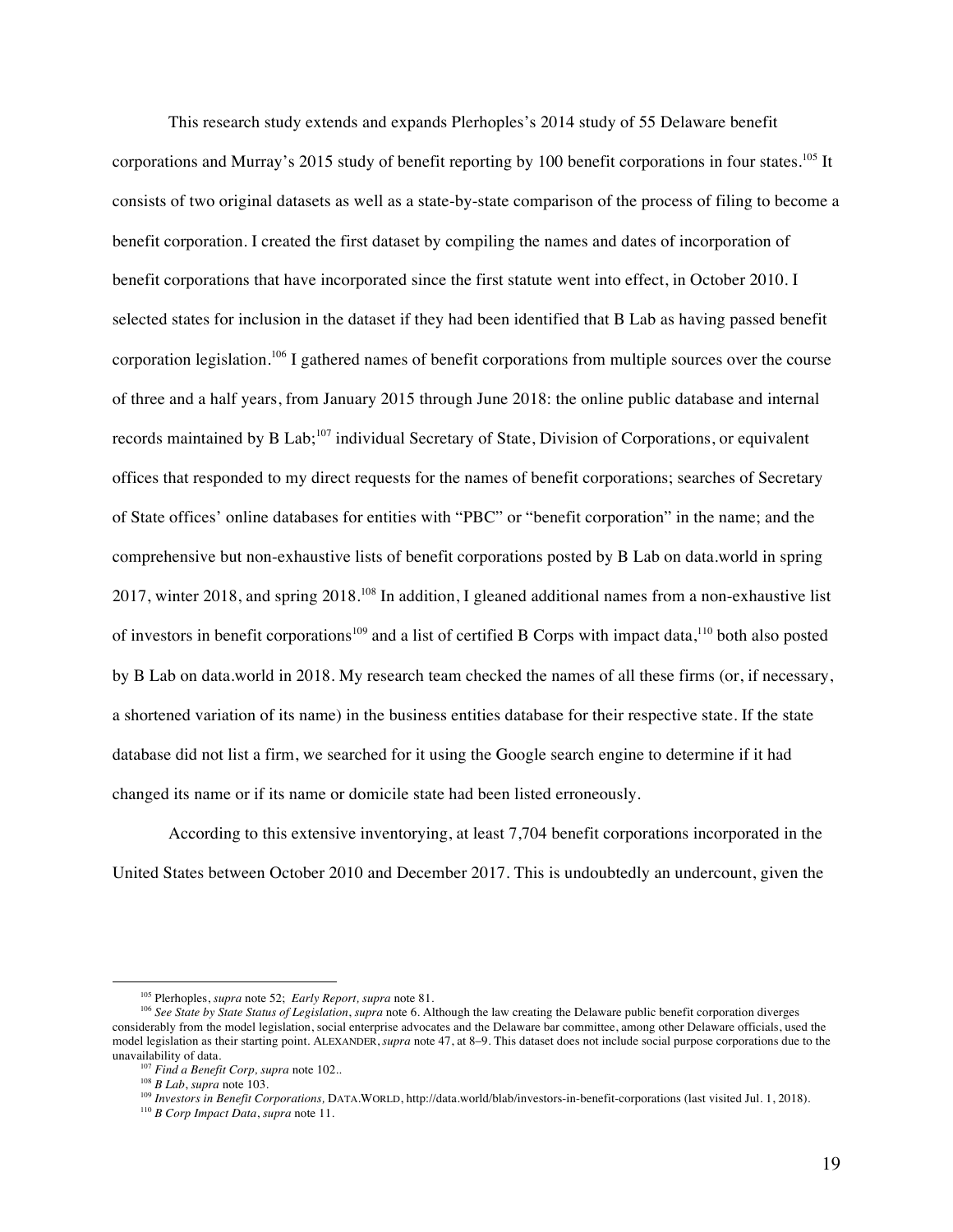uneven availability of data.<sup>111</sup> This figure is much higher than those recorded in prior research or advertised by B Lab. This is largely because it includes all known entities that have *ever* incorporated as benefit corporations, whereas other figures presumably count only benefit corporations that someone (not necessarily the state government) identifies as currently active.

For those 7,704 firms, the data points recorded are the state of incorporation, the date of incorporation and, if available and different than the incorporation date, the date the entity became a benefit corporation. The statuses of benefit corporation provided by the Secretaries of State (e.g., active, inactive, default) were not recorded due to the long duration of this study, ongoing changes in entities' business activity, and inconsistencies between the state records and online presence of some benefit corporations.

The second dataset captures the organizational characteristics and identities of a subset of benefit corporations. It consists of quantitative and qualitative information based on in-depth analysis of those firms' online content. To obtain as close to a nationally representative portrait as possible, I randomly sampled 10% (n=570) of all known entities that had incorporated as benefit corporations as of March 1, 2017.<sup>112</sup> With the aid of two research assistants, I searched for online content on these 570 benefit corporations, including their websites (e.g., the home page, About page, descriptions of Products  $\&$ Services, any annual benefit reports posted) or else their Facebook pages (if no website was available), B Lab's website with information on certified B Corps,<sup>113</sup> other web sites, and any electronic registration, amendments and annual report filings available through the Secretary of State, Division of Corporations, or equivalent office.

For this second dataset, my research assistants and I recorded data using a 50-question protocol, hosted on Survey Monkey.<sup>114</sup> Following best practices in social scientific research, questions were

<sup>&</sup>lt;sup>111</sup> For example, the dataset includes a relatively small number of California benefit corporations that incorporated in 2016 and only two for 2017. *B Corp Impact Data*, *supra* note 11.

<sup>112</sup> Sally J. McMillan, *The Microscope and the Moving Target: The Challenge of Applying Content Analysis to the World Wide Web*, 77 JOURNALISM & MASS COMMC'N Q. 80, 81–82 (2000) (describing the value of random sampling of websites for content analysis based on a rigorous sampling frame). The random sampling was conducted in two waves, one in spring 2015 and the second in spring 2017. 113 CERTIFIED B CORP., http://www.bcorporation.net/ (last visited Jul. 1, 2018).

<sup>&</sup>lt;sup>114</sup> See Appendix B: Protocol for Online Content Analysis for U.S. Benefit Corporations.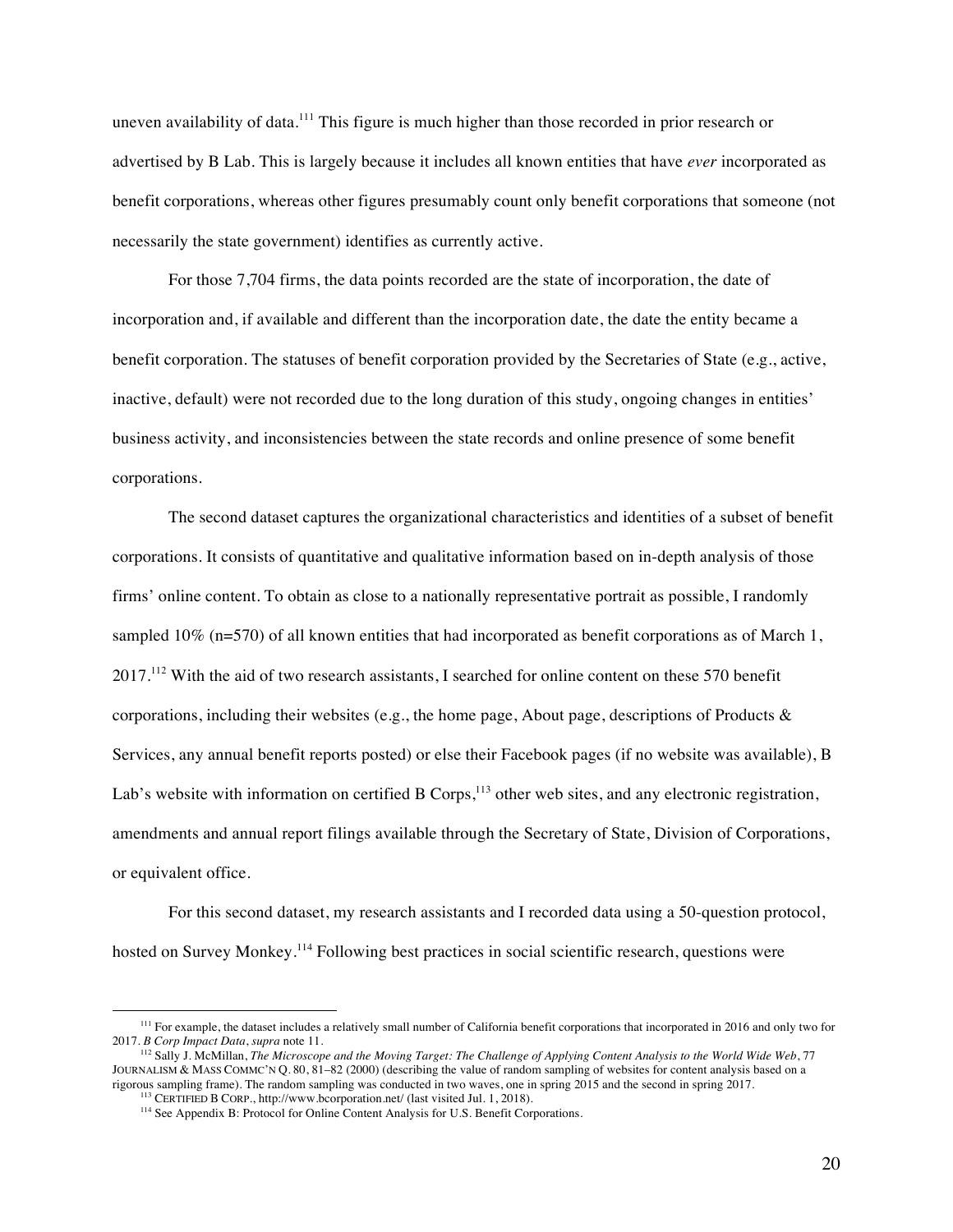developed through an iterative process, starting with a pilot study for coding and recoding of the content for a subset of benefit corporations.<sup>115</sup> Most codes were identified inductively, based on the information available online. The primary deductive codes were for industry (using modified NAICS codes)<sup>116</sup> and some of the types of benefits identified by the firm (to capture specific benefits referenced in the model legislation, such as increasing capital flow to social enterprises). Closed-ended questions cover topics such as the primary and secondary industry, the benefits provided (e.g., service, product, health/wellbeing, environmental restoration, philanthropy) the types of benefits provided (social and/or environmental), and the public posting of a benefit report. Open-ended questions capture descriptions and direct quotes of web content on topics such as the products and services sold, the benefits provided, and any content on benefit corporation law. To ensure consistency and accuracy, research assistants received intensive training, and I reviewed and checked key variables for all firms that they coded. Each website took between ten minutes and an hour to code, depending on the depth of information available. Data are current as of mid-2017. The qualitative data were cleaned and imported into Dedoose, a qualitative analysis software package, for narrative analysis, as well.

Importantly, the content analysis captures benefit corporations' own representations of their business—their public organizational discourse.<sup>117</sup> It is not an audit. Public websites should be understood, analytically, as sites where businesspeople convey an image of their organization.<sup>118</sup> The study thus captures benefit corporations' own projections of their organizational image. Those projections may be aspirational and empirically inaccurate. Undoubtedly, some firms post false or misleading

<sup>115</sup> Florian Kohlbacher, *The Use of Qualitative Content Analysis in Case Study Research, Forum: Qualitative Social Research* 1, 11-16 (2006) (describing the method and process of developing a coding protocol for qualitative analysis).

 $^{116}$  https://www.census.gov/eos/www/naics/ Accessed July 1, 2018. Modifications were made inductively, to catch specify of sectors and subsectors common to benefit corporations and of theoretical interest.

<sup>117</sup> *See* George Cheney, Lars Thøger Christensen, Charles Conrad & Daniel J. Lair,. *Corporate Rhetoric as Organizational Discourse*, *in* THE SAGE HANDBOOK OF ORGANIZATIONAL DISCOURSE 81, 82 (David Grant et al. eds., 2004) (identifying one form of corporate rhetoric as deliberate, persuasive strategies to project a unified image or identity of the company, apart from its products or services)

<sup>118</sup> Cindi Baldi, Caroline Bartel & Janet Dukerich, *Fostering Stakeholder Identification through Expressed Organizational Identities*, in THE OXFORD HANDBOOK OF ORGANIZATIONAL IDENTITY 474, 474–75 (Michael Pratt et al. eds., 2016) ("Company websites are a form of symbolic management—an effort to portray the organization in a certain way to particular audiences… [They] constitute purposeful efforts to craft a *desired or intended organizational image…* It is this organizational image that provides a basis for external stakeholders' initial evaluations of an organization's attractiveness." (emphasis in original)).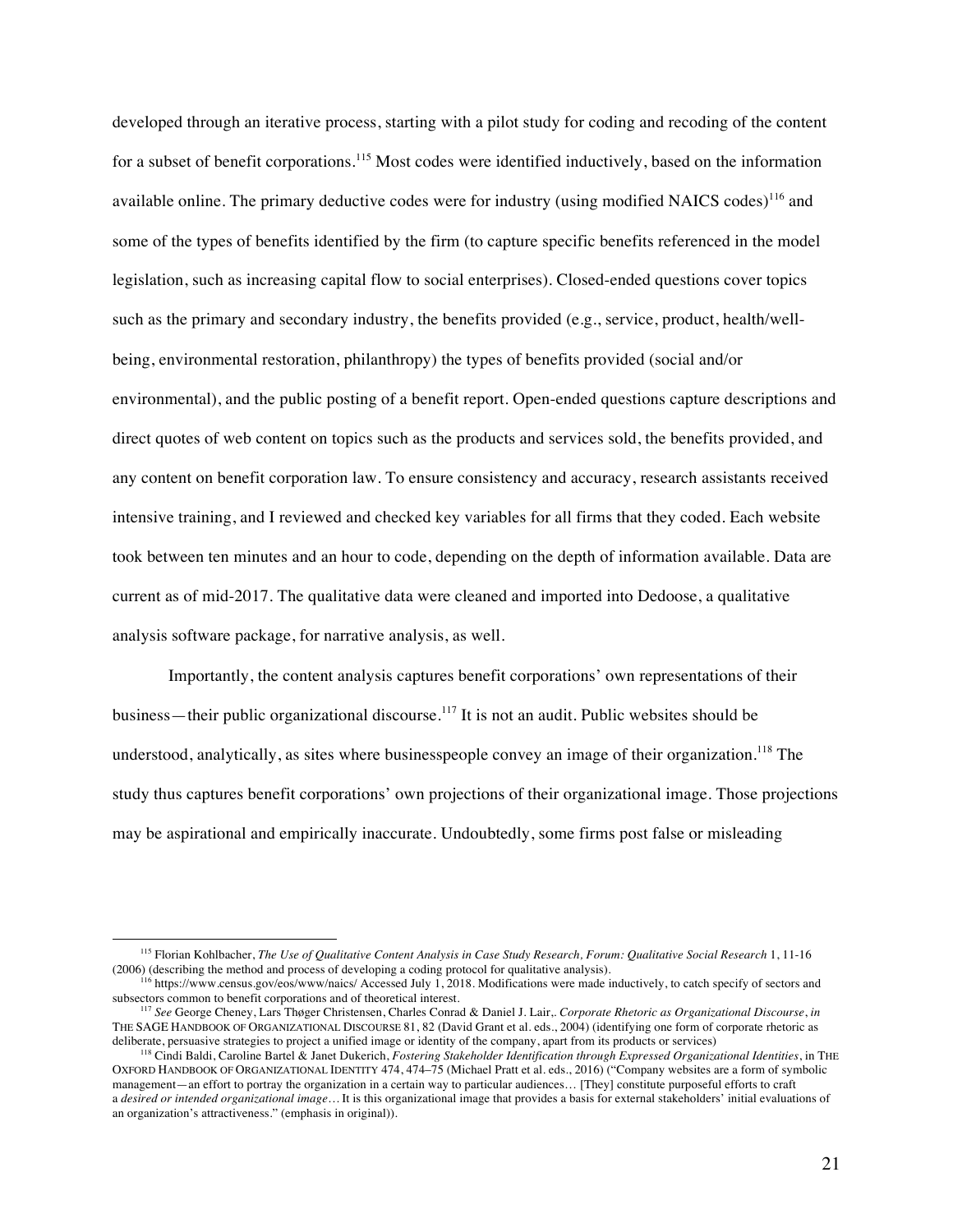information about their business and operations.<sup>119</sup> My research team did not attempt to assess the veracity of claims made online.

Much of the content analysis coding is necessarily subjective and interpretive.<sup>120</sup> This was even true for seemingly objective categories such as industry<sup>121</sup> and products and services sold. Ongoing intercoder reliability checks and review of coding helped to ensure reliability and consistency. A final evaluative question in the protocol- if the company is convincingly beneficial—is highly subject to bias and discussed as such below.122

Of the benefit corporations in the sample, 49% did not have an online presence or had a marginal online presence. Another 11% had a very limited online presence, but at least typically indicated their industry, such as trucking or housecleaning. The content analysis focuses primarily on the 40% of known benefit corporations with detailed websites ( $n=227$ , as of March 2017). Throughout this Article, the denominator for statistics changes depending on the data point, as noted in the text and footnotes. Many firm never represent their business activity online, so certainly some firms that show no indication of online activity are, indeed, operational (e.g., raising funds, selling goods and services).

Finally, in winter 2018, the research team examined the content and design of the state government's website in 28 locales (27 states and Washington, D.C.) to assess the process of filing to become a benefit corporation. We did this in order to characterize the ease of registering as a benefit corporation based on a) the technical interface and b) the availability of educational information about benefit corporations provided by the state. We examined the forms posted online for download and submission (in person or by mail) as well as the online portals.<sup>123</sup> For the online portals, we followed the registration process as far as we could without violating state law, which prohibits the fraudulent creation

<sup>119</sup> Kent Walker & Fang Wan, *The Harm of Symbolic Actions and Green-Washing: Communications on Environmental Performance and Their Financial Implications*, 109 J. OF BUS. ETHICS 227 (2012) (identifying corporations' use of symbolic communications via their websites, such as their selective disclosure of information, to mask their lack of substantive environmental performance).

<sup>&</sup>lt;sup>120</sup> See also Plerhoples, *supra* note 52, at 258–59 (discussing the subjectivity inherent in coding organizational characteristics, even seemingly objective categories such as industry).<br><sup>121</sup> *Id.* at 259.

<sup>122</sup> *See* Part V.H.

<sup>&</sup>lt;sup>123</sup> This analysis is based on web content only. It does not consider the first-hand experience of registering as a benefit corporation in person at a state government office.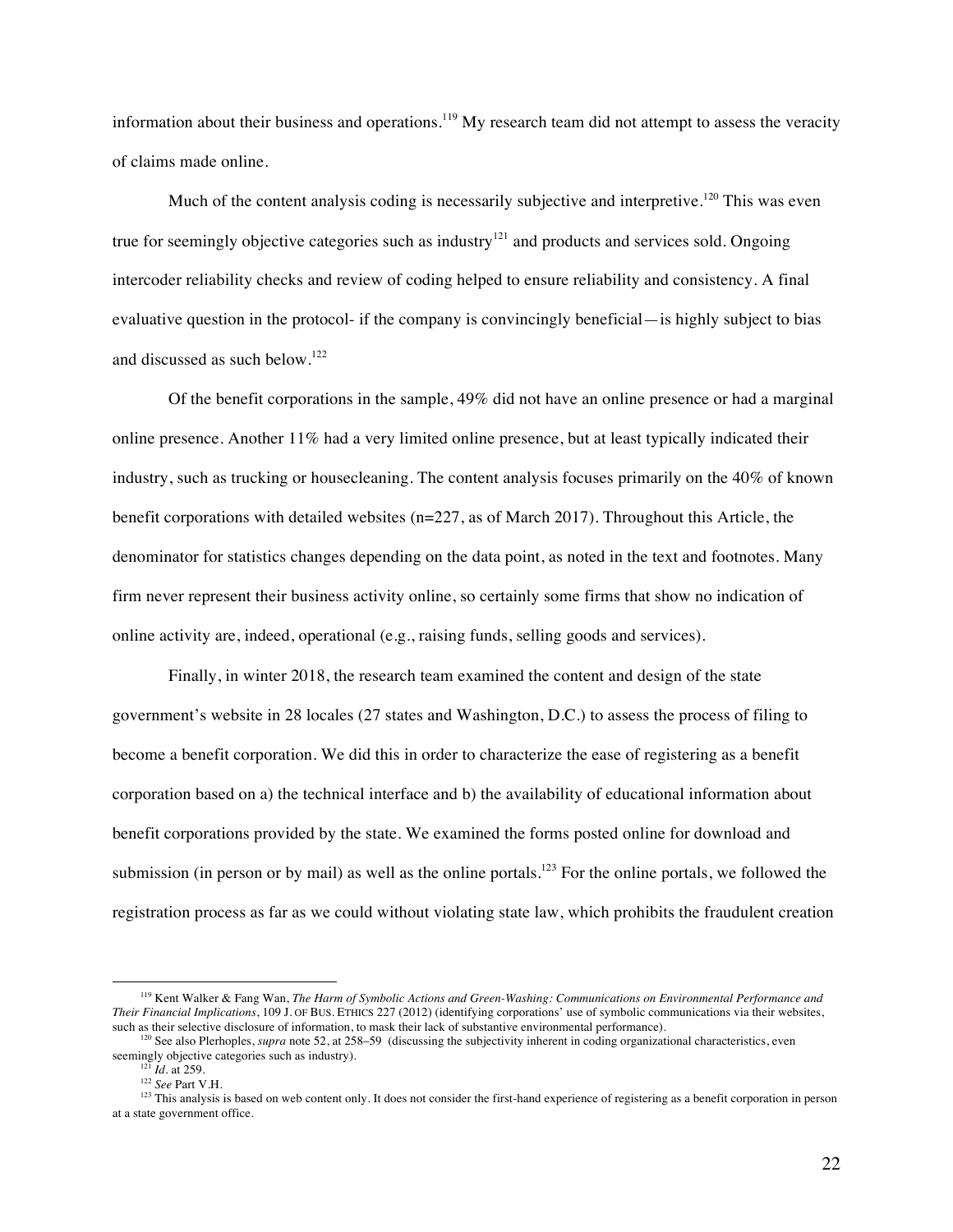of new businesses. Our analysis considered numerous factors: whether new entities had to register online, on paper, or had the option of either; whether the form and/or portal facilitated registration as a benefit corporation; whether the website featured information on registering as a benefit corporation; and whether or not the registrant had to specify their firm's benefits. We initially developed a score sheet which we later distilled into a two-by-two grid that captures key differences across the websites. These data are instructive for explaining why rates of incorporation may be higher in some states.<sup>124</sup>

#### V. EMPIRICAL FINDINGS ON THE ORGANIZATIONAL CHARACTERISTICS

### OF U.S. BENEFIT CORPORATIONS

That at least 7,704 benefit corporations have ever been created indicates that the benefit corporation form has appeal for many firms. This is, however, an extremely small proportion of the nearly 30 million businesses in the United States (.026%) are benefit corporations. <sup>125</sup> Of these 7,704 benefit corporations, only 35% appear to be operational based on their publicly available online activity. These firms give visible indications, in their web content or on third party sites, that they are selling goods and services, actively raising funds, or otherwise getting their business ready to launch.<sup>126</sup> This 35% figure should be interpreted cautiously. Undoubtedly, some benefit corporations are operational but do not have an online presence, as having a website is less common that one might think. According to the U.S. Census Bureau's Survey of Business Owners and Self-Employed Persons, only 27% of businesses had a

 $124$  Only limited information on the ease of registering a benefit corporation online in 13 states was available to us, usually because of technical restrictions such as a requirement to pay a fee or a street address. In the case of the Illinois Secretary of State, the site was not

 $125$  In 2014, there were a total of 29,662,395 U.S. firms. These include 5.8 million employer firms and 23.8 million non-employer firms (with a single owner and no employees, e.g., real estate agents, "mom and pop" stores). U.S. SMALL BUS. ADMIN., *Private Firms, Establishments, Employment, Annual Payroll and Receipts by Firm Size, 1988-2014*, U.S. SMALL BUS. ADMIN., https://www.sba.gov/advocacy/firm-size-data (linking to file "U.S. static data: U.S. data including multiple tables") (last visited Jul. 25, 2018). As discussed in Part V.D, given the small size of nearly all benefit corporations and the types of businesses they are, a combination of small employer firms (under 500 employees) and non-employer firms is the appropriate referent point.

<sup>&</sup>lt;sup>26</sup> For example, Piarcs, an early stage benefit corporation led by a single scientist who specializes in research and development for algaebased biofuel and wastewater cleanup, is not be considered "operational" because it has not added to the "Updates" section of its website since November 26, 2014. PIARCS, *Updates,* PIARCS, http://piarcs.org/updates/ (last visited Jun. 14, 2018).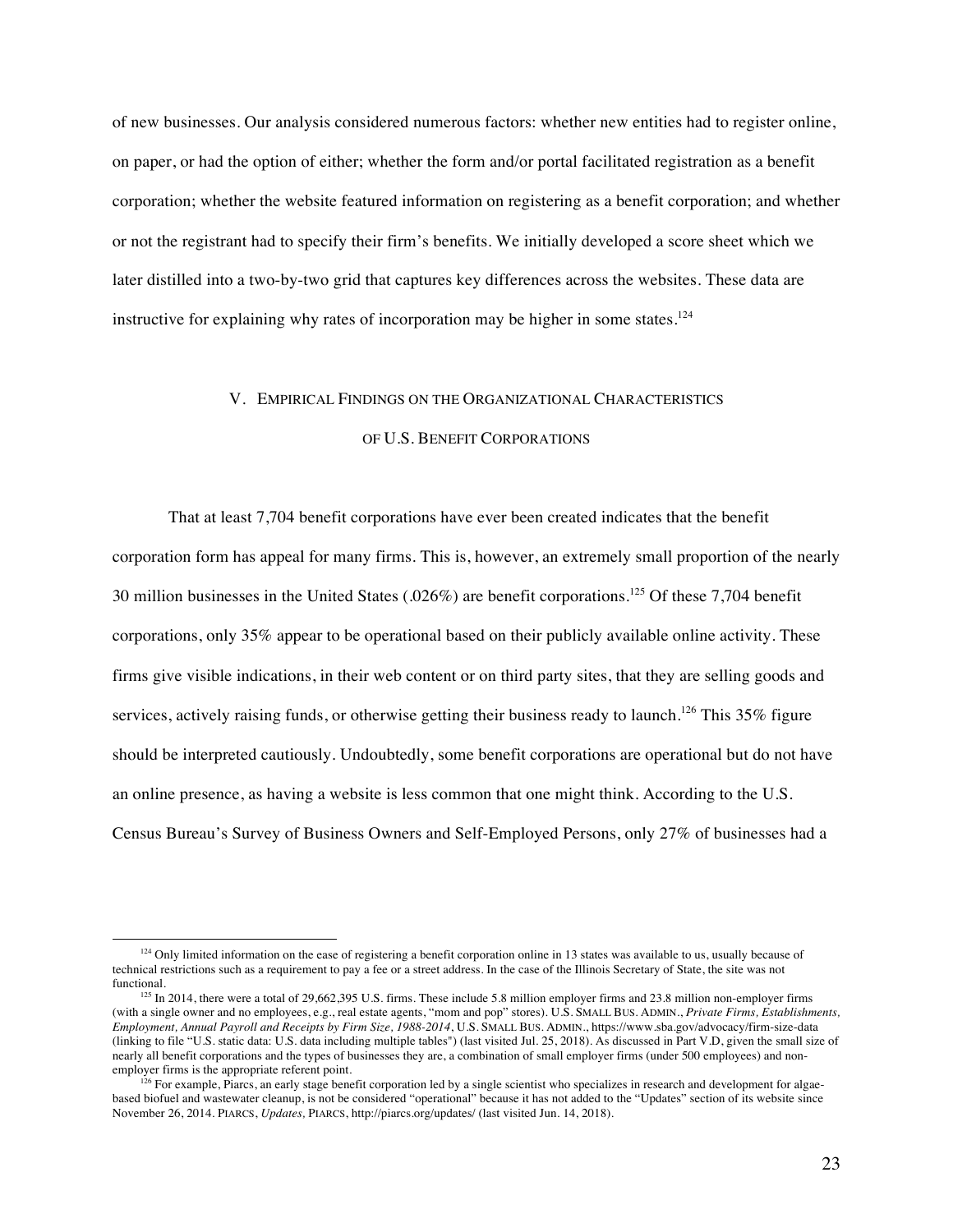website in 2012 (21% of non-employers and 51% of employers), up from 25% in 2007.<sup>127</sup> A GoDaddy survey of very small U.S. firms found that just  $40\%$  had a website.<sup>128</sup> Some of the benefit corporations that do have websites create a misleading appearance of business activity when, in fact, they are not active. No national data are available to put this 35% figure in context, although the U.S. Bureau of Labor Statistics has found that approximately 80% of establishments survive their first year after opening, and about half still exist after five years.<sup>129</sup> The data presented in this Article are for all relevant benefit corporations, not just those that appear operational.

# *A. Prevalence of Benefit Corporations, Domicile States, and Timing of Incorporation<sup>130</sup>*

The overwhelming majority of the known 7,704 benefit corporations are new, small firms. Most (94%) incorporated as benefit corporations after legislation went into effect in their state. The vast majority of these began as benefit corporations, although some incorporated as traditional corporations and then converted to benefit corporations. The remainder of benefit corporations (6%) began as traditional corporations (or as another form, such as non-profits), then opted to become benefit corporations after state legislation went into effect in their domicile state. For example, Canvas Host, which hosts websites and provides website building tools that inform clients about their environmental footprint, first incorporated in Oregon in April 2005.<sup>131</sup> The firm then converted to a benefit corporation in January 2014, immediately after legislation went into effect.<sup>132</sup>

<sup>&</sup>lt;sup>127</sup> U.S. CENSUS BUREAU, *Statistics for All U.S. Firms That Had a Website by Receipts Size of Firm, Gender, Ethnicity, Race, and Veteran Status for the U.S.: 2012,* AMERICAN FACTFINDER (Feb. 23, 2016),

https://factfinder.census.gov/faces/tableservices/jsf/pages/productview.xhtml?pid=SBO\_2012\_00CSCB53&prodType=table More financially successful firms are more likely to have websites. Fifty-two percent of firms with sales/receipts between \$500,000 and \$999,999 had a website and 69% of firms with revenue of \$1 million or more had one. *Id.*

<sup>&</sup>lt;sup>128</sup> GODADDY, GODADDY & REDSHIFT RESEARCH: SMALL BUSINESS SURVEY 2015 20 (2015), available at https://blogcdn1.secureserver.net/wp-content/uploads/2015/09/GoDaddy-Global-Small-Business-Report-2015.pdf.

<sup>129</sup> U.S. BUREAU OF LAB. STATS., *Table 7*: *Survival of Private Sector Establishments by Opening Year,* U.S. BUREAU OF LAB. STATS., https://www.bls.gov/bdm/bdmage.htm (last visited July 25, 2018).<br><sup>130</sup> Findings here are based on the data on 7,704 benefit corporations recorded in their domicile state's business entity database.

<sup>&</sup>lt;sup>131</sup> OR. SECRETARY OF STATE DENNIS RICHARDSON, Business Entity Data: Canvas Host, OR. SECRETARY OF STATE: CORP. DIVISION, http://egov.sos.state.or.us/br/pkg\_web\_name\_srch\_inq.show\_detl?p\_be\_rsn=1098643&p\_srce=BR\_INQ&p\_print=FALSE (last visited Aug. 2,

<sup>2018).132</sup> CANVAS HOST, *An Oregon Benefit Corporation,* CANVAS HOST, https://www.canvashost.com/sustainability/benefit-company.php (last visited Aug. 2, 2018).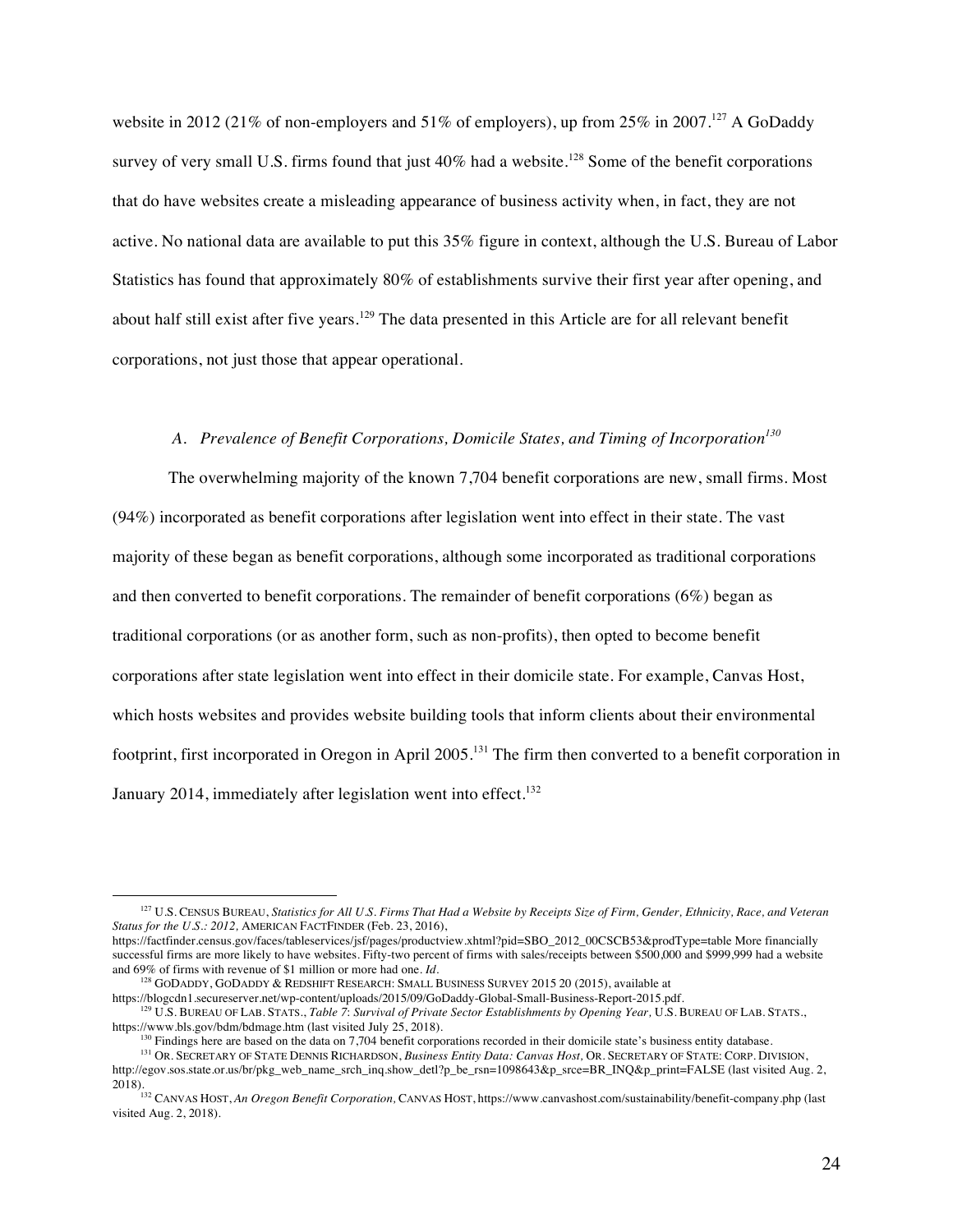As illustrated in Figure 1, most known benefit corporations are clustered in a few states, based on the available data through December 2017.<sup>133</sup> More than a quarter are in Oregon (26%), almost one-fifth in New York (19%), 18% in Nevada,  $^{134}$  16% in Delaware, and 8% in Colorado. Another 3% are in California and 2% in Maryland, with 9% in all other states combined.

<sup>&</sup>lt;u>.</u> <sup>133</sup> See Part IV for a description of the numerous data sources I used to create these statistics. See also Appendix A: Number of Known Benefit Corporations by State, as of April 2018. Data are not available for Nevada for 2017. Data are limited for a number of states. According to B Lab, California stopped tracking benefit corporations a few years ago, Colorado stopped tracking recently, and data have been difficult to obtain from South Carolina and Virginia. Email communication with Holly Ensign-Barstow (Jul. 20, 2018) (on file with author). The low count of benefit corporations incorporated in California in 2016 and 2017 also may be because firms are opting to become social purpose companies instead, and the names of those firms are not tracked and made publicly available. For a discussion of social purpose companies, *see* REISER & DEAN, *supra* note 11, at 64–65. The total and state-level counts do not capture benefit corporations that are registered as foreign entities, but not benefit corporations, in other states. For example, a search for the California Secretary of State database for companies with names including "PBC" generates approximately 140 companies incorporated in Delaware and registered to do business in California (Delaware benefit corporations were previously required to include "PBC" in their name). At least some of these are likely Delaware benefit corporations but are not included in this dataset because they are not registered in California as benefit corporations,

<sup>&</sup>lt;sup>134</sup> Data for 2017 are not available for Nevada. *See supra* note 133 and accompanying text.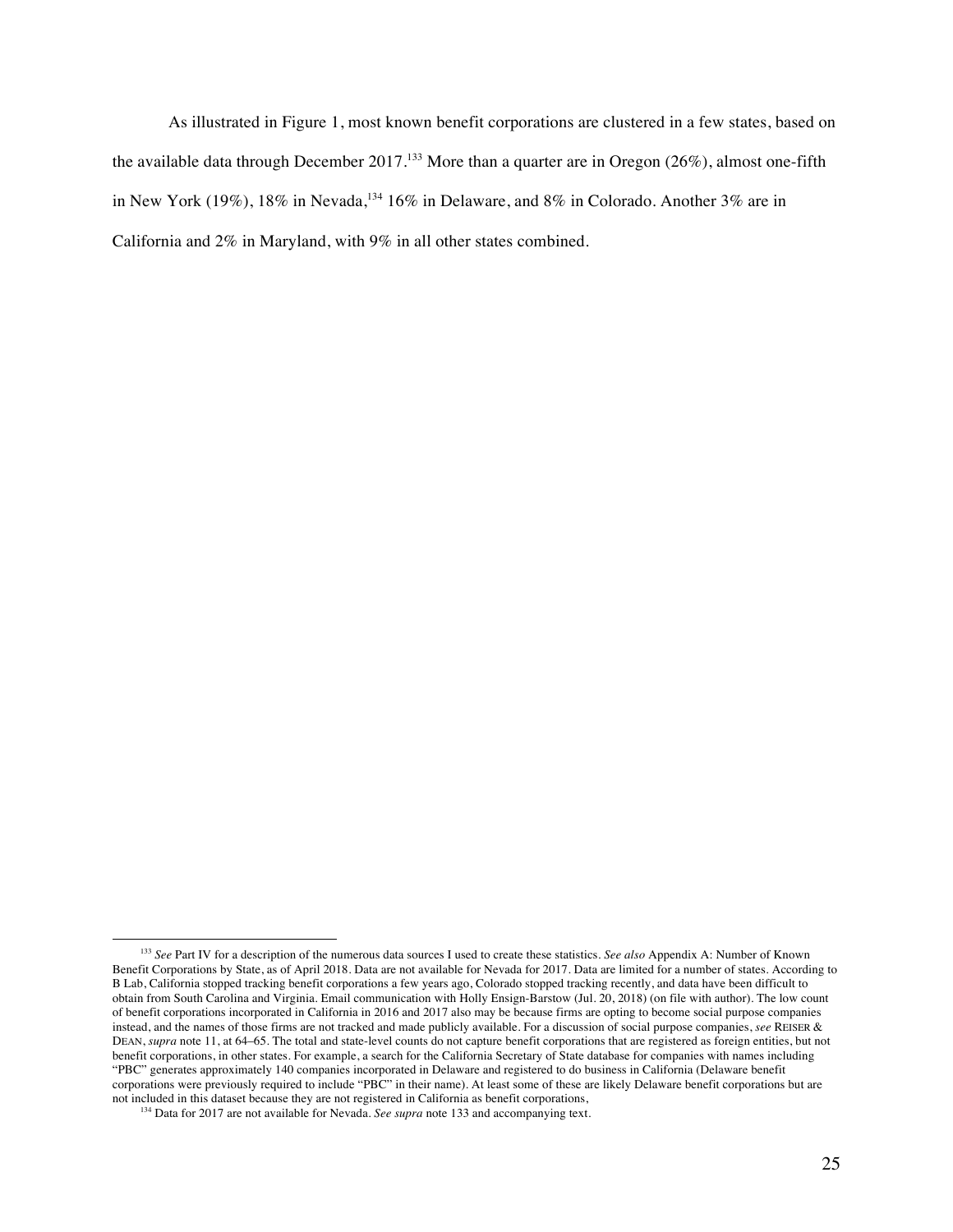|                  | Proportion of U.S.<br>benefit<br>corporations <sup>135</sup> | Proportion of U.S.<br>employers with under<br>500 employees and<br>U.S. non-employers <sup>136</sup> | Proportion of U.S.<br>Population <sup>137</sup> |
|------------------|--------------------------------------------------------------|------------------------------------------------------------------------------------------------------|-------------------------------------------------|
| Oregon           | 26%                                                          | $1\%$                                                                                                | $1\%$                                           |
| <b>New York</b>  | $19\%$                                                       | 7%                                                                                                   | 7%                                              |
| <b>Nevada</b>    | 18%                                                          | $1\%$                                                                                                | $1\%$                                           |
| <b>Delaware</b>  | 16%                                                          | 0.3%                                                                                                 | 0.3%                                            |
| Colorado         | $8\%$                                                        | $2\%$                                                                                                | $2\%$                                           |
| California       | $3\%$                                                        | 13%                                                                                                  | 12%                                             |
| <b>Maryland</b>  | $2\%$                                                        | $2\%$                                                                                                | $2\%$                                           |
| All other states | $9\%$                                                        | 74%                                                                                                  | 72%                                             |

**Figure 1. Proportion of Benefit Corporations, Smaller Firms, and U.S. Population by State**

Do these state-by-state rates of benefit corporation incorporation mirror state-by-state

incorporation of smaller firms?<sup>138</sup> Data limitations make it impossible to answer this question directly.<sup>139</sup> However, federal data on the geographic locations of smaller firms and on state population size provide instructive points of comparison. There is good reason to think that the geography of firms roughly reflects state-by-state patterns in the incorporation of smaller, privately held firms.<sup>140</sup> The geography of

<sup>135</sup> *See supra* note 133.

<sup>136</sup> Data on non-employer firms and firms with under 500 employers are for 2014. U.S. SMALL BUS. ADMIN., OFFICE OF ADVOCACY, *Small Business Profile, 2014.,*https://www.sba.gov/sites/default/files/advocacy/All\_States\_0.pdf (last visited July 25, 2018). Data are based on U.S. Census Bureau's Statistics of U.S. Businesses and Nonemployer Statistics.

<sup>137</sup> U.S. CENSUS BUREAU, *Estimates of the Total Resident Population and Resident Population Age 18 Years and Older for the United States, States, and Puerto Rico: July 1, 2017,* https://www.census.gov/data/tables/2017/demo/popest/state-detail.html (last visited Aug. 6, 2018).

<sup>&</sup>lt;sup>138</sup> For the purposes of this study, "smaller firms" include two categories: 1) non-employers, which just have an owner (e.g. real estate agent, "mom and pop" stores) and 2) employers with under 500 employees. Given this study's findings on the size of benefit corporations, smaller firms are the most appropriate point of comparison. *See* Part V.D.

<sup>&</sup>lt;sup>139</sup> Not all states consistently release data on the annual rates of business incorporation, and states do not provide data on rates of business incorporation by firm size. Data collected by the U.S. Census Bureau and the U.S. Department of Labor record the presence and size of firm by state, but they are based on the state in which the business is geographically located and not the state in which it is incorporated (which may be different). For example, the U.S. Census Bureau's Business Formation Statistics are based on data from the Internal Revenue Service, which collects taxes based on a firm's geographic location not its domicile state. https://www.census.gov/programs-surveys/bfs.html (last visited Aug. 6,

<sup>2018).&</sup>lt;br><sup>140</sup> Despite popular perception that Delaware (or else Nevada) is the best location to incorporation a company, business and legal advisors generally recommend that small businesses with a few investors incorporate in their home state. *See* e.g., Nellie Akalp, *The Many Variables to Consider When Choosing In Which State to Incorporate,* ENTREPRENEUR (Feb. 2, 2015), https://www.entrepreneur.com/article/241528 ("As a rule of thumb, if your business has fewer than five shareholders, it's best to keep things simple and incorporate or form an LLC in your home state."); FINDLAW*, Forming a Corporation: Where to Incorporate,* FINDLAW, https://smallbusiness.findlaw.com/incorporation-and-legalstructures/forming-a-corporation-where-to-incorporate.html (last visited Aug. 2, 2018) (recommending home state incorporation for smaller businesses that do not expect to expand: "incorporating in Delaware only really makes sense for large corporations.").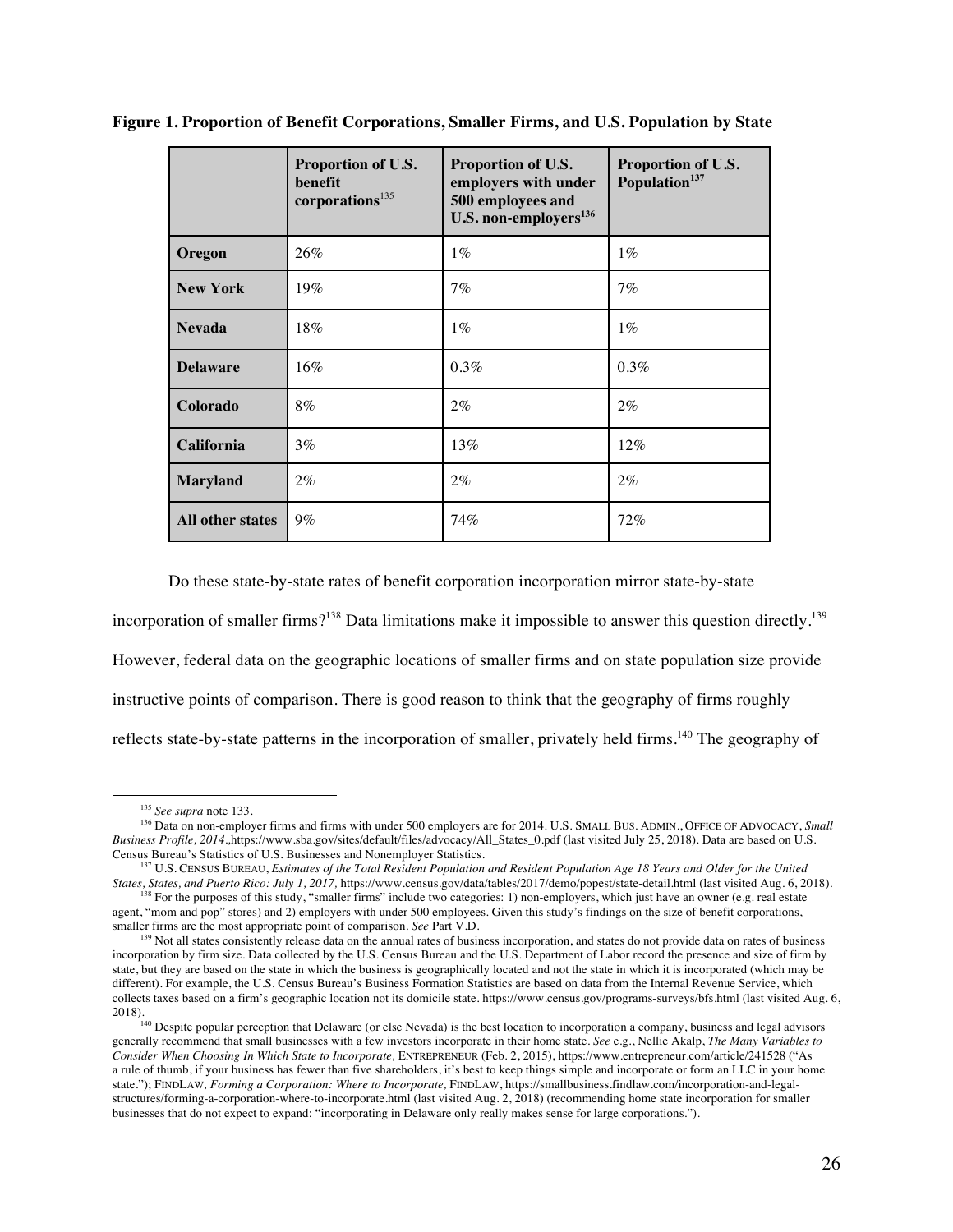smaller firms also closely corresponds with state population size, as Figure 1 shows, providing further credence to the reliability of federal data on firm geography as a proxy for smaller firm incorporation.

With these caveats, state-by-state patterns in rates of benefit corporation incorporation diverge sharply from patterns in the state-by-state geographic locations of both smaller U.S. firms and the U.S. population, as Figure 1 illustrates. More than a quarter of the nation's known benefit corporations have incorporated or formed LLCs in Oregon, where just over one percent of smaller U.S. firms and one percent of Americans are geographically located. Only two states of the five states with the most smallersized firms (California and New York, the first and fourth most populous states) have noteworthy numbers of benefit corporations.<sup>141</sup> Of the top seven states, only in Maryland does the national proportion of benefit corporations mirror the national proportion of smaller firms. Very few known benefit corporations have incorporated in Florida, where benefit corporation legislation went into effect on July 1, 2014, despite ranking third in the nation for the most smaller businesses and the most residents.<sup>142</sup>

Across states, trends in the incorporation of benefit corporations over time vary considerably. Figure 2 illustrates the number of firms that incorporated as benefit corporations annually for the top five states, starting after legislation went into effect in each state. In Oregon, where legislation was effective October 1, 2014, the rate of incorporation was fairly consistent between 2015 and 2017, with between 552 and 594 benefit corporations registering each year. For New York, the pattern of incorporation between 2012 and 2017 is striking. The pace of adoption there was very low in the first three years, jumped in 2015, and then continued to rise precipitously, such that more benefit corporations registered in New York in 2017 than any other state on record that year. In contrast, Nevada experienced its highest rates of incorporation the first year, in 2014 (703 benefit corporations), and then the rate dropped steeply in the following two years. Delaware experienced a slow and steady rise in the rate of incorporation between

<sup>&</sup>lt;sup>141</sup> The states with the most smaller firms in 2014 were California (3.83 million, or 12.9% of U.S. smaller firms), Texas (2.56 million, or 8.7%), Florida (2.37 million, or 8%), New York (2.13 million, or 7.2%), and Illinois (1.2 million, or 4.1%). *See supra* notes 136-137.

 $142$  In Texas, which ranks second in the nation for both smaller businesses and population, benefit corporation legislation became effective in September 2017. *Id.*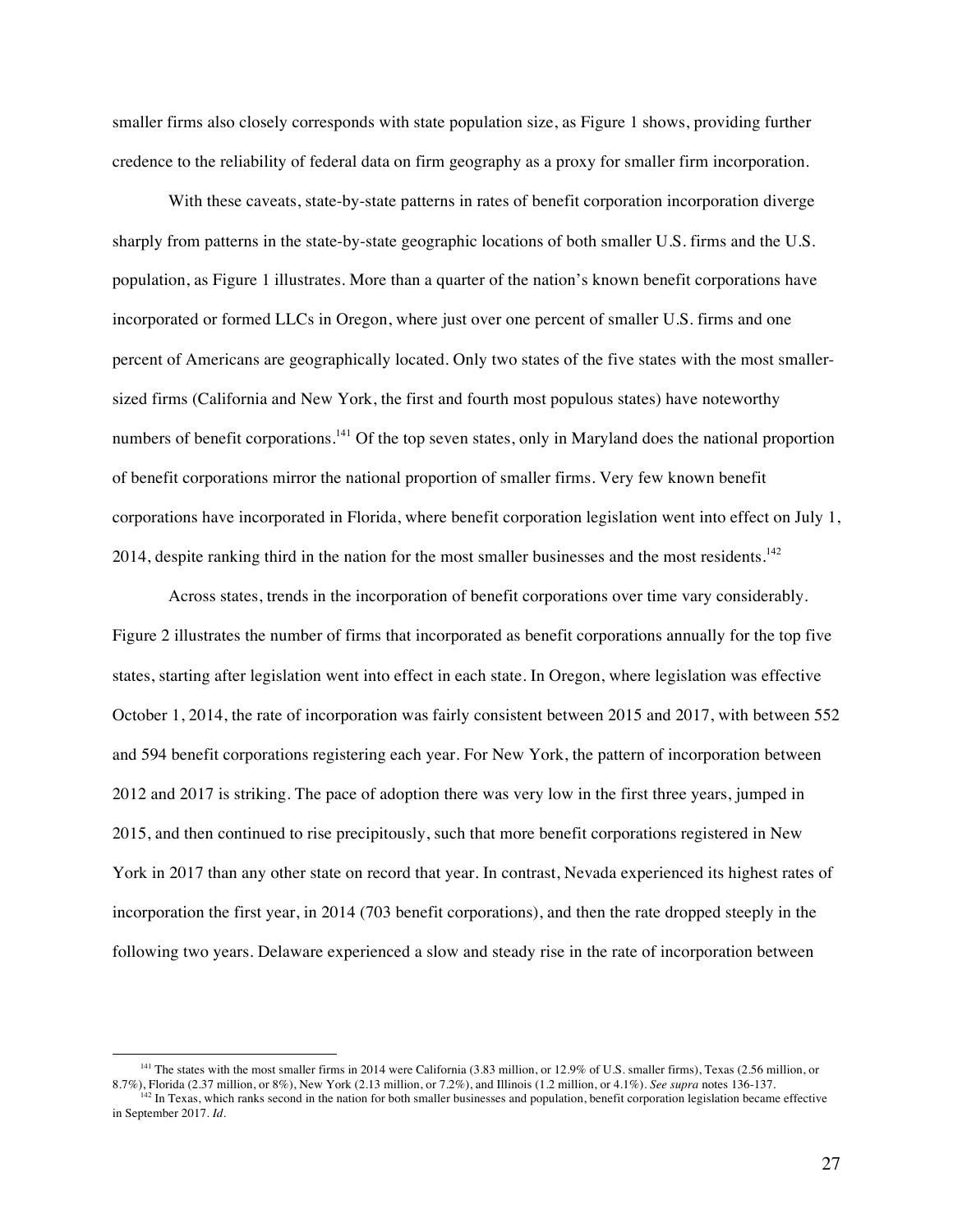mid-2013 and the end of 2017. The rate of incorporation in Colorado peaked in 2014 and, like Nevada, has since declined.<sup>143</sup>



**Figure 2. Annual Formation of Benefit Corporations in Top 5 States, 2012-2017**

The reasons for the differential patterns of incorporation across states and over time are not altogether obvious without statistical modeling.<sup>144</sup> The presence of smaller firms and the size of the state population do not neatly explain why benefit corporations decide to form in certain states, at least not in states where benefit corporations are most common. The timing of when a state passed benefit corporation legislation could be a factor, given that the seven top states for benefit corporation incorporation were among the twenty states that first passed legislation.<sup>145</sup> But the relationship between incorporation rates and legislation passage is not straightforward. Three of the top seven states for benefit corporation were among the earliest adopters of benefit corporation statutes—Maryland in 2010 and California and New York in 2011—but Vermont, New Jersey, Virginia, and Hawaii were early adopters,

<sup>&</sup>lt;sup>143</sup> Because Colorado stopped collecting data on benefit corporations recently, the apparent drop in benefit corporations may also be due to underreporting, but it may indicate that the state is doing less to promote the

The variables that other researchers have tested using statistical models to explain the passage of benefit corporation legislation, such as state employment in "green goods and services" might provide clues. See *supra* note 84 and accompanying text.

<sup>145</sup> *See State by State Status of Legislation*, *supra* note 6.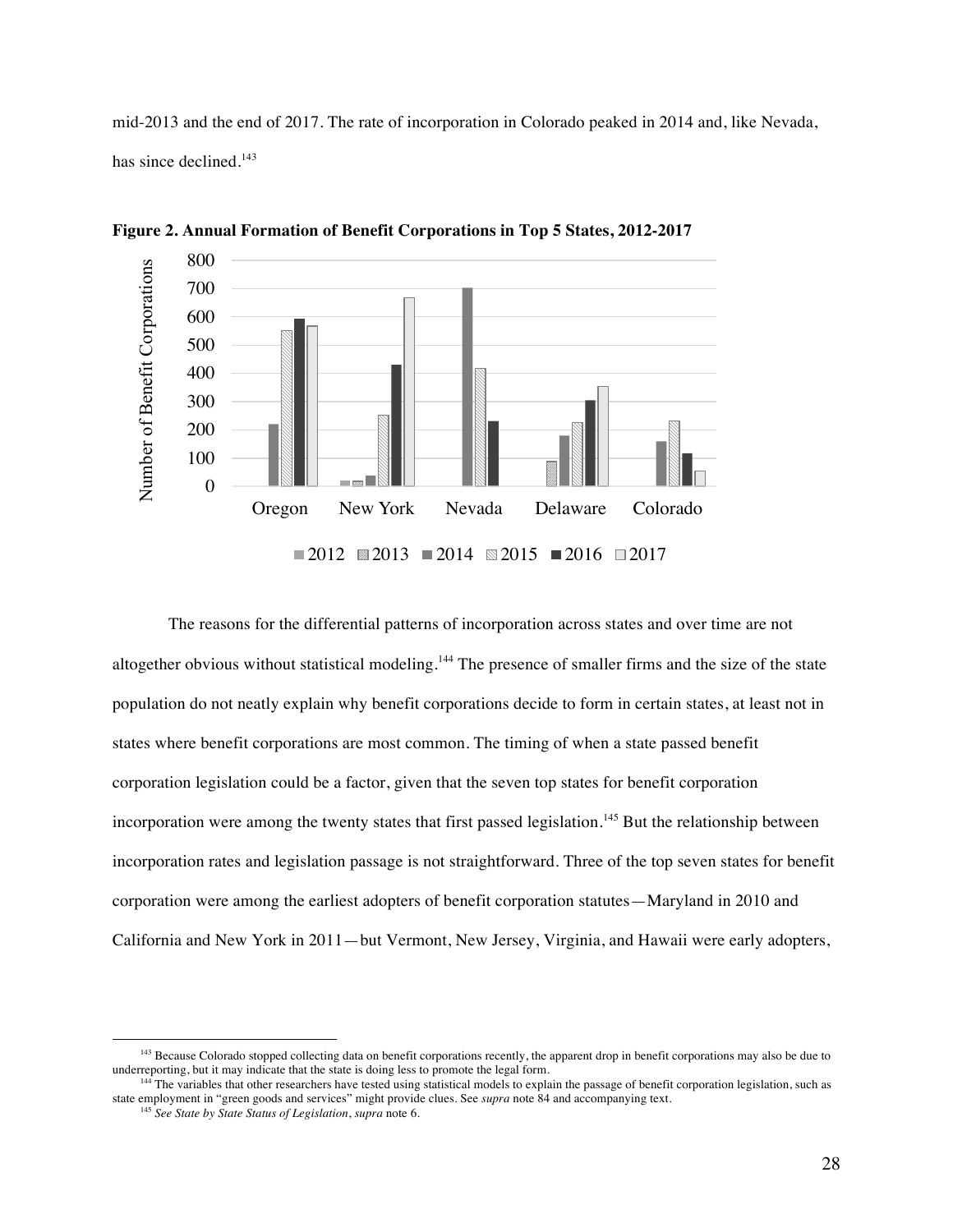too, and those states have a low proportion of the nation's benefit corporation. The remaining four top states (CO, DE, OR, NV) all passed legislation in 2013 (as did DC, AR, AZ, and RI).

The relatively high proportion of benefit corporations in Delaware, compared to proportion of the smaller U.S. firms in that state (16% vs .26%) is likely connected to Delaware's popularity as a domicile state; In 2017, Delaware was home to more than 1.3 million legal entities, with 41,553 corporations and 143,996 LLCs incorporating in Delaware that year alone.<sup>146</sup> Other possible reasons for higher rates of benefit corporation incorporation in the top states might include the political and legislative push in the state by B Lab, elected officials, and other proponents or favorable local press coverage. Additional explanatory factors could include an existing density of social enterprises, state financial and legal resources for social enterprise, a state bar familiar with social enterprise law.<sup>147</sup> Further empirical research would be necessary to test these and other possible explanations.

Another potential contributing factor to the differential rates of incorporation is whether or not the state government facilitates or impedes the process of filing as a benefit corporation, as explored in the next section.

# B. *The Ease of Filing as a Benefit Corporation*<sup>148</sup>

State governments can make it easier or more difficult for prospective business owners to incorporate as a benefit corporation. Eric Franklin observes that the architecture of the Nevada Secretary of State website "inadvertently" facilitates the formation of benefit corporations, with a simple checkbox on the registration form that the registrant could mark to indicate that their entity was a benefit corporation.<sup>149</sup>

<sup>146</sup> DEL. SECRETARY OF STATE, DIVISION OF CORPORATIONS, *2017 Annual Report.* https://corp.delaware.gov/stats/. *See* also *supra* notes 6– 9, 51–54 and accompanying text.)

<sup>147</sup> *The Social Enterprise, supra* note 40, at 581–86.

<sup>&</sup>lt;sup>148</sup> Results here are based on the qualitative assessment of the content and design of 28 state government websites for incorporating new businesses, as of spring 2018.

<sup>149</sup> Eric Franklin, *Nudging Entrepreneurs into Noncompliance: Why Does Nevada Have so Many Benefit Corporations? [Blog Post]* at 2 (Sept. 23, 2016), available at https://papers.ssrn.com/sol3/papers.cfm?abstract\_id=2897684. *See* also Cooney et al., *supra* note 88, at 3.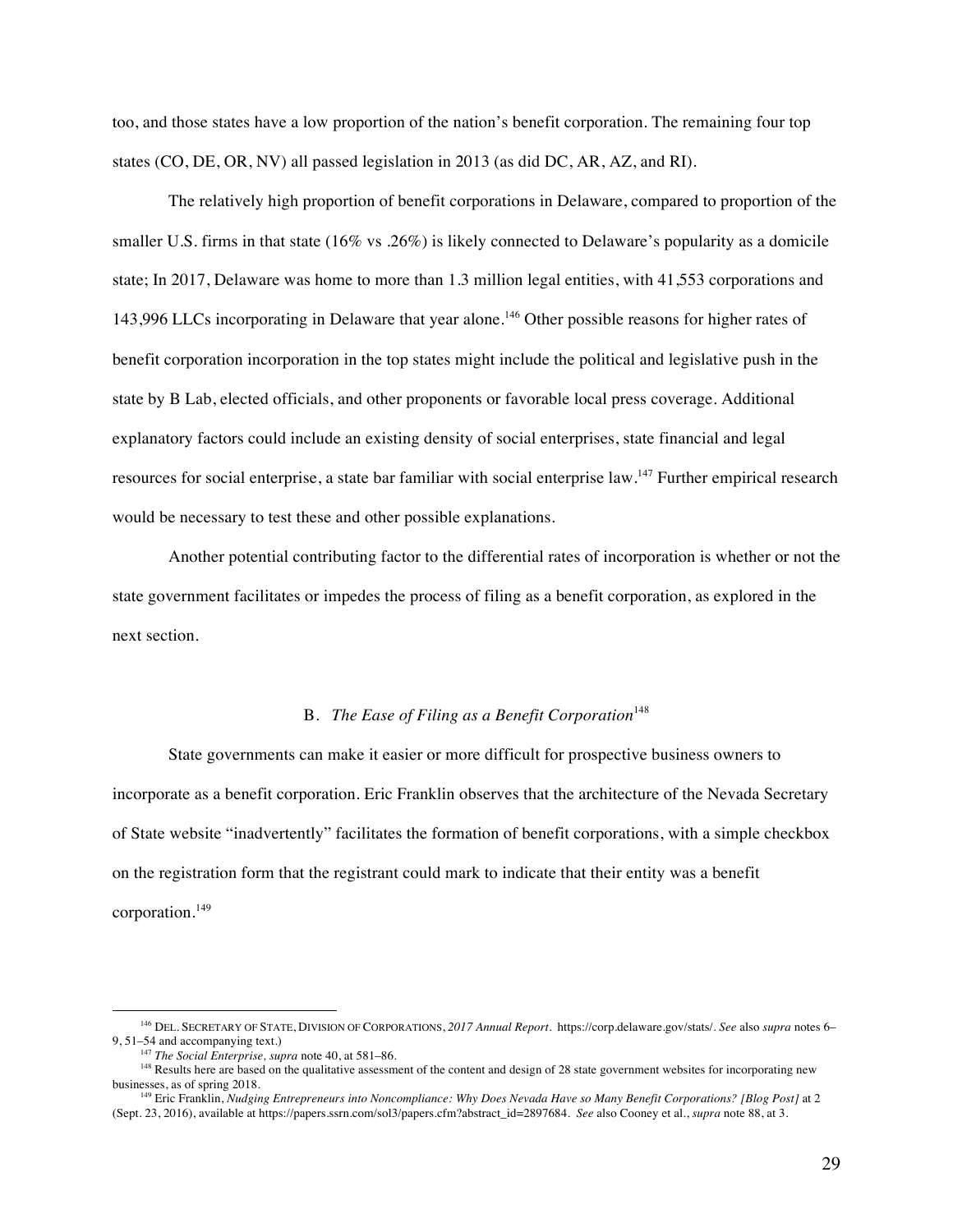The websites of the Secretary of State, Division of Corporations, or equivalent government entity (such as a corporation commission) can influence the process of incorporating as a benefit corporation in at least two key respects: 1) by facilitating the registration process straightforward through the business entities online portal and/or the downloadable forms posted on the website and 2) by posting educational information about benefit corporations. Figure 3 summarizes the results of an analysis of the ease of filing as a benefit corporation in 28 locales in early 2017.

|                         | <b>Detailed educational information</b><br>about benefit corporations | <b>Minimal or no educational</b><br>information about benefit<br>corporations |
|-------------------------|-----------------------------------------------------------------------|-------------------------------------------------------------------------------|
| <b>Easy to register</b> | CO, ID, OR, PA, TN, UT, VT                                            | AR, CA, CT, DE, MN, NH, NV, RI, SC                                            |
| Difficult to register   | DC, NJ                                                                | AZ, FL, HI, IL, MD, MA, TX, VA                                                |

 **Figure 3. Ease of Filing as a Benefit Corporation by State150**

Registering as a benefit corporation through the websites of seven state governments (CO, ID, OR, PA, TN, UT, VT) appeared to be easy. The registration portal and/or downloadable forms gave clear indications of where and how a registrant should indicate that their firm is a benefit corporation. In addition, those seven websites provided substantial educational information about benefit corporations on topics such as the differences between traditional corporations and benefit corporations. For example, the Oregon Secretary of State web page "Register a Business" prominently included a link titled "File to Become a Benefit Company."<sup>151</sup> That link led to another page that defines an Oregon benefit corporation as "a type of corporation or limited liability company that considers its impact on society and the environment in the business decision-making process, in addition to earning a profit."<sup>152</sup> The page laid out the steps and requirements, with links to the printable forms for incorporating a new benefit corporation or LLC or for converting to a benefit corporation or LLC. There also were links to examples of third party

<sup>&</sup>lt;sup>150</sup> The ease of registering a new business in Louisiana and New York could not be assessed given restrictions on use of the state governments' websites.

<sup>&</sup>lt;sup>151</sup> See Register a Business, OR. SECRETARY OF STATE DENNIS RICHARDSON, https://sos.oregon.gov/business/Pages/register.aspx (last visited Jul. 1, 2018\_.

<sup>&</sup>lt;sup>152</sup> File to Become a Benefit Corporation, OR. SECRETARY OF STATE DENNIS RICHARDSON, https://sos.oregon.gov/business/Pages/benefitcompany.aspx (last visited Jul. 1, 2018).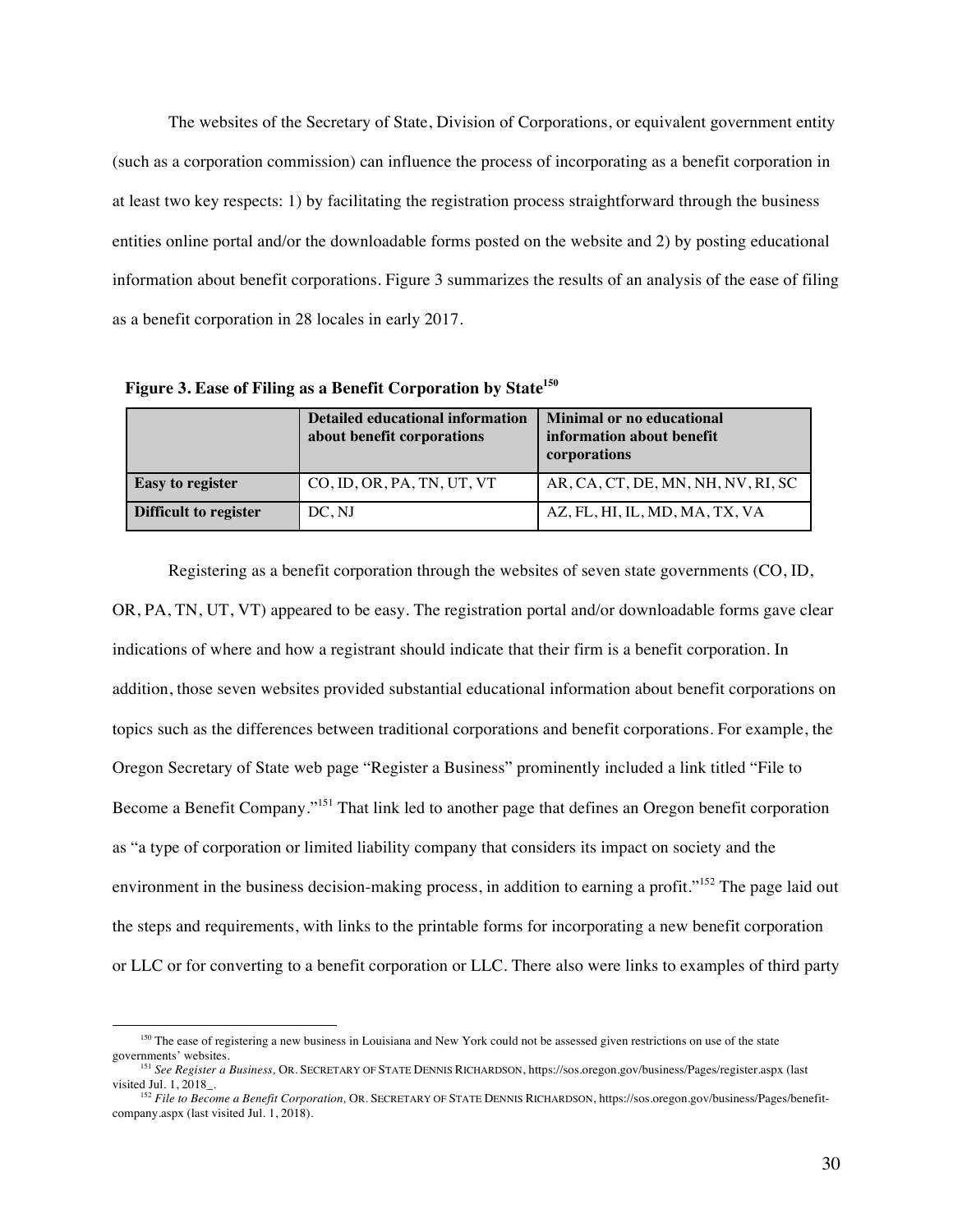standards and another link to a more detailed FAQ page.<sup>153</sup> Oregon's website was actually one of three websites, along with Colorado and Utah, that presented educational information about benefit corporations during the registration process. On the websites of nine other state governments (AR, CA, CT, DE, MN, NH, NV, RI, SC), the technicalities of registering as a benefit corporation through the online portal and/or downloadable forms appeared straightforward, but the state government posted little or no educational information about benefit corporations.

On at least two state government websites (DC and NJ), the business registration process seemed difficult, although the sites provided substantial educational information about benefit corporations. For example, the downloadable forms on the New Jersey Division of Revenue and Enterprise Services website did not include a benefit corporation option, and the benefit corporation option is never displayed through the entire registration process (prior to final submission).<sup>154</sup> Finally, the websites for eight other state governments (AZ, FL, HI, IL, MD, MA, TX, VA) appeared to present numerous obstacles to becoming a benefit corporation. In addition to providing little or no educational information, these sites did not have an option to register as a benefit corporation online or else did not make the option for selecting the benefit corporation option readily accessible. The Illinois Secretary of State online database had not been functionally accessible to the public for at least a year. The Texas Secretary of State website did not even have a standardized form with a benefit corporation option. It required individuals who wish to register benefit corporations to draft their own version of a form.

This analysis provides insight into a possible reason for the high rate of benefit corporation incorporation in some top five states. The governments of four of those states (CO, DE, OR, NV) encouraged the formation of benefit corporations by making the technicalities of registration (at least appear) easy.<sup>155</sup> Two of those four states (CO, OR) also posted substantial educational information about

<sup>153</sup> *Benefit Company FAQ,* OR. SECRETARY OF STATE DENNIS RICHARDSON, https://sos.oregon.gov/business/Pages/benefit-companyfaq.aspx (last visited Jul. 1, 2018).

<sup>154</sup> *See New Jersey's Online Business Formation,* STATE OF N.J.: DIVISION OF REVENUE & ENTERPRISE SERVICES, https://www.njportal.com/DOR/BusinessFormation/Home/Welcome (last visited Aug. 2, 2018).

<sup>&</sup>lt;sup>155</sup> As of the writing of this Article, the questions about benefit corporations on Nevada's online portal for business incorporation remain the same as it was when Eric Franklin analyzed it for a Sept. 23, 2016 blog post. *See* Franklin, *supra* note 149, at 3; Aug. 2, 2018 screenshot (on file with Author). *See also* Cooney et. al, *supra* note 147 at 4 (describing the simple check box on Nevada's registration form). The third required (Yes/No) question asks "Is this entity a 'Benefit Corporation?'", without providing information on what a benefit corporation is. If the user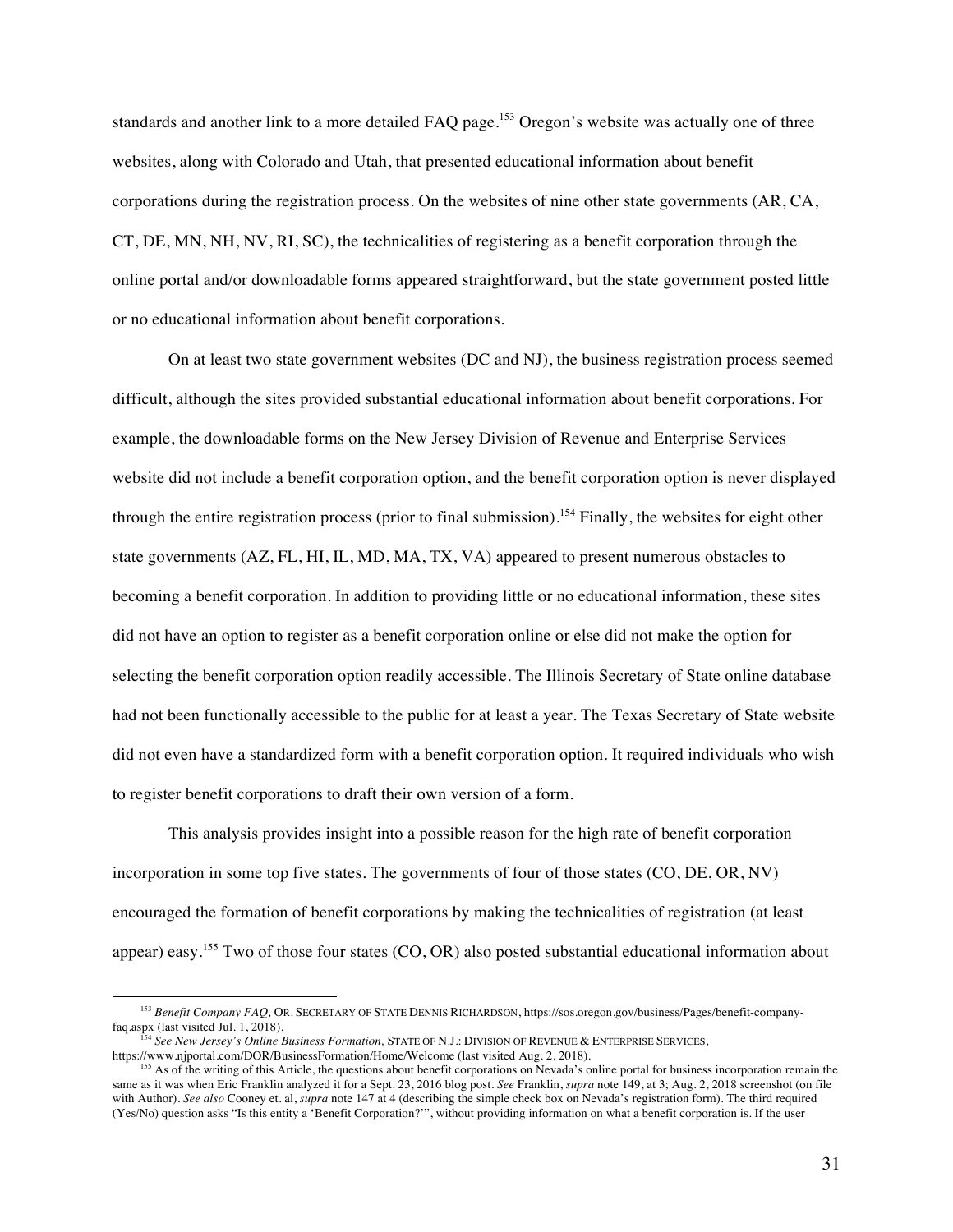benefit corporations. Our research team could not lawfully begin the registration process on the website of the New York Department of State, Division of Corporations.

While this typology provides some indication that state government websites might facilitate or discourage the registration of benefit corporations, it is speculative. Anecdotally, it does not explain why a state such as Pennsylvania, which makes the process apparently easy and provides substantial educational information, had only 88 known benefit corporations as of December 31, 2017, five years after state legislation went into effect. Additional data and rigorous statistical tests are necessary to fully account for the differential rates of incorporation across states.

## C. *The Industries of Benefit Corporations*<sup>156</sup>

Benefit corporations represent a wide range of industries, as revealed by the online content analysis. Of the benefit corporations with an identifiable industry, the plurality (28%) provide professional services (see Figure 4). These services include consulting (7%), scientific research and development  $(4\%)$ , computer systems and design  $(3\%)$ , marketing  $(3\%)$ , and law firms  $(3\%)$ . For example, TeamBonding is a consulting firm in Massachusetts that facilitates corporate team-building events, games, and activities—what they call "playing with a purpose."<sup>157</sup> Law firms range from solo practices such as Catalano Law, once known as "The Lawyer that Makes House Calls,"<sup>158</sup> to Californiabased Barbera Law, a boutique transactional firm specializing in mission-driven entrepreneurs.<sup>159</sup> Another 18% of benefit corporations specialize in wholesale or retail sales, primarily clothing and sporting goods

1

<sup>156</sup> Results here are based on the content analysis of the websites and other online information for the 570 randomly sampled benefit corporations. Industry information was available for 289 benefit corporations; statistics reported in this Part are based on that denominator. <sup>157</sup> TEAMBONDING, https://www.teambonding.com/ (last visited Jul. 1, 2018).

<sup>158</sup> OREGON MOBILE LAWYER, http://www.oregonmobilelawyer.com/services/ as of Jul. 26, 2017, now called CATALANO LAW, https://www.catalanolawpc.com (last visited Aug. 6, 2018).

selects "Yes," they are required to fill in a text box regarding "[t]he purpose of the Corporation," without guidance on the requirements for benefit corporations. *See* Franklin, *supra* note 149, at 3. The online pdf the Nevada Articles of Incorporation form is essentially the same. *See Instructions for Articles of Incorporation,* NEV. SECRETARY OF STATE BARBARA K. CEGAVSKE,

https://www.nvsos.gov/sos/home/showdocument?id=668 (last visited Aug. 2, 2018).

<sup>&</sup>lt;sup>159</sup> BARBERA CORPORATE LAW, http://barberacorporatelaw.com/ (last visited Aug. 6, 2018).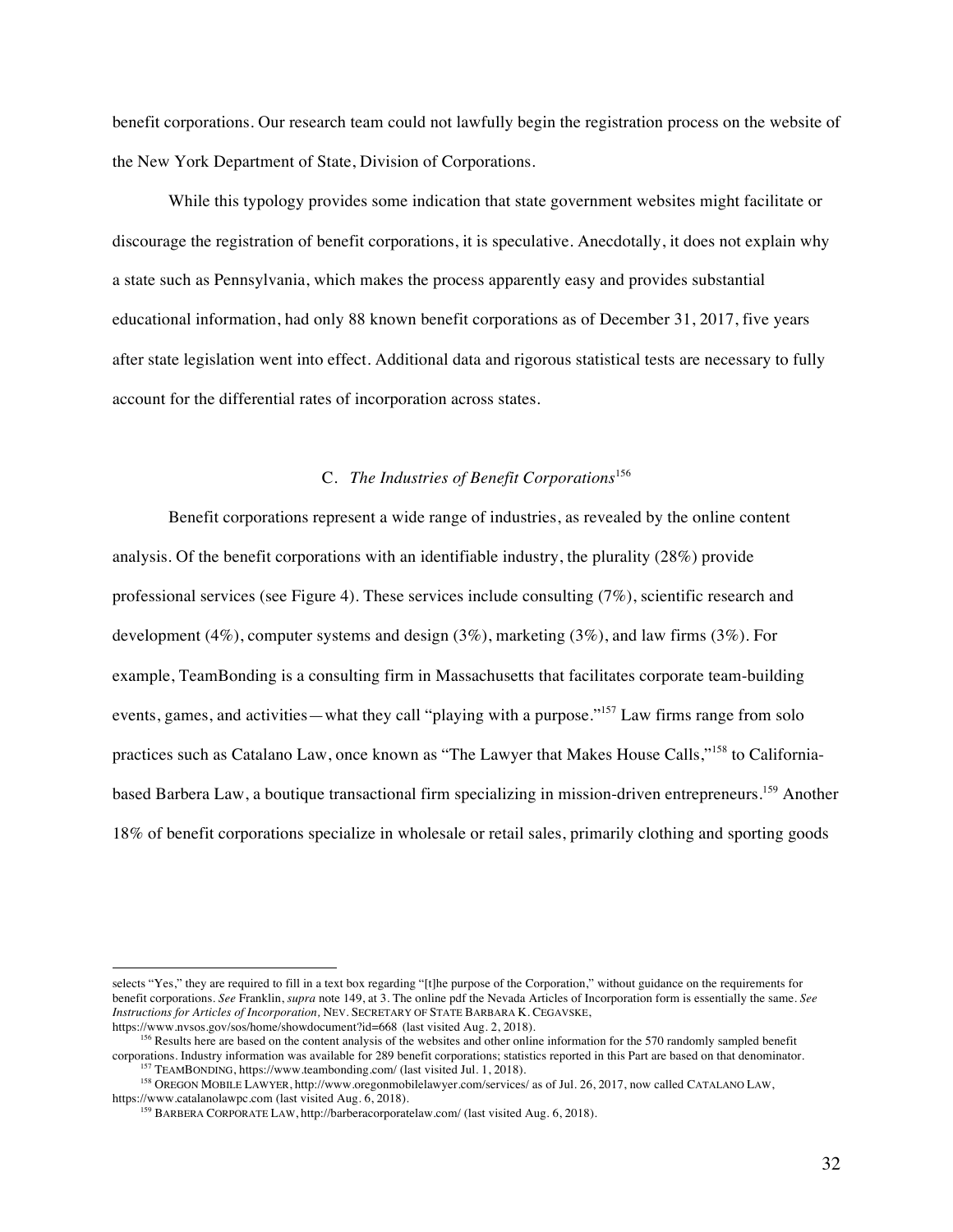(5%), food (3%), or medical, health, or personal care (3%). World's First Wines, for instance, distributes sustainably produced Armenian wines.<sup>160</sup>

The educational firms and health care and social assistance firms vary widely (8% total or 4% each). Those in education include Human Journey, cofounded by human rights activist Desmond Tutu and partnered with major firms like Facebook, to teach the African concept of ubuntu<sup>161</sup> and Minnesotabased Rasmussen Colleges, which offers courses online and on 22 campuses.<sup>162</sup> Among the health care and social assistance organizations are three telemedicine companies,<sup>163</sup> a dentist,<sup>164</sup> a psychic,<sup>165</sup> and a firm that instructs adults with intellectual and developmental disabilities daily living skills.<sup>166</sup> Most of the 8% of benefit corporations that sell information, communications, and technology are publishing software. Among them is Go Copia, which makes technology that enables organizations to donate food easily.167 About 7% of benefit corporations are in the business of finance, insurance, or real estate. Rooted Investing was created by a former Wall Street investor with the goal of "bringing capital back to earth," for local Portland, Oregon projects, such as affordable housing and solar energy.168

<sup>160</sup> WORLD'S FIRST WINES, http://www.worldsfirstwines.com (last visited Jul. 1, 2018).

<sup>&</sup>lt;sup>161</sup> HUMAN JOURNEY, http://www.humanjourney.com (as of Oct. 16, 2017, defunct as of Aug. 6, 2018 but with some detail available at https://www.facebook.com/ourhumanjourney/).

 $h^{162}$  RASMUSSEN COLLEGES, https://www.rasmussen.edu (last visited Aug. 6, 2018).

<sup>163</sup> HC SMART, https://hcsmart.com/ (last visited Aug. 6, 2018), BAUSEY MEDICAL SOLUTIONS, http://www.bausey.com (last visited Aug. 6, 2018), T-MEDROBOTICS, http://www.t-medrobotics.com (last visited Aug. 6, 2018).

<sup>164</sup> DR. LIEM VU, https://www.healthgrades.com/dentist/dr-liem-vu-xq4v8 (last visited Aug. 6, 2018).

<sup>&</sup>lt;sup>165</sup> SACRED COACHING, https://www.facebook.com/SacredCoaching2013/ (last visited Aug. 6, 2018).

<sup>166</sup> ALLIES, http://www.allies-llc.org/ (last visited Aug. 6, 2018).

<sup>&</sup>lt;sup>167</sup> GO COPIA, https://www.gocopia.com/index.html (last visited Jul. 1, 2018).

<sup>&</sup>lt;sup>168</sup> ROOTED INVESTING, http://www.rootedinvesting.com/ (last visited Jul. 1, 2018).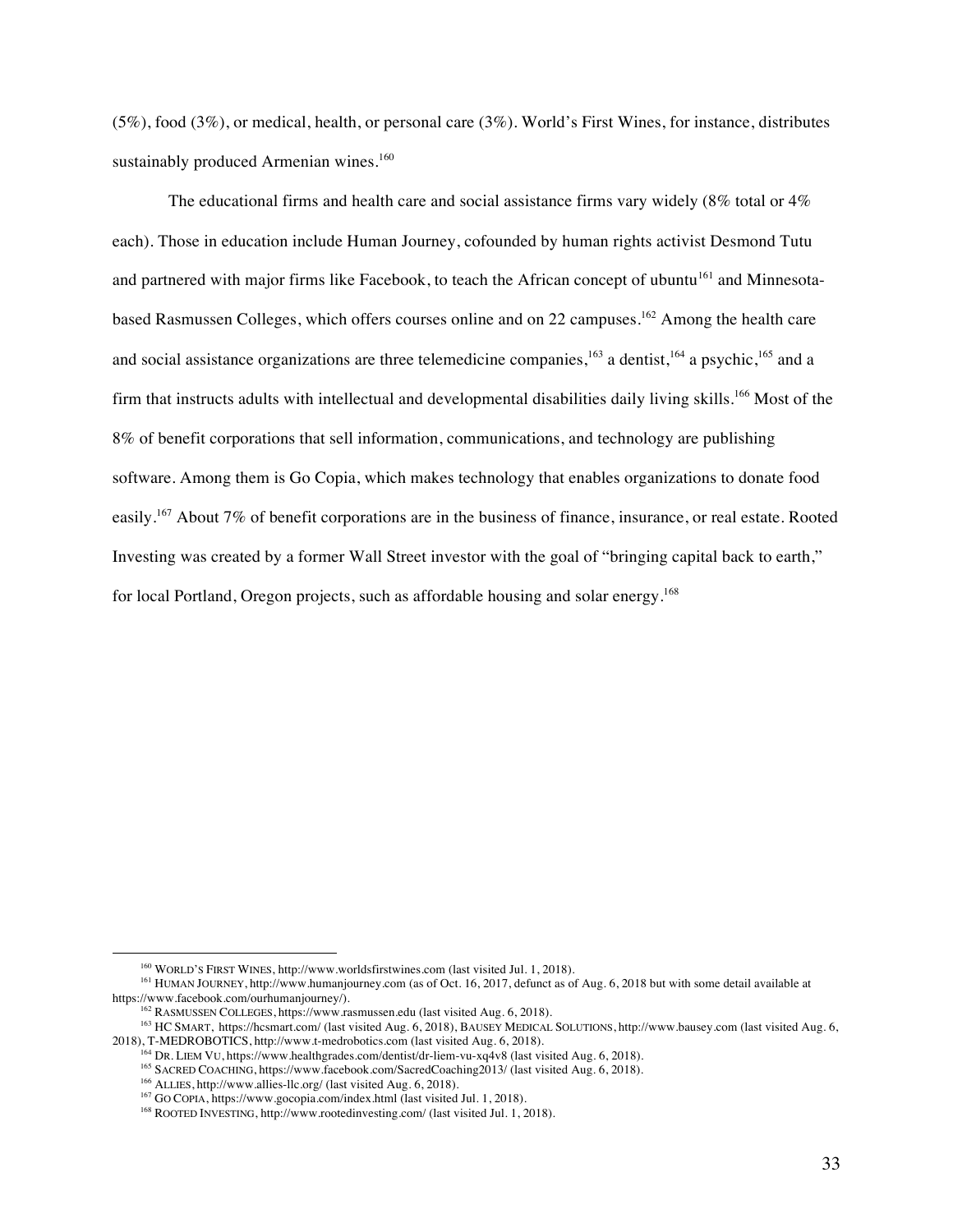**Figure 4. Industry of U.S. Benefit Corporations**



Another 5% of benefit corporations are in leisure or transportation. Indeed, more than 2% of all benefit corporations are very small trucking businesses that haul cargo, most of them incorporated in Nevada. Four percent of benefit corporations with an identifiable industry are community-oriented specifically religious, grantmaking, civic, professional, or similar organizations. In other words, they tend to resemble traditional social service agencies or non-profits such as trade associations or organizations doing social advocacy. They include Bir Mentor Network, "a network of like-minded Accelerators, Educational Institutions, Entrepreneurial Communities and Incubators worldwide that understand the importance of global collaboration, while focusing on the local needs,"<sup>169</sup> and an anti-tax coalition, Nevadans for Sound Government.170 Four percent of benefit corporations sell administrative and support services (e.g., security, debt collection), and another four percent are in the construction industry.

<sup>169</sup> BIR MENTOR NETWORK, https://www.birmn.org/ (last visited Jul. 1, 2018).

<sup>170</sup> NEVADANS FOR SOUND GOVERNMENT, https://casetext.com/case/nevadans-for-sound-government-v-state, (last visited Aug. 6, 2018).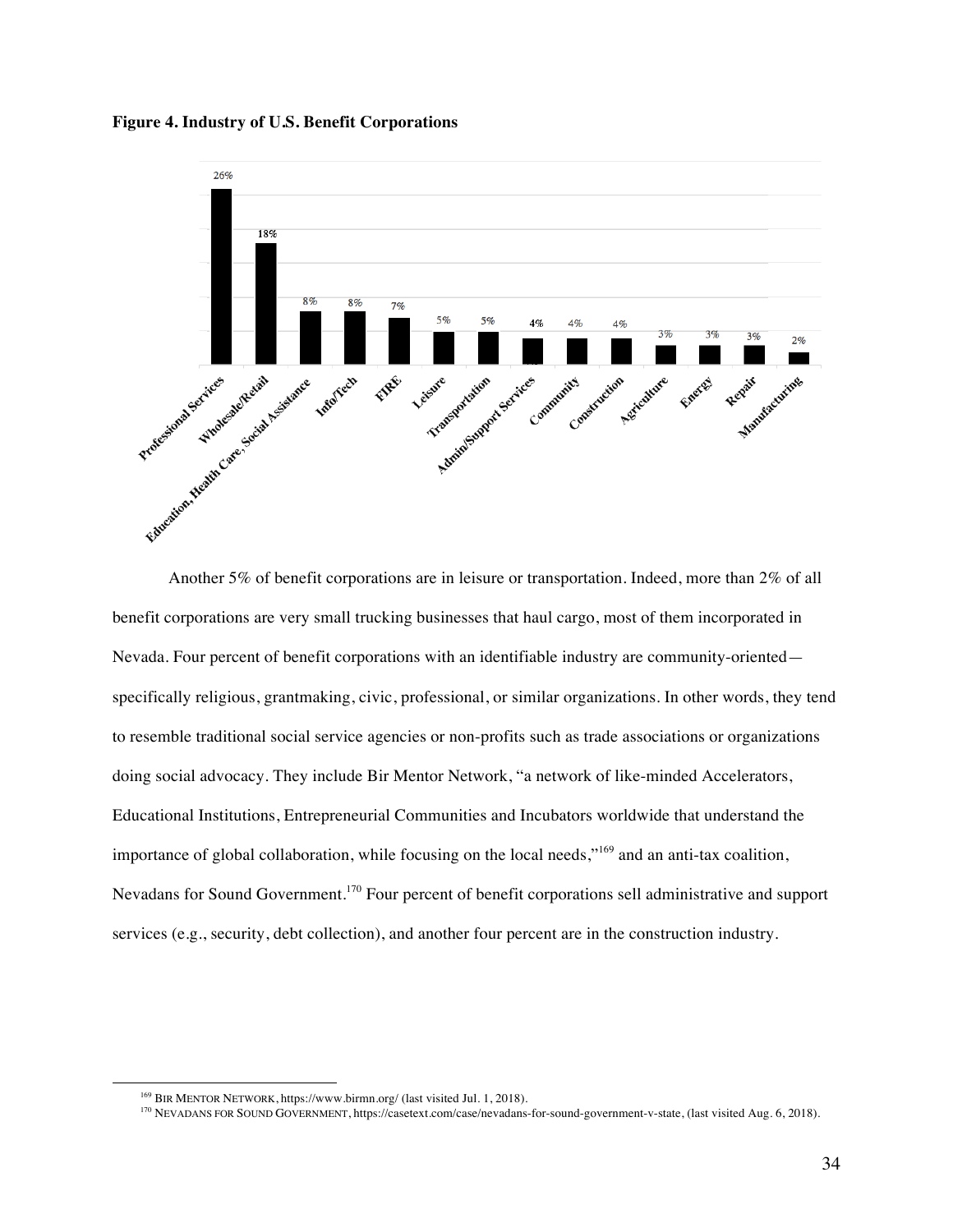| <b>Industry (NAICS code)</b>                                                              | <b>U.S. Benefit</b><br><b>Corporations</b> | <b>U.S. Smaller</b><br>$\textbf{Firms}^{171}$ |
|-------------------------------------------------------------------------------------------|--------------------------------------------|-----------------------------------------------|
| Professional/Scientific/Technical Services (54)                                           | 27%                                        | 14%                                           |
| Wholesale/Retail (42, 44-45)                                                              | 18%                                        | $11\%$                                        |
| Education/Health Care/Social Assist. (61-62)                                              | $8\%$                                      | $11\%$                                        |
| Info., Communications, Tech (51)                                                          | 8%                                         | $13\%$                                        |
| Finance, Insurance, Real Estate (52-53)                                                   | $7\%$                                      | $1\%$                                         |
| Leisure: Entertainment, Food, Hotels (71-72)                                              | $5\%$                                      | $13\%$                                        |
| Transportation (48)                                                                       | 5%                                         | $2\%$                                         |
| Admin. and Support Services (561)                                                         | $4\%$                                      | $9\%$                                         |
| Community: Religious, Grantmaking, Civic,<br>Professional and Similar Organizations (813) | $4\%$                                      | $5\%$                                         |
| Construction (23)                                                                         | $4\%$                                      | 10%                                           |
| Agriculture: Crop Production Activity (1151)                                              | $3\%$                                      | $.07\%$                                       |

### **Figure 5. Proportion of U.S. Benefit Corporations and U.S. Smaller Firms by Industry**

A comparison of the industry breakdown for benefit corporations and for smaller U.S. firms (nonemployers and employers with fewer than 500 employees in 2015) highlights ways in which benefit corporations diverge from their traditional corporate counterparts (see Figure 5). <sup>172</sup> Benefit corporations are *overrepresented* in professional services (by 13 percentage points) and in the wholesale/retail sector (by 7 percentage points).<sup>173</sup> One potential reason for this overrepresentation could be firm leaders' perceptions of the utility of the benefit corporation form for marketing. As advocates have argued, a mission-driven firm can use its benefit corporation form to differentiate its products, services, and organization from competitors, for marketing purposes.<sup>174</sup> For firms that sell products, the need to brand

<sup>&</sup>lt;sup>171</sup> See supra note 133 and accompanying text. Data for Community (Religious, Grantmaking, Civic, Professional and Similar Organizations) and Agriculture (Crop Production Activity) subsectors are for 2015 and are only for smaller employers (under 500 employees); they do not include non-employers due to data limitations. Given the nature of those industries, it is unlikely there are substantial numbers of nonemployer firms in those areas. *See* U.S. CENSUS BUREAU, *infra* note 172 (2015 County Business Patterns, U.S. 6-digit NAICS) (last visited July

<sup>&</sup>lt;sup>172</sup> U.S. CENSUS BUREAU, *2015 SUSB Annual Data Tables by Establishment Industry*, U.S. CENSUS BUREAU, available at https://www.census.gov/data/tables/2015/econ/susb/2015-susb-annual.html (last visited Apr. 7, 2018). The Census dataset includes a total of approximately 5.9 million firms. About 89% of those firms (5,265,682) employ fewer than 20 employees.

<sup>&</sup>lt;sup>173</sup> Coding for this study did not differentiate between benefit corporations in the wholesale and retail sectors because the differences were usually not readily apparent from the website. Moreover, virtually all benefit corporations had a retail component. Nationally, 9% of smaller firms and 14% of smaller employers are in the retail industry. On small business employers, see BABSON COLLEGE, THE STATE OF SMALL BUSINESS IN AMERICA 2016 7 (2016), available at http://www.babson.edu/executive-education/expanding-entrepreneurship/10k-small-<br>business/Documents/goldman-10ksb-report-2016.pdf.

<sup>&</sup>lt;sup>174</sup> See CLARK & VRANKA, *supra* note 1.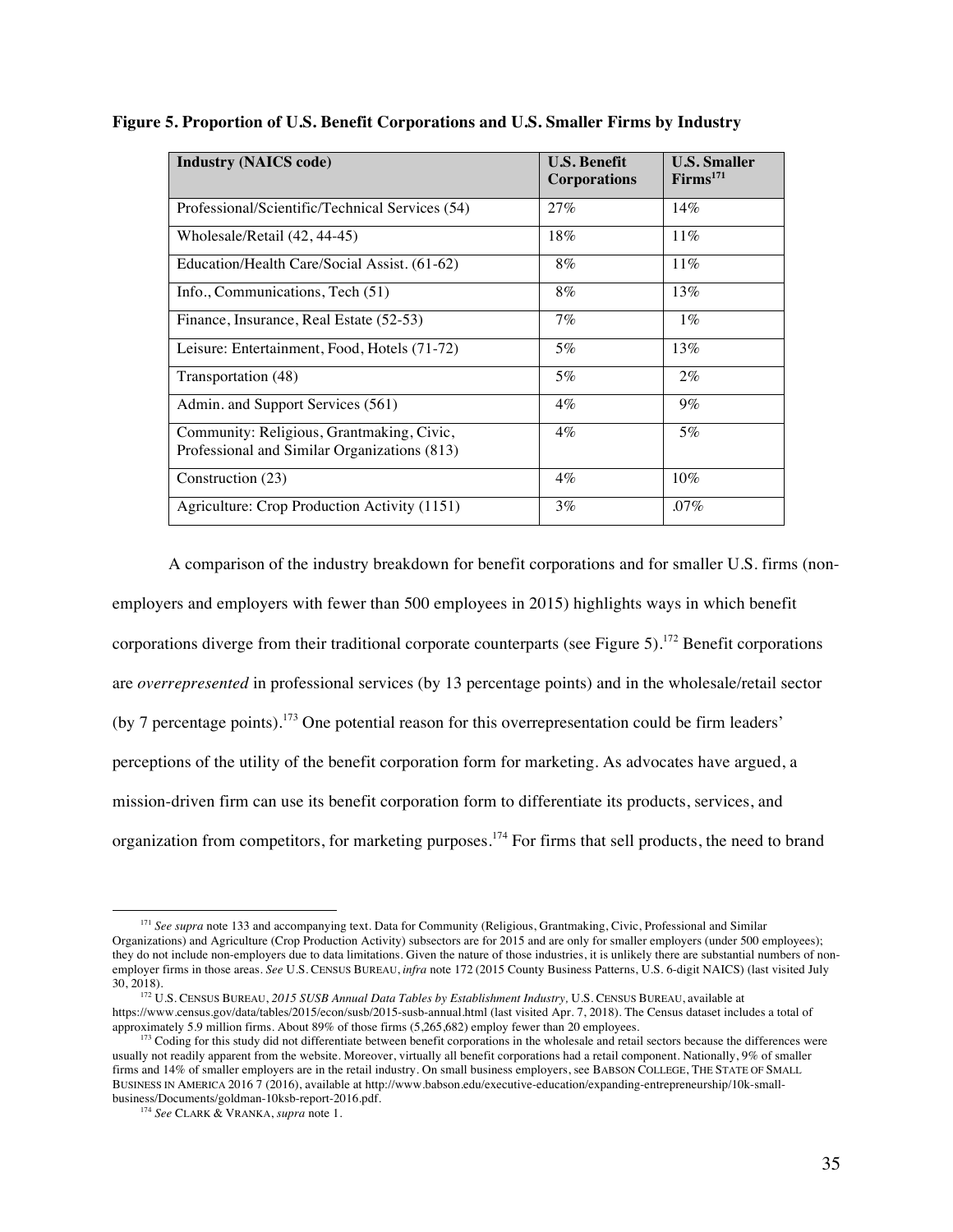their wares is fairly self-evident. They use branding to convey, simultaneously, the meaning and the functionality of their wares—an aura or ethos or vision that, hopefully, resonates with consumers.<sup>175</sup>

Corporate branding is relevant for both professional services and wholesale/retail firms, and might help to explain why leaders in these industries are more likely to adopt the benefit corporation firm. Business leader use corporate branding to cultivate an image for their organization, targeted to multiple audiences.<sup>176</sup> A good corporate brand communicates a compelling idea of a firm as a whole, one that encompasses the organization and its product/service, its business scope and strategy, its reputation as an employer reputation, its values and cultural roots, and more. A good corporate brand provides a means for a firm to identify and differentiate itself. Corporate branding tends to be more effective than branding specific products or services, because it allows for greater complexity and is more adaptable and more efficient. 177

Entrepreneurs in the professional services sector face distinct challenges when communicating what they do and why they differ from competitors that could make the benefit corporation form particularly instrumental.<sup>178</sup> These are firms that perform activities requiring extensive expertise and training.<sup>179</sup> They typically are comprised of loosely linked units specializing in different expert practices, such as a full services law firm or a company that specializes in architecture and engineering. Professional services firms often find it challenging to explain what they do and the quality of their services, which rely on specialized technical knowledge or the ability to do something "mundane" extremely well.<sup>180</sup> They face difficulties differentiate themselves from other firms in the same niche, as they tend to offer similar, highly regulated services that are executed by employees with similar advanced education.<sup>181</sup> The

<sup>&</sup>lt;sup>175</sup> ROBERT JONES, BRANDING: A VERY SHORT INTRODUCTION 16-17 (2017)

<sup>176</sup> John M.T. Balmer & Edmund R. Gray, *Corporate Brands: What Are They? What of Them?* 37 EUROPEAN JOURNAL OF MARKETING 972, 974-46 (2003).

<sup>177</sup>*Id.*

<sup>178</sup> Vincent-Wayne Mitchell & William S. Harvey, *Corporate Brands: Professional Service Firms, in* CORPORATE BRANDING: AREAS, ARENAS AND APPROACHES 130, 131 (T.C. Melewar & S.F. Ayed Alwi eds.,2015)

<sup>&</sup>lt;sup>179</sup> Service providers are likely to have advanced and specialized education and, therefore, some similar training and/or credentials. *See* U.S. BUREAU OF LAB. STATS., *Industries at a Glance,* U.S. BUREAU OF LAB. STATS., U.S. DEP'T OF LAB., https://www.bls.gov/iag/tgs/iag54.htm (last visited Jul. 1, 2018).

<sup>180</sup> Mitchell & Harvey, *supra* note 178, at 131.

<sup>&</sup>lt;sup>181</sup> This is frequently part of the sales pitch that marketing firms make to professional services firms that are potential clients. *See*, *e.g.*, SIMONS MARKETING, *Branding,* SIMONS MARKETING,http://simonsmarketing.com/b2b-service-marketing/professional-services-firm-branding (last visited Jul. 29, 2018).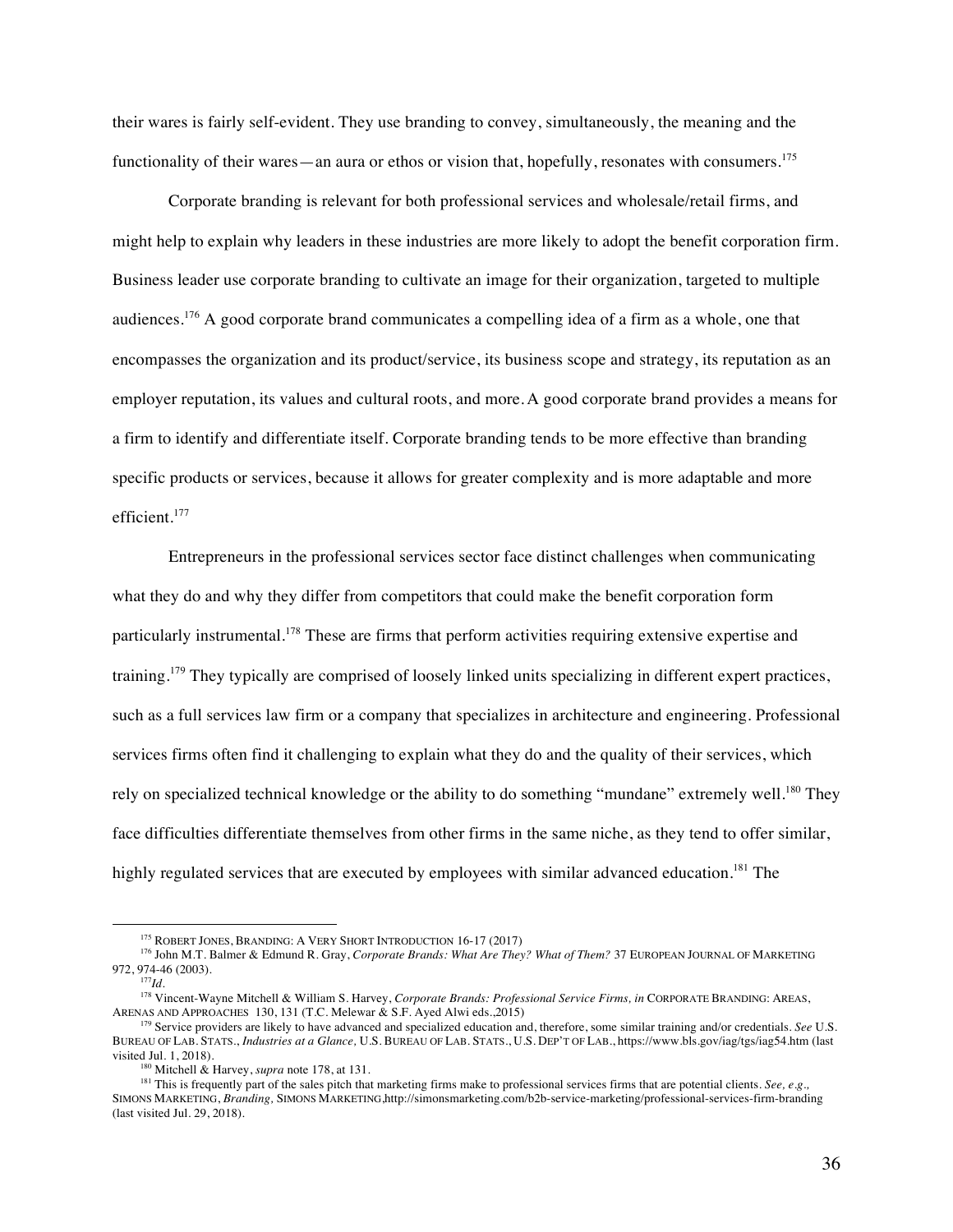professionals employed by such firms—who range from computer systems programmers to lawyers to scientific researchers to accountants—often have attributes that actually can impede with marking: highly technical training (which can be difficult to explain), professional expectations (e.g. reliance on collegial collaboration within their profession, rather than cut-throat completion alone), and job requirements (e.g., earning fees, which takes priority over time spent marketing).<sup>182</sup>

The leadership of a professional services firm might view the benefit corporation status as a way to overcome at least some of these obstacles and forge a distinctive corporate identity for consumers and other stakeholders. A professional services firm could opt for the benefit corporation status to convey a single identity as, say, mission driven, truly ethical, more authentic, or uniquely connected to the communities it serves. I return to *how* benefit corporations use their form as branding, or not, below.<sup>183</sup>

Another possible explanation for the overrepresentation of the professional services among benefit corporations might be rooted in the relationship between the firm and its employees. Firms in this industry rely on workforces with extensive expertise and training; this also is true of the information, communications, and technology industry, which is overrepresented among benefit corporations by 5 percentage points. It may be that owners of professional services and IT firms see "being beneficial" as a way to attract a highly-educated workforce. Many organizations engage in employer branding; they borrow marketing techniques to forge an organizational identity that helps them recruit and retain employees and improve employees' productivity.<sup>184</sup> Currently, there are waves of media coverage about studies and surveys showing that millennials, who comprise the largest group in the workforce (ages 22 to 37 in 2018), want to work for socially responsible employers.<sup>185</sup> A 2016 survey by Cone Communications

<sup>182</sup> *Id.*, at 133

<sup>183</sup> *See* Part V.D.

<sup>184</sup> *See, e.g.,* Tim Ambler & Simon Barrow, *The Employer Brand*, 4 J. OF BRAND MGMT., 185–206 (1996) (discussing branding strategies in the human resources context).

<sup>185</sup> *See, e.g.,* Marissa Peretz, *Want To Engage Millennials? Try Corporate Social Responsibility,*

FORBES (Sept. 27 2017), https://www.forbes.com/sites/theyec/2017/06/09/why-millennials-want-more-than-just-work-the-importance-ofyour-double-bottom-line/#32182a945784; THE MILLENNIAL IMPACT REPORT 2017 PHASE 1: MILLENNIAL DIALOGUE ON THE LANDSCAPE OF CAUSE ENGAGEMENT AND SOCIAL ISSUES (2017), available at

http://www.themillennialimpact.com/sites/default/files/reports/Phase1Report\_MIR2017\_060217.pdf (discussing effect of 2016 election on millennials); SUSTAINABLE BRANDS , *3/4 of Millennials Would Take a Pay Cut to Work for a Socially Responsible Company*, SUSTAINABLE BRANDS (Nov. 2, 2016),

http://www.sustainablebrands.com/news\_and\_views/organizational\_change/sustainable\_brands/34\_millennials\_would\_take\_pay\_cut\_work\_socia . *See also Why Is Benefit Corp Right for Me?, supra* note 57.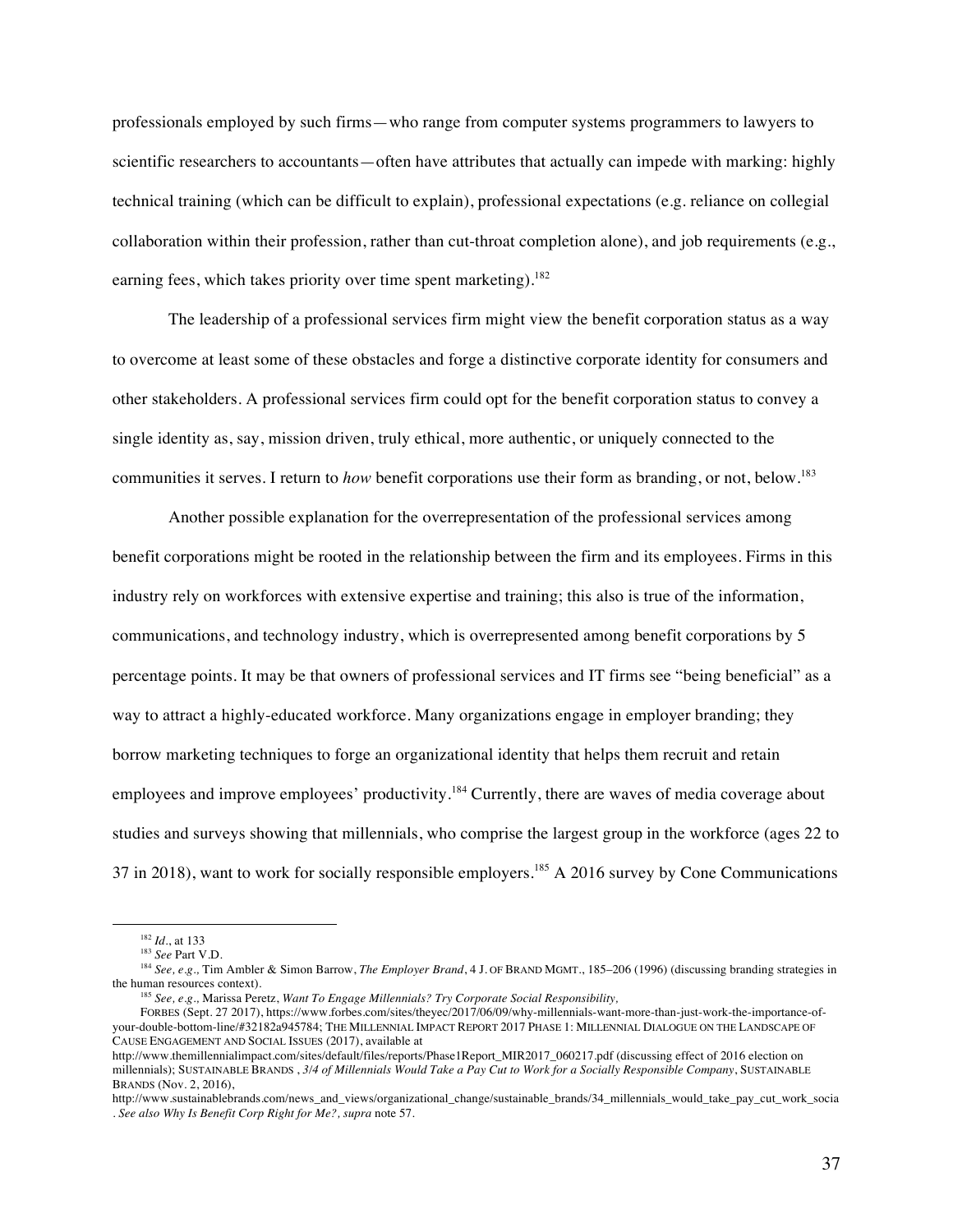found that 64% of millennials say they will decline a job if a company does not have strong corporate social responsibility values.<sup>186</sup> Whether or not these surveys capture real cross-generational differences,<sup>187</sup> employers in professional services and IT may be persuaded by the media attention (although this would not explain why those industries, and not others, are overrepresented among benefit corporations).<sup>188</sup>

Benefit corporations also are overrepresented in agricultural crop production, with 3% of benefit corporations in this subsector compared to .07% of firms nationally. These benefit corporations include Medisun Farms, a Southern Oregon collective of organic hemp farms that produce cannabis flower and extract in bulk,<sup>189</sup> and Nonquit Produce Company, a 5-acre Rhode Island family farm that formerly grew potatoes but has now diversified to sell local, "chemical-free" vegetables.<sup>190</sup> The overrepresentation of benefit corporations in agriculture is likely linked to the market and cultural dynamics of the sector. Although there is a growing market for organic, sustainably produced, and local food, agriculture remains a difficult industry to enter and succeed in.<sup>191</sup> Farming is costly, risky, and dominated by large agribusiness. Owners of new, small, eco-friendly agricultural businesses commonly are connected to larger social movements around specialized farming methods and techniques (e.g., organic, aquaponics) and particular foods, beverages, and products (e.g., grass-fed meat).<sup>192</sup> Producers get support from these

<sup>186</sup> CONE, *2016 Cone Communications Millennial Employee Engagement Study*, CONE, http://www.conecomm.com/research-blog/2016 millennial-employee-engagement-study#download-the-research (last visted August 2017).

<sup>&</sup>lt;sup>187</sup> Jean M. Twenge, *A Review of the Empirical Evidence on Generational Differences in Work Attitudes, 25 J. OF BUS. PSYCHOL. 201, 202* (2010) (showing no generational differences in altruistic values between millennials and older generations).

<sup>188</sup> Organizational sociology has firmly established that experts who work within highly structured fields tend to behave in a similar manner as their peers because they mimic each other, a phenomenon called isomorophism. Paul DiMaggio & Walter W. Powell, *The Iron Cage Revisited: Institutional Isomorphism and Collective Rationality in Organizational Fields*, 48 AM. SOC. REV. 147, 150 (1983). These experts' experiences of professionalization facilitate their copycatting, especially because their university training and their immersion in crossorganizational professional networks generate normative pressures to conform.*Id.* Theoretically, such isomorphism could explain the overrepresentation of benefit corporations among professional services and IT firms as well as the underrepresentation of benefit corporations in leisure and hospitality (by 8 percentage points) and construction (by 6 percentage points), as neither of those industries have analogous credential requirements or educational institutions that would similarly socialize small business owners. However, there is little empirical evidence showing that advanced degree programs, such as law schools, are prioritizing corporate social responsibility in their curricula. *See, e.g.*, Faith Stevelman, *Globalization and Corporate Social Responsibility: Challenges for the Academy, Future Lawyers, and Corporate Law*, 53 N.Y. L. SCHOOL L. REV. 817, 817 (2008/09).

<sup>&</sup>lt;sup>189</sup> MEDISUN FARMS, https://www.medisunfarms.com/ (last visited Jul. 1, 2018).

<sup>&</sup>lt;sup>190</sup> *Nonquit Salad Farm*, FARM FRESH RI, http://www.farmfresh.org/food/farm.php?farm=2275 (last visited Jul. 1, 2018).

<sup>191</sup> *See, e.g., Organic Market Analysis,* ORGANIC TRADE ASS'N, https://www.ota.com/resources/market-analysis (last visited Jul. 1, 2018) (providing data sets on organic market trends); Oran B. Hesterman & Daniel Horan, *The Demand for 'Local' Food is Growing—Here's Why Investors Should Pay Attention*, BUS. INSIDER (Apr. 25, 2017), http://www.businessinsider.com/the-demand-for-local-food-is-growing-2017-

<sup>&</sup>lt;sup>192</sup> See, e.g., BRIAN K. OBACH, ORGANIC STRUGGLE: THE MOVEMENT FOR SUSTAINABLE AGRICULTURE IN THE UNITED STATES (2015) (explaining how farmers and other groups formed coalitions to mobilize the organic agriculture movement). *See* also Neva Hassanein & Jack R. Kloppenburg, Jr, Where the Grass Grows Again: Knowledge in the Sustainable Agriculture Movement, RURAL Soc. 721, 732-5 (1995) (describing how Wisconsin dairy farmers became embedded in the sustainable agriculture movement by sharing information on alternative technologies).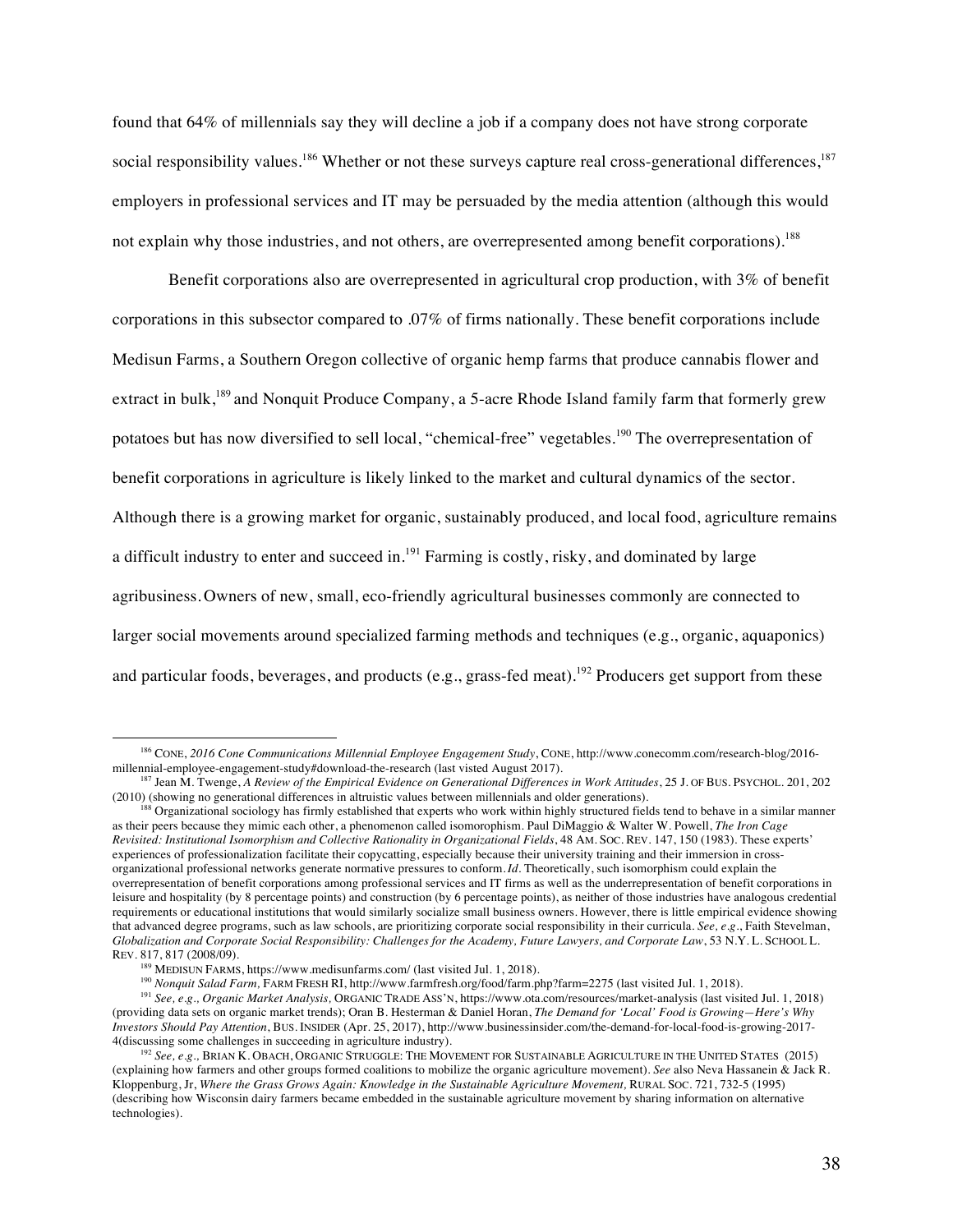movements both directly and indirectly. Such movements build distinctive markets by mobilizing politically and by fostering a collective identity among producers and consumers alike, based on cultural cues such as authenticity, sustainability, and naturalness.<sup>193</sup> These movements also validate producers' deep emotional connection to their work, which they view as morally virtuous.<sup>194</sup> Producers' movement embeddedness likely helps them to sustain what is often economically precarious and physically challenging work. Furthermore, these business owners want to signal their market distinctiveness to consumers of local and organic food, who themselves are often motivated by do-good and be-healthy ethics and aspirations.<sup>195</sup> Both the benefit corporation movement, which valorizes social consciousness and long-term sustainability, and legal form would understandably speak to the needs and cultural sensibilities of many of these agricultural producers.

Meanwhile, benefit corporations are very modestly *underrepresented* in sectors where non-profit organizations (and the government) have a strong or dominant presence.<sup>196</sup> Benefit corporations are relatively less common in the "community" industry category (underrepresented by 1 percentage point), which is overwhelmingly comprised of charitable and non-profit organizations. Benefit corporations are also underrepresented in the education sector and health care and social assistance sector (by 3 percentage points total), where the non-profit model is widely prevalent, especially for colleges and hospitals.<sup>197</sup> Importantly, there is not *overrepresentation* of benefit corporations in the community, education, and health sectors, suggesting that firms are not disproportionately forgoing non-profit status to become for-

<sup>193</sup> Klaus Weber et al., *Forage for Thought: Mobilizing Codes in the Movement for Grass-Fed Meat and Dairy Products*, 53 ADMIN. SCI. Q. 529, 529 (2008).<br> $\frac{194}{194}$  *Id.* at 544.

<sup>&</sup>lt;sup>195</sup> See, e.g., Josée Johnston et al., *Good Food, Good People: Understanding the Cultural Repertoire of Ethical Eating*, 11 J. OF CONSUMER CULTURE 293, 312 (2011) (finding that life-syle provided a sense of cultural distinction for many participants in study).

<sup>&</sup>lt;sup>196</sup> These findings diverge somewhat from Plerhoples' analysis that 35% of the 55 first Delaware benefit corporations could have opted to become tax-exempt nonprofits. *See supra* notes 90–94 and accompanying notes. My study finds that 13% of benefit corporations nationally (and 18% of benefit corporations in Delaware) were in the education, health, social assistance, or other community-oriented industries. The differences in findings might be an artifact of our different coding criteria; her article implies, but does not explicitly state, that an organization could have become a nonprofit if it was in education, health, social assistance, or other community-oriented sectors. Her findings may be distorted by the small sample size or perhaps they differ because the types of firms that become benefit corporations has changed over time.

<sup>197</sup> AM. HOSP. ASS'N, *Fast Facts on U.S. Hospitals, 2018,* AM. HOSP. ASS'N, https://www.aha.org/statistics/fast-facts-us-hospitals (last visited Aug. 7, 2018) (documenting the numbers of public, for-profit, and nonprofit hospitals); NAT'L CTR. FOR EDUC. STATS., U.S. DEP'T OF EDUC., POSTSECONDARY INSTITUTIONS AND COST OF ATTENDANCE IN 2017–18; DEGREES AND OTHER AWARDS CONFERRED, 2016–17; AND 12- MONTH ENROLLMENT, 2016–17: FIRST LOOK (PRELIINARY DATA), at 4, Table 1(2018), available at https://nces.ed.gov/pubs2018/2018060.pdf (documenting the numbers of public, for-profit, and nonprofit postsecondary institutions). The government has a notable presence in education and health care, as well, particularly in education, where 38% of establishments are public. U.S. BUREAU OF LAB. STATS., *Industries at a Glance,* U.S. BUREAU OF LAB. STATS., U.S. DEP'T OF LAB., https://www.bls.gov/iag/tgs/iag62.htm (last visited Jul. 1, 2018) (documenting number of health care and social assistance establishments in the public and private sectors).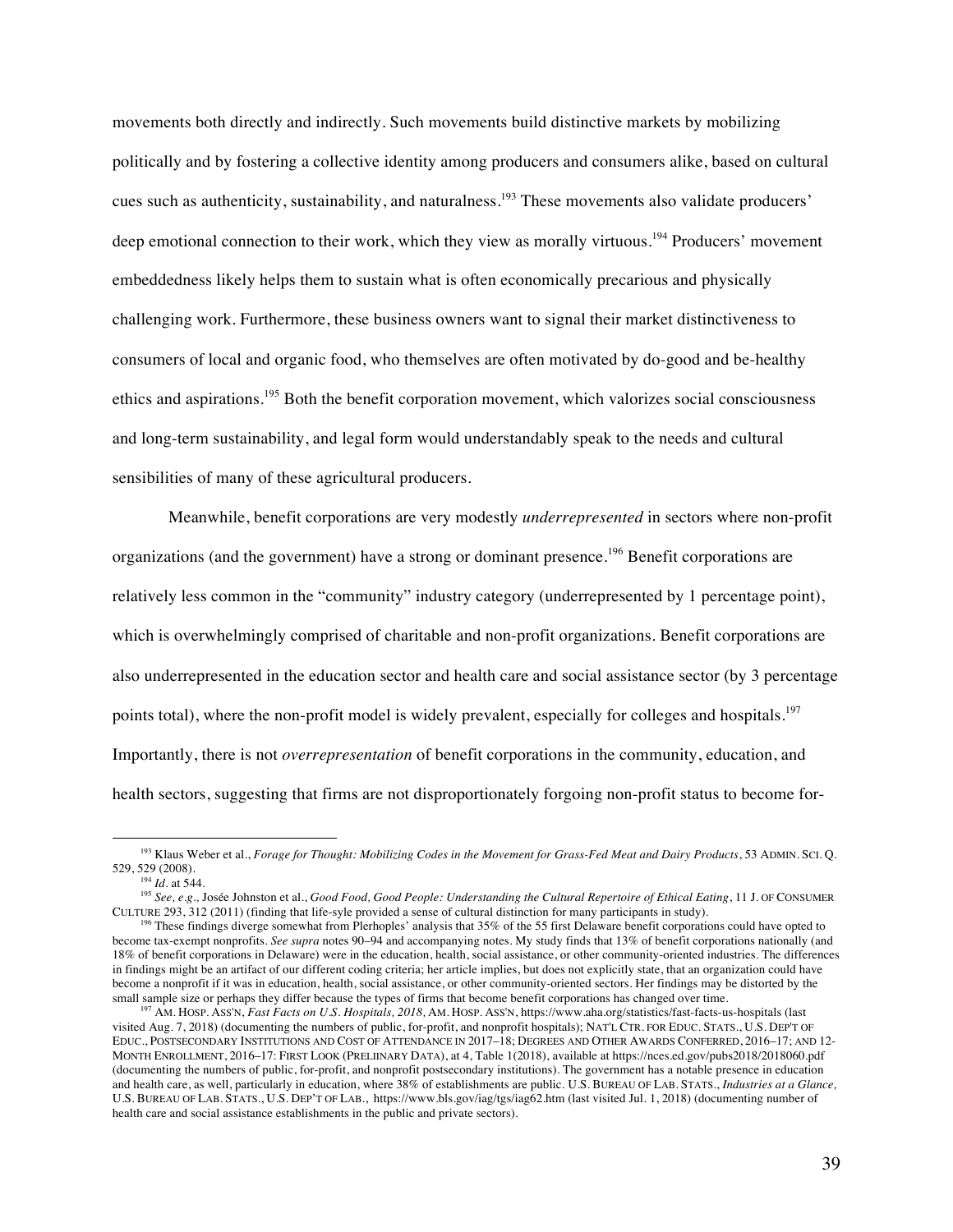profit benefit corporations. These patterns likely indicate that the benefit corporation form is most appealing to firms that would otherwise be traditional corporations (such as T-MedRobotics, which conducts remote ultrasonography<sup>198</sup>), rather than organizations that would otherwise be nonprofits. In other words, an owner or leader of a community, educational, health care, or social assistance organization likely finds the non-profit model more legible and attractive, compared to the benefit corporation. This homogeneity is well explained by the sociological theory of isomorphism. Similarly situated organizations face similar institutional and resource constraints, and they try to manage those constraints by copying each other's organizational forms and cultures.<sup>199</sup>

Further evidence for the conclusion that owners view the benefit corporation form as an alternative to the traditional corporation, but not to the non-profit model, is evident in the newsworthy conversion of for-profit educational institutions. The most publicized is Laureate Education, a publicly traded firm that reports more than \$3 billion in revenue for the sixty-plus campus programs it owns in twenty different countries. Of the five other known universities and colleges that have become benefit corporations, four were formerly for-profit (Ace College of Education, Purdue University Global [formerly Kaplan University], Rasmussen College, Walden University); only Alliant International University began as a non-profit.<sup>200</sup> Furthermore, the rapidly growing field of for-profit higher education has been riddled with well-documented problems.<sup>201</sup> Propped up by government financing and tax breaks, these schools widely participate in aggressive, predatory recruitment and related activities for programs with disturbingly low completion and job placement rates, all while leaving student in severe debt.<sup>202</sup> Undoubtedly, the benefit corporation moniker could serve as a tool for market differentiation and, for

<sup>198</sup> T-MEDROBOTICS, http://www.t-medrobotics.com (last visited Aug. 2, 2018).

<sup>199</sup> DiMaggio & Powell, *supra* note 188, at 150–51.

<sup>&</sup>lt;sup>200</sup> Jeremy House, *Are College Benefit Corporations a New Model for Higher Ed?*, EDUC. DIVE: DEEP DIVE (Feb. 6, 2018), https://www.educationdive.com/news/are-college-benefit-corporations-a-new-model-for-higher-ed/515925/.

<sup>201</sup> *See, e.g.,* EDUC. COMM. ON HEALTH, LAB., AND PENSIONS, U.S. SENATE, FOR PROFIT HIGHER EDUCATION: THE FAILURE TO SAFEGUARD THE FEDERAL INVESTMENT AND ENSURE STUDENT SUCCESS: MAJORITY COMMITTEE STAFF REPORT AND ACCOMPANYING MINORITY COMMITTEE STAFF VIEWS 8–10 (2012), available at https://www.help.senate.gov/imo/media/for\_profit\_report/PartI-PartIII-SelectedAppendixes.pdf.

<sup>202</sup> *See generally* TRESSIE MCMILLAN COTTOM, LOWER ED: THE TROUBLING RISE OF FOR-PROFIT COLLEGES IN THE NEW ECONOMY (2017) (discussing practicies and policies that have contributed to the rapid growth of for-profit colleges).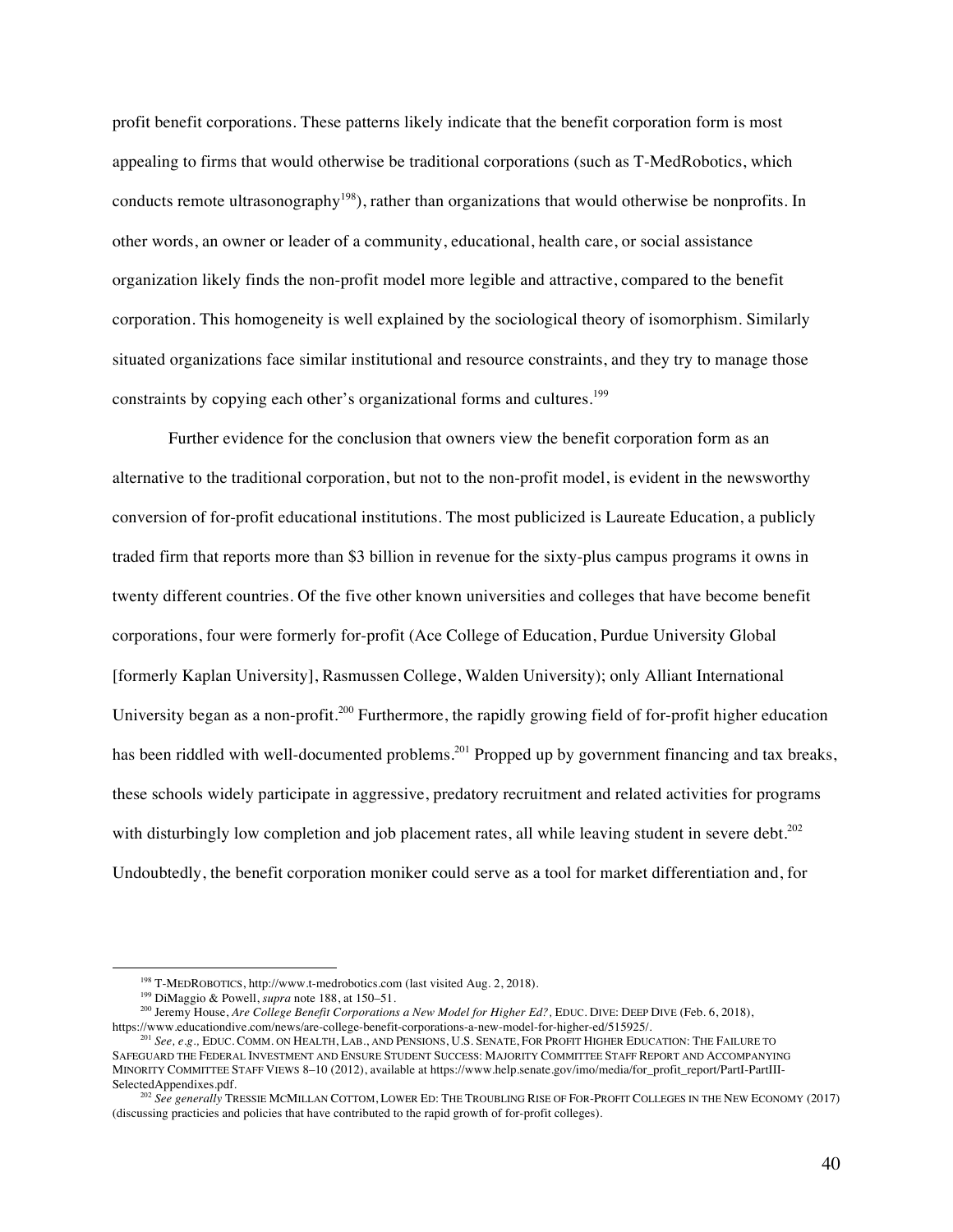schools that engage in exploitative practices, deceptive corporate branding that makes the university seem altruistic and trustworthy.

These findings indicate that the benefit corporation is a desirable departure from a traditional corporation, more so than a desirable departure from a non-profit model. That makes sense, given that social enterprise enthusiasts have framed the value of benefit corporations and designed the legal provisions in reference to traditional for-profit corporations. The results also show that benefit corporations do not seem to be crowding out and undermining the nonprofit sector.

# D. *Products and Services, Workforce Size, and Geographic Scope*<sup>203</sup>

The organizational attributes of benefit corporations vary widely, as demonstrated by the analysis of 227 active firms with detailed information online. Overall, there is tremendous range in the types of services and goods sold, the size of the workforce, and the geographic scope of their activity.

Assessing the size of the workforce of these firms is difficult, but the larger ones are usually discernable. <sup>204</sup> With more than 1,400 employees, Patagonia is the only large benefit corporations active online (500+ employees), indicating that under .44% of active benefit corporations are large firms.<sup>205</sup> Just over 1% of benefit corporations are medium sized (100-499 employees).<sup>206</sup> They include E.O. Products, which makes naturally-derived personal care merchandise like hand sanitizers derived from organic cane sugar,<sup>207</sup> and 3Degrees, an environmental firm that consults with Fortune 500 companies interested in reducing their greenhouse gas emissions.<sup>208</sup> Another 11% of benefit corporations active online are small (10-99 employees).<sup>209</sup> Among them are the Retail Industry Leaders Association, a trade association for

<sup>&</sup>lt;sup>203</sup> Findings here are based on the content analysis of the 227 benefit corporations for which there is detailed information available online. Statistics reported here are based on those 227 benefit corporations active online.

<sup>&</sup>lt;sup>204</sup> The large firms tend to have a more developed website with a page about the leadership. These firms also are often reported on by the media and by websites that host business profiles.

<sup>&</sup>lt;sup>205</sup> Compared to .06% of all large U.S. firms and .33% of large U.S. employer firms. For data set and additional information, *see* U.S. SMALL BUS. ADMIN., OFFICE OF ADVOCACY, SMALL BUSINESS PROFILE, (2017), available at

https://www.sba.gov/sites/default/files/advocacy/All\_States\_0.pdf (last visited Jul. 25, 2018).

<sup>206</sup> Compared to .3% of all medium U.S. firms and 1.5% of medium U.S. employer firms. For data set and additional information, *see id.* <sup>207</sup> EO PRODUCTS, https://www.eoproducts.com/hands/hand-sanitizers.html (last visited Aug. 2, 2018).

<sup>208</sup> 3DEGREES, https://3degreesinc.com/services/energy-and-climate-consulting/ (last visited Aug. 2, 2018).

<sup>209</sup> Compared to 4% of all small U.S. firms and 19% of small U.S. employer firms. For data set and additional information, *see supra* note 205 and accompanying text.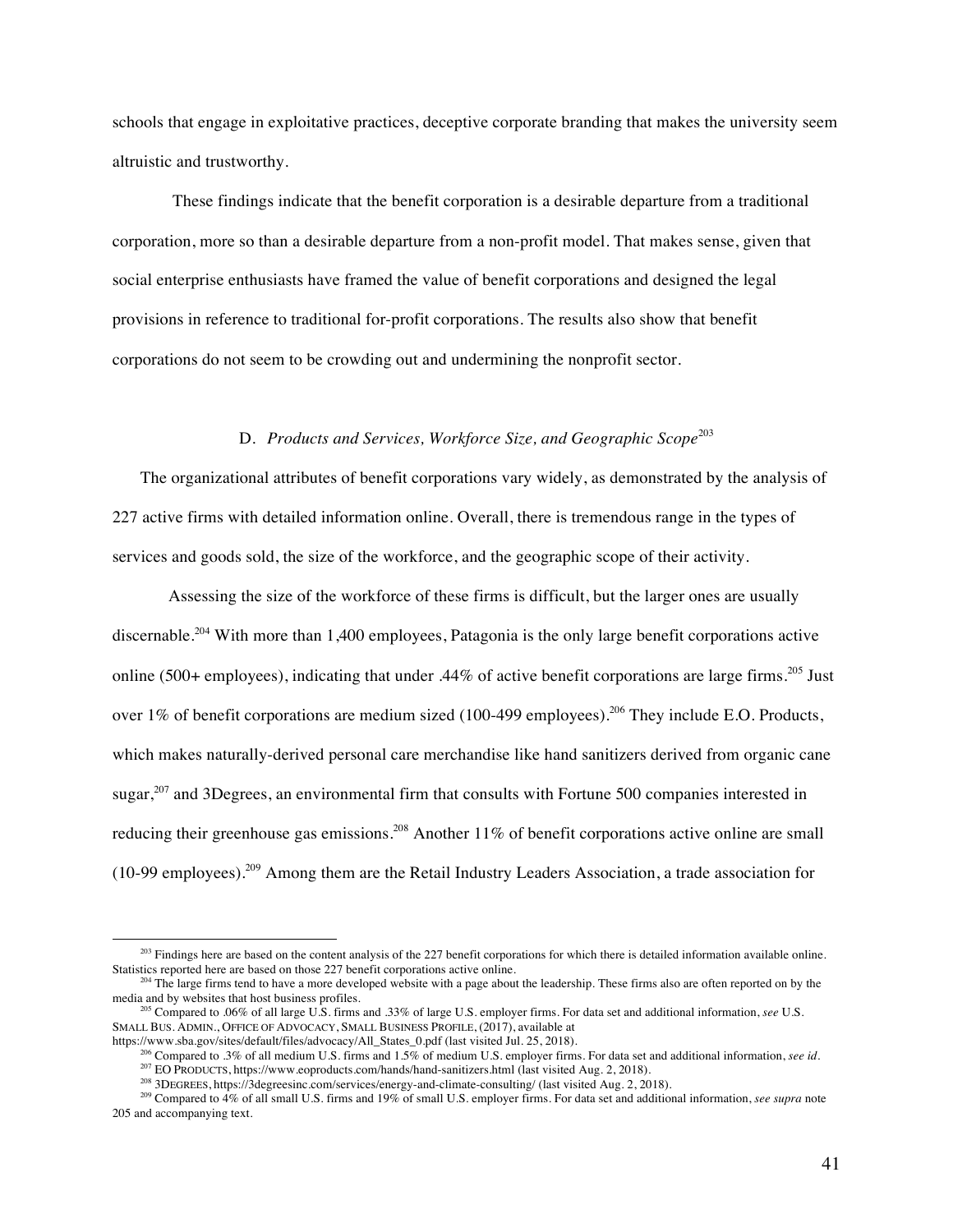retail companies including Walmart, Home Depot, and Dollar General.<sup>210</sup> At least 31% are micro-firms (under 10 employees or no employees, only an owner).<sup>211</sup> They include Prime Painting in Portland, Oregon, which specializes in residential work;<sup>212</sup> Journeys of Life Counseling, which provides Christianinspired therapy, also in Oregon;<sup>213</sup> and Pennsylvania-based U.S. Automotive Gives Back, which publishes a directory of automotive services companies, with proceeds aiding veterans injured in war.<sup>214</sup> It is reasonable to assume that the vast majority of those benefit corporations in the study whose size could not be ascertained (56%) are also very small with under 10 employees or no employees at all.

About 23% of benefit corporations active online do business outside the United States. Among them is Utah-based Zuloo, Inc. which acquires businesses and invests in sanitation technology to improve "access to clean, safe sanitation" and "reimagine the bathroom experience" for the 40% of people worldwide who do not have a proper toilet.<sup>215</sup> Another 29% of the benefit corporations active online are working at the national level. They include Weal Life in Delaware, which is developing an app to help sick people crowdsource care in their communities,<sup>216</sup> and MindSpark, a "socially conscious" IT company in California that employs American software testers, as an alternative to outsourcing to China or India.217

Other benefit corporations active online are local (25%) or regional (11%) in their scope. Healthy Markets (now defunct) was a microbusiness that organized two farmers markets outside Baltimore, Maryland in connection with local health care facilities.<sup>218</sup> Delaware-based Perceptoscope describes itself as a "part technology think-tank, part public media arts experiment" that stages scalable public arts projects; participants use "mixed reality binocular viewers" based on artificial intelligence technology to engage with the places around them.<sup>219</sup> Some benefit corporations are extremely localized and personal.

<sup>210</sup> RETAIL INDUSTRY LEADERS ASSOCIATION, https://www.rila.org/about/Pages/RILA-Retail-Members.aspx (last visited Aug. 2, 2018).

<sup>211</sup> Compared to 96% of all medium U.S. firms and 79% of medium U.S. employer firms. For data set and additional information, *see supra*  note 205 and accompanying text.

<sup>212</sup> PRIME PAINTING, http://paintpdx.wixsite.com/prime-painting/about (last visited Aug. 2, 2018).

<sup>213</sup> JOURNEYS OF LIFE COUNSELING, http://www.journeysoflifecounseling.com/ (last visited Aug. 2, 2018).

<sup>214</sup> U.S. AUTOMOTIVE GIVES BACK, https://www.usautomotivegivesback.com (last visited Aug. 2, 2018).

<sup>215</sup> ZULOO, https://www.zuloo.com/home (last visited Jul. 1, 2018).

<sup>&</sup>lt;sup>216</sup> WEAL LIFE, https://www.theweallife.com/ (last visited Jul. 1, 2018).

<sup>217</sup> MINDSPARK, *The MindSpark Advantage,* MINDSPARK, http://www.mindsparktech.com/the-mindspark-advantage/ (last visited Jul. 1, 2018).218 *See* HEALTHY MARKETS, https://healthymarketsmd.wordpress.com (last visited Jul. 1, 2018).

<sup>219</sup> *See Perceptoscope,* HACKADAY.IO, https://hackaday.io/project/10637-perceptoscope/ (last visited Jul. 1, 2018); *Perceptoscope,* KNIGHT FOUND., https://knightfoundation.org/grants/6780 (last visited Jul. 1, 2018).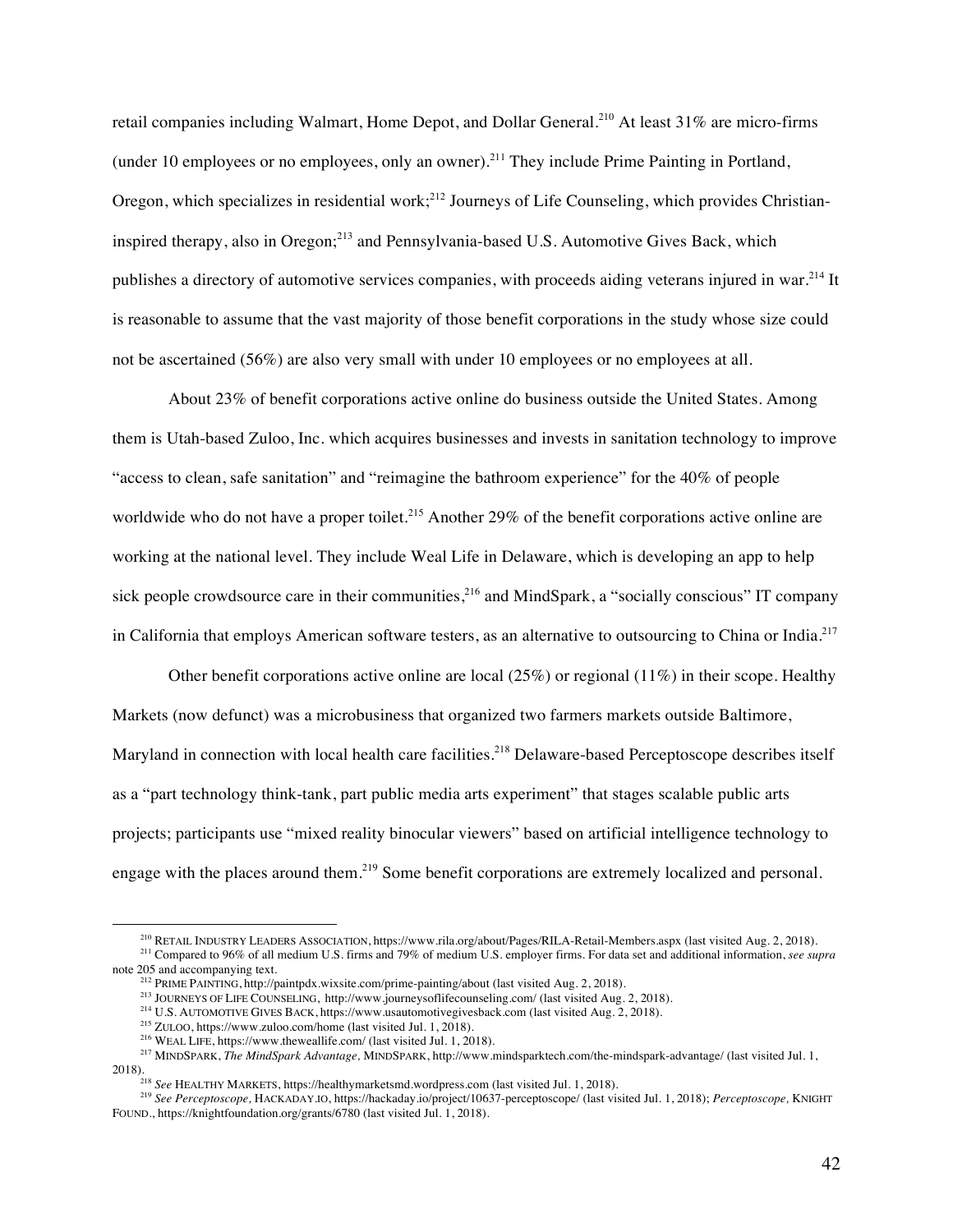The owner of M.K. Watu, in Arkansas, created a benefit corporation "to mechanize the recycling aspect of my homestead… clean littered areas, find innovative ways to refurbish the trash collected, and share the findings in an open source manner."<sup>220</sup> A small portion of benefit corporations active online seem to be very temporary or situation-specific endeavors, such as a short-lived website for an event.<sup>221</sup>

# E. *Stated Benefits*

What benefits do benefit corporations claim to provide? Although this analysis cannot determine if a benefit corporation is indeed engaged in beneficial activities or having beneficial impacts, we still can glean useful information by analyzing the *claims* made by benefit corporations active online. A full 30% of the benefit corporations active online give no indication of the benefits they provide. Among them are Trans-Fast Remittance in Nevada, The Tidy Sister cleaning service in Oregon, and Colorado-based used car dealership Chanbrook Services, also known as Street Smart Auto Brokers.<sup>222</sup> Benefit corporations active online that give no indications of even attempting to being beneficial are disproportionately located in Nevada (37% are in Nevada, although Nevada has 23% of benefit corporations nationally), Colorado (15% versus 9%) and Oregon (28% versus 24%) but less common in New York (5% versus 14%), and non-existent in Delaware (0% versus 16%). This suggests that states that make it easy to register as a benefit corporation are enlisting a disproportionate number of firms that probably should not be benefit corporations. Compared to their national counterparts, more of these no-stated-benefits benefit corporations are in "blue" and "pink" collar industries—administrative and support services (e.g., security), construction and contracting, and repair and maintenance (e.g. hair salons)—and also financial services, insurance, and real estate (FIRE). Fewer are in the "white" collar industry of IT.

<sup>220</sup> *See* GREATER DELTA PROJECT, http://greatdp.blogspot.com (last visited Jul. 1, 2018).

<sup>&</sup>lt;sup>221</sup> *See, e.g.*, THE INTERNATIONAL JANUS PROJECT, https://web.archive.org/web/20160314200908/http://virgate.net/janus-global-pbc/ (last visited Aug. 2, 2018).

visited Aug. 2, 2018). 222 *See, e.g,* TRANSFAST, *Our Mission,* TRANSFAST, https://www.transfast.com/about (last visited Jul. 29, 2018); TIDY SISTER,

https://www.thetidysister.com/ (last visited Jul. 29, 2018); STREET SMART AUTO BROKERS, https://www.streetsmartautobrokers.com/ (last visited Jul. 29, 2018).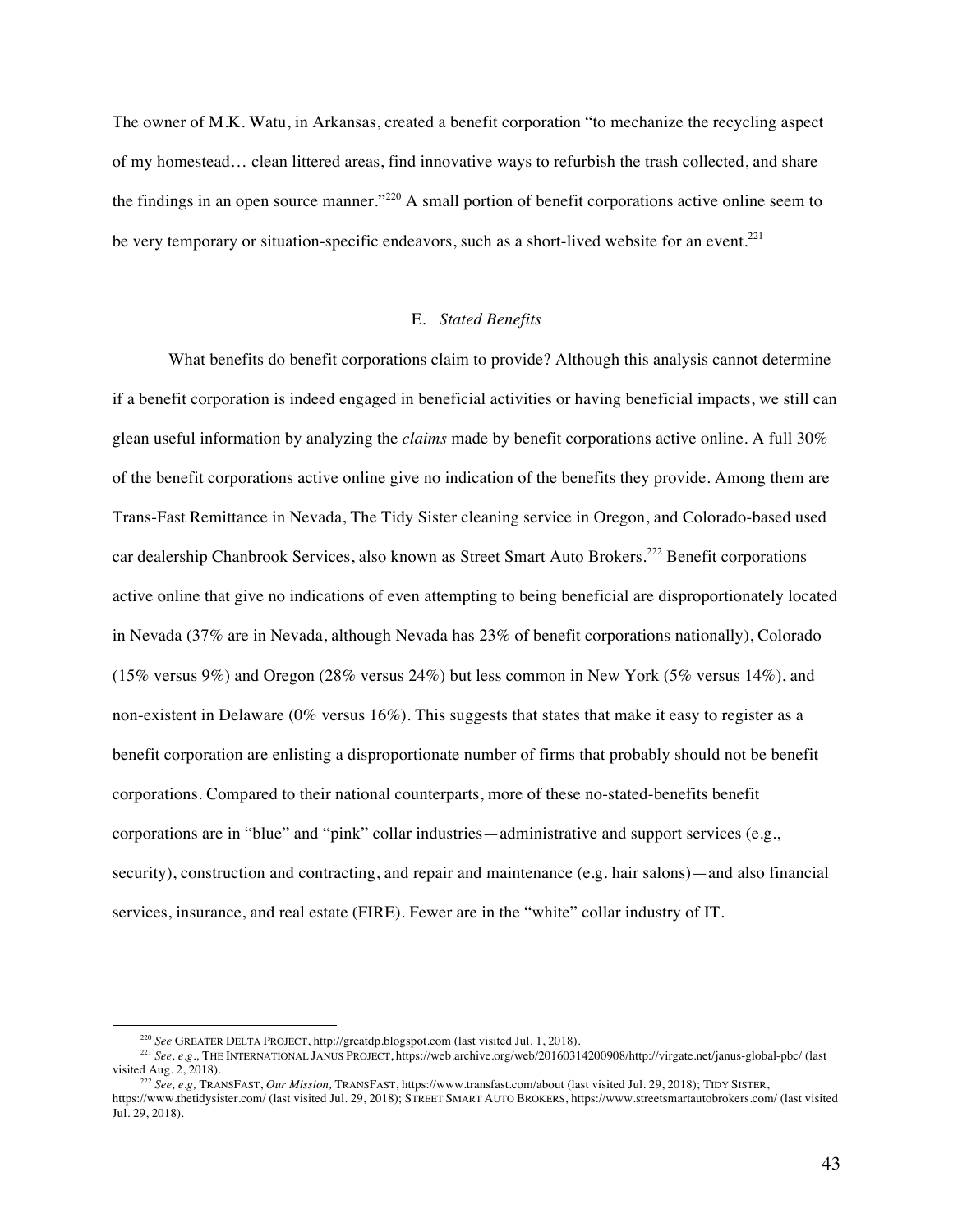However, most of the benefit corporations active online (70%) make reference to (what they claim to be) their beneficial activity. They typically signal that they provide social benefits (41%) or both social and environmental benefits (23%). Virginia-based Liberation Kilt Company, for example, sells sustainably-made kilts from textiles that symbolize progressive social causes such as fossil fuel divestment and lesbian, gay, bisexual, and transgender rights. <sup>223</sup> The firm donates 20% of its profits to non-governmental organizations, including the United Nations Office on Drugs and Crime and PEN International, a literary society. Just 6% of benefit corporations active online state that they focus solely on environmental benefits.

The firms that discuss their (purported) beneficial activities give indications of both the benefits they provide and the means by which they provide them. The most popular way that benefit corporations active online say that they deliver benefits is through what I call *direct services* (44%). These are services that (should) directly deliver benefits to the populations with which the firm interacts. Firms' direct beneficial services include social impact advising for social enterprises and consulting with employees on conflict management skills. Praekelt's direct services are impressive: "We use open source technologies to deliver essential information and vital services to more than 100 million people in over 54 countries. Partnering with governments, NGOs and social enterprises, we provide our users with information, inspiration, and access to improve their health and wellbeing."<sup>224</sup> For example, Praekelt's MomConnect program in South Africa, which now reaches 2 million users and has 95% participation among health clinics, includes health messages tailored to a woman's stages of pregnancy.<sup>225</sup> Praekelt is also among the 18% of benefit corporations that provide *indirect services*, which connect end users with (what should be) useful services. MomConnet provides pregnant women and mothers with information on health care facilities.

<sup>223</sup> LIBERATION KILT CO., http://liberationkilt.com/ (last visited Jul. 1, 2018).

<sup>224</sup> PRAEKELT, https://www.praekelt.org (last visited Aug. 6, 2018).

<sup>&</sup>lt;sup>225</sup> *Id.* https://www.praekelt.org/momconnect-1 (last visited Aug. 6, 2018).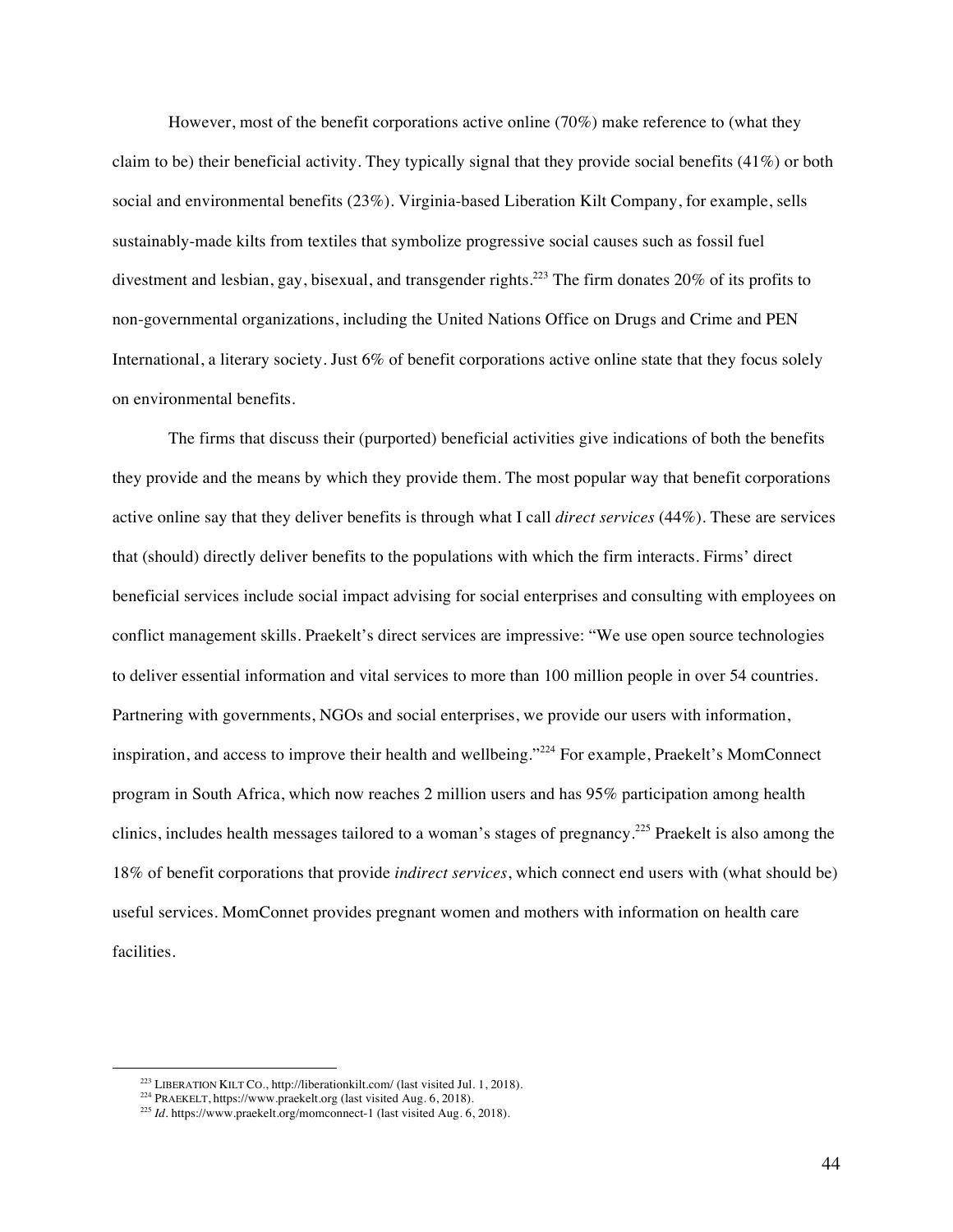A substantial proportion of benefit corporations active online (30%) point to their *products* as a means of distributing benefits. Beneficial products range from energy-efficient commercial refrigeration to portable healthcare hardware that nurses can bring into communities, from organic and fair trade spices to recycled outdoor products like rubber mulch. Typically, the purported benefits go to individual customers. Pineapple Park in Las Vegas used to advertise its Dole Soft Serve as a "kosher, vegan friendly, fat-free, lactose-free, and dairy-free . . . deliciously healthy soft serve dessert" as "a better and healthier alternative to ice cream and frozen yogurt."<sup>226</sup> A smaller set of firms characterize their products as bringing broader public health benefits and meeting basic health needs. MadiDrop produces water purification tablets that disinfect drinking water by destroying waterborne pathogens and protecting people against illness and disease.<sup>227</sup> Another 24% of benefit corporations active online use *fundraising, philanthropy, and community service* as means of distributing benefits. Ladies Who Dine, a member organization with chapters in Las Vegas and Orange County, California, describes itself as "a community engagement organization that pairs philanthropy with fabulous dining experiences."<sup>228</sup> Everest Receivable Services, a debt-collection company based in Buffalo, New York, encourages employees to volunteer in a cancer research bike riding fundraiser and donates to a dog rescue, children's charities, and a food bank.229Another 21% of benefit corporations active online point to their *operations*—how they do business, from their recycling activities to the types of firms in their supply chain to their worker cooperative ownership structure—as the vehicle for their benefits. Equator Coffees  $\&$  Teas, which the U.S. Small Business Administration named "National Small Business of the Year" in 2016, produces benefits through both its operations and its direct services.<sup>230</sup> For example, through its "chain of wellbeing," the coffee roaster micro-credit loans to the farmers from whom it purchases coffee beans. Equator

<sup>&</sup>lt;sup>226</sup> PINEAPPLE PARK https://www.thepineapplepark.com (last visited Jul. 1, 2018, although the firm subsequently changed the content of its website).

 $^{227}$  MADIDROP, https://www.madidrop.com (last visited Aug. 6, 2018).

<sup>&</sup>lt;sup>228</sup> LADIES WHO DINE, http://www.ladieswhodine.com/about.html (last visited Aug. 6, 2018).

<sup>&</sup>lt;sup>229</sup> EVEREST RECEIVABLE SERVS., http://everest-inc.com/2015/04/ (last visited Aug. 2, 2018).

<sup>&</sup>lt;sup>230</sup> EQUATOR COFFEES & TEAS, https://www.equatorcoffees.com/pages/chain-of-well-being (last visited Aug. 2, 2018).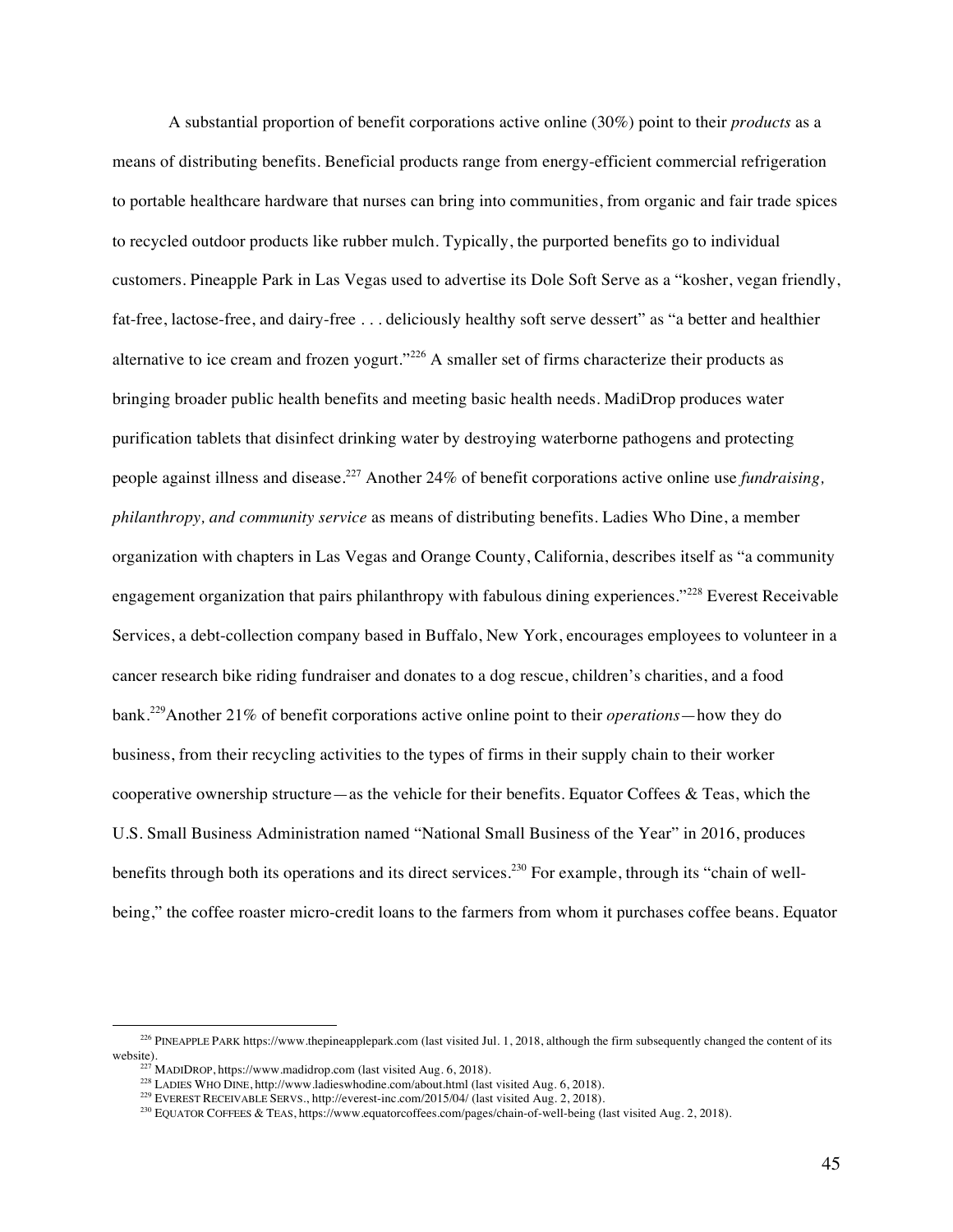Coffees & Teas is one of the 10% of benefit corporations active online that rely on multiple means of delivering benefits.

Regardless of the strategies they use to reach the public, many benefit corporations active online (again, 70%) have much to say about their stated benefits. My team's coding captured both the *primary*  benefit each of these firms emphasized as well as any other *secondary* benefits they pointed to. The most popular *primary* benefit was, by far, health and wellness (16% of benefit corporations active online), which ranged from basic health care needs to spiritual enlightenment. Many other firms (12%) present their primary benefit in terms of their economic interventions, most notably in the social enterprise niche by actively working with other social enterprises and firms that have corporate social responsibility initiatives (7%) and increasing capital flow to social enterprises (2%). Eleven percent of benefit corporations active online cite their environmental efforts as their primary benefit, which includes promoting or using renewable energy (4%), reducing human impact (4%), and sustainable agriculture (3%). Another 8% foreground the ways they empower disadvantaged population, such as communities of color, poor people, or people with autism (typically through direct services or philanthropy). Five percent either reference their general charitable giving or their work prompting others to engage in philanthropy. Another 5% highlight their contributions to education. A small set of firms do not specify their precise benefits for humans or the environment but instead vaguely suggest that their goods, services, and operations are inherently beneficial. This is more common among those firms that sell products, such as organic soap or sustainably produced clothing.

Almost half of the benefit corporations active online describe additional *secondary* benefits of their businesses. In other words, 47% of benefit corporations claim to engage in activities that are beneficial in multiple ways—Liberation Kilt Company and Equator Coffees among them, but not Everest Receivables. Regardless of whether benefit corporations are discussing their primary or secondary benefits, benefit corporations active online still emphasize their contributions to health and well-being (23%). Substantial proportions point to the ways, big and small, they reduce their environmental impact (19%) or build civil society and strengthen communities (14%), Arkansas-based ER Assist claims to do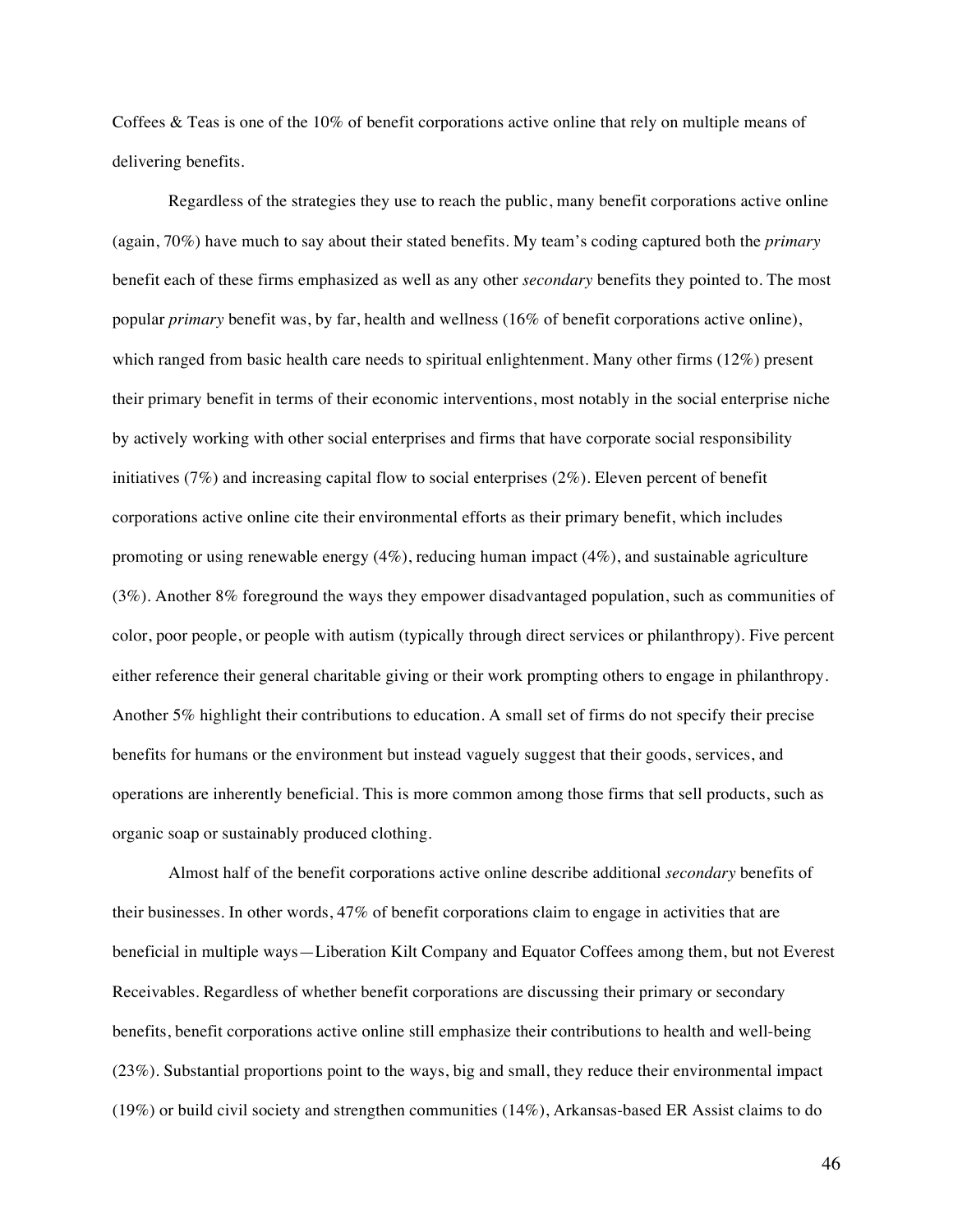both, and also treats its employees well (a primary or secondary benefit of 8% of firms), as it assists state governments with applying for and managing federal disaster grants. <sup>231</sup> The consulting firm cites its contributions to the complex work of helping communities recover from disasters, its diversion of debris from landfills, and its pay structure, which rewards employees based on their contributions to improving communities rather than their billable hours.

Another 16% of benefit corporations active online include, among their multiple benefits, aiding or empowering disadvantaged or underserved populations and women or otherwise advancing equity. VOXAPOD, which has raised \$75,000 to bring to market its plastic-free, reusable menstrual cup, strives to provide women and girls around the world with "access to safe period care" so they are not prevented from going to school or work. <sup>232</sup> As the firm's website explains, "No girl should be denied opportunity because of her biology."

Of particular interest is the emerging ecosystem of benefit corporations who do business with social enterprises of various forms, including other benefit corporations, nonprofit organizations, and firms interested in corporate social responsibility. Fifteen percent of benefit corporations active online note that their primary or secondary benefit entails work with other social enterprises, whether that is supporting social enterprises through activities like expertly tailored services and relationship building (10%) or increasing cash flow to them (5%, although this figure increases if philanthropy is included). All of these specialized niche firms are in professional services (50%) or else finance (21%), IT (15%), or wholesale/retail  $(15\%)$ . They tend to be firms that provide multiple benefits through multiple means heavy hitters, so to say. A socially conscious entrepreneur in Sacramento, California could have a day packed with benefit corporations, getting dressed in a sustainably-produced outfit they ordered from Wylder (a boutique clothing curator<sup>233</sup>), then heading to work on their start-up at Capsity (a coworking space that fosters "an on-going experiment in creating the space for human relationships to manifest into

<sup>231</sup> ER ASSIST, http://www.erassist.com/ (originally accessed May 31, 2017, last visited Aug. 6, 2018).

<sup>&</sup>lt;sup>232</sup> VOXAPOD, https://voxapod.com (last visited Jul. 1, 2018).

 $^{233}$  WYLDER, https://www.wyldergoods.com/ (last visited Aug. 6, 2018).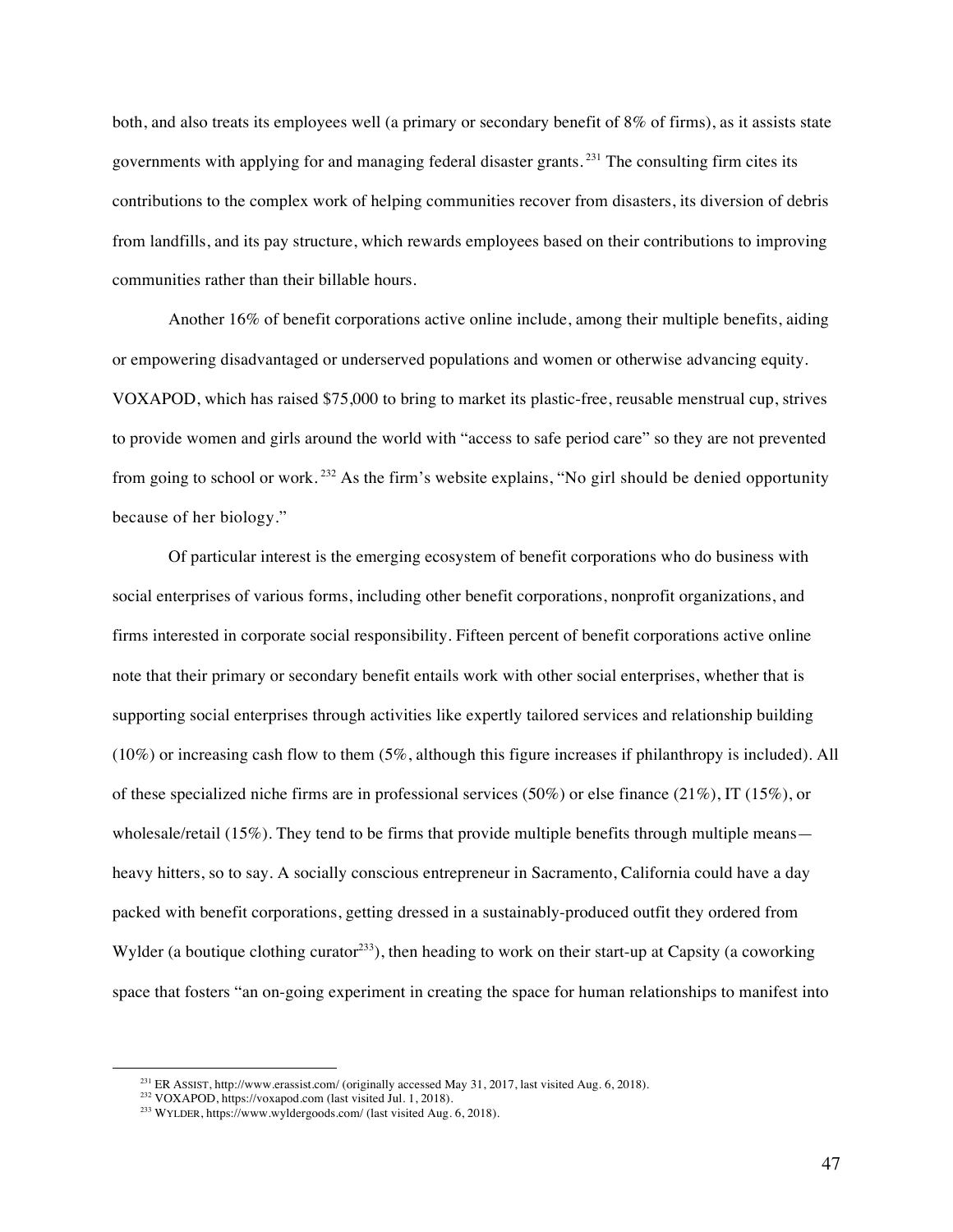community and social good"<sup>234</sup>) where they might consult with social impact advisors at Vita Global about becoming a B Corp,  $235$  then find inspiration by watching videos about #StoriesThatMatter on UPTOGOOD's video-based campaign platform<sup>236</sup> while enjoying a coffee from Equator Coffee & Tea.

It is instructive to consider the silences—the benefits that benefit corporations are *not* saying they deliver. Few benefit corporations active online mention their interest in revolutionizing capitalism, although some say that they contribute to a broader goal of sustainability or that the commit to people and the planet alongside profit. This study finds that only a handful of benefit corporations claim to be restructuring fundamental precepts of contemporary capitalism, such as unequal and exploitative labor relations within the workplace and supply chain. While 8% mention giving employees meaningful work and fostering a supportive workplace culture, few claim to be restructuring the global economy through fair trade (4%), development in poor regions (2%), or products and services "made in America" (2%). Just 4% cite paying fair wages. Senda Athletics is one of these exceptions. It sells "ethically made," fair trade-certified soccer balls "to support our producers through improved livelihoods and community development."<sup>237</sup>

Similarly, almost none of the benefit corporations active online describe their business as posing challenges to core power dynamics, such as the accumulation of corporate control (.44% or 1 active benefit corporation). Almost none are forming worker-owned cooperatives (1%). Perhaps more surprisingly, only 7% of active benefit corporations make any criticism of capitalism by, say, critiquing a corporate model that values profits above all else. A full 93% have no critical commentary on capitalism. It appears that the people who run benefit corporations are not taking on some of the thorniest problems at the heart of the current economic system, at least not ideologically. The challenge to the prevailing norm

<sup>234</sup> CAPSITY, *Social Mission,* CAPSITY, http://www.capsity.com/social-mission/ (last visited Jul. 1, 2018).

<sup>235</sup> VITA GLOBAL, http://vita-global.com (last visited Aug. 6, 2018).

<sup>&</sup>lt;sup>236</sup> UPTOGOOD, https://www.uptogood.org (last visited Jul. 29, 2017, now defunct).

<sup>237</sup> SENDA, https://sendaathletics.com/pages/manifesto (last visited Jul. 1, 2018).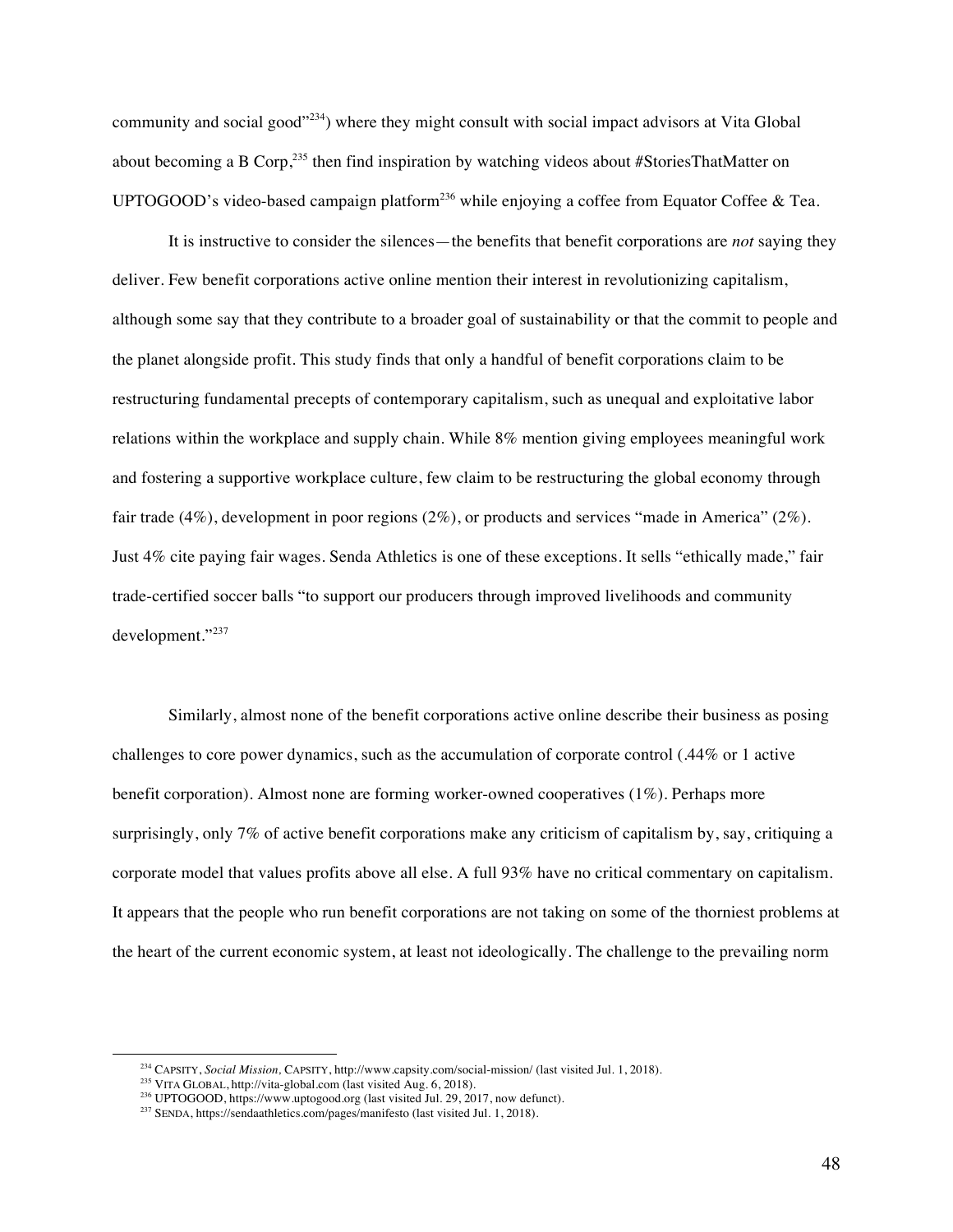of shareholder supremacy is the spirited language of advocates, not the market-oriented aspirational language of businesspeople.

# *F. Publicizing Benefits and a Lack of Legal Greenwashing*

Benefit corporations differ in the extent to which they publicize their benefits online. About 45% of the benefit corporations active online put their benefits front and center, portraying whatever they do that is beneficial as central to their firm's identity. As they explain it, their business would not exist if it stopped being beneficial. Grassroots Capital Management's home page describes the company as "an investment manager promoting investment in multiple bottom line businesses delivering social and financial value and working to strengthen communities and eliminate poverty."<sup>238</sup> Another 17% of benefit corporations active online, such as Oregon Mobile Lawyer ("The Lawyer that Makes House Calls"), present their benefits or their benefit corporation status as an important element, but not the centerpiece, of their organizational identity.239 Again, a full 30% make no clear reference to being beneficial in any way, although a few of those firms have extremely vague statements about, say, supporting community.

In theory, benefit corporation law provides these firms with a tool to publicly convey their commitment to the social good. Business owners and managers can cite the firm's legal status as evidence when communicating with consumers, investors, communities, and other social enterprises. This study cannot explain how the law matters *within* a firm's operations, but it can reveal how benefit corporations active online *portray* and explain the law.

Contrary to advocates' assertion that firms can use their benefit corporation status to differentiate themselves on the market, most benefit corporations are not doing this, at least not in their online content.<sup>240</sup> This is surprising, especially given that an organization's website is one of the most important

<sup>238</sup> GRASS ROOTS CAPITAL MGMT., http://www.grassrootscap.com (last visited Jul. 1, 2018).

<sup>239</sup> OREGON MOBILE LAWYER, http://www.oregonmobilelawyer.com/ (originally accessed Sept. 13, 2017). This firm now goes by the name Catalano Law, P.C. Since the original analysis, the website has been revised and now includes more information about the firm's benefit corporation status, including a detailed list of its positive impacts. *See* CATALANO LAW, P.C., https://www.catalanolawpc.com (last visited Jul.

<sup>&</sup>lt;sup>240</sup> CLARK & VRANKA, *supra* note 1, at 5 ("entrepreneurs that are "sustainable," "green" or "socially responsible," may find that it is hard to distinguish themselves from other companies that make similar claims but don't actually behave as they advertise").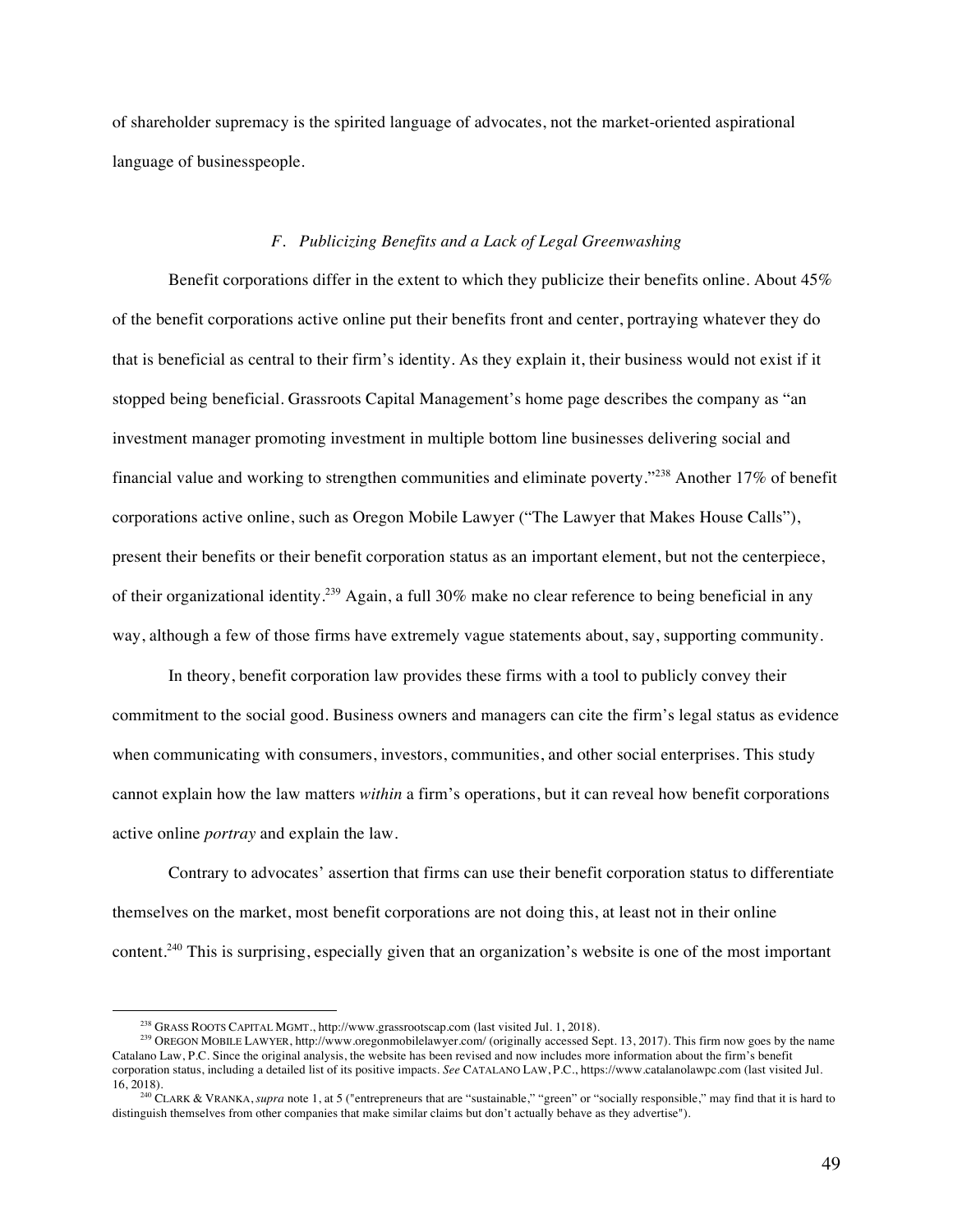venues it has to advertise and explain itself to external audiences.<sup>241</sup> Close to three-quarters of benefit corporations active online (71%) make no mention of their legal status as a benefit corporation on their website. Just 10% have an extensive discussion of being a benefit corporation, while 19% mention their legal status briefly. When benefit corporations do mention their legal status on their websites, they usually highlight it prominently, either on the home page or as a major feature under "About" (73%). For example, the (now inactive) About page for Kind Eye, which "curated" ethical personal care products for individuals and businesses, briefly stated: "We made a conscious decision to be a Massachusetts Benefit Corporation because we believe that a business needs to be about more than money. We need to care about our community and our environment in order to truly make a difference in the world." $242$ 

Only a couple of benefit corporations active online indicate that they have ties to the larger benefit corporation law movement. Among them is the website services firm Canvas Host, which posts photographs of a January 2014 event where it was one of 29 inaugural Oregon benefit corporations and an image of its inaugural benefit corporation certificate (as well as a now-removed photo of an employee registering at the Secretary of State office).<sup>243</sup>

Some subsets of benefit corporations active online do more to advertise as benefit corporations. Of the benefit corporations that orient their business to other social enterprises, which include Canvas Host, more than half (53%) publicize that they are benefit corporation on their websites. In addition, many of the older firms, which incorporated first as regular corporations then converted to benefit corporations after legislation passed, also communicate their legal form. Nearly half (49%) of these more established firms active online mention being a benefit corporation, compared to 25% of firms that formed after legislation passed in their domicile state.

Some benefit corporations are also certified B Corps, and those that are prefer to highlight that certification. Fewer than 3% of all known benefit corporations ever created (190 total) are currently

<sup>241</sup> *See* Part II.C. *See also* Baldi, Bartel & Dukerich, *supra* note 118, at 474 ("[E]xternal stakeholders' initial impressions of organizations often come from their online presence.").

<sup>242</sup> KIND EYE, *About,* KIND EYE, http://www.kind-eye.com/about/ (originally accessed Oct. 27, 2017, last visited Jul, 13, 2018).

<sup>243</sup> CANVAS HOST, *supra note* 132.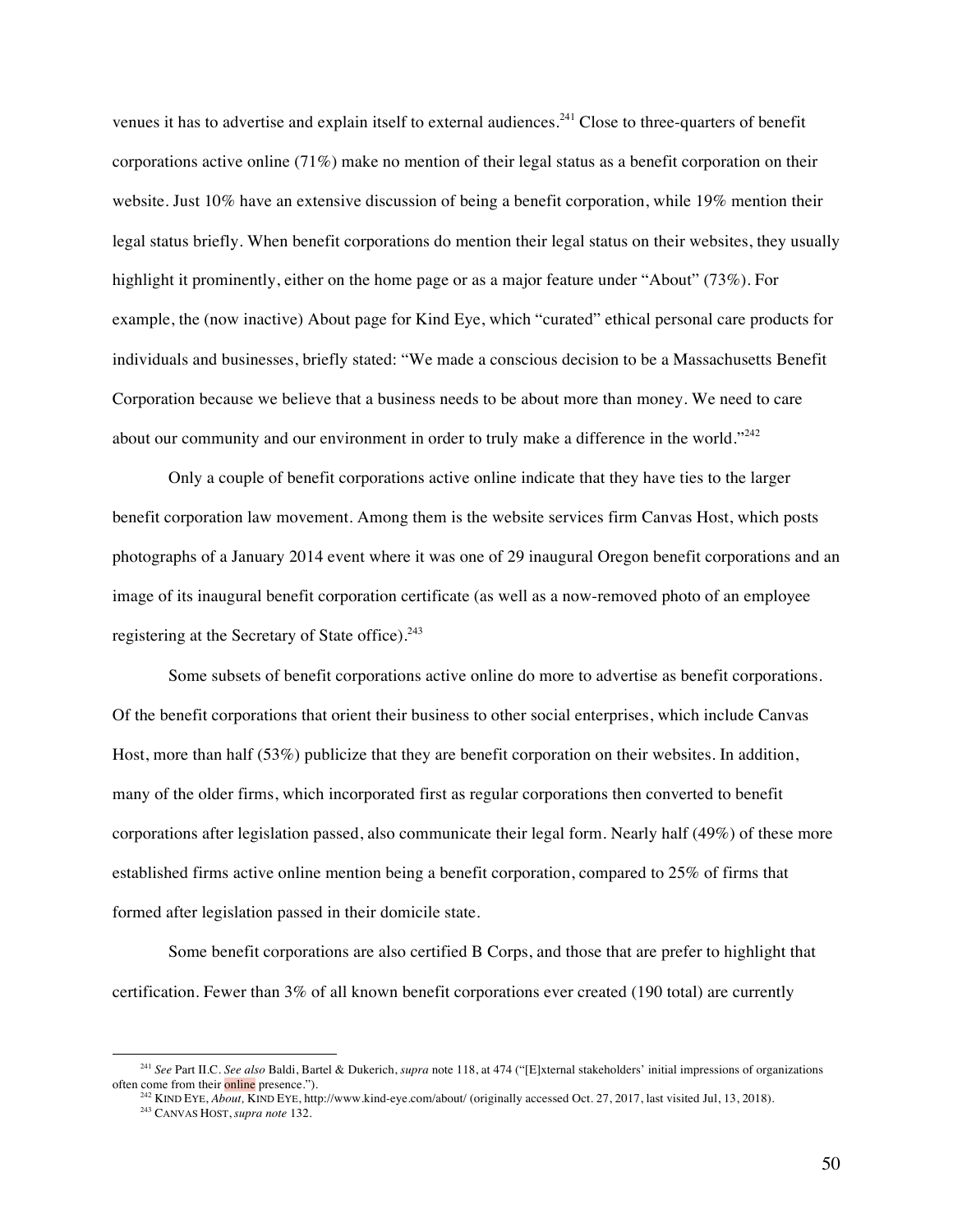certified as B Corps.<sup>244</sup> The rate of B Corp certification is higher among benefit corporations active online (12%). Yet benefit corporations that are certified B Corps almost always mention their B Corp status online  $(11\%)$ . In fact, they more often note just their B Corps certification alone (7%) rather than mention both their B Corp certification and their benefit corporation status (4%). The website for EO Products, which advertises "We make real products from real plants for real people," is a striking example.<sup>245</sup> The site features numerous graphics-heavy, reader-friendly pages about the firm's social and environmental mission, such as "Product Certification," "Sustainable Manufacturing," and "B Corp." The first of the company's three principles is "As a family owned B Corp, we put people and the planet before profits."<sup>246</sup> EO's benefit corporation status is never mentioned on the website, at least not anywhere my research team could find.

These findings indicate numerous shortcomings of benefit corporation status. Many benefit corporation owners seem to care about the benefits they provide, but their firm's legal status appears to be far less important to them, at least in the public spotlight. In addition, benefit corporation status is not easy for many laypeople, including businesspeople without legal training, to explain. The terminology is confusing, especially given the similarities in the spelling and abbreviations of "benefit corporations" and "B Corps" (the "B" in B Corp stands for "Benefit"). Businesses and advocates sometimes use the misleading term "Certified Benefit Corporation" to describe certified B Corp firms, although that is less common now than earlier in the movement.<sup>247</sup> Of those benefit corporations that reference their benefit corporation status online, at least 11% inaccurately explain benefit corporations and B Corps or claim to be B Corps when they are not. For example, one organization states, "Benefit Corporations aka B Corps commit to public good."<sup>248</sup> Others use unconventional language, such as "a Corporate Benefits

<sup>244</sup> *See B Corp Impact Data*, *supra* note 11*.*

<sup>&</sup>lt;sup>245</sup> EO PRODUCTS, https://www.eoproducts.com/catalog/category/view/s/values/id/153/ (last visited July 1, 2018). <sup>246</sup> *Id*.

<sup>247</sup> *See, e.g.,* Meghan French Dunbar, *What are B Corps?*, CONSCIOUS MEDIA CO. (Jan. 3, 2015),

https://consciouscompanymedia.com/sustainable-business/what-are-b-corps/. *See also* Munch, *supra* note 5, at 132 n.83.

<sup>&</sup>lt;sup>248</sup> ER ASSIST, http://www.erassist.com/ (originally accessed May  $31, 2017$ ). This text on the website has since been removed.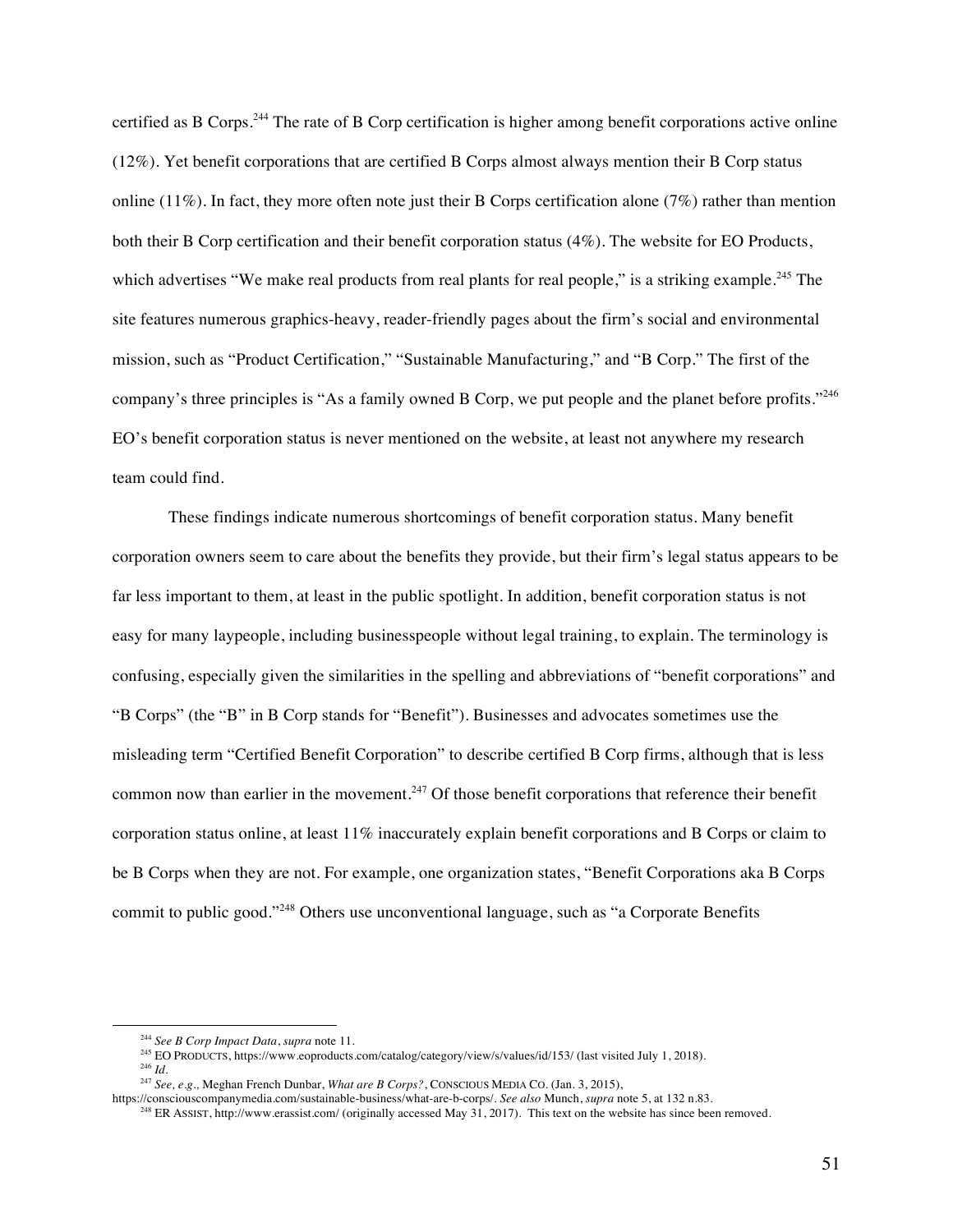company!"<sup>249</sup> Only a very small portion of benefit corporations active online (under 3%) post detailed, accurate educational information about benefit corporation law.<sup>250</sup>

Unlike benefit corporation status, B Corps certification is well branded. B Corps have a recognizable logo, which certified B Corps often post on their websites alongside other third-party logos and certifications.<sup>251</sup> B Lab's website is easy to use and engaging, with a separate web page for each certified B Corp that companies often link to. B Lab also has effectively designed and promoted slogans about social enterprise. Some benefit corporations echo B Lab's language by, for example, discussing how to "use business as a force for good," even when not referring to their benefit corporation or B Corp status.<sup>252</sup> Some, such as EO Products, cut and paste entire sentences or passages from B Lab's web site.<sup>253</sup>

At the same time, these findings suggest that benefit corporations are not flagrantly using the law to greenwash. No companies mention their benefit corporation status without also asserting that they provide benefits (although the reality of their stated benefits may be questionable).

# *G. Annual Benefit Reporting*

Under the model benefit corporation legislation, firms are required to post on their website, if they have one, an annual benefit report that assesses their overall social and environmental performance against a third-party standard.<sup>254</sup> Most states statutes have a requirement of publicly posting a report, with Delaware the most noteworthy exception.<sup>255</sup> In this study, only 6% of benefit corporations that have a

<sup>249</sup> *See, e.g.,* BNE PUBLISHING, *The Corporate American Dream (Dodge v. Ford),* BNE PUBLISHING (Apr. 5, 2016), http://www.bnepublishing.com/corporate-american-dream-dodge-v-ford/.

<sup>&</sup>lt;sup>250</sup> *See, e.g.,* USAAUTOMOTIVEGIVESBACK.COM, *Frequently Asked Questions*, USAAUTOMOTIVEGIVESBACK.COM,<br>https://www.usautomotivegivesback.com/faq.html (last visited Jul. 1, 2018). This firm nonetheless conflates benefit c

<sup>&</sup>lt;sup>251</sup> Organizations often post logos, badges, "seals of approval," trustmarks, and other indicators of (purportedly objective) third party endorsement or certifications to validate the legitimacy and authenticity of their business and the security of their services. *See, e.g.,* K. Damon Aiken,et al., *An International Investigation of Source Influence Effects of Internet Trustmarks*, 13 J. OF INTERNET COM. 89, 89-90 (2014).

<sup>252</sup> *See, e.g.,* ROSEN, http://rosenconvergence.com (last visited Jul. 1, 2018).

<sup>253</sup> *See, e.g.*, EO PRODUCTS, *People Using Business as a Force of Good,* EO PRODUCTS, https://www.eoproducts.com/eo-bcorp (last visited Jul. 1, 2018).

<sup>254</sup> MODEL BENEFIT CORPORATION LEGISLATION, *supra* note 40, at § 401

<sup>255</sup> J. Haskell Murray, *Corporate Forms of Social Enterprise: Comparing the State Statutes*, at 1 (2015), available at https://papers.ssrn.com/sol3/papers.cfm?abstract\_id=1988556. I updated Murray's chart, which was current as of Jan. 15, 2015, to include six states that had passed benefit corporation legislation as of Jun. 21, 2018 (ID, IN, KY, KS, TX, WI) using information from *State by State Status of Legislation*, *supra* note 6. Note that in addition to Delaware, three states (KY, MN, TX) do not require benefit corporations to make their benefits report publicly available. The following statutes require the public posting of a benefit report: AR, AK, CA, CO, CT, DC, FL, HI, ID, IL, IN, KS, LA, MD, MA, MO, NE, NV, NH, NJ, NY, OR, PA, RI, SC, UT, VA, VT, WV. The model legislation requires this, as well. MODEL BENEFIT CORPORATION LEGISLATION, *supra* note 40, at §§ 401–402.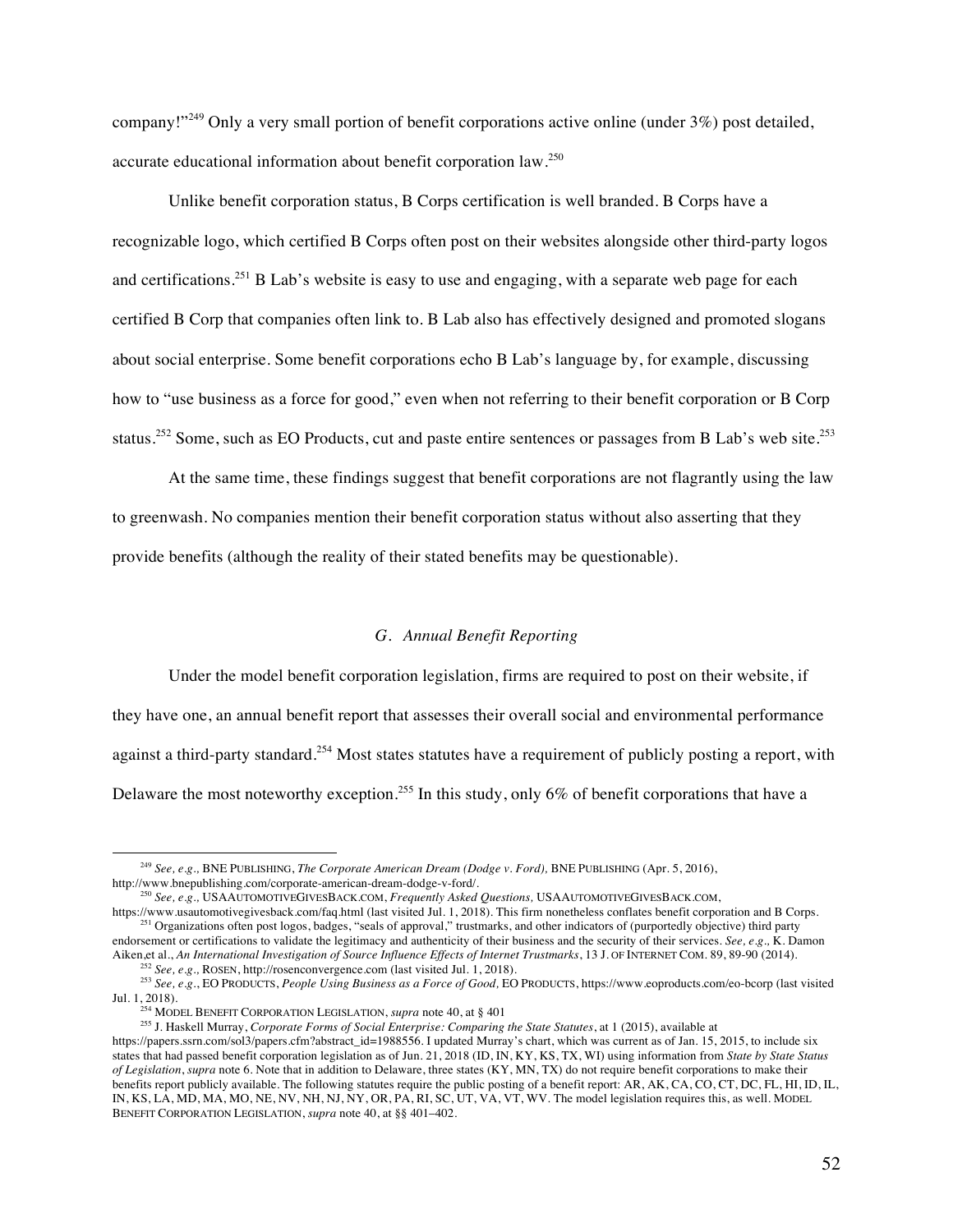website or Facebook page and are incorporated in a state with a public posting requirement actually post their benefit report. Many of those reports do not reference a third-party standard. There are higher rates of reporting among benefit corporations that tailor their business to other social enterprises (18% of those active online post a benefit report) and older, more established benefit corporations (17% post a report, compared to 5% of more recently incorporated firms).

This finding of a 6% compliance rate overall corroborates and extends Murray's 2015 finding that just 8% of 100 benefit corporations active in four states made their benefit reports publicly available.<sup>256</sup> Murray postulates that reasons for this noncompliance likely include business owners' lack of familiarity with statutory requirements, which is common at the onset of new laws; the small size of benefit corporations, which increases the likelihood the firm does not have legal or financial resources; and the statutes' lack of enforcement mechanisms.<sup>257</sup> Furthermore, he surmises that social enterprise practitioners apparently do not view these reports as essential.<sup>258</sup> Only 14 locales (13 states and DC) require benefit corporations to file their reports with the state government, and even fewer impose penalties for noncompliance with reporting requirements.<sup>259</sup> This points to the broader issue of the lack of mechanisms for protecting the rights of parties who are not shareholders, directors, or owners. As Murray reiterates, these benefit reports, which are supposed to be written using a third-party standard, are the key method for creating transparency.<sup>260</sup> However, annual reports currently are not a widely available resource for those non-shareholders who want to keep benefit corporations accountable to their missions. Most benefit reports, if firms produce them, are best understood as branding and marketing, rather than assurance of good governance. 261

<sup>256</sup> *See Early Report, supra* note 81, at 33–35.

<sup>257</sup> *Id.* at 43–44.

<sup>&</sup>lt;sup>258</sup> *Id.* at 43-46.<br><sup>259</sup> *Id.* at 17; *id.* at Table B.

<sup>&</sup>lt;sup>260</sup> *Id.* at, 33; *id.* at 33 n.35 (citing CLARK & VRANKA, *supra* note 1; William H. Clark, Jr., *The New Pennsylvania Benefit Corporation Law*, 84 PA. BAR ASS'N Q. 65, 69 (2013)).

<sup>261</sup> *See also* Brent J. Horton, *Rising to Their Full Potential,* 9 HARV. BUS. L. REV. (forthcoming Winter 2018-2019) (manuscript at 28), available at (https://papers.ssrn.com/sol3/papers.cfm?abstract\_id=3195453) ("many benefit reports read more like advertisements full of fluff"); *Social Enterprise Innovation, supra* note 8 at 345, 360 (criticizing the lack of empirical data in benefit reports).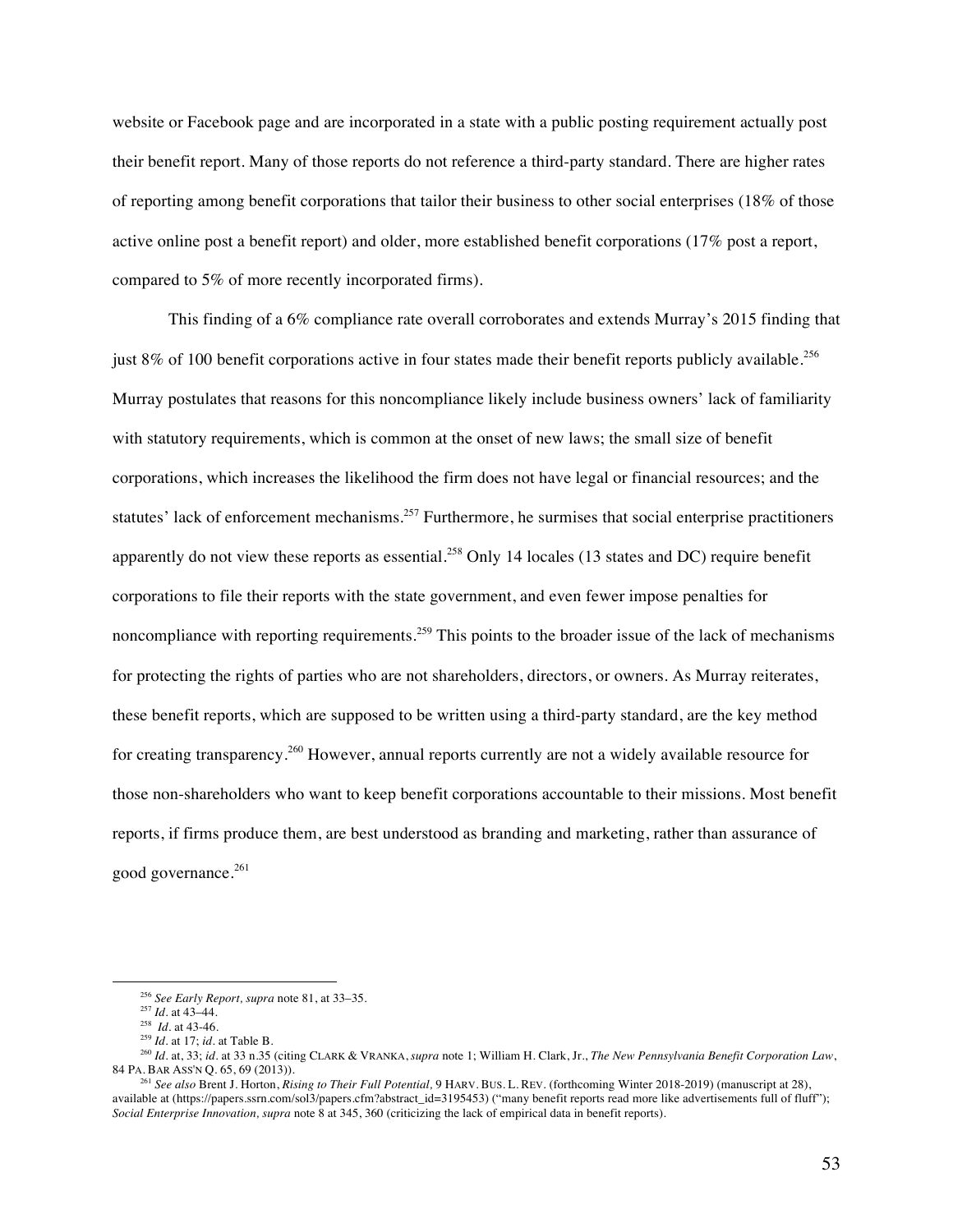# H. *But Are They Beneficial?*

Studying the firms that have become benefit corporations unavoidably raises the thorny topic of what, exactly, is beneficial. Are these businesses truly pursuing a social mission? Are they achieving that mission? Answering these questions ultimately requires first hand observational data, a thorough audit, or a rigorous third-party certification process. Otherwise, observers can never know what is really getting accomplished and what is window dressing. That said, this analysis raises important concerns that benefit corporation statutes fail to address.

The answer to the question, of whether a benefit corporation is beneficial or not, depends on the definition of "beneficial." Most states follow the model legislation by requiring the benefit corporation charter to identify a general public benefit and allowing the option of one or more specific benefits.<sup>262</sup> The text of statutes largely skirts this issue by remaining vague or jumping to specifics (although those tend to be vague, too).<sup>263</sup> States' definitions of a general public benefit tend to be quite similar to the model legislation, although their definitions of specific benefits vary a bit more. Louisiana, for example, includes urban beautification and historic preservation, while Pennsylvania references economic development through the support of emerging technology firms.<sup>264</sup> A number of state statutes add language to contextualize those specific benefits.<sup>265</sup>

Of particular relevance, for this study, are the interconnected questions of how to assess if any given activity is indeed beneficial and how to conceptualize a firm's impact "as a whole." The model legislation stipulates that "the concept of general public benefit requires consideration of all of the effects of the business on society and the environment."<sup>266</sup> High profile advocates of the legislation have elaborated some examples. A firm is "operating in a manner contrary to a benefit corporation," write William Clark and Elizabeth Babson, if it is "reducing waste while increasing carbon emissions, or reducing both while remaining indifferent to the creation of economic opportunity for low-income

<sup>&</sup>lt;sup>262</sup> Heminway, *supra* note 72, at 619 and Appendix 1.<br><sup>263</sup> MODEL BENEFIT CORPORATION LEGISLATION, *supra* note 40, at § 102.

<sup>264</sup> *Id.* at 663, 673 (citing LA . STAT . ANN. § 12:1803 and 15 PA. STAT. AND CONST. STAT. ANN, § 3302).

<sup>265</sup> *Id.* at 620 n.40.

<sup>266</sup> MODEL BENEFIT CORPORATION LEGISLATION, *supra* note 40, at § 102.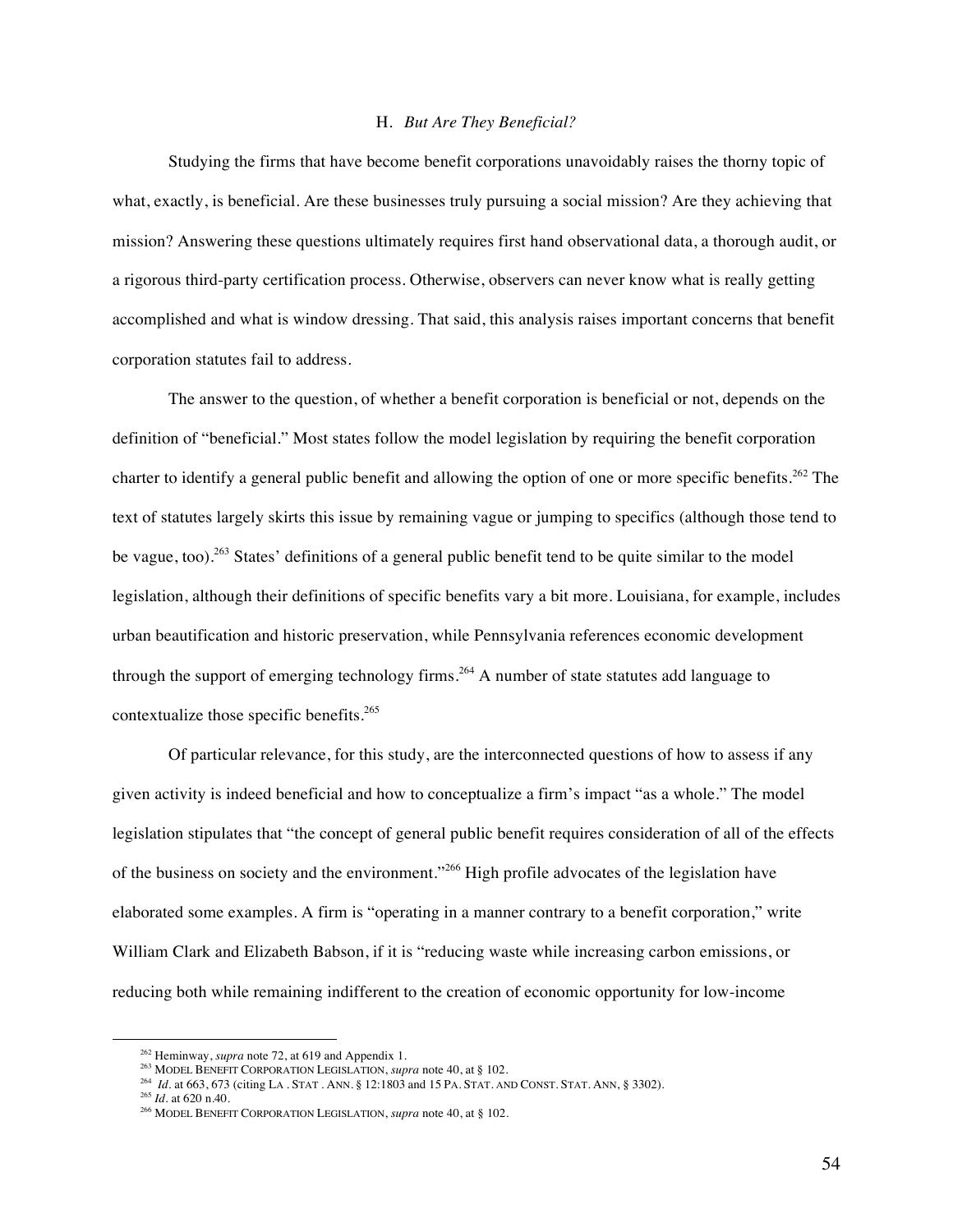individuals or underserved communities" or if it "gives ninety-five percent of its profits to charity… [but] were to use the lowest costs of production (e.g., child labor), source raw materials from non-sustainable sources, dump hazardous waste, etc."<sup>267</sup> Critics of benefit corporation legislation argue that these definitions are too broad and poorly defined and, at once, too restrictive.<sup>268</sup>

Although this study did not try to determine if benefit corporations operate in a beneficial manner as a whole, it identifies numerous complexities of that legal stipulation. The majority of benefit corporations active online claim that positive impacts are derived from their *business* (i.e. their products or services), rather than their operations. Their emphasis on their beneficial business activity prompts questions about both what counts as a beneficial product or service and how to weigh that purported benefit against other activities of the firm. Are the motorized scooters and wheelchairs sold by Coloradobased Best Priced Scooters intrinsically beneficial because they help customers people with limited physical mobility?<sup>269</sup> Cordan Electric designs, installs, and upgrades electrical systems in South Nevada; "affordable solar power" installation is among the many services it offers.<sup>270</sup> Does simply selling solar power, in a menu of other energy options, make the firm beneficial? Even the benefits of solar power are not entirely straightforward. When left unregulated, the process of manufacturing solar panels exposes workers, communities, and ecosystems to toxic chemicals such as lead and silicon tetrachloride, and old panels are not easily recycled.<sup>271</sup> This question about whether a product or service is inherently beneficial applies to firms in education, health care, and energy, in particular, but is not confined to those industries.

Assessments of whether a firm's products and services are truly beneficial can be highly politicized. For example, Americans are deeply divided along partisan lines in terms of how they

 $267$  Clark & Babson, supra note 2, at 841-2.

<sup>&</sup>lt;sup>268</sup> See The Social Enterprise Law Market, supra note 36, at 549 (describing criticisms of the general public benefit as too broad and inflexible); Callison, *supra* note 70, at 103 (arguing that the legislation should allow shareholders "the autonomy and freedom to pursue their own, self-defined ends and their own conception of the good."); Justin Blount & Kwabena Offei-Danso, *The Benefit Corporation: A Questionable Solution to a Non-Existent Problem,* 44 ST. MARY'S L.J. 617, 634-35 (2013) (identifying differences in the interests of different stakeholders that would create an "almost irreconcilable conflict" for management).

<sup>269</sup> *See* BEST PRICED SCOOTERS, http://www.bestpricescootersandpowerwheelchairs.com/ (last visited Jul. 1, 2018).

<sup>270</sup> CORDAN LLC ELECTRICAL SERVS., http://cordanelectricllc.com/index.html (last visited Jul. 1, 2018).

<sup>271</sup> *See, e.g,* Dustin Mulvaney, *Solar Energy Isn't Always as Green as You Think,* IEEE SPECTRUM (Nov. 13, 2014),

https://spectrum.ieee.org/green-tech/solar/solar-energy-isnt-always-as-green-as-you-think (reviewing environmental risks in the life cycle of solar panels, from quartz mining to disposal).

<sup>&</sup>lt;sup>271</sup> See also Callison, , *supra* note 70, 104 ("One man's [sic] global warming is another's agricultural crop enhancement—who is to say where "public benefit" definitively lies?").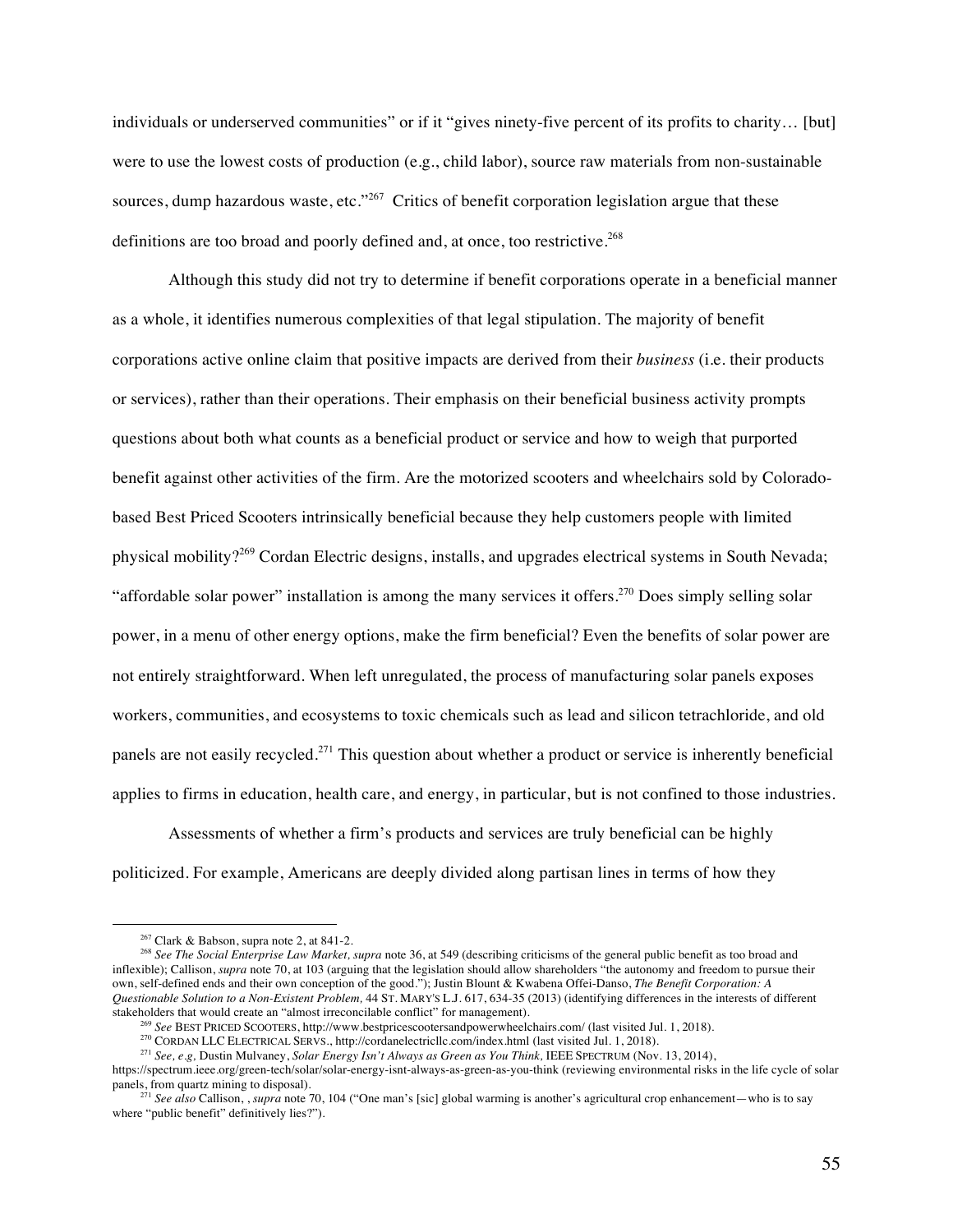understand threats to security.<sup>272</sup> They would likely disagree about whether or not benefits are inherent to the business of Solutions Group International (SGI), which provides specialized security services, tactical training, threat assessments and anti-terrorism/counter-terrorism applications. The firm explains its benefits in terms of safety and social stability, "War, terrorism, criminal activity, workplace violence… the list of security-related worries preoccupying today's society seems to grow each year. The world is changing. Complacency has never been wise, and at a time of increasing uncertainty, it has become outright dangerous and irresponsible."<sup>273</sup> Similarly, given their divided opinions about safety and private gun ownership, Americans would likely have conflicting assessments about whether Oregon-based Kona'z Kustomz LLC—which sells, repairs, and customizes firearms—is a socially beneficial business.<sup>274</sup> Many people feel safer when they own a gun, but advocates for stricter gun regulation point to the deleterious consequences of having a gun at home, including higher rates of suicide and homicide as well as accidentally shootings.<sup>275</sup> Lawmakers who supported benefit corporation legislation in states such as Arizona, Idaho, and New Hampshire, which have very relaxed gun laws, might very well say that Kona'z Kustomz contributes to public and personal safety.

Statutes do not require benefit corporations to be beneficial in every respect. The benefit corporation must be doing at least one thing beneficial. The language of a positive impact "taken as a whole" raises questions about what else benefit corporations do. But at what point is the full range of a firm's activities egregiously harmful enough that its benefits do not merit a special status? Is a university educationally beneficial even if it leaves many students with useless credits and unsurmountable debt? Is an organic farm beneficial if it pays workers at exploitative rates? Firms are complex and might be

 $272$  Conservatives and Republicans are more likely to feel they are threatened by external violence, terrorism, and culturally different groups. *See, e.g.,* Jaime L. Napier et al., *Superheroes for Change: Physical Safety Promotes Socially (but Not Economically) Progressive Attitudes Among Conservatives*, 48 EUROPEAN J. OF SOC. PSYCHOL. 187 (2017).

<sup>273</sup> SOLUTIONS GROUP INT'L, *About Solutions Group International,* SOLUTIONS GROUP INT'L, http://www.solutionsgroupinternational.com/company.php (last visited Jul. 1, 2018).

<sup>&</sup>lt;sup>274</sup> The firm's Facebook page gives no indication of its social mission. *See Kona'z Kustomz LLC*, FACEBOOK, https://www.facebook.com/konaz.kustomz/?fref=ps\_result (last visited Jul. 1, 2018).

<sup>&</sup>lt;sup>275</sup> Mark Murray, *Poll: 58 Percent Say Gun Ownership Increases Safety*, NBC NEWS (Mar. 23, 2018),

https://www.nbcnews.com/news/amp/ncna859231?\_\_twitter\_impression=true (reporting on a March 2018 NBC/Wall Street Journal opinion poll that found that 58% of Americans believe owning a personal gun improves ones safety); Andrew Anglemyer et al., *The Accessibility of Firearms and Risk for Suicide and Homicide Victimization Among Household Members: A Systematic Review and Meta-analysis*, 160 ANNALS OF INTERNAL MED. 101 (2014) (finding that gun ownership is correlated with higher risks of homicide and suicide, as well as accidental shootings).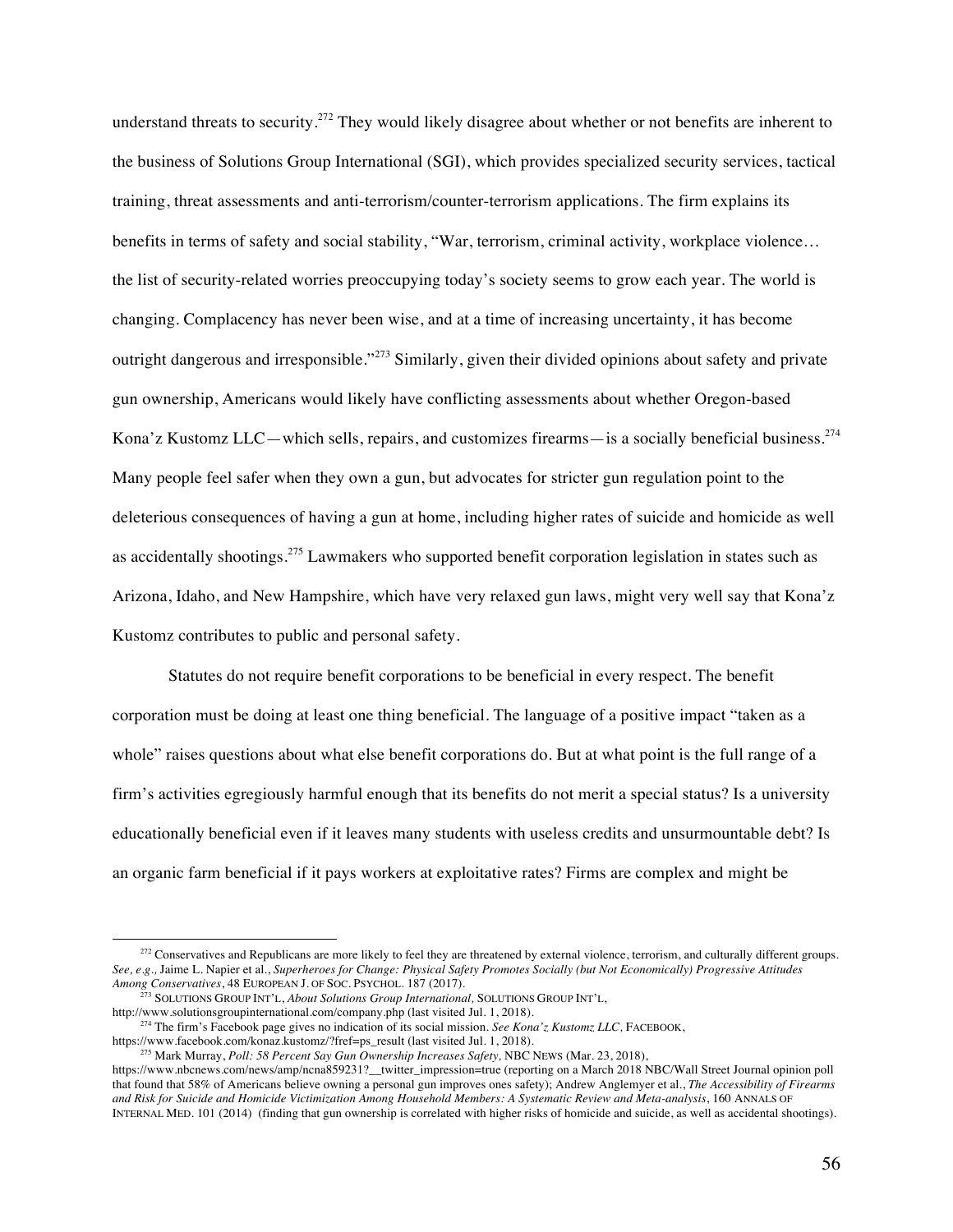beneficial in some ways but demonstrably harmful in others. According to the logic of benefit corporation statutes, harmful practices do not negate positive ones. Under law, SHL's work on offshore oil and gas extraction does not "cancel out" its renewable energy contracting. AltSchool, which owns and runs private elementary and schools in San Francisco and New York City, likely contributes to race-class segregation in schooling and the siphoning of resources from the public schools that most Americans attend.<sup>276</sup> Yet, its "personalized learning approach," "diversity," and "excellent, child-centered" education may be highly advantageous for its own students.<sup>277</sup> In these contexts, publicly identifying as a benefit corporation could have a "halo effect," which leads consumers and other observers to evaluate a firm based on broad images or impressions, not fine-grained differences in its business or operations.<sup>278</sup>

The coding protocol for this study includes a final, summary question about whether the benefit corporation appears to be beneficial or not. Specifically, it asks whether a business is "logically or convincingly," "arguably," or "not logically or convincingly" a benefit corporation. My research team's answers to the questions are highly subjective, interpretive, and unavoidably biased and, thus, not always scientifically reliable. When looking at benefit corporations' websites, some firms appear clearly beneficial or clearly not. This question was easiest to answer when the product or service was clearly beneficial (e.g. low-chemical household cleaners), if the firm claimed multiple benefits, and if it was a certified B Corp.

I surmise, cautiously, that half (50%) of the benefit corporations active online, and at most a fifth (20%) of all benefit corporations are logically or convincingly beneficial. Bringing together this subjective assessment with the protocol question about whether benefit corporations appear operational narrows the pool even smaller. I infer that, based on their online content, 18% of all benefit corporations

<sup>276</sup> *See generally* SEAN F. REARDON & JOHN T. YUN, PRIVATE SCHOOL RACIAL ENROLLMENTS AND SEGREGATION ( 2002), available at https://www.civilrightsproject.ucla.edu/research/k-12-education/integration-and-diversity/private-school-racial-enrollments-and-segregation (showing that private schools in the U.S. are more racially segregated than their public counterparts, especially in the South and the West);. Richard J. Murnane & Sean F. Reardon, *Long-Term Trends in Private School Enrollments by Family Income*, 4 AERA OPEN 1 (2018), available at http://journals.sagepub.com/doi/abs/10.1177/2332858417751355 (explaining that private schools are an essential mechanism by which affluent families hoard opportunities for their children, and that class segregation via private schools deprives middle and lower income students' opportunities to build relationships with affluent peers, which can confer long-range economic benefits, and it diverts affluent parents' time, financial resources, and political capital from advocating for better public schools).

<sup>&</sup>lt;sup>277</sup> ALTSCHOOL, *About*, *ALTSCHOOL*, https://www.altschool.com/about-us#about-u (last visited Jul. 1, 2018).

<sup>278</sup> Lyon & Montgomery, *supra* note 59 228–29.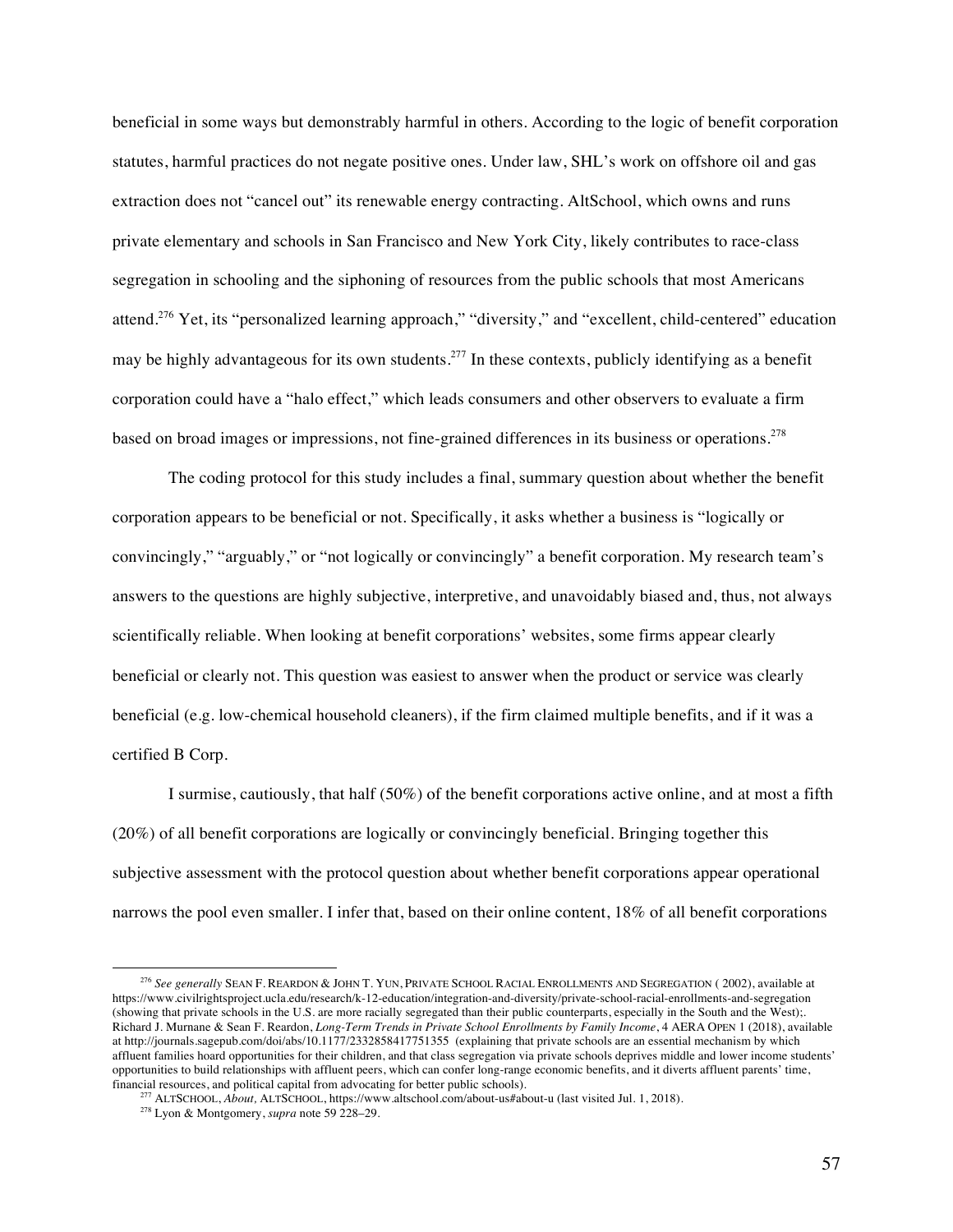appear both operational and beneficial in at least one respect. Another 5% appear operational and arguably beneficial. Another 12% appear operational but not evidently beneficial. Likewise, I cautiously infer that the remaining 65% of all benefit corporations are inactive, have no online presence or an extremely limited online presence, or are not clearly operational. These assessments are tentative, based on limited information, and subject to bias.

# VI. WHAT SHOULD BE DONE TO BETTER SUPPORT BENEFIT CORPORATIONS?

The results of this study shed new light on the organizational dynamics of benefit corporations. Firms are implementing benefit corporation law in a variety of ways, with some carrying out the spirit of the law and others violating it. Many are not apparently putting the law to use. Further, many benefit corporations are undermining the broader goal of business-driven social responsibility. Legislators, advocates, and legal professionals should take heed. They should be clear about who is using benefit corporation law and how they are using it—how they are putting social enterprise law into action. Some legal scholars who study benefit corporations have relied on case studies and research studies on social entrepreneurs conducted by trade, business, and advocacy groups or study selective benefit corporations themselves.<sup>279</sup> While those studies and analyses can provide useful perspectives, they do not capture the reality of the broader field of benefit corporations. When researchers rely on familiar examples or convenience samples, they capture the realities of already-successful and likely-to-be-successful businesspeople, such as those who have relationships with foundations, rather than the typical benefit corporation owner. Empirical researchers also should investigate what goes on *within* benefit corporations to better understand these firm's understandings and uses of the law.

# *A. Tailor the law and advocacy to small, new firms*

<sup>279</sup> *See, e.g.,* Brent J. Horton, *Rising to Their Full Potential: How a Uniform Disclosure Regime Will Empower Benefit Corporations,* 9 HARV. BUS. L. REV (forthcoming Winter 2018-210) (manuscript at 21 n.13), available at

https://papers.ssrn.com/sol3/papers.cfm?abstract\_id=3195453 (citing ALLIANZ, DUPONT, THE SKOLL FOUND. & SUSTAINABILITY, GROWING OPPORTUNITY: ENTREPRENEURIAL SOLUTIONS TO INSOLUBLE PROBLEMS (2007)).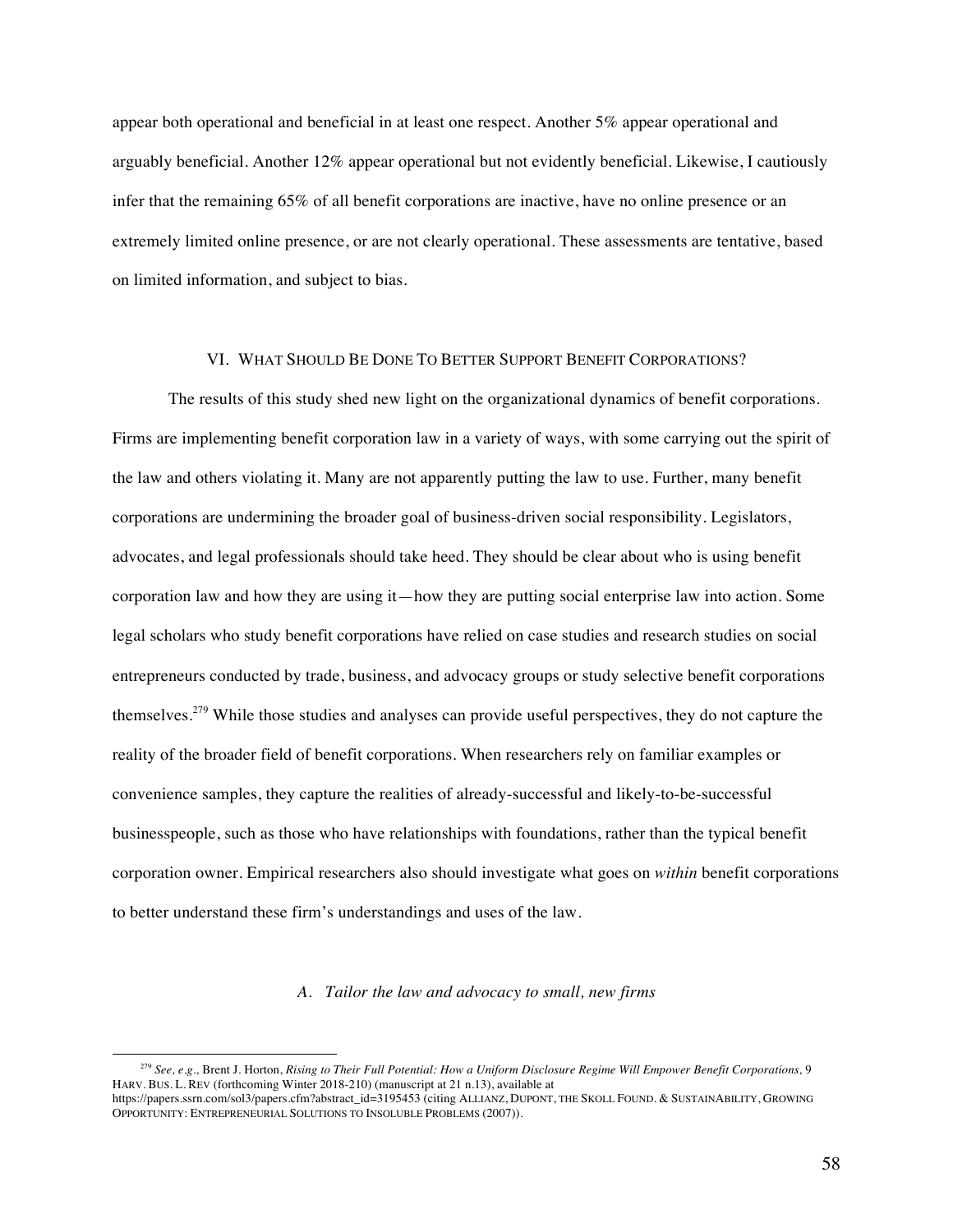It is very significant that the overwhelming majority of the known 7,704 benefit corporations are new, small or very small, privately owned firms. This fact challenges the rhetoric of B Lab, which often characterizes benefit corporations as large or aggressively growing companies.<sup>280</sup> Those who promote, pass, and help firms implement benefit corporation law should be clear about who is using it and should tailor their responses appropriately.

In short, many of the needs of most benefit corporations will be similar to the needs of new, privately owned, small businesses. They will differ in some important respects from larger, high-profile, established firms, such as Patagonia and People Against Dirty. Although surveys and interviews with the owners of benefit corporations would be the ideal source of information on their needs, absent that information, the existing data on smaller businesses and their owners can fill in some gaps. Understanding the ownership structure of benefit corporations and their needs for capital is especially important, given benefit corporation proponents' emphasis on this legal innovation as protection from unreceptive shareholders, investors, and other firms looking to acquire businesses. Under 2% of small businesses are publicly held.<sup>281</sup> Small, privately owned firms may have just one shareholder, i.e., the founder, or else a few known shareholders who may include family members or friends. Small businesses are more likely to raise funds through private placements, through which they can issue shares to select individuals and institutions.<sup>282</sup> This is a very different scenario than the dispersed ownership structure of larger publicly traded firms, whose stock is owned and traded by a wide range of institutions and individuals who normally do not have a close personal relationship with management.

Both proponents of benefit corporation law and law scholars routinely discuss the importance of venture capitalists and angel investors for capital formation for benefit corporations, or else they assume anonymous stockholders.<sup>283</sup> But this is not supported by the facts of small business in general. For

<sup>&</sup>lt;sup>280</sup> *See, e.g., Why Is Benefit Corp Right for Me?, supra* note 57 ("Benefit corps show investors and entrepreneurs from every industry what the future Fortune 500 looks and acts like.").

<sup>&</sup>lt;sup>281</sup> U.S. SMALL BUS. ADMIN., OFFICE OF ADVOCACY, FREQUENTLY ASKED QUESTIONS ABOUT SMALL BUSINESS 2 (2017) [hereinafter 2017 FAQS], available at https://www.sba.gov/sites/default/files/advocacy/SB-FAQ-2017-WEB.pdf.

<sup>282</sup> https://smallbusiness.chron.com/importance-shareholders-business-20844.html

<sup>283</sup> *See, e.g.,* Horton, *supra* note 261 (manuscript at 25); Yockety, *supra* note 38, at 816-17; Joan MacLeod Heminway, *To Be Or Not To Be (a Security): Funding For-Profit Social Enterprises,* 25 REGENT UNIV. L. REV. 299, 307-10 (2013) (explaining for-profit social enterprises' advantages and disadvantages when access financial capital).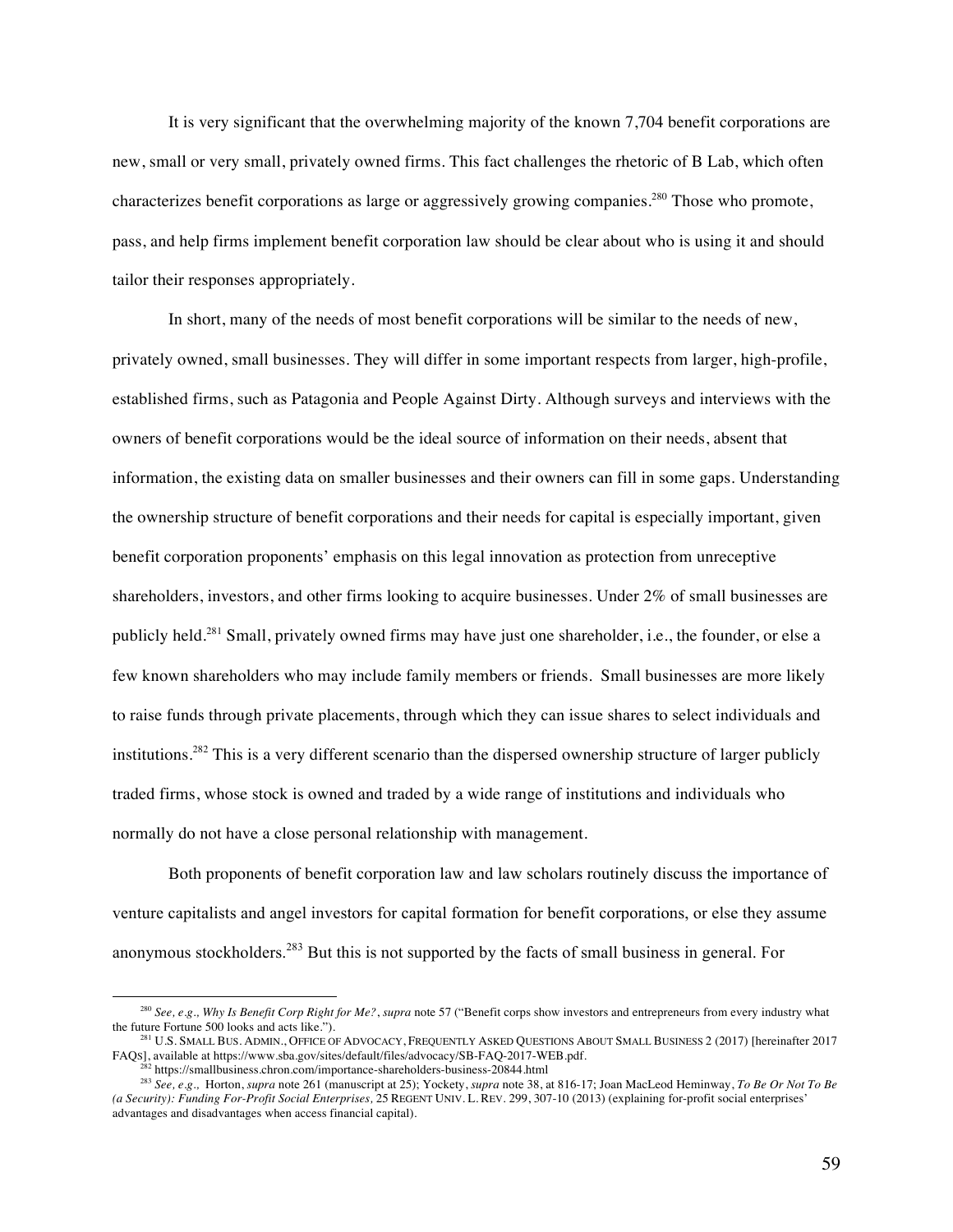financing, smaller businesses rarely rely on venture or angel capital; those sources make up less than 2% of their business financing.<sup>284</sup> Most small business owners use their personal or family savings as their primary source of capital when starting or acquiring their business (57%) and when expanding or making improvements (22%), however, most (57%) report that they are not trying to expand or make costly improvements (and, at least for non-employers, this is not for a lack of funds). <sup>285</sup> A Babson College survey of more established smaller employers (i.e., at least two years old, with four or more employees, with annual revenue over \$150,000) found that, when these firms applied for capital, they principally turned to banks and other financial institutions; more than 80% did.<sup>286</sup> They were four times more likely to turn to a financial institution than any other source. Few of these more established businesses sought out angel investors or venture capitalists, and when they did, their success rates were low.<sup>287</sup> B Lab's catalogue of benefit corporations that have successfully raised capital from traditional investors contains only 65 firms in total. <sup>288</sup> Likewise, social investment firms do not normally narrow their focus to businesses with a social enterprise legal form.<sup>289</sup>

In sum, benefit corporation law appears to solve a problem related to raising capital that is not, in fact, a major obstacle for most mission-driven firms. According to Dana Brakman Reiser and Steven Dean, social enterprises struggle foremost with accessing *trustworthy* capital. A fledgling business might need, say, \$200,000 to start a commercial kitchen, and with that they need assure that investors will not "pillage" their finances or sell out their mission if they become very profitable.<sup>290</sup> Yet benefit corporation owners apparently are not relying on the law to provide that assurance. Perhaps these owners reference

<sup>&</sup>lt;sup>284</sup> "Angels" are accredited investors who provide small startups or entrepreneurs with financial backing. U.S. SMALL BUS. ADMIN., OFFICE OF ADVOCACY, SMALL BUSINESS FINANCE FREQUENTLY ASKED QUESTIONS (2014), available at http://www.sba.gov/sites/default/files/Finance-FAQ-2016\_WEB.pdf.

<sup>285</sup> *Id.* Only 1% of the owners of non-employer firms and 2% of owners of employer firms report that they wanted to expand or make capital improvements but could not obtain funding. U.S. CENSUS BUREAU, *Statistics for All U.S. Firms by Sources Used to Finance Expansion or Capital Improvements by Industry, Gender, Ethnicity, Race, and Veteran Status for the U.S.: 2012, AM. FACTFINDER,* https://factfinder.census.gov/faces/tableservices/jsf/pages/productview.xhtml?src=bkmk (last visited Aug. 6, 2017)<br><sup>286</sup> BABSON COLLEGE, *supra* note 173, XX. at 9-10.

<sup>&</sup>lt;sup>287</sup> Fewer than 10% report that they sought out funds from an angel investor, and those that did received 9% of the amounts they requested. *Id.* Even fewer turned to venture capitalists, and they were uniformly unsuccessful. *Id.* 

<sup>288</sup> *Investors in Benefit Corporations,* DATA.WORLD, https://data.world/blab/investors-in-benefit-corporations (last visited Aug. 6, 2018). *See also* BENEFIT CORP., *Benefit Corporations Raising Capital,* BENEFIT CORP., http://benefitcorp.net/benefit-corporations-raising-capital (last visited Aug. 6, 2018).

<sup>289</sup> J. Haskell Murray, *Social Enterprise and Investment Professionals: Sacrificing Financial Interests?*, 40 SEATTLE UNIV. L. REV, 765, 777 n.68 (2017) (citing MARC J. LANE, SOCIAL ENTERPRISE: EMPOWERING MISSION-DRIVEN ENTREPRENEURS 188-201 (2011)). 290 REISER & DEAN, *supra* note 9, at 11.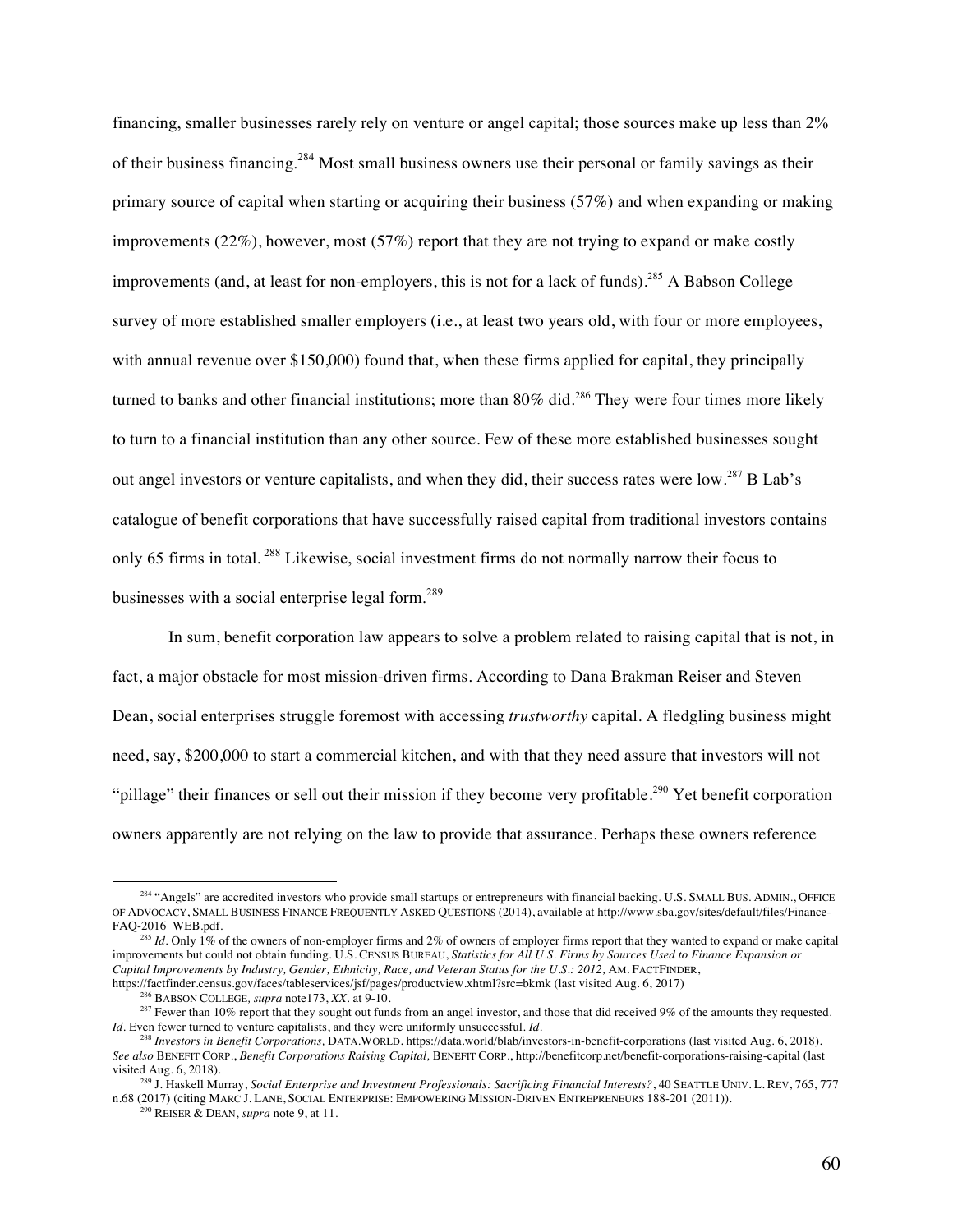their company's legal form when they have conversations with investors, to try to figure out if an investor is trustworthy or to spark a conversation about values. But benefit corporation law, as written, is not designed centrally for their capital needs.<sup>291</sup>

The work experiences and demographics of American small businesses owners can also provide instruction for those seeking to support benefit corporation owners. Benefit corporation owners and smaller business owners likely share many similarities (although more empirical research is needed to demonstrate this definitively). Small businesses owners tend to be white men, middle aged or older (only 16% are under age 35), and better educated than the American public.<sup>292</sup> Substantial portions of small businesses are owned by women (36%) and people of color (29%), but in smaller proportions than those groups' representation in the population at large, while veterans are slightly overrepresented among small business owners  $(9\%)$ <sup>293</sup>. For many small businesses owners, especially non-employers (who comprise the vast majority of smaller businesses<sup>294</sup>), their business is a side project. Many work out of their home (60% of non-employers and 23% of smaller employers)<sup>295</sup> and do not take any salary (30% of smaller employers) or rely on the business as their primary source of income (59% of non-employers).<sup>296</sup> Of the non-employers, 10% worked no hours per work on their business and 42% worked less than 20 hours per week on it.<sup>297</sup> By definition, non-employers work on their own. Employer firms tend to be small, especially at the beginning; start-ups, which are less than 1 year old, typically have 6 employees.<sup>298</sup>

Trends in self-employment, as detailed in a series of recent reports by the U.S. Small Business Administration, provide some indications of the likely future of benefit corporation entrepreneurship.<sup>299</sup>

<sup>&</sup>lt;sup>291</sup> *Id.* ("[S]ocial enterprises cannot yet count on legal form to provide the assurances needed to access capital.").

<sup>292</sup> U.S. SMALL BUS. ADMIN., OFFICE OF ADVOCACY, FREQUENTLY ASKED QUESTIONS ABOUT SMALL BUSINESS 2 (2014) [hereinafter 2014 FAQS], available at HTTPS://www.sba.gov/sites/default/files/FAQ\_March\_2014\_0.pdf.

<sup>&</sup>lt;sup>3</sup> *Id.* https://www.sba.gov/sites/default/files/FAQ\_March\_2014\_0.pd

<sup>294</sup> Approximately eighty percent of small businesses are non-employers. For a definition of non-employers, *see supra* note 138 and accompanying text.

<sup>295</sup> 2017 FAQS, *supra* note 281, at 3.

<sup>296</sup> U.S. CENSUS BUREAU, *Survey of Business Owners and Self-Employed Persons, Statistics for Owners of Respondent Firms by Whether*  the Business Provided the Owner's Primary Source of Personal Income by Gender, Ethnicity, Race, and Veteran Status for the U.S.: 2012, AM. FACTFINDER, https://factfinder.census.gov/faces/tableservices/jsf/pages/productview.xhtml?pid=SBO\_2012\_00CSCBO05&prodType=table (last visited Aug. 6, 2018).

<sup>297</sup> *Id.* 

<sup>298</sup> 2017 FAQS, *supra* note 281.

<sup>&</sup>lt;sup>299</sup> For a collection of these reports, *see Issue Briefs*, U.S. SMALL BUS. ADMIN., https://www.sba.gov/advocacy/issue-briefs (last visited Aug. 6., 2018)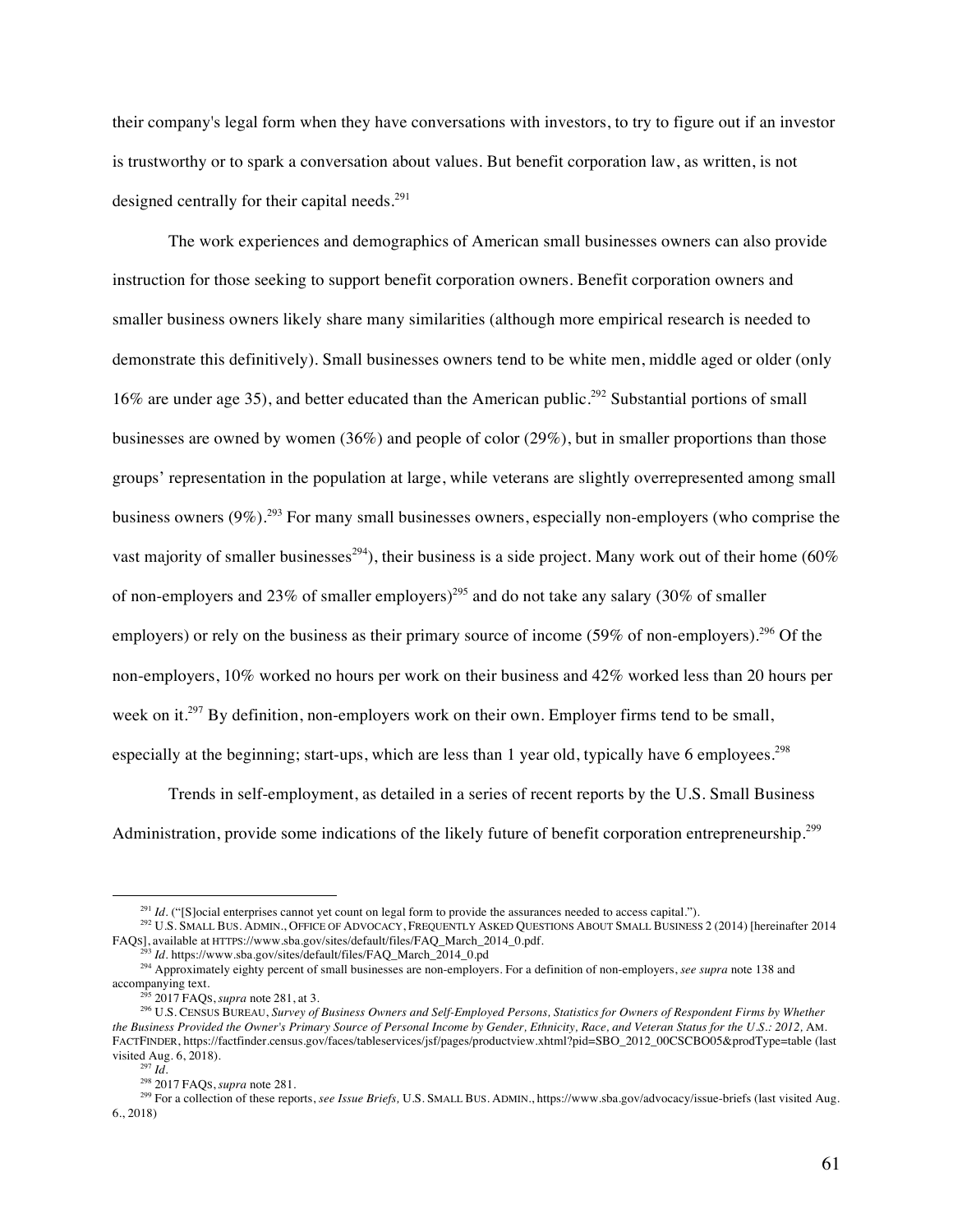Not all self-employed individuals start new businesses, but the relationship between self-employment and entrepreneurship is strong.300 Given current rates of self-employment, Millenials are less likely to become entrepreneurs than their older counterparts in the workforce (Generation X and Baby Boomers), suggesting fewer new businesses in the longer term.<sup>301</sup> Rural entrepreneurship is declining, too.<sup>302</sup> Meanwhile, self-employment of people over age 62 has increased somewhat.<sup>303</sup> With the aging of the Baby Boomer generation and longer life expectancies, entrepreneurship among seniors will likely become more important in coming years, at least temporarily, which could contribute to growth in new benefit corporations where they live.<sup>304</sup> That growth could be further driven by immigrants, who are increasingly like to start new businesses given their rising rates of self-employment.<sup>305</sup> The benefit corporation might have different appeal to (potential) business owners in each of these major demographic groups.

In sum, while the social enterprise movement has largely succeeded in achieving the passage of benefit corporation legislation, it is not clear what that means for entrepreneurs. What benefit corporation owners are doing is not the success that B Lab has imagined, in that major multinational corporations are not adopting the legal form. That said, the benefit corporation form seems to resonate with a small niche of business owners, discussed in the following section.

# *B. Treat the legal form as a business facilitator, not branding*

Another striking finding from this study is that most benefit corporations are not using their legal status for marketing purposes. It appears that many benefit corporation owners do not see the benefit corporation brand as meaningful. At least some portion likely does not understand what a benefit corporation is. Of those who do understand it, many apparently do not perceive their legal form as a

<sup>&</sup>lt;sup>300</sup> DANIEL WILMOTH, THE ASCENT OF THE SENIOR ENTREPRENEUR 3 (Aug. 18, 2016), available at https://www.sba.gov/sites/default/files/advocacy/Ascent-Senior-Entrepreneur.pdf.

 $301$  DANIEL WILMOTH, THE MISSING MILLENNIAL ENTREPRENEURS (Feb. 4, 2016), available at (https://www.sba.gov/sites/default/files/advocacy/Millenial\_IB.pdf.

 $^{302}$  DANIEL WILMOTH, THE RETREAT OF THE RURAL Entrepreneur (Sept. 29, 2017), available at https://www.sba.gov/sites/default/files/advocacy/Ascent-Senior-Entrepreneur.pdf.

<sup>303</sup> *Supra* note 300.

 $^{304}$  *Id.* at 5-6.

<sup>305</sup> DANIEL WILMOTH, EXPLAINING THE EMERGENCY OF THE IMMIGRANT ENTREPRENEUR (Jan. 12, 2017), available at https://www.sba.gov/sites/default/files/advocacy/Explaining\_the\_Emergence\_of\_the\_Immigrant\_Entrepreneur\_508.pdf.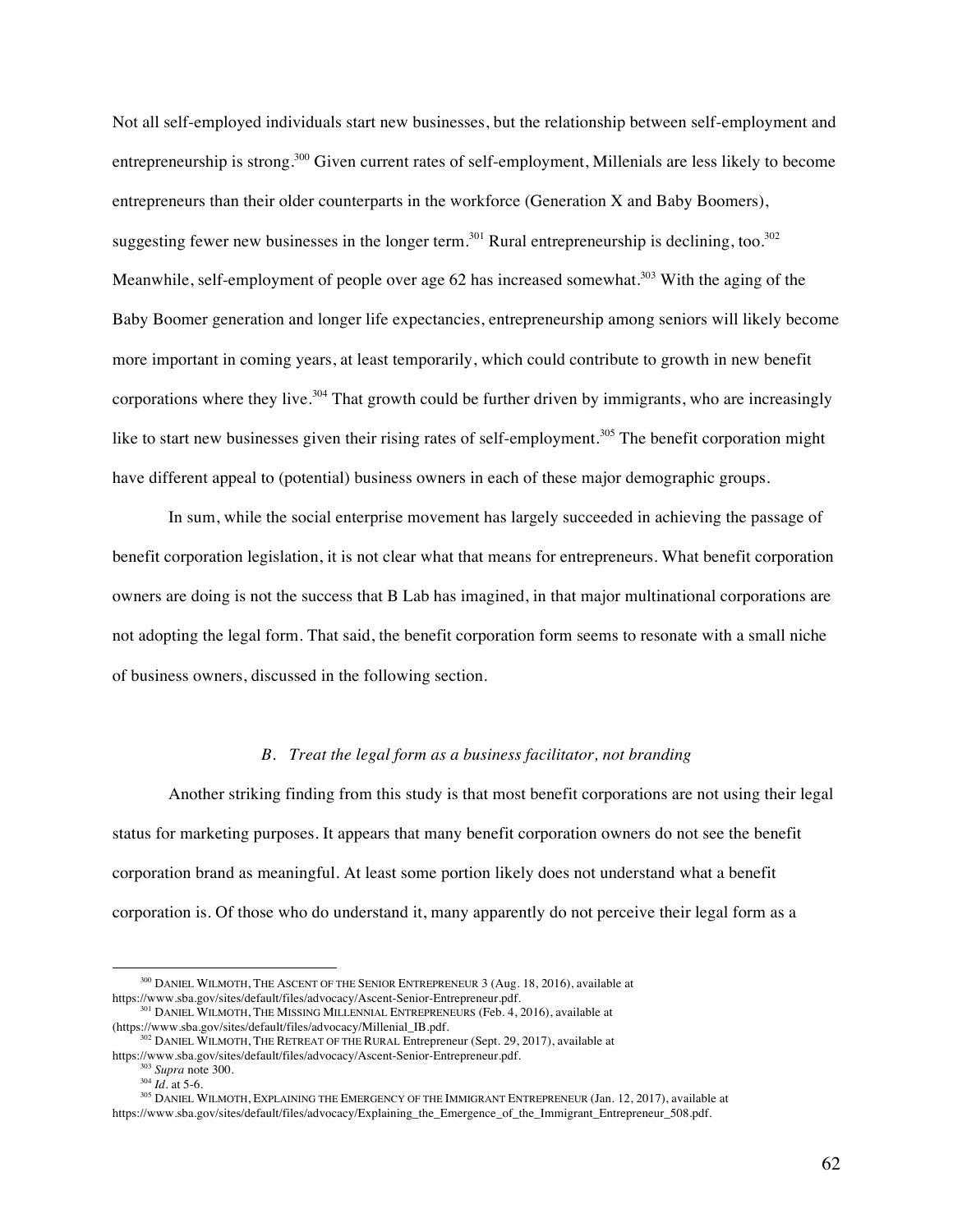selling point to attract consumers, customers, or investors, because they do not tell people about it. They seem to care much more about their businesses' benefits (real or imagined) than their legal form, at least in their external communications.

What, then, is the benefit of the benefit corporation? It is quite possible that many business owners adopt the benefit corporation form not for ownership or marketing purposes because it fits their self-image as an entrepreneur. Perhaps they see themselves as someone working for the good of society and the environment, not a stereotypically heartless, greedy capitalist.<sup>306</sup> They may find the legal form affirming, for their own personal identities. This is probably especially true for those who emotionally identify with their work and see it as virtuous. $307$ 

In this case, a major contribution of benefit corporation law is that it very well may boosts entrepreneurship by motivating entrepreneurs, helping them to see themselves as businesspeople and their projects as valuable, worthwhile contributions to society. If the benefit corporation form resonates with their personal identities, it may help them launch and sustain their businesses. Interviews and ethnographic research with benefit corporation owners could verify and elaborate on this phenomenon.

Another advantage of the benefit corporation form, for a subset of firms, is that it seems to facilitate relationships among social enterprises. Again, 15% of benefit corporations active online have a primary or secondary benefit of working with other social enterprise or helping them generate capital, and these firms are much more likely to advertise that they are benefit corporation. This concentration of resources has great potential to fuel a supportive, thriving social enterprise ecosystem. That said, this might be the creation of a more insular network, rather than the movement of social enterprise into the mainstream business. The implication is that that the benefit corporation, rather than being a new way to do business, is really about engendering a new cohort of businesses with a mission-driven focus.

<sup>306</sup> For a catalogue of negative stereotypes of capitalists in popular culture, *see* TV TROPES, *Capitalism is Bad,* TV TROPES,

https://tvtropes.org/pmwiki/pmwiki.php/Main/CapitalismIsBad. (last visited Aug. 2, 2018).

<sup>307</sup> Weber, *supra* note 193.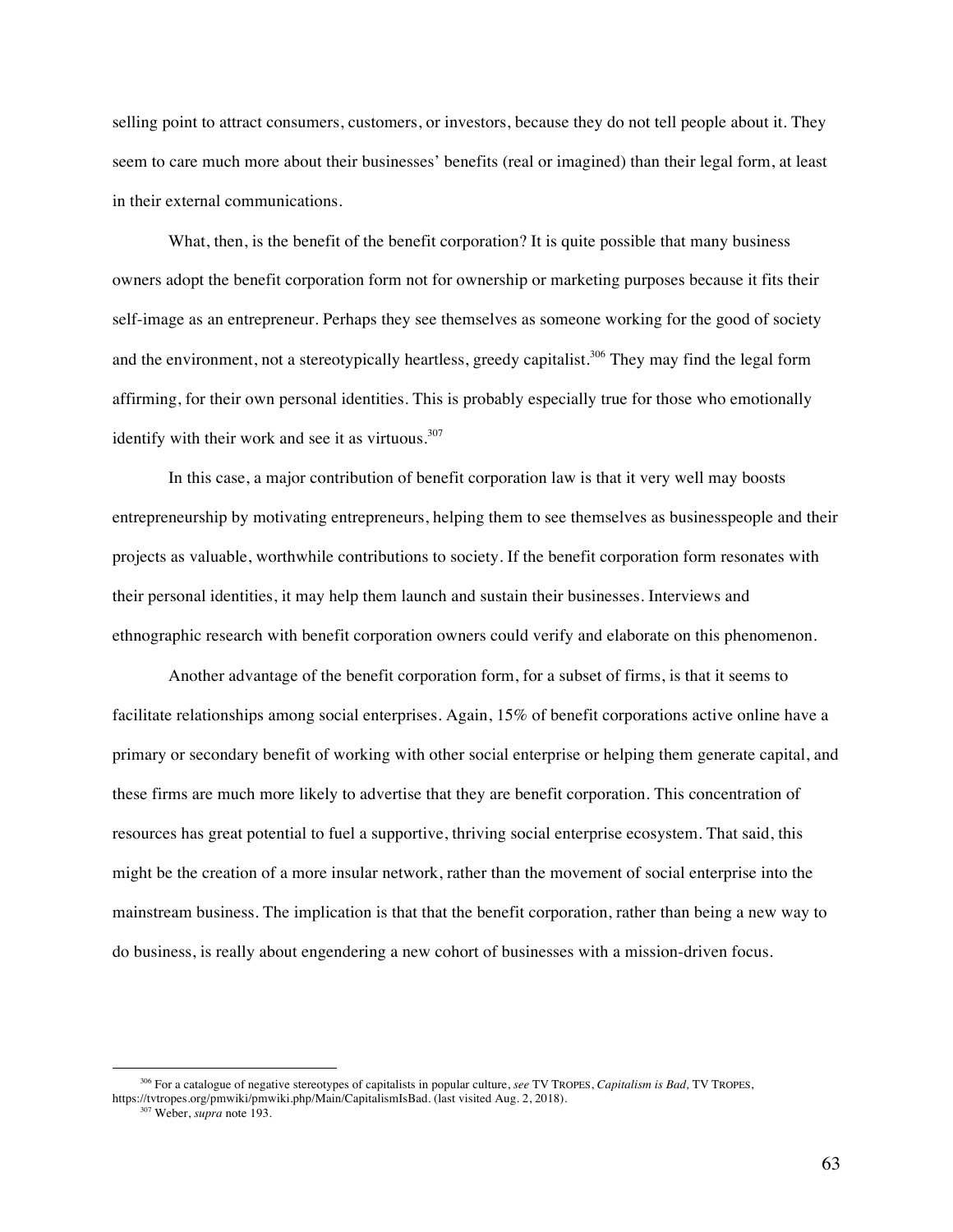## C. *Raise the threshold for becoming a benefit corporation and improve oversight*

This study supports prior analyses that identify major problems, both actual and potential, with compliance with benefit corporation law. A key take-away of the findings is that too many of the wrong sorts of firms are becoming benefit corporations. This legal form seems to be *too* accessible, at least in some states. This over-adoption is diluting the original intended purpose of the benefit corporation: to serve as a reliable indicator of an authentic social enterprise. In addition, once firms incorporate as a benefit corporation or amend their existing charters, most flout a central provision of the law by not producing annual benefit reports, which are the law's key mechanism of accountability.

Statutes should raise standards and require more accountability. Creating a higher threshold to becoming a benefit corporation is an important way to protect the integrity of the legal innovation. One option could be wait period of a year or two before a firm can convert to the social enterprise form. It is encouraging that the older, more established firms active online are relatively more likely to post an annual benefit report (17% do) and, based on my subjective assessment, are much more likely to appear to be both operational and offering logical benefits (74% compared to 40% of firms active online that formed after state legislation went into effect). A reasonable wait period, coupled with better government oversight and greater accountability, could transform the benefit corporation form into an achievement that firms work toward—a reward for their effort and a success. This is the case for B Corp certification (although the certification process entails far more rigorous oversight by B Lab than is reasonable to expect of Secretary of State offices, given budget limitations). Some firms that are working to become B Corps post about that goal on their website, pointing to their efforts to achieve certification as evidence of their commitment to their mission.

However, a wait period could be problematic if the benefit corporation form is indeed a meaningful spark that gets socially driven would-be entrepreneurs to start a business, as that advantage would be lost. Those aspiring business owners might see a one or two year wait as arbitrary and overly paternalistic, and they lose out on the opportunity to use the benefit corporation form to protect and signal their mission. Also, this strategy assumes that proponents should try to make the regulation of benefit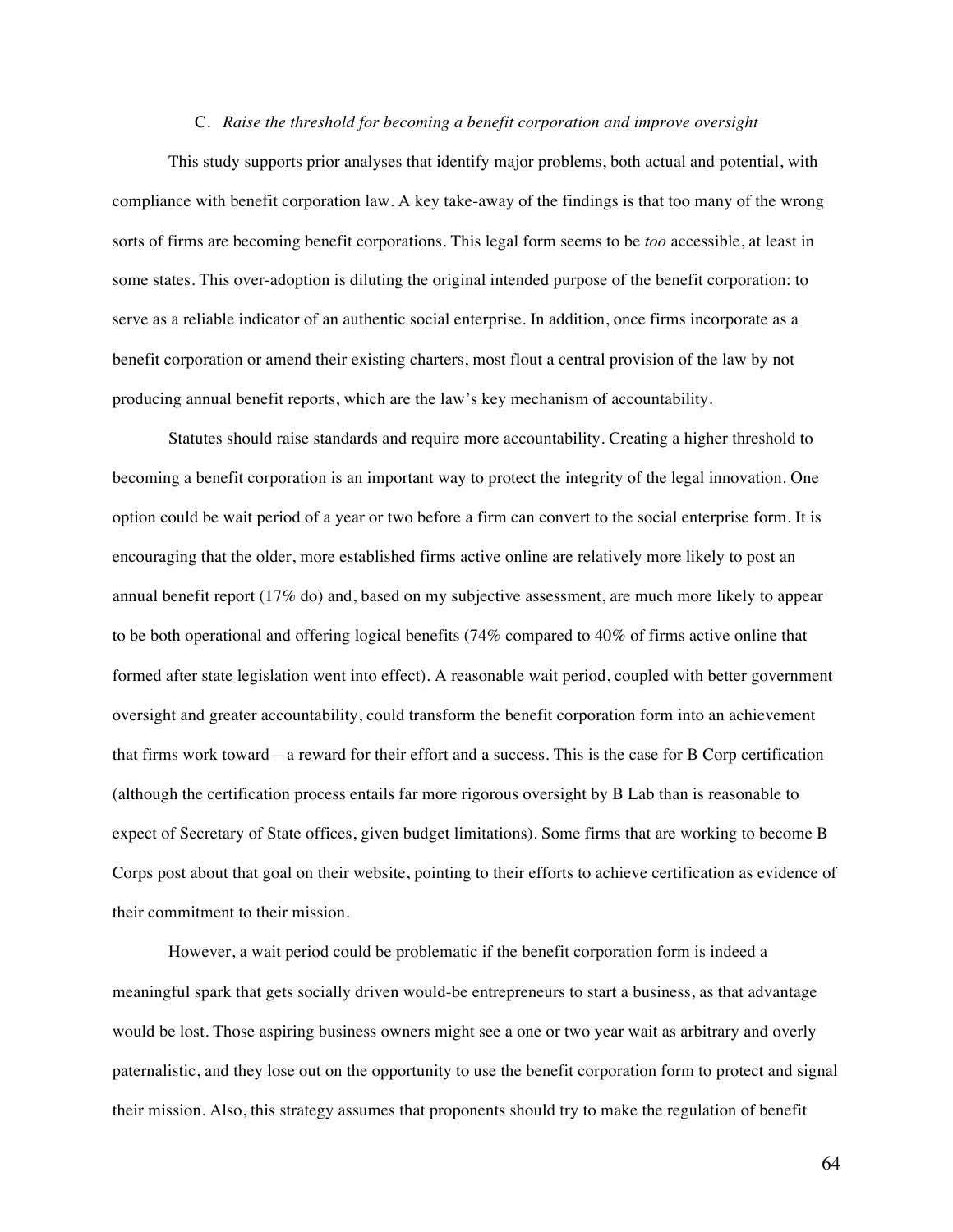corporations more like the certification of B Corps, the value of which is debatable given that each fills a different need and the B Corp certification process is far more resource intensive.

Another strategy for raising the bar to entry would be a two-prong approach that requires new business owners to more precisely specify their firm's benefits in their articles of incorporation (or related paperwork), coupled with more vetting by state government personnel. Statutes could stipulate that articles of incorporation need to include more details on intended benefits as well as description of the means by which those benefits will be delivered (i.e., products, direct services, indirect services, operations, philanthropy) and the intended beneficiaries. State personnel would need time and proper training to review firms' articles of incorporation. Regulators should recognize that, in the firm's first years, these most likely are *aspirational* benefits. This strategy, however, is not politically viable because it requires considerably more resources from state governments. The argument that more precise reporting would overly burden business owners is less compelling. The current situation demonstrates the hazards of allowing business owners to become benefit corporations without demonstrating that they understand the legal form (i.e. they subvert and undermine the integrity of the legal innovation).

Brent Horton proposes a uniform disclosure regime for benefit corporations, on the grounds that the lack of consistent reporting keeps away investors, who want to be able to compare social enterprises using reliable data.<sup>308</sup> He calls for regulation by the U.S. Securities & Exchange Commission and common rules and standard measurements for benefit corporations across states.<sup>309</sup> Although components of his proposal are compelling, such as rigorous SEC oversight and mandatory posting of annual reports on a centralized public website repository, the focus is on downstream problems that pertain to established firms trying to raise capital. It is not tailored to the vast majority of benefit corporations, nor does it address the fundamental problem that the law makes it too easy for firms to adopt this legal form.

It is tempting to call for stricter requirements on annual reporting, to at least weed out firms that became benefit corporations but are not pursuing a social mission. Yet in this study, all Delaware benefit

<sup>308</sup> Horton, *supra* note 261 (manuscript at 35–44)*.*

<sup>309</sup> *Id.* at 44.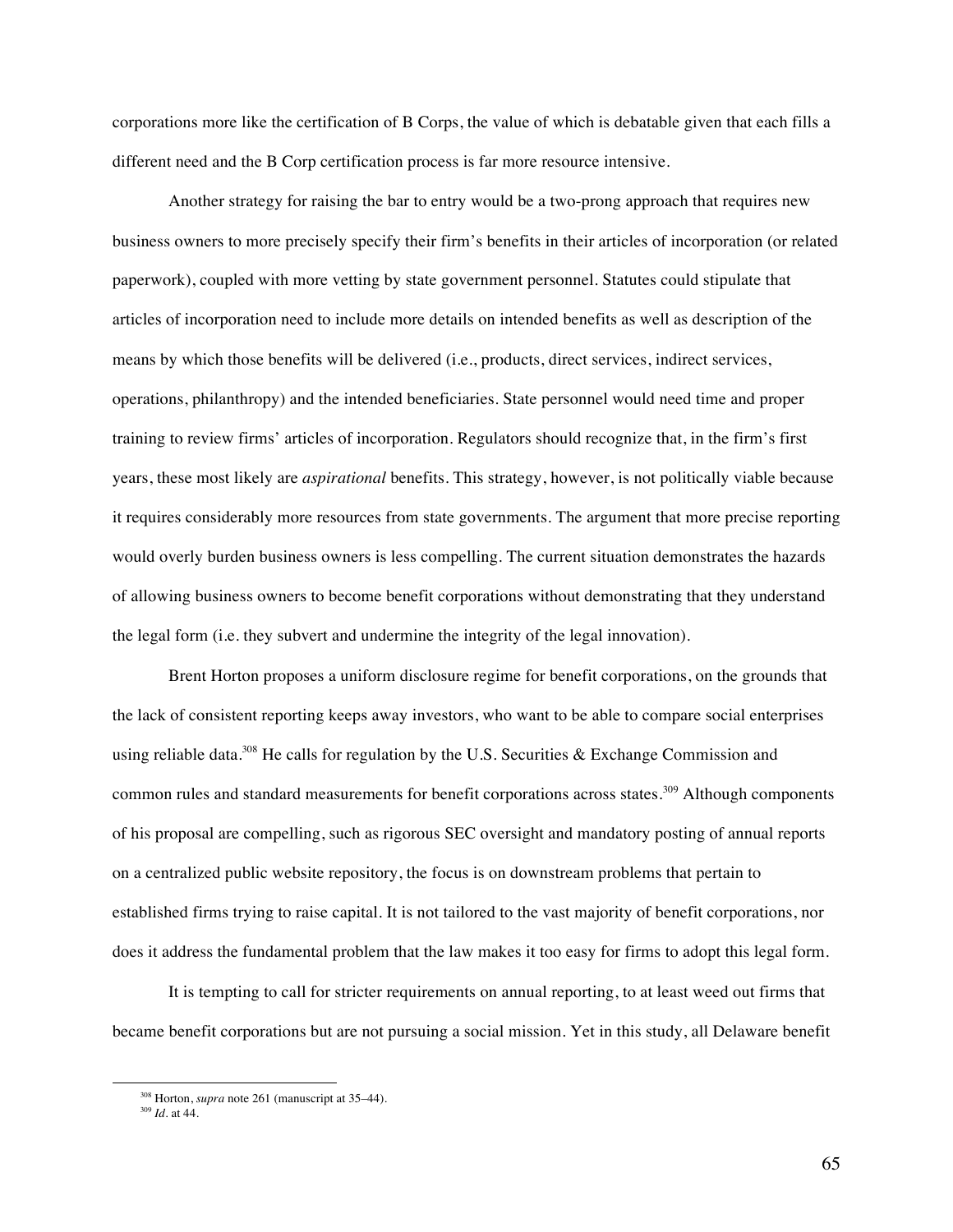corporations active online and nearly all of those in New York indicate their beneficial activities, and neither of those state governments requires benefit corporations to file their annual reports with the state, much less impose a penalty for not doing so, and Delaware does not require firms to distribute their reports to the public. This is further evidence that reporting is not a useful driver of compliance. There are certainly lessons to learn from the shrinking numbers of firms incorporating as benefit corporations in Nevada. The state did not revise its statutes nor did it even change its online interface for incorporating as a benefit corporation. Qualitative research on the relationships and interactions between those state governments and benefit corporations, including interviews with government staff, could help to identify any effective strategies used by those states that should guide legal and policy reforms.

The fact that no one, other than university professors, appears to be clamoring for benefit reports raises questions about the fundamental design of the law. Benefit corporation law presumes that shareholders will be a powerful enforcement tool but, evidently, shareholders are not pushing back and asking for reports (assuming that, if a firm makes a report, they would post it on their website). This is a major signal of a problem with the regulatory regime. The massive underreporting by benefit corporations, combined with the lack of state oversight, raises the very real possibility that some firms are abusing benefit corporation law. For example, some companies might be using the legal form to try to hide financial losses.

This study's findings and analysis suggest that, at this time, advocates should not work to better brand the benefit corporation (which would be difficult to do, regardless, given the challenges of doing so, given the federalism obstacles and the difficulty of getting states to coordinate). The problems with compliance need to be addressed first, or else the authenticity of the benefit corporation form will be even further undermined.

# VII. Conclusion

Benefit corporation legislation offers an alternative legal form for business owners who view the traditional corporate legal structure as incompatible with their business objectives, values, and priorities.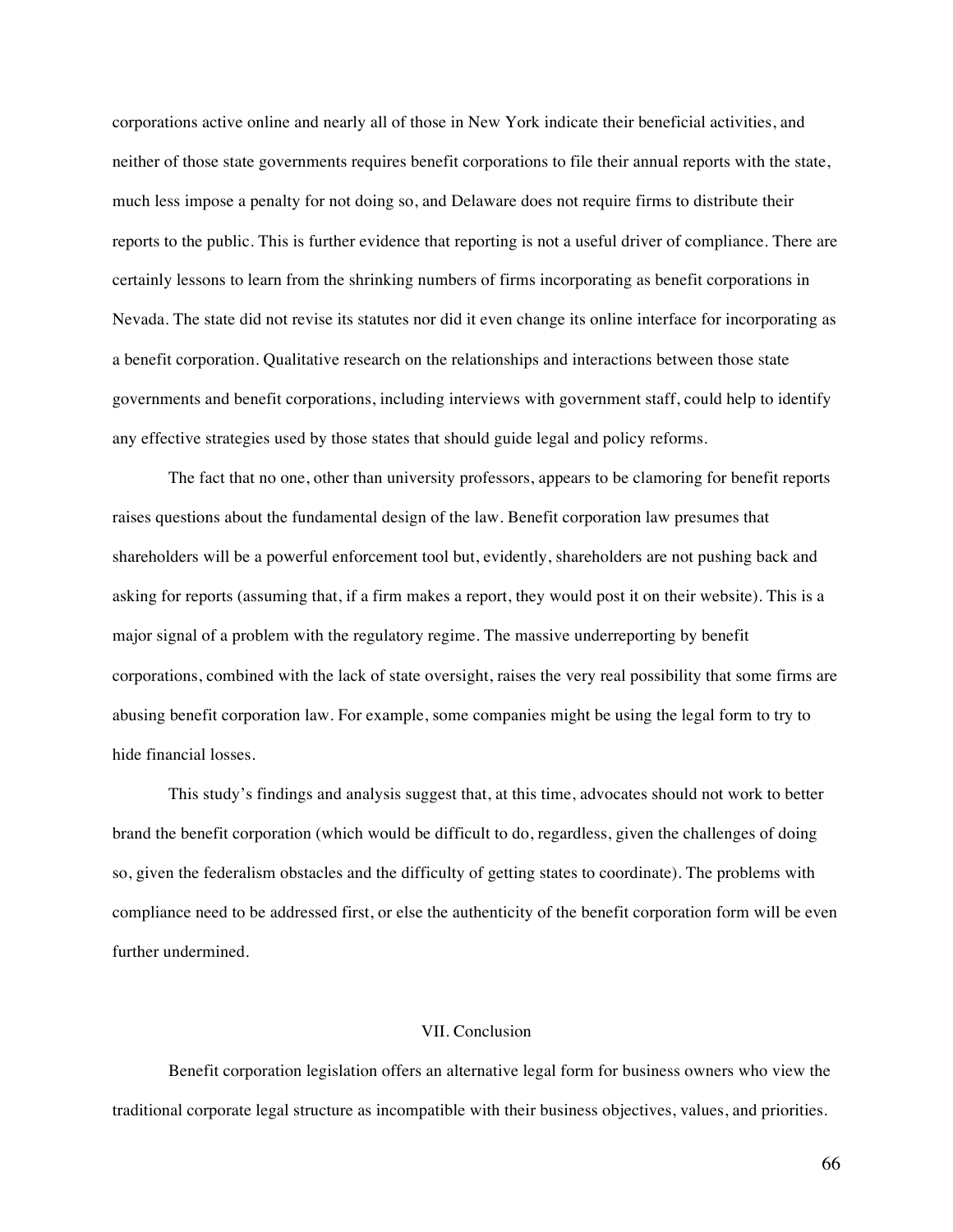This ground-breaking study provides a unique window in the activities, and lack thereof, of all known firms that have become benefit corporations. It reveals important dynamics in firms' implementation of benefit corporation law. The field of benefit corporations is very heterogeneous, from their products and services to their industries to their stated benefits.

The findings of this study suggest that U.S. benefit corporation legislation has generated innovation and serves a subset of firms. A relatively small subset of firms has fully embraced the benefit corporation concept and have married it to their organization's identity and business. At the very least, some firms use their benefit corporation form to publicly validate their firm's identities as social enterprises. One positive outcome is that the benefit corporation form appears support (or at least not hamper) the emergence of a cohort of interconnected social enterprises.

However, the field of U.S. benefit corporations is mostly full of inactivity, activity that is not socially beneficial, and some questionable activity. The likely culprits are the lack of accountability mechanisms in statutes, an apparent lack of legal knowledge among many business owners, the difficulties of explaining benefit corporation status, and perhaps intentional manipulation. More research is needed to understand how directors and boards understand and make use of benefit corporation law in their business and operations and also to understand how state governments are overseeing benefit corporation incorporation and reporting. Furthermore, absent better mechanisms for accountability and enforcement, firms that should not be benefit corporations will continue to become benefit corporations and stay benefit corporations, with little or no repercussions. This will continue to dilute the authenticity, trustworthiness, and transformative potential of the benefit corporation.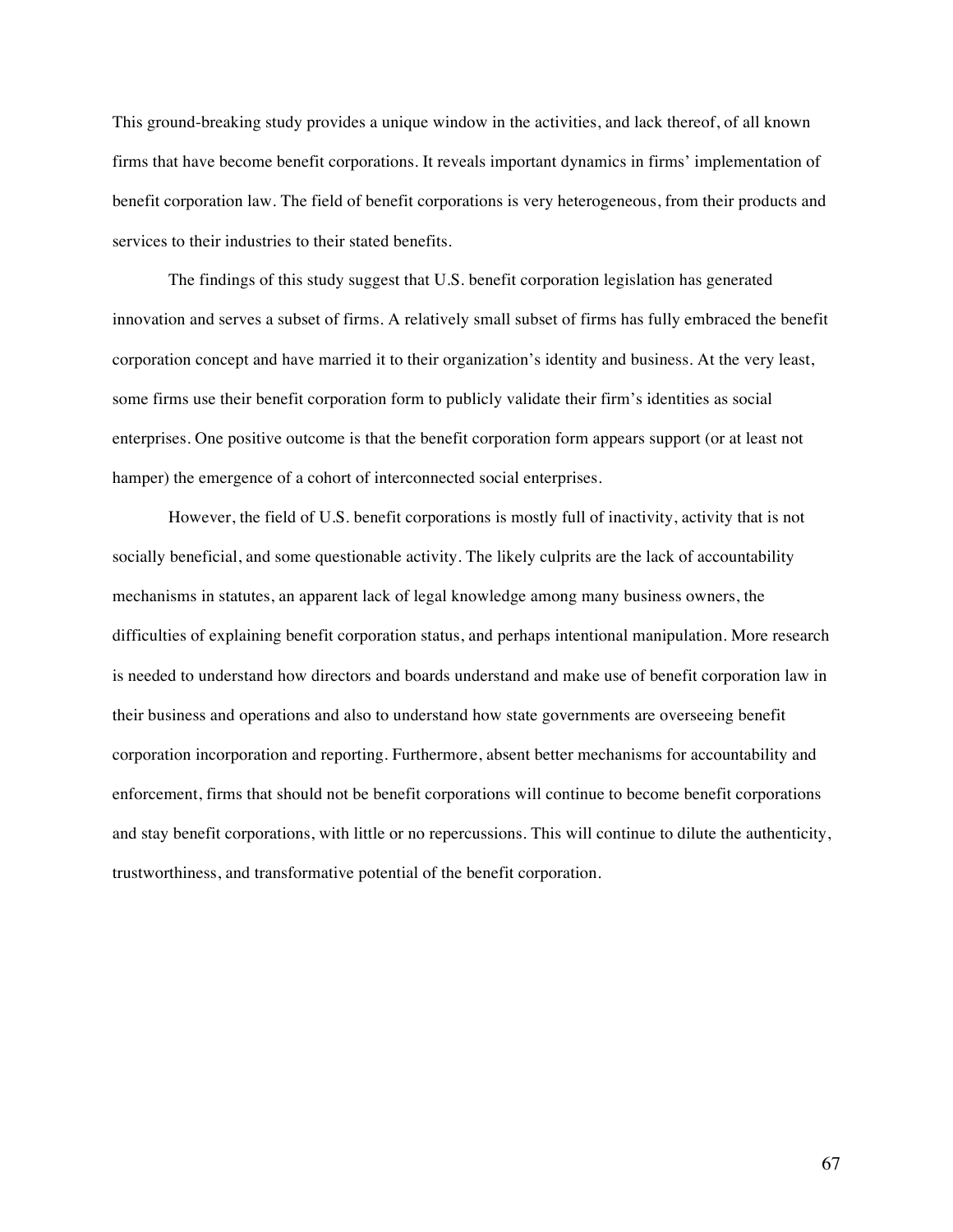| <b>State</b>           |                  |
|------------------------|------------------|
| ${\sf AR}$             | 13               |
| AZ                     | 10               |
| CA                     | 247              |
| $\overline{C}O$        | 603              |
| $\overline{\text{CT}}$ | 67               |
| $\overline{DC}$        | 12               |
| DE                     | 931              |
| FL                     | 35               |
| GA                     | $\mathbf{1}$     |
| HI                     | 14               |
| ID                     | 14               |
| IL                     | 49               |
| IN                     | 5                |
| KY                     | 1                |
| LA                     | 12               |
| MA                     | 67               |
| MD                     | 121              |
| MN                     | 37               |
| MT                     | 1                |
| $\rm NE$               | $\overline{c}$   |
| $\rm NH$               | 54               |
| NJ                     | 5                |
| $\overline{\text{NV}}$ | 1362             |
| NY                     | 1447             |
| <b>OR</b>              | 2028             |
| PA                     | 88               |
| RI                     | 8                |
| SC                     | 16               |
| <b>TN</b>              | 3                |
| TX                     | 0                |
| UT                     | 36               |
| VA                     | $\boldsymbol{0}$ |
| $\overline{\text{VT}}$ | $\boldsymbol{0}$ |
| KS                     | $\boldsymbol{0}$ |
| WV                     | $\overline{0}$   |
|                        |                  |

**Appendix A. Number of Known Benefit Corporations by State, as of July 2018 (7,704 total)**

**Appendix B**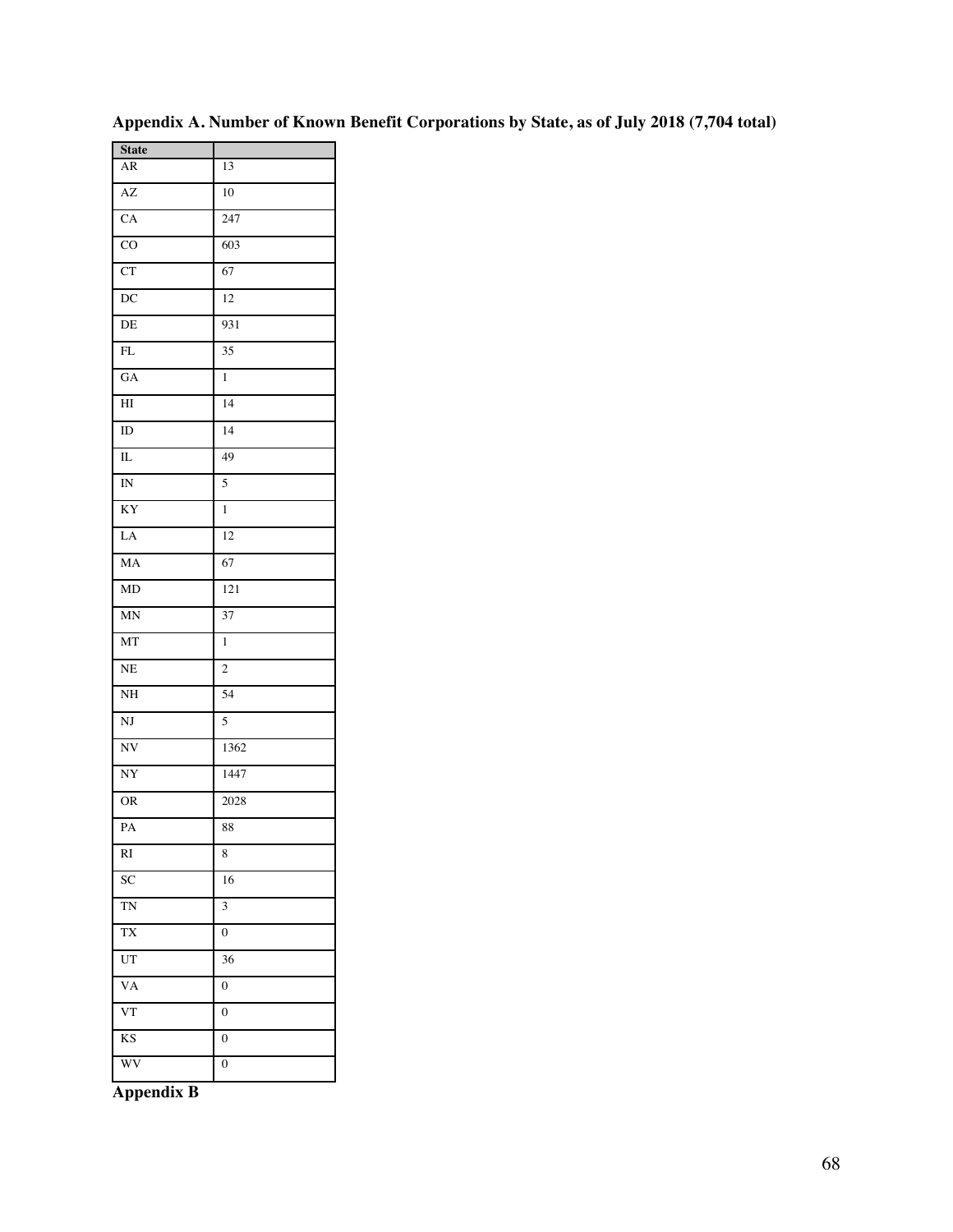#### **Protocol for Online Content Analysis for U.S. Benefit Corporations Study** \* indicates required field

## **The Basics**

- **\* 1. Coder Name:**
- **\* 2. Date coded:**
- **\* 3. Firm name:**
- **\* 4. Sample Wave**  $\Box$  2015  $\Box$  2017
- **\* 5. Case ID:**
- **\* 6. State of Incorporation:**

#### **Information from the State Government's Business Entities Database**

- **\* 7. Date company formed (01/01/0001 if unknown):**
- **8. Date company became a benefit corporation (if available):**

### **\* 9. Incorporated before or after state legislation went into effect**

- $\Box$  Before
- $\Box$  After
- □ Other/Unknown

# **10. Status in database**

- $\Box$  Active
- $\Box$  Default
- Delinquent
- **Q** Dissolved
- $\Box$  Good Standing
- $\Box$  Inactive
- Not in Good Standing
- **Q** Revoked
- $\Box$  Terminated<br> $\Box$  No info-Fee
- $\Box$  No info- Fee required<br> $\Box$  No info- Site not func
- $\Box$  No info- Site not functioning<br> $\Box$  No info- Not in database
- No info- Not in database
- $\Box$  No info provided by SOS
- $\Box$  Other (please specify):

**11. Contact information: names of key individuals and title (director, president, benefits director, etc), address, phone and email if available. If multiple addresses are noted, include all:**

### **12. Type of Benefit Corporation (if listed)**

- $\Box$  Benefit Corporation
- $\Box$  Benefit LLC
- $\Box$  Other (please specify):

#### **Key Organizational Characteristics**

#### **\* 13. Appears active? –** *select one*

- $\Box$  Yes, identifiable with detail
- $\Box$  Yes, identifiable but can only tell industry and/or product/service
- $\Box$  No, not active or no info on the web (other than being listed in directories as a registered company)
- $\Box$  No, but it was active in an earlier round of coding

# **14. URL:**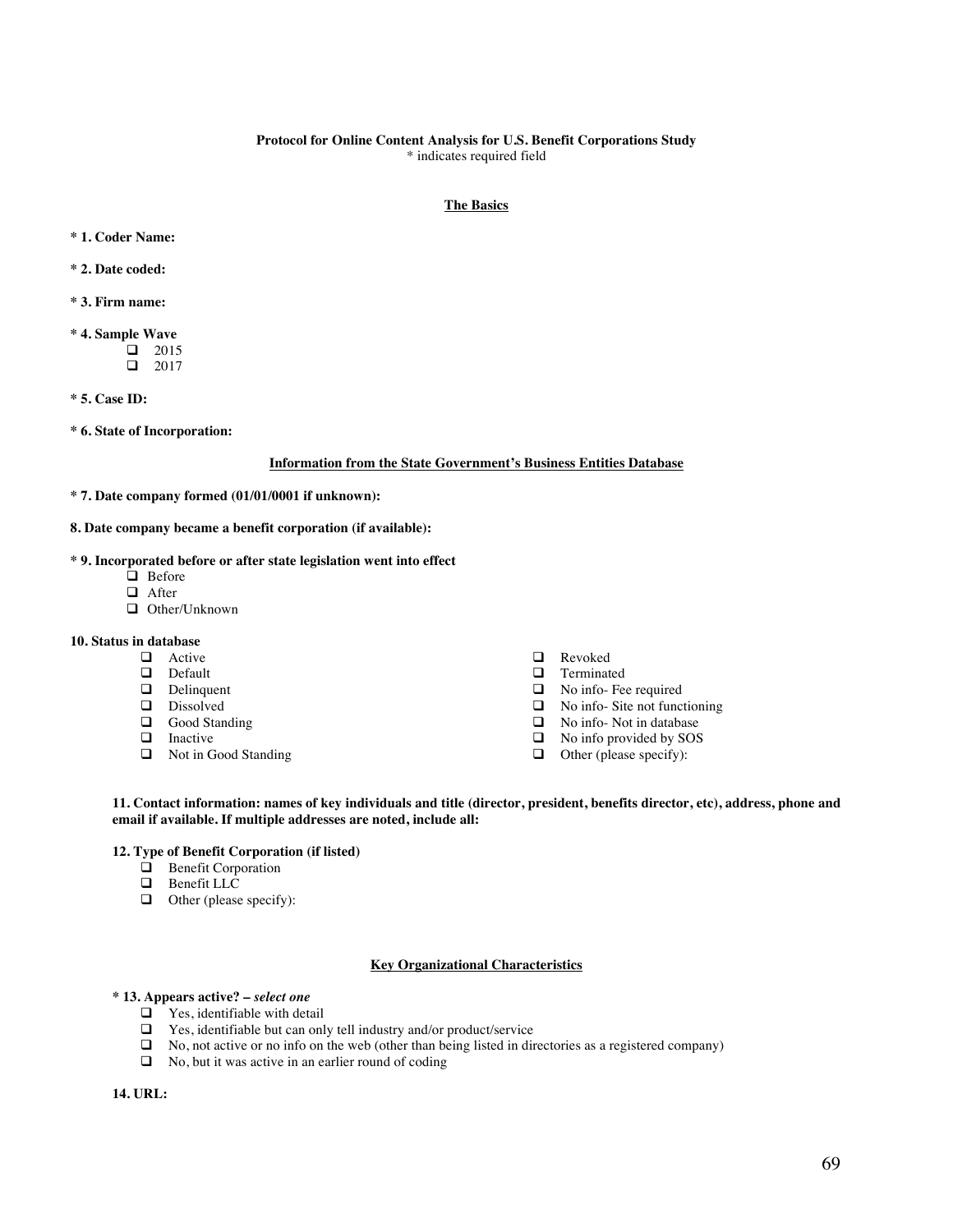- **15. Contact info (from website), for follow-up:**
- **16. Product or service sold (brief description):**
- **17. Detailed description of product/service sold (quotes, including slogans, headlines, with URLs):**

### **18. Upload one image of logo, products/services, or other key info**

### **19. Industry- 2nd order (most general)**

- $\Box$  Accommodation and Food Services (72)
- $\Box$  Administrative and Support Services (56) (e.g., security, cleaning, landscaping)
- $\Box$  Arts, Entertainment, and Recreation (71) (not places where people sleep or that also sell food/beverages)
- $\Box$  Agriculture (11)
- $\Box$  Construction (23)
- $\Box$  Educational Services (61) (e.g., schools, training centers)
- **Q** Environment
- $\Box$  FIRE (Finance, Insurance, Real Estate) (52-53)
- $\Box$  Health Care and Social Assistance (62)
- $\Box$  Information, Communication, & Technology (51)
- $\Box$  Manufacturing (31-33)
- $\Box$  Professional Service (54)
- $\Box$  Repair and Maintenance (81 subset), (e.g. automotive repair, salons)
- $\Box$  Transportation and Warehousing
- $\Box$  Wholesale/Retail (42,44,45)
- $\Box$  Other Nonprofit-Type Services (81 subset), e.g. religious, grant making, fundraising, civic, political, labor union, social advocacy, organizations that represent members (like trade associations, farmers markets)
- $\Box$  Unclear
- Other:

### **20. Industry- 1st order (more specific)**

- $\Box$  Accommodation (e.g., hotel) - Accommodation and Food Services
- $\Box$  Food service (e.g., restaurant) - Accommodation and Food Services
- $\Box$  Cleaning Administrative and Support Services
- $\Box$  Debt collection Administrative and Support Services
- $\Box$  Security Administrative and Support Services
- $\Box$  Other Administrative and Support Services
- q Arts, Entertainment, and Recreation (not places where people sleep or that also sell food/beverages)
- **Q** Farming - Agriculture
- $\Box$  Other - Agriculture<br> $\Box$  Construction (e.g. reg)
- $\Box$  Construction (e.g., regular or green building)<br> $\Box$  Educational Services (e.g., schools, training c
- □ Educational Services (e.g., schools. training centers)<br>□ Energy (e.g., solar energy installation) - Environn
- $\Box$  Energy (e.g., solar energy installation) - Environment  $\Box$  Transportation (car or bike share) - Environment
- Transportation (car or bike share) - Environment
- $\Box$  Waste Management (recycler, waste treatment) - Environment  $\Box$  Financial Service (e.g. investment company) - FIRE
- Financial Service (e.g. investment company) - FIRE
- □ Insurance (e.g. retirement plan) - FIRE<br>□ Real estate (e.g. real estate property develocity
- $\Box$  Real estate (e.g. real estate property developers) - FIRE  $\Box$  Health Care and Social Assistance
- $\Box$  Health Care and Social Assistance<br> $\Box$  Communication (e.g., wired telecore
- Communication (e.g., wired telecommunications) - Information
- $\Box$  Media (e.g. book publishers) - Information
- **Q** Technology (e.g., software publishers) - Information <br> **Q** Other (e.g. social networking site) - Information
- $\Box$  Other (e.g. social networking site) - Information<br> $\Box$  Clothing - Manufacturing
- $\Box$  Clothing - Manufacturing<br> $\Box$  Food (e.g. coffee) - Manuf
- $\Box$  Food (e.g. coffee) - Manufacturing<br> $\Box$  Household/nersonal goods (e.g. organi
- $\Box$  Household/personal goods (e.g. organic soap) - Manufacturing  $\Box$  Medicine/Medical diagnostic equipment - Manufacturing
- $\Box$  Medicine/Medical diagnostic equipment - Manufacturing<br> $\Box$  Office supplies - Manufacturing
- Office supplies - Manufacturing
- $\Box$  Wood/Paper products - Manufacturing
- $\Box$  Architectural/engineering - Professional Services
- $\Box$  Accounting (e.g., CPA office) - Professional Services
- $\Box$  Computer systems and design - Professional Services
- **Q** Consulting (e.g., management consulting) - Professional Services
- $\Box$  Design (e.g., interior) - Professional Services
- $\Box$  Fundraising (e.g., for a certain cause) - Professional Services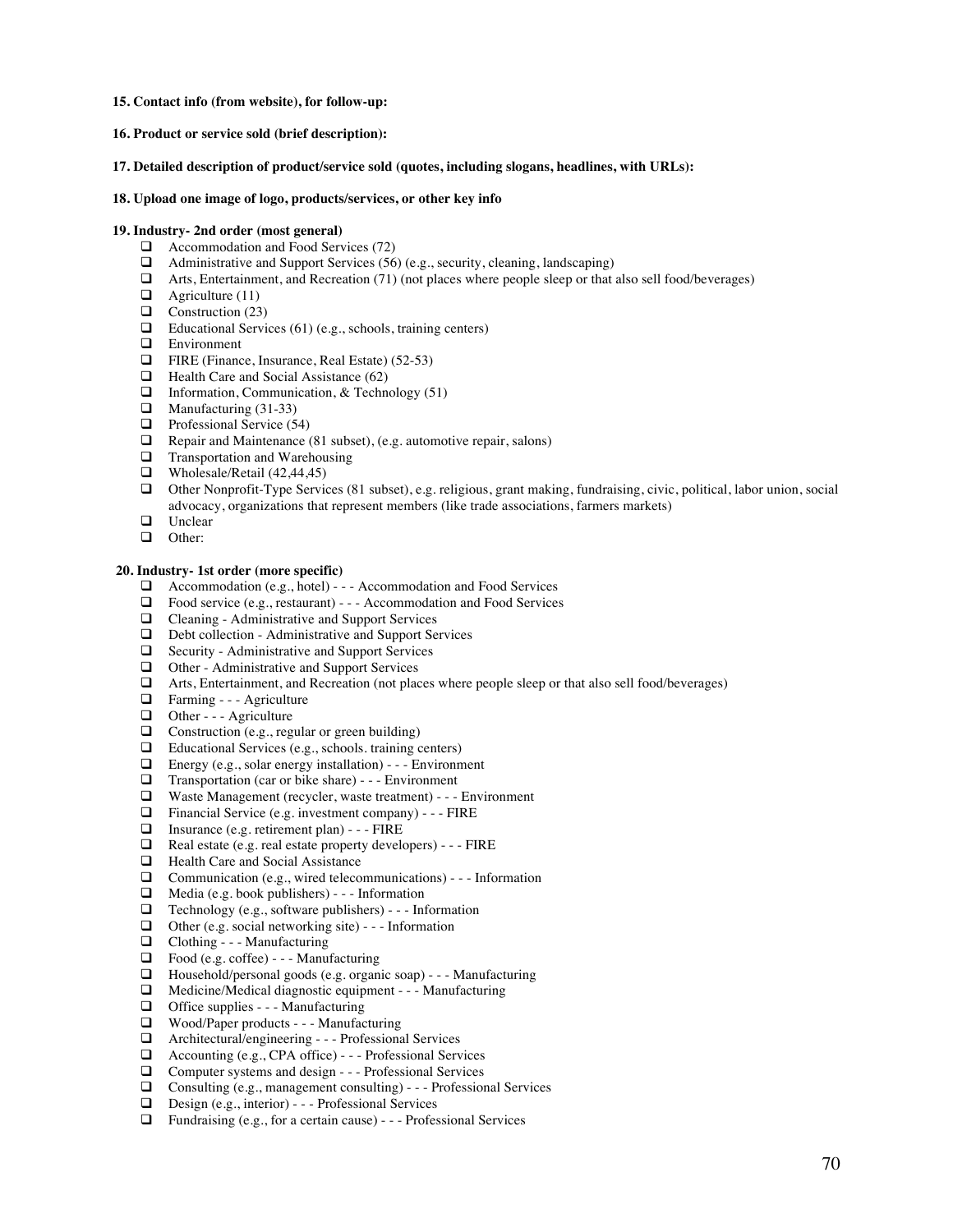- $\Box$  Legal (e.g., law firm) - Professional Services
- **Q** Logistics - Professional Services
- $\Box$  Marketing/advertising - Professional Services
- $\Box$  Scientific research & development - Professional Services
- $\Box$  Other professional service (e.g., employment placement) - Professional Services
- $\Box$  Repair and Maintenance, e.g. automotive repair  $\Box$  Transportation and Warehousing - Transportation
- $\Box$  Transportation and Warehousing - Transportation and Warehousing
- $\Box$  Trucking - Transportation and Warehousing<br> $\Box$  Clothing and sporting goods - Wholesale/Re
- Clothing and sporting goods - Wholesale/Retail
- $\Box$  Electronics and appliances - Wholesale/Retail
- $\Box$  Plants (e.g., nursery) - Wholesale/Retail
- $\Box$  Food - Wholesale/Retail<br> $\Box$  General retailer (e.g., Targe
- General retailer (e.g., Target) - Wholesale/Retail
- $\Box$  Home Goods (e.g., furniture, gardening equipment) - Wholesale/Retail
- □ Medicine/Health/Personal Care - Wholesale/Retail
- □ Office - Wholesale/Retail
- $\Box$  Other wholesale/retail(e.g., online shopping such as Amazon) - Wholesale/Retail
- □ Other Nonprofit-Type Services (81 subset), e.g. religious, grant making, fundraising, civic, political, labor union, social advocacy, organizations that represent members (like trade associations, farmers markets)
- $\Box$  Unclear
- □ Other:

## **21. Size of Organization**

- $\Box$  Large company (500+ employees)
- $\Box$  Medium company (100-499 employees)
- $\Box$  Small company (10-99 employees)
- $\Box$  Micro company (1-9 employees or no employees)
- $\Box$  Can't tell size

#### **22. Primary scope of activity**

- **Q** Local
- $\Box$  Regional
- **Q** National
- $\Box$  International
- $\Box$  Unclear

#### **23. Comments on the company (including change in name):**

### **Stated Benefits**

- **24. Emphasis of stated benefits**
	- $\Box$  Environmental benefits<br> $\Box$  Social benefits (include
	- $\Box$  Social benefits (includes health)<br> $\Box$  Both environmental and social b
	- Both environmental and social benefits
	- $\Box$  Benefits are unclear or not stated

#### **25. Discussion of social/env'l benefits on website?**

- $\Box$  Yes extensive
- $\Box$  Yes brief (1-2 sentences)
- **q** None

## **26. Social/env'l commitment- is it part of the company's identity?**

- $\Box$  **The center of the company's identity** e.g. Under "About," it prominently identifies as a socially/environmentally responsible company. It's difficult to imagine the company not identifying as responsible/beneficial given how much that is emphasized. Also, the company convincingly characterizes its main product/service as beneficial.
- $\Box$  One important component of the company's identity The company mentions its benefits and/or being a social enterprise in a visible location but doesn't hammer you over the head with it. The company's main product/service is convincingly beneficial, although they may not describe it that way.
- **Q** Secondary to the company's identity -The company mentions its benefits and/or being a social enterprise very briefly (e.g., 1-2 sentences) and/or not prominently, e.g., not on the home page and/or you have to dig a little to find that text. The company's main product isn't clearly and distinctively beneficial.
- q **Not part of the company's identity at all**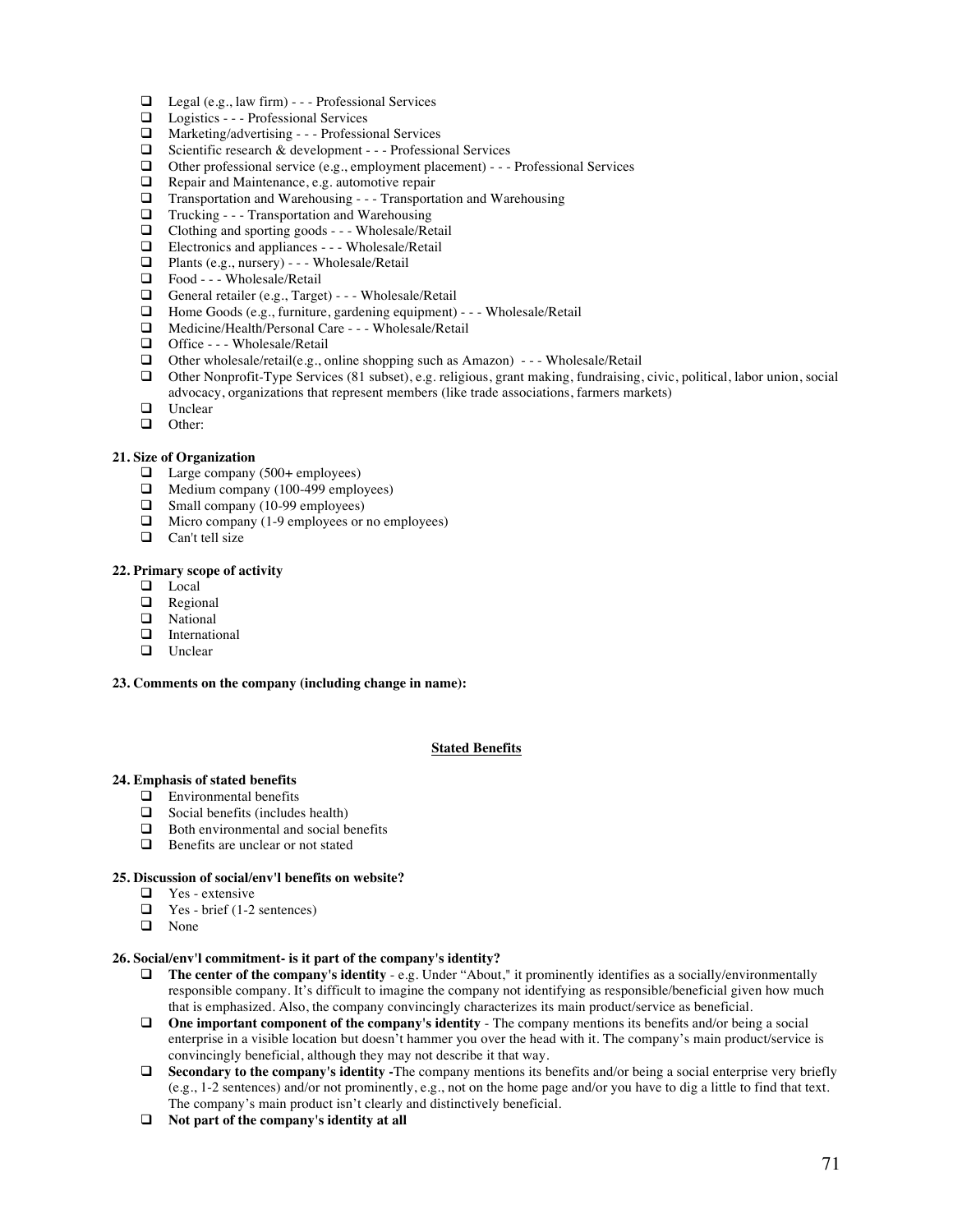Paste key text on identity with URL(s). See "Who We Are" and "About" section. If applicable, include and label Mission Statement:

### **27. Stated Beneficial Activities (primary) -** *select one*

- $\Box$  HEALTH/WELL BEING (e.g. health care delivery, fresh food)
- $\Box$  BASIC NEEDS (e.g., water, sanitation)
- $\Box$  EDUCATION (e.g. training, universities)
- **Q** ENVIRONMENT: Protect/restore the natural world
- **Q** ENVIRONMENT: Reduce human impacts
- $\Box$  ECONOMY: Increase capital flow to social enterprises
- $\Box$  ECONOMY: Actively work with other social enterprises or with firms on their corporate responsibility initiatives
- $\Box$  ECONOMY: Restructure economic relationships (e.g., fair trade)
- $\Box$  ECONOMY: Build a local economy
- $\Box$  ECONOMY: Promote econ development in undeveloped areas (e.g. rural, poor countries)
- **Q** ECONOMY: Made in the U.S.A.
- **Q** ECONOMY: Freedom from/alternative to corporate power
- **Q** EMPLOYEES: Worker or producer-owned cooperative
- $\Box$  EMPLOYEES: Pay workers well/fair wages
- $\Box$  EMPLOYEES: Treat workers well (e.g. meaningful work)
- $\Box$  EMPLOYEES: Give workers stock options
- $\Box$  EMPOWER/SERVE: The disadvantaged/underserved (e.g. poor, people of color)
- **Q** EMPOWER/SERVE: Women
- $\Box$  EMPOWERMENT: Promote workforce diversity
- $\Box$  EMPOWERMENT: Equal opportunity/anti-discrimination
- $\Box$  COMMUNITY: Philanthropy and/or volunteering
- $\Box$  COMMUNITY: Foster civil society/community/relationships
- **Q** COMMUNITY: Promote the arts
- **Q** COMMUNITY: Promote diversity
- $\Box$  COMMUNITY: Promote science/advancement of knowledge (i.e. basic research)
- $\Box$  GOVERNANCE: Encourage responsible industry practices
- $\Box$  GOVERNANCE: Transparent internal company operations
- $\Box$  Clearly harmful activities (such as dirty energy, military equipment)
- $\Box$  Unclear social or env'l benefits or None

Rewrite CAPITALIZED word and paste text examples/quotes with URL:

**28. Stated Beneficial Activities (secondary) -** *select all that apply but not the primary one*

- $\Box$  HEALTH/WELL BEING (e.g. health care delivery, fresh food)
- $\Box$  BASIC NEEDS (e.g., water, sanitation)
- $\Box$  EDUCATION (e.g. training, universities)
- **Q** ENVIRONMENT: Protect/restore the natural world
- $\Box$  ENVIRONMENT: Reduce human impact  $\Box$  ECONOMY: Increase capital flow to social
- ECONOMY: Increase capital flow to social enterprises
- q ECONOMY: Actively work with other social enterprises or with firms on their corporate responsibility initiatives
- $\Box$  ECONOMY: Restructure economic relationships (e.g., fair trade)
- $\Box$  ECONOMY: Build a local economy
- $\Box$  ECONOMY: Promote econ development in undeveloped areas (e.g. rural, poor countries)
- **Q** ECONOMY: Made in the U.S.A.
- □ ECONOMY: Freedom from/alternative to corporate power
- **Q** EMPLOYEES: Worker or producer-owned cooperative
- $\Box$  EMPLOYEES: Pay workers well/fair wages
- $\Box$  EMPLOYEES: Treat workers well (e.g. meaningful work)
- $\Box$  EMPLOYEES: Give workers stock options
- $\Box$  EMPOWER/SERVE: The disadvantaged/underserved (e.g. poor, people of color)
- **Q** EMPOWER/SERVE: Women
- $\Box$  EMPOWERMENT: Promote workforce diversity
- $\Box$  EMPOWERMENT: Equal opportunity/anti-discrimination
- $\Box$  COMMUNITY: Philanthropy and/or volunteering
- $\Box$  COMMUNITY: Foster civil society/community/relationships
- **Q** COMMUNITY: Promote the arts
- **Q** COMMUNITY: Promote diversity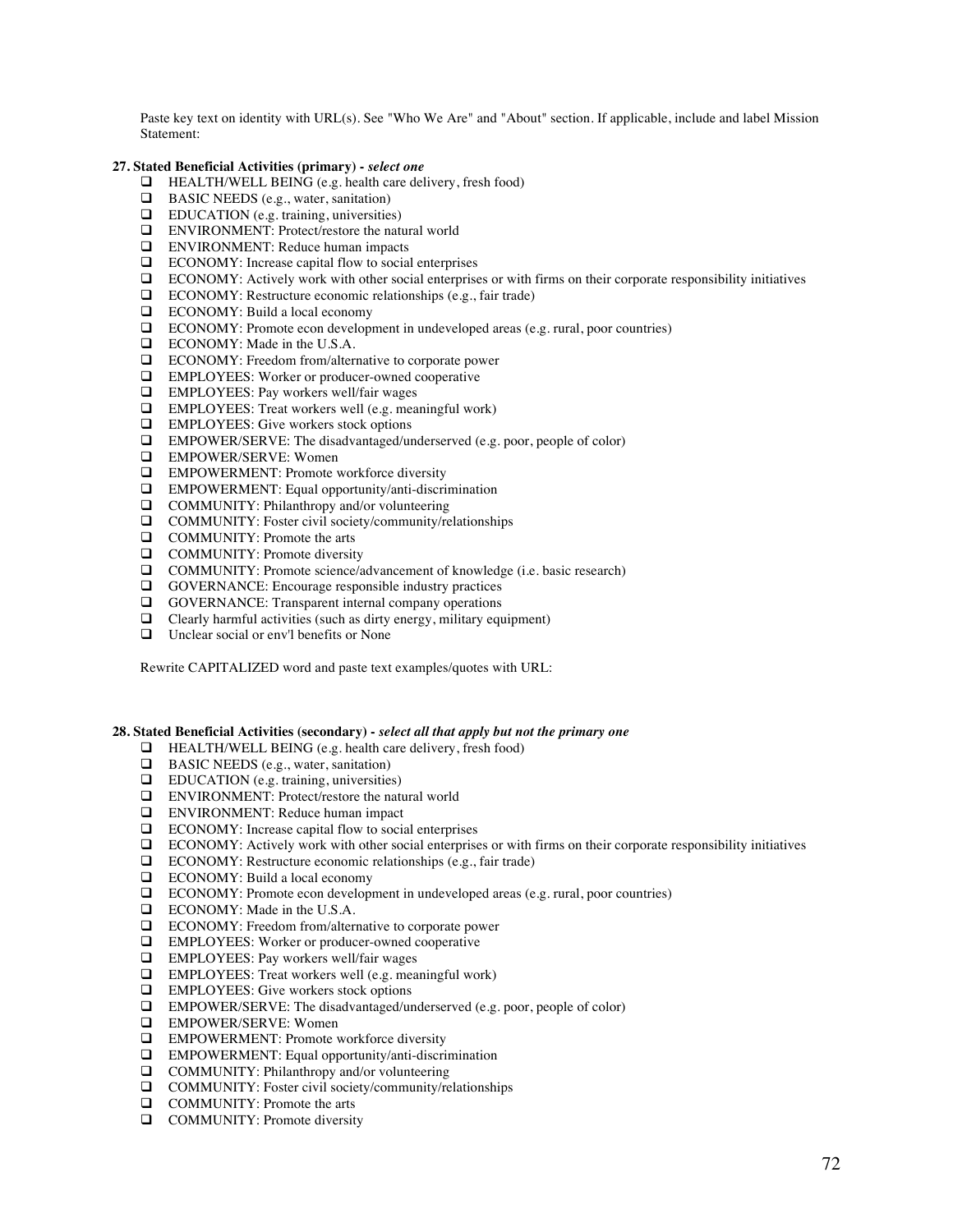- □ COMMUNITY: Promote science/advancement of knowledge (i.e. basic research)
- $\Box$  GOVERNANCE: Encourage responsible industry practices
- **Q GOVERNANCE:** Transparent internal company operations
- $\Box$  Unclear social or env'l benefits or None
- $\Box$  Clearly harmful activities (such as dirty energy, military equipment)

For a few of the selections, rewrite CAPITALIZED text and paste text examples/quotes with URL:

# **19. How does the firm deliver its benefits?**

- $\Box$  PRODUCTS (including technology)
- **Q** SERVICES DIRECT
- **Q** SERVICES-INDIRECT
- $\Box$  OPERATIONS (e.g. manufacturing process, supply chain, treatment of workers)
- q PHILANTHROPY/Fundraising/Community Service (e.g. proceeds donated, money raised, time committed)
- **Q** Unclear
- $\Box$  Not applicable because no benefits stated
- **Q** Other:

# **30. Critical commentary on capitalism**

- $\Box$  Critique of the PROFIT-ONLY model (e.g., puts profits and shareholders above all else, not balanced)
- $\Box$  Critique of the STATUS QUO/business-as-usual (e.g., consumerism)
- $\Box$  Critique of CHARITY
- $\Box$  Critique of POVERTY
- **Q** Critique of WEALTH overaccumulation/economic INEQUALITY
- **Q** Critique of SLAVERY
- **Q** Other
- $\Box$  No critical commentary on capitalism

For each CAPITALIZED option selected, paste text examples/quotes with URL:

# **31. Religious references (mission and/or benefits)**

- $\square$  No
- $\Box$  Yes (paste text with URL):

# **On Being a Benefit Corporation**

# **32. Mentions being a benefit corporation**

- $\Box$  Extensive discussion
- $\Box$  Brief mention (e.g., one sentence or just boilerplate/technical text)
- $\Box$  No mention

## **33. Annual report posted (save on Dropbox, too)**

- $\Box$  Yes- detailed<br> $\Box$  Yes- bare bo
- Yes bare bones
- $\Box$  Yes- available via the SOS
- $\Box$  No

If yes, year of annual report:

## **34. If yes to 33, upload Annual Benefit Report**

# **35. Is a B Corporation? (also check bcorporation.net)**

- **Q** Yes, and posts B Impact report (score card)
- $\Box$  Yes, mentioned it on web site
- $\Box$  Yes, but does not mention it on web site
- $\Box$  No

# **36. If the company prominently highlights its status as a benefit corporation and/or a B Corporation as part of its identity, what status is highlighted?**

- $\Box$  B Corporation
- $\Box$  Benefit corporation
- $\Box$  Both B Corporation + benefit corporation
- $\Box$  Neither/no status is highlighted prominently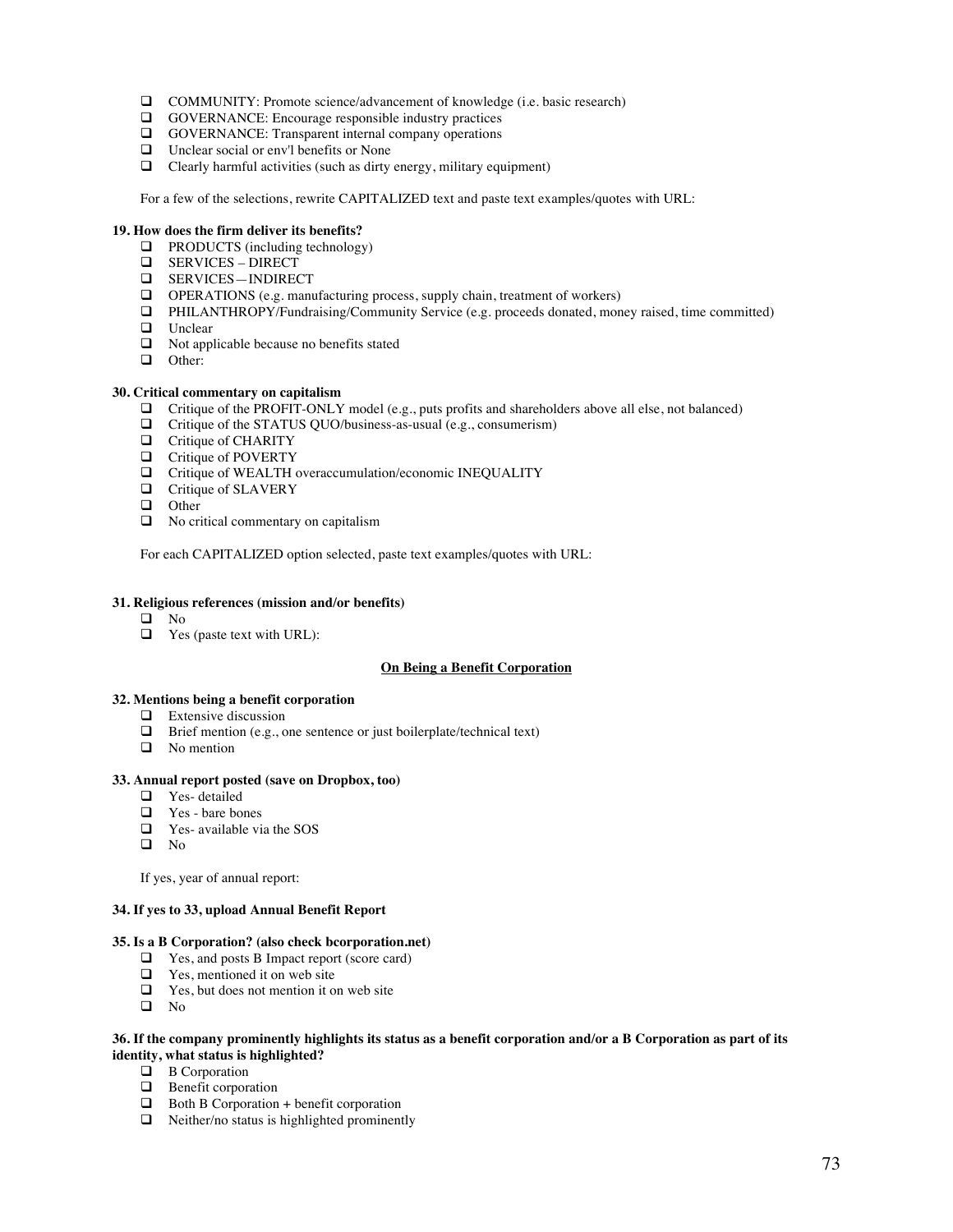### **37. If B Corp:**

Impact Assessment Score: Year:

### **38. Motivations for being a B Corp (based on B Lab answers)**

Paste the text from BLab's web site with URL:

## **39. Key text on being a benefit corporation, B Corp, or both (include URL)-** *focus on the company's Home and About pages and, in its annual report (if any), the letter/first page, headers, and any specific discussion elsewhere*

- $\Box$  Just combines discussion of benefit corporations and B Corps (accuracy is irrelevant, given the usage)
- $\Box$  Combines + inaccurately distinguishes benefit corporations (law) and B Corps (certification)
- $\Box$  Combines + accurately distinguishes benefit corporations (law) and B Corps (certification)
- $\Box$  Does not connect benefit corporations (law) and B Corps (certification)
- $\Box$  Not applicable (no reference to being a benefit corp or B Corp)

Paste all/substantial text on being a benefit corporation and/or B Corp with URL:

## **40. If state provides access to legal filings, does the company have a filing that describe its benefits? (For CA, CO, FL, ID, MA, RI, UT, VA only as of Oct 2017)**

- $\Box$  Yes (if so, save PDF)
- $\Box$  Yes, but it is the state's boilerplate text or generic text
- $\Box$  No

Legal filings' text on benefits:

## **Law and Social Enterprise**

#### **41. The company's accuracy with law on benefit corporations**

- $\Box$  It INACCURATEly describes being a B Corporation in terms of law
- $\Box$  It makes OTHER INACCURATE statements on law
- $\Box$  It provides ACCURATE explanations of benefit corporation law
- $\Box$  It provides clear, DETAILED explanations of benefit corporation law
- $\Box$  It makes no statements on law

Paste text with URL:

#### **42. The company's involvement with legal mobilization (activism involving benefit corporation law)**

- $\Box$  It has helped to PUSH for or endorsed benefit corporation legislation.<br> $\Box$  It has been an ACTIVE participate in public events around law.
- It has been an ACTIVE participate in public events around law.
- $\Box$  It has shown no involvement in legal mobilization.
- $\Box$  Other (please specify)

Paste examples/quotes of text on law or discussion of the company's involvement in legal mobilization, with URL:

# **43. Any other text on law or discussion of the company's involvement in law:**

## **Workforce Demographics (best guess)**

(often is not clear, use visual image, name, and any other clues)

#### **44. Images of leadership are on website**

- **q** Yes
- $\Box$  No

## **45. Racial Identity of CEOs/Executive Directors/Presidents (#)**

**White: Racial minority: Unclear racial identity:**

**46. Gender Identity of CEOs/Executive Directors/Presidents (#) Male: Female:**